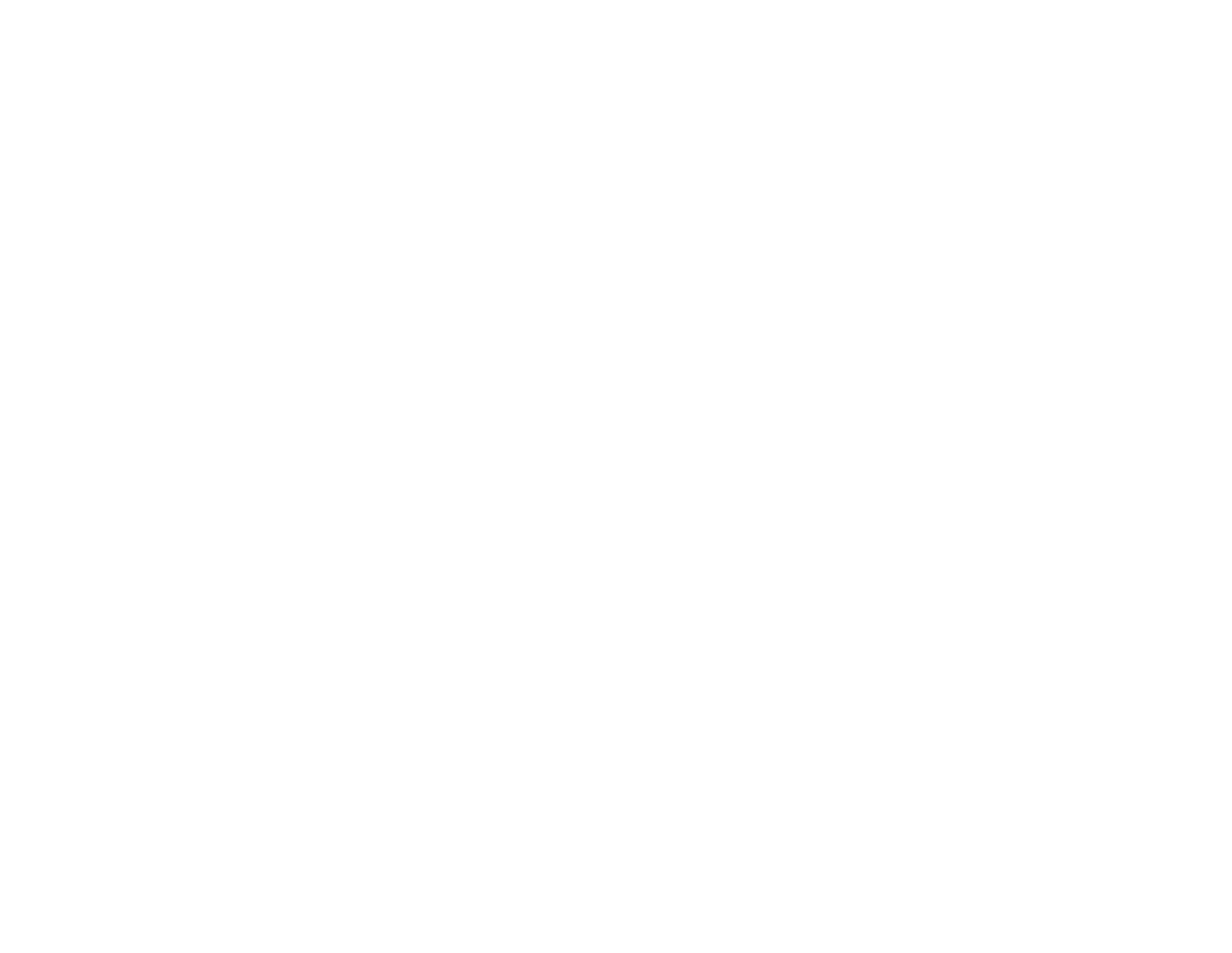# **Executive Summary**

# <span id="page-2-2"></span><span id="page-2-1"></span><span id="page-2-0"></span>**Overview**

A stated view of Oregon State University (OSU) and the student body is to make OSU's campus more accessible to faculty, staff, and students with family responsibilities. In collaboration with the Childcare Advisory Board, The Women's Center, and the Vice-Provost for Student Affairs Office, the Student Parent Advisory Board is developing a strategic plan to support parents on campus. A comprehensive research effort was undertaken to provide information to aid in the development of this research plan. This research was comprehensive and was comprised of four primary steps to support the desired outcome of a comprehensive needs assessment of parents at OSU and the extent to which existing services and programs are meeting those needs. This report documents the result of a quantitative survey of parents.

An on-line survey was conducted in November and December 2007. OSU sent an email to nearly 24,000 faculty, staff, and students with a link to the survey. A second e-mail was sent two weeks after the first mailing. A total of approximately 1,105 persons went to the link and slightly more than two out of five (43%) individuals who went to the link completed the survey. A total of 475 surveys were completed during a four week period between November 12 and December 7, 2007. Responses by key parent groups include: 188 from faculty parents, 176 from student parents, and 101 from staff parents.

# <span id="page-2-3"></span>**Key Findings**

# <span id="page-2-4"></span>**Overview of OSU Families**

The majority (73%) of OSU parents with children under the age of 17 are between the ages of 25 to 34 (34%) and 35 to 44 (39%).

• Student parents are significantly younger than faculty and staff parents with children under the age of 17. Over half (51%) of student parents are between the ages of 25 and 34; 11 percent are younger – between 18 and 24.

Most (88%) OSU parents have one or two children. Nearly half (45%) have one child or are expecting their first child. An additional 43 percent have two children.

• Respondents were asked to indicate the age(s) of their child(ren) starting with their oldest. Most OSU parents have children who are toddlers (between 12 and 23 months) or preschool age children (between two and four years). This is true regardless of their OSU affiliation. Over half (54%) have toddlers and 41 percent have preschool age children.

As would be expected, income varies significantly between faculty, staff, and student parents.

• Over half (51%) of student parents report a household income of less than \$25,000 per year. The average (median) household income is \$24,454. This could have a significant impact on their ability and willingness to pay for child care services and programs.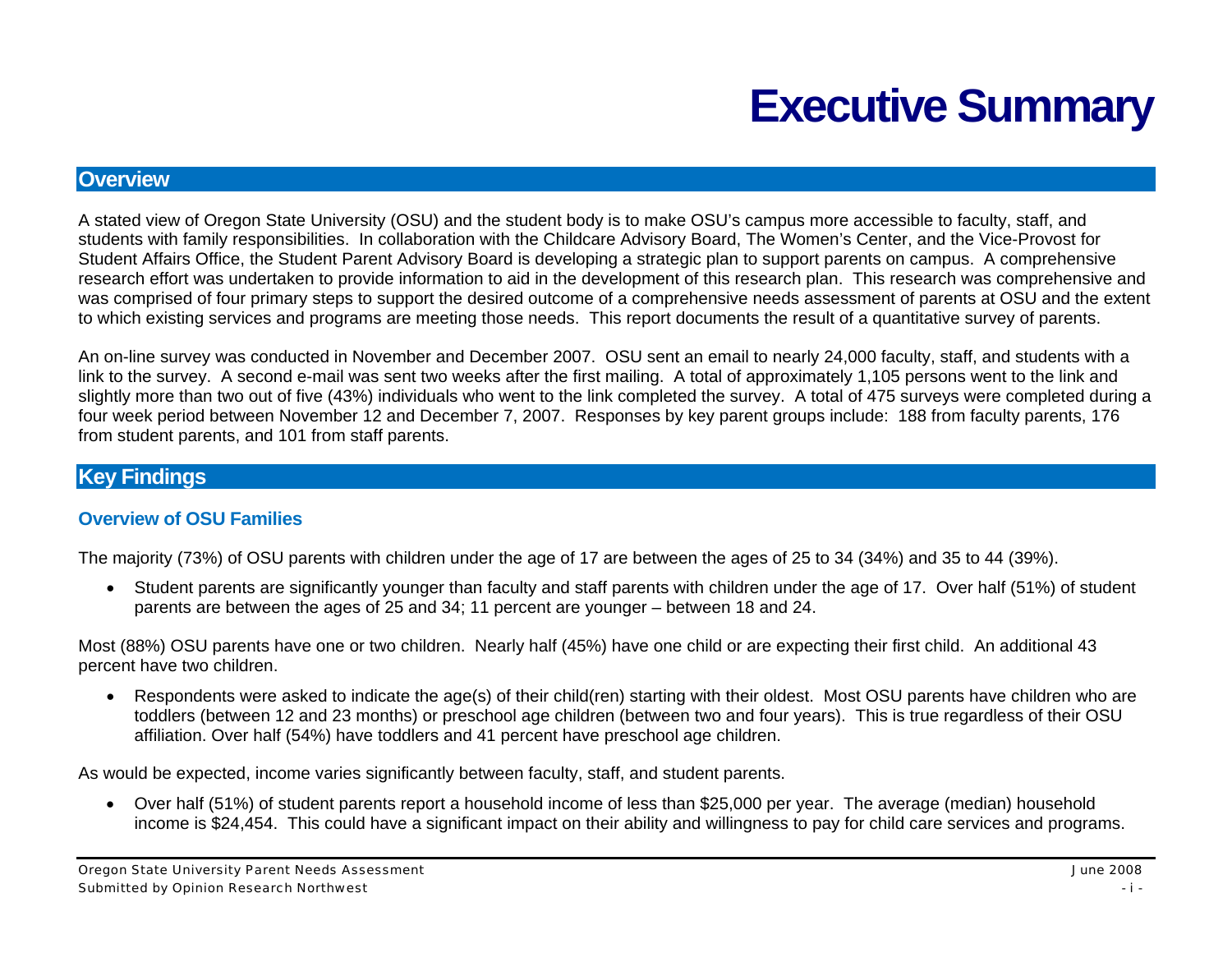<span id="page-3-0"></span>Four out of five (81%) parents share parenting responsibilities with someone living in their household.

• Six percent (6%) of OSU parents share parenting responsibilities with someone that does not live in their household. The balance (13%) are single parents.

# <span id="page-3-1"></span>**Child Care Arrangements**

Nearly three out of five (59%) report that a parent is at least one source of their child care. Twenty-four percent (24%) of OSU parents report that this is their sole source of care. Three out of four (74%) parents report that their children spend at least some time in child care.

- Three out of ten (31%) OSU parents report that their child(ren) are in a child care center 11 percent at an OSU center and 20 percent at an off-campus child care center.
- On average, children in child care spend 22 hours per week in child care during the school year. They spend significantly more hours per week in child care during the summer – on average 35 hours.
- Infants spend the most time in child care weekly 31 hours a week during the school year and nearly the same (30 hours) during the summer.
- Toddlers are the least likely to spend time in child care (41%). Moreover, toddlers in child care spend fewer hours per week in child care (14 hours during the school year). This may suggest that finding care for toddlers is difficult.

Overall parents are satisfied with the quality of care provided by their caregivers. Three out of five (60%) "strongly agree" and 27 percent "somewhat agree" that they are satisfied.

• Parents give their caregiver generally high ratings for quality of care – all received a mean rating greater than "3," the midpoint on the scale. Parents give the highest ratings for: safety of the environment and reliability. Parents are most critical of caregivers' understanding of their situation.

More than half (54%) of all OSU parents pay for child care. On average, OSU parents with children in child care spend \$344.41 per child each month.

- Faculty members spend significantly more than staff and students per child \$417.80 compared to \$290.69 and \$296.34, respectively.
- Parents using an OSU child care center pay approximately 22 percent more per month for child care than do those using an offcampus center -- \$493.71 per month compared to \$405.53, respectively.

While affordable child care is listed as an issue for parents, the current costs for child care do not appear to be a significant problem.

- Analysis shows that the monthly cost for child care where parents see it as neither cheap nor expensive is \$400 per month per child, slightly higher than the current amount they are paying.
- The point where the monthly cost is considered low is just under \$300.00 per month. The point where it is considered expensive is approximately \$525.00 per month.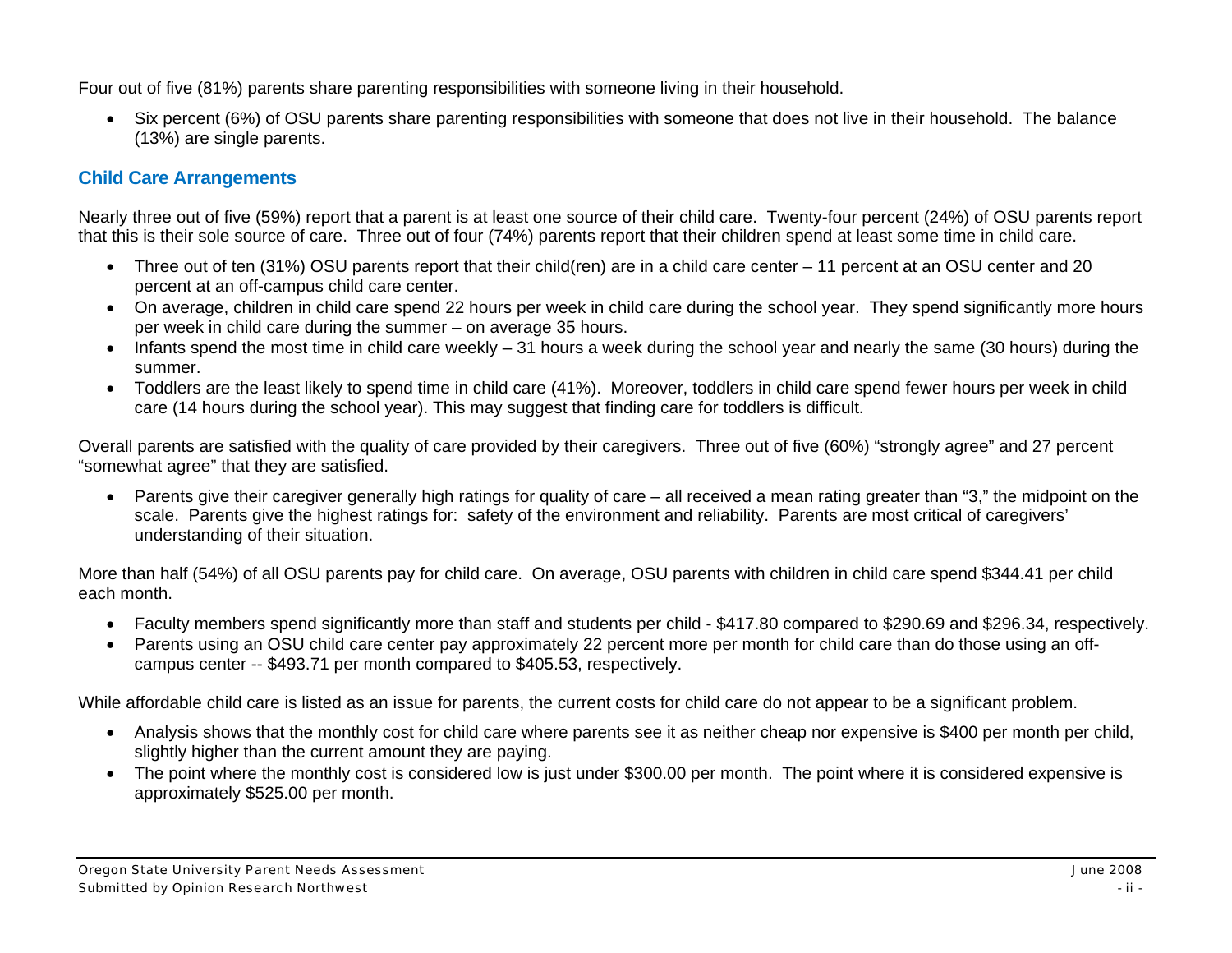# <span id="page-4-1"></span><span id="page-4-0"></span>**OSU's On-Campus Child Care Centers / Programs**

More than four out of five (82%) OSU parents are aware of one or more of OSU's child care programs.

- OSU parents are most aware of KinderCare 64 percent aided awareness. Thirty-seven percent of all parents surveyed are aware of the Growing Oaks child care center.
- Thirty-six percent (36%) of parents are aware of the library drop-off program. This is relatively high as the program was launched in July 2007, four months prior to the survey.

Only one out of seven (14%) OSU parents use any OSU childcare program. Most use KinderCare (8%) or Growing Oaks (4%).

Three out of ten (30%) OSU parents have been on a waiting list for one of OSU's child care facilities. Given the low actual usage (14%), this would suggest that many parents do not get into the OSU facility of their choice.

• Overall, OSU parents who use OSU Child Care programs are satisfied with the programs. Two-thirds (66%) are "very satisfied" with an overall mean rating of 4.50 (on a five-point scale).

# <span id="page-4-2"></span>**Personal Challenges and Experiences Facing OSU Parents**

The most significant barrier facing OSU students is the shortage of time – nearly half (49%) of OSU parents say this is a major barrier to their success at work or in school. It is unlikely, however, that this is a barrier that is unique to OSU parents.

- Lack of child care solutions is rated as the second greatest barrier. This is significant among parents with infants.
- Lack of understanding shown by professors for student parents appears to be a greater issue than the lack of understanding showing by supervisors for faculty and staff parents.

All OSU parents agree that days when their children are off from school are the most challenging / stressful – 57 percent say it is stressful.

- However, it is a significant challenge / problem for faculty parents, single parents, parents with more than one child, and parents using child care that is off-campus.
- Finals week is a problem primarily for students 75 percent of whom say this is stressful.
- Holidays, break periods, and summers are primarily an issue for staff parents 47 percent of whom say these periods are stressful.

Specific times of the day do not appear to be as great a problem. The parts of the day that are reported as most challenging / stressful are afternoons (34%), evenings (33%), and early mornings (32%).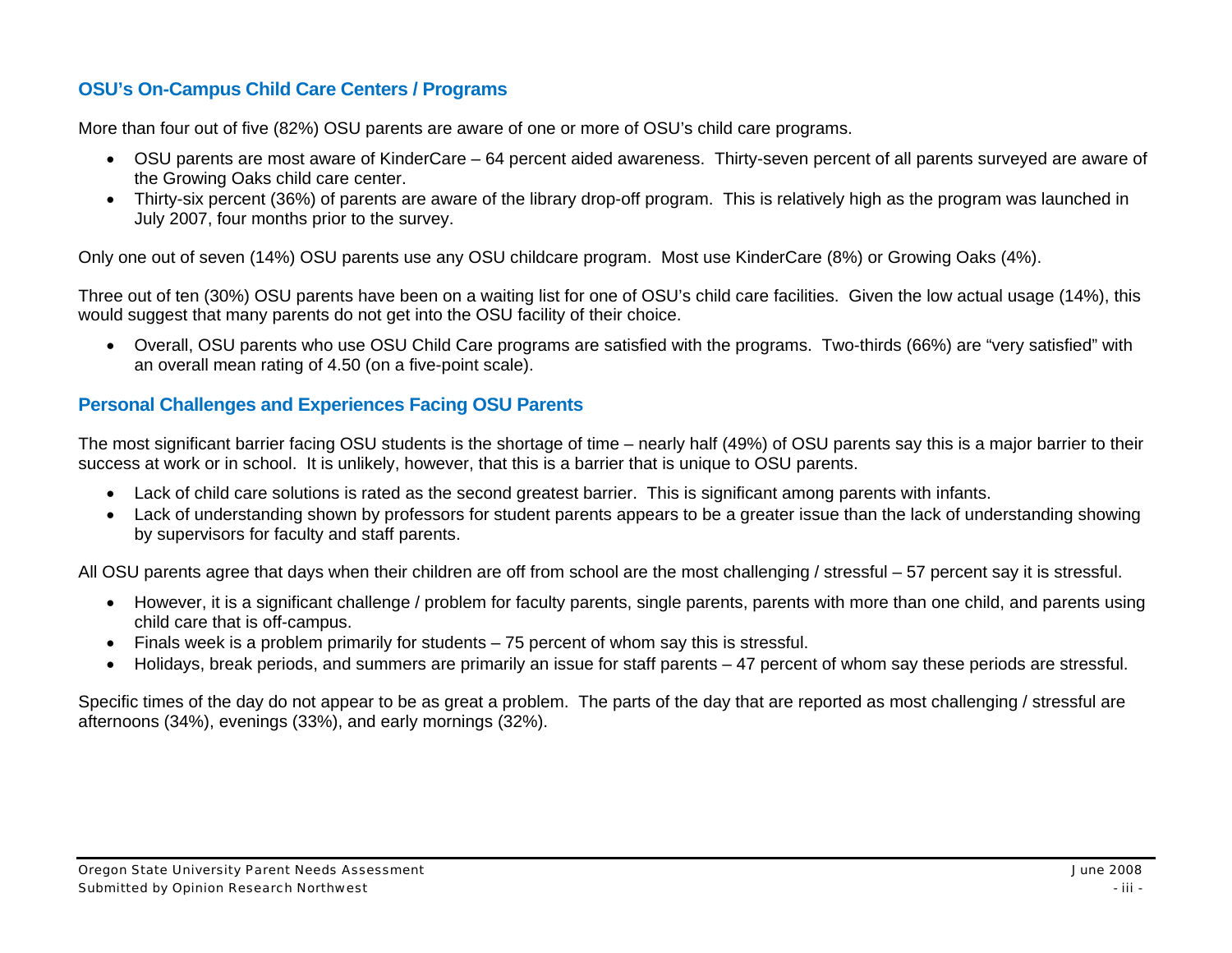# <span id="page-5-1"></span><span id="page-5-0"></span>**Parent Needs Assessment**

Reflecting the overall title of the research, a major objective of this research was to identify the needs of parents on campus and key areas for targeting additional resources to support parents. To accomplish this objective, ORC-NW used a modification of its proprietary model for identifying critical customer needs (CSMPactor®). Parents were asked the extent to which 24 items were an issue for them personally. They were then asked to rate OSU in terms of how well they provide programs and services to support these issues.

#### <span id="page-5-2"></span>**Issues**

"Placing a high value on a balance between work / school and family" is named as the single most important issue facing OSU parents today – 69% of parents surveyed say this is a major issue facing them personally. Like shortage of time mentioned earlier, this is not an issue that is unique to OSU parents. Other key issues include:

- Availability of health insurance for children listed as a major issue by 66 percent of parents.
- Acknowledgement / understanding shown to student parents by professors listed as a major issue by 59 percent of students. Faculty and staff parents feel that the acknowledgement / understanding shown to them by their supervisors is a major issue – listed as a major issue by 57 percent of faculty and 53 percent of staff.
- Availability of affordable child care listed as a major issue by 56 percent of parents.
- Setting high standards for quality of child care services listed as a major issue by 54 percent of parents.

# <span id="page-5-3"></span>**Strengths / Weaknesses of OSU Programs / Services**

OSU's greatest strengths in terms of their support of parents and their provision of programs and services to support parents are in four areas:

- Availability of health insurance for children 63 percent of parents give OSU a positive rating.
- Acknowledgement and understanding shown by faculty and staff supervisors and, to a lesser extent, the acknowledgement and understanding shown by faculty members to student parents. Sixty-four percent (64%) of faculty and staff parents say that their supervisor acknowledges and understands their issues as parents. Only 40 percent of students respond in a similar manner.
- Setting high standards for quality of child care services 61 percent of parents give OSU a positive rating.

OSU's greatest weaknesses (50% or more "poor" ratings) are in four areas. Students are more critical of OSU in all of these areas.

- The availability of breastfeeding / pumping rooms on campus receives the lowest rating of all services 77 percent "poor." Ninety-two percent (92%) of parents with infants give OSU a "poor" rating for this service.
- Providing networking events for parents 60 percent "poor."
- Availability of space for children in OSU's child care facilities 50 percent "poor."
- Availability of child care for infants 50 percent "poor."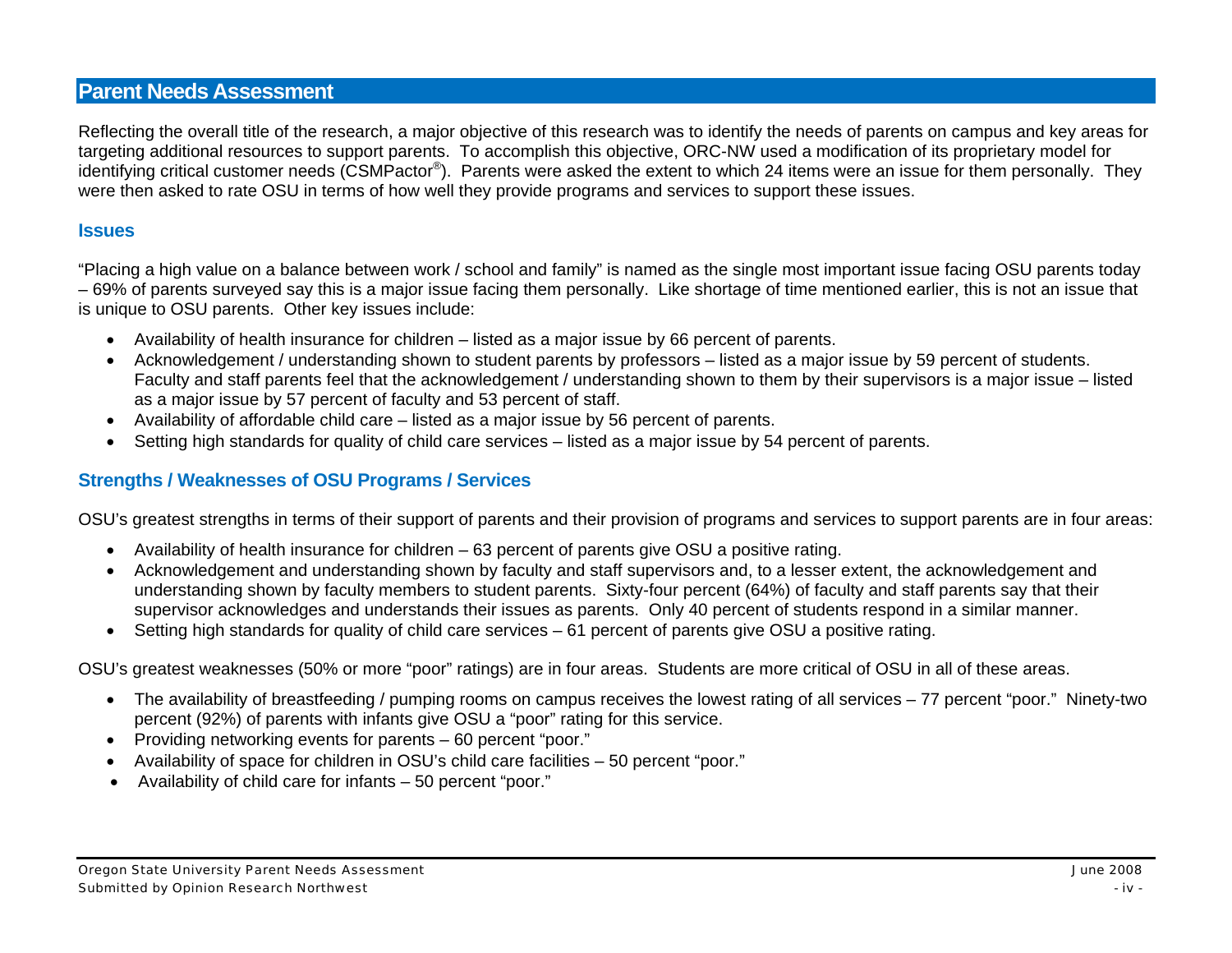# <span id="page-6-1"></span><span id="page-6-0"></span>**Resource Allocation Recommendations**

Overall parents agree that the top priorities for improvement should be:

- Placing a high value on balance between work / school and family,
- Acknowledgement / understanding shown by professors,
- Acknowledgement / understanding shown by supervisors,
- Overall availability of child care programs on campus, and
- Flexibility of child care options.

Specific parent groups have some additional priorities:

- Faculty parents would also like to see increased emphasis on setting higher standards for quality of care, increasing the availability of affordable child care, improvements to the handling of FMLA policies, and increased availability of child care that fits their schedules.
- Staff parents would also like to be made to feel more comfortable as a parent on campus and have more information about OSU's programs, services, and resources for child care.
- Finally, students would like to feel more comfortable as a parent on campus and see greater representation / advocacy for parents. In addition, they would like to have more additional information about OSU's programs, services, resources for child care.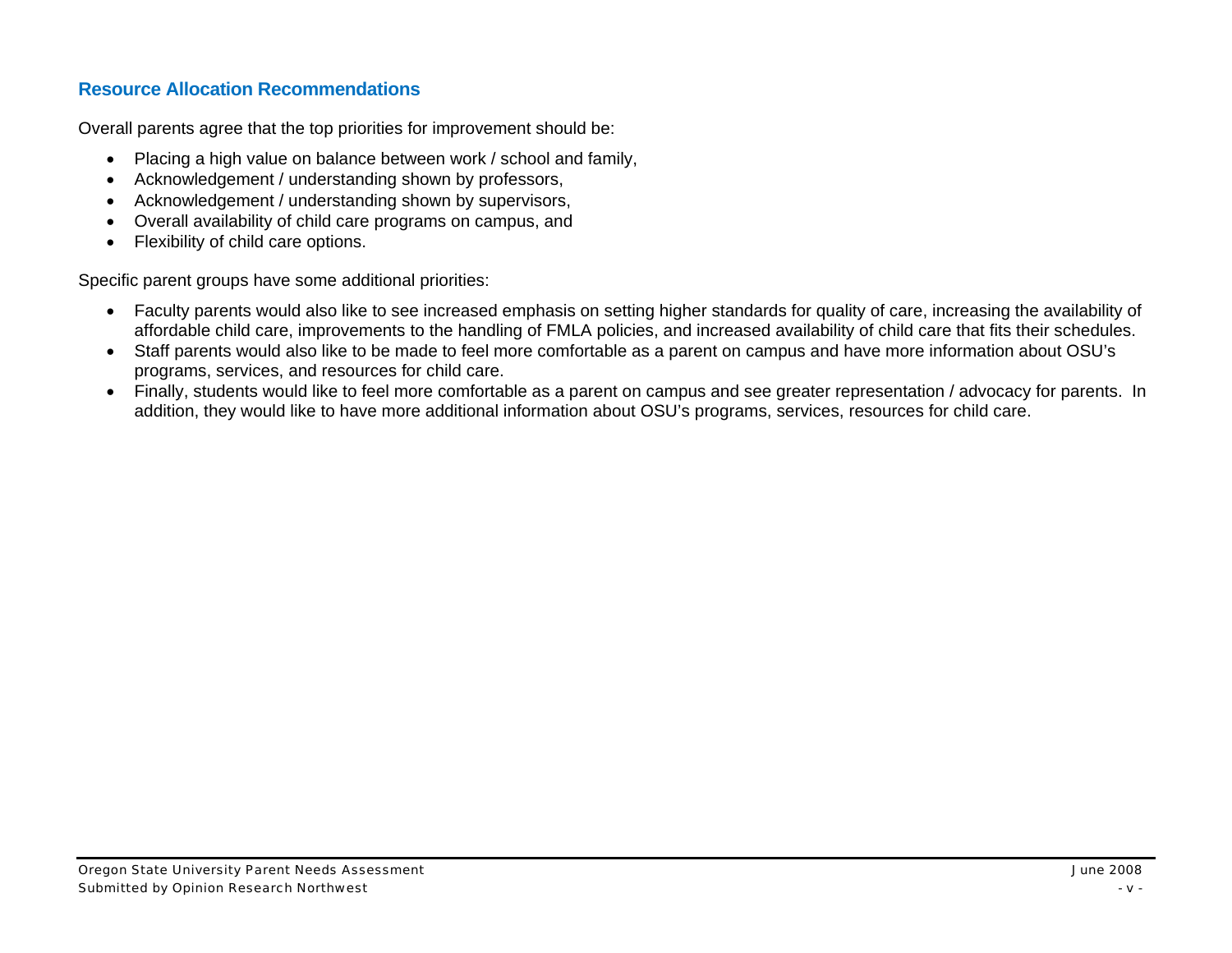# **Table of Contents**

# <span id="page-7-2"></span><span id="page-7-1"></span><span id="page-7-0"></span>**Contents**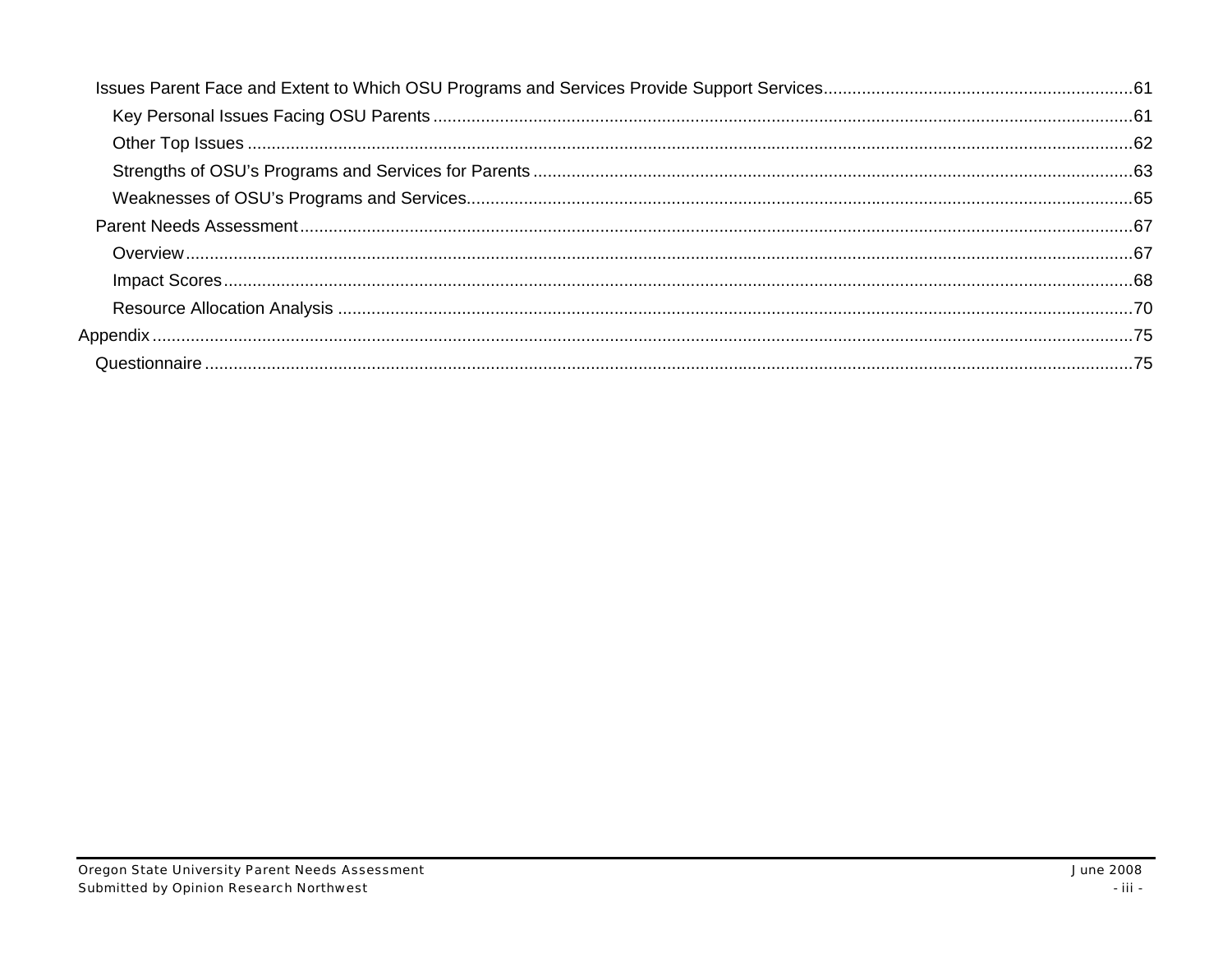# <span id="page-10-1"></span><span id="page-10-0"></span>**List of Figures**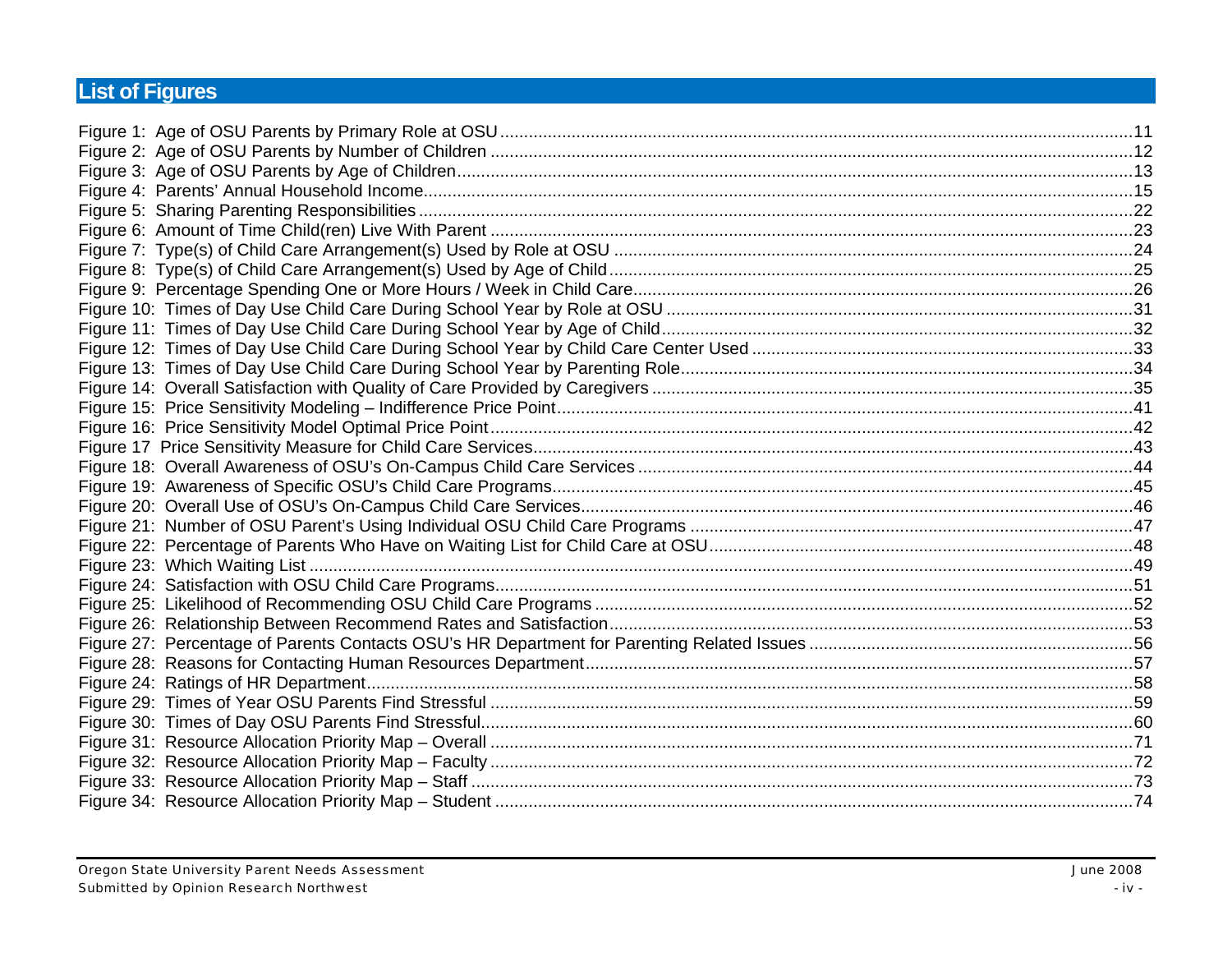# <span id="page-11-1"></span><span id="page-11-0"></span>**List of Tables**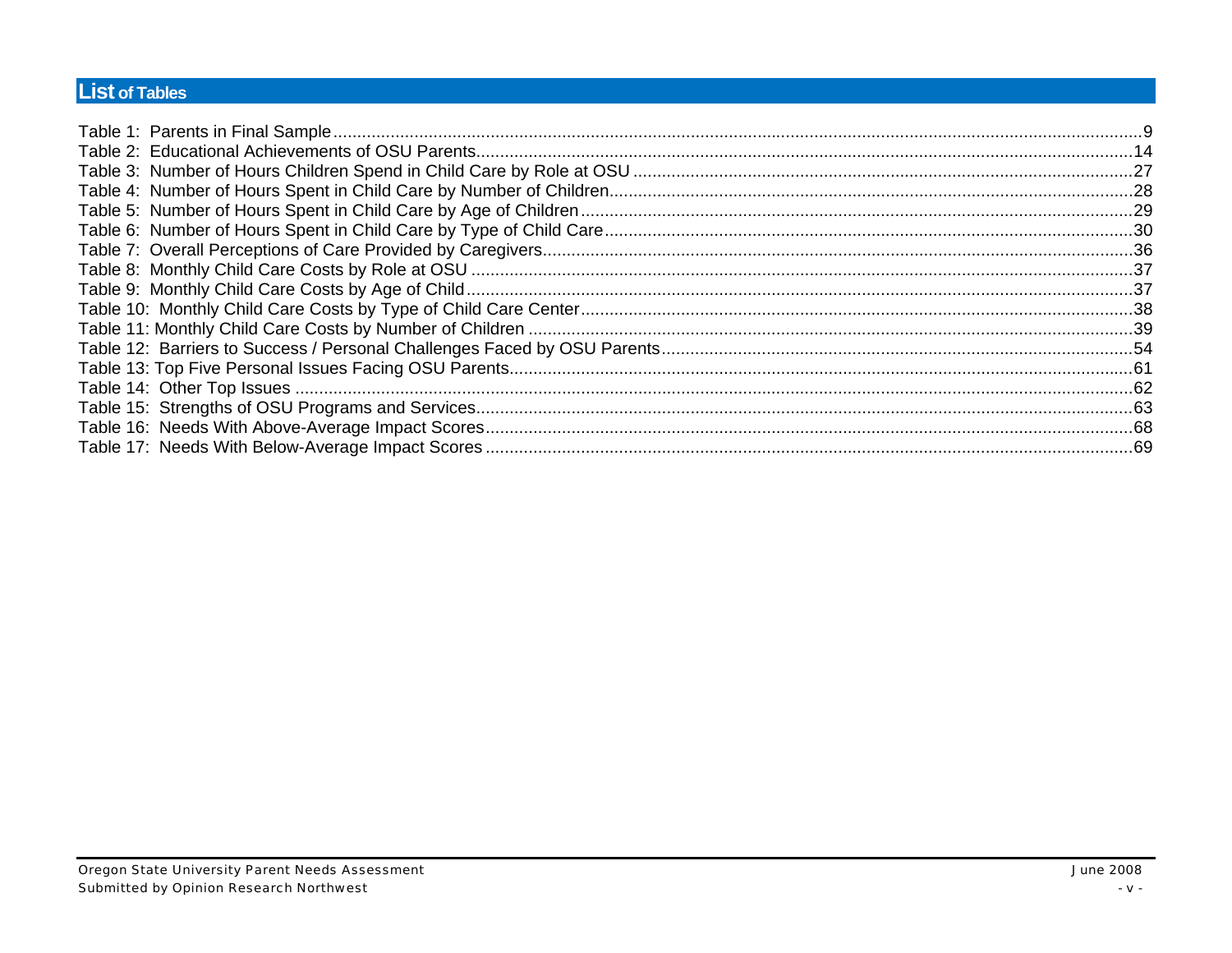# **Project Overview**

# <span id="page-12-2"></span><span id="page-12-1"></span><span id="page-12-0"></span>**Study Background & Objectives**

#### <span id="page-12-3"></span>**Background**

A stated view of Oregon State University (OSU) and the student body is to make OSU's campus more accessible to faculty, staff, and students with family responsibilities. The Student Parent Advisory Board is collaborating with the Childcare Advisory Board, The Women's Center, and the Vice-Provost for Student Affairs Office to develop a strategic plan to support parents on campus. OSU already has a number of on-campus services in place and wants to determine how they are currently meeting the needs of parents on campus as well as determine future requirements for this part of their university body. Opinion Research Northwest (ORC-NW) was retained to develop and implement a comprehensive assessment of the needs of parents – student, faculty, and staff – on campus.

#### <span id="page-12-4"></span>**Overall Research Process**

This research was comprehensive and was comprised of four primary steps to support the desired outcome of a comprehensive needs assessment of parents at OSU and the extent to which existing services and programs are meeting those needs:

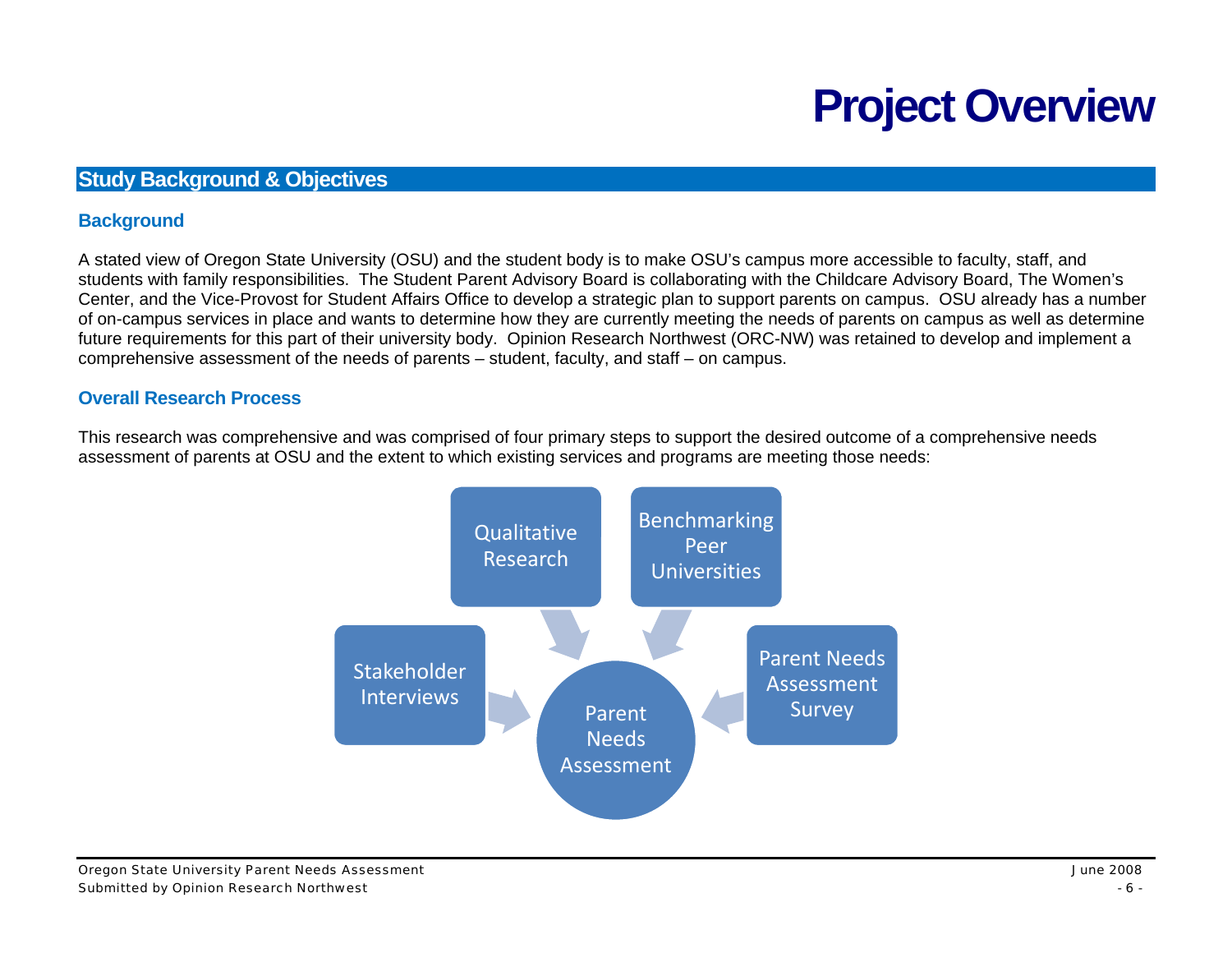<span id="page-13-0"></span>The first three steps are described briefly below:

- 1. The Stakeholder Interviews consisted of in-person one-on-one or small group interviews with persons on campus that are knowledgeable about and/or directly involved with providing services to parents at OSU. The Stakeholder Interviews were scheduled and arranged by the OSU Project Team. The purpose of these interviews was to provide insight into the final key objectives and desired outcomes from the research and to provide some guidance into the design of the survey questions.
- 2. Qualitative research was conducted using ORC-NW's IDetailing™ on-line forum. This research was conducted with a mix of faculty, staff, and student parents who were contacted by several methods to participate in this phase of the research. The purpose was to gain insight into key issues that should be included as part of the quantitative survey. A report from this qualitative research is available separately from this final survey report.
- 3. Benchmarking to determine how OSU compares with its peer institutions in terms of the extent and quality of support services provided to parents. A separate report provides the results of this benchmarking effort.

This report provides the results of the On-Line Survey of Parents.

# <span id="page-13-1"></span>**Objectives --- Parent Needs Assessment Survey**

The purpose of this study is to assess the needs of OSU parents in order to assist OSU in providing a greater level of service. The declared objectives are as follows:

- Identify and validate the size and characteristics of the parent population among faculty, staff and students at OSU.
- Determine the best way to utilize funds by effectively and flexibly meeting the needs, wants, and expectations of parents.
- Discover what resources are currently available and parents' awareness of them.
- Determine what resources students, staff, and professors currently use.
- Identify barriers which prevent parents from succeeding and discover how to remove them.
- Provide insight / information to aid in short- and long-range planning decisions concerning parents.
- Develop strategic initiatives that will respond to the needs of parents and provide insight into the facilities, programs, subsidies, advocacy, and other services / support needed to meet the needs of parents.
- Benchmark where OSU's services rank in relation to peer institutions.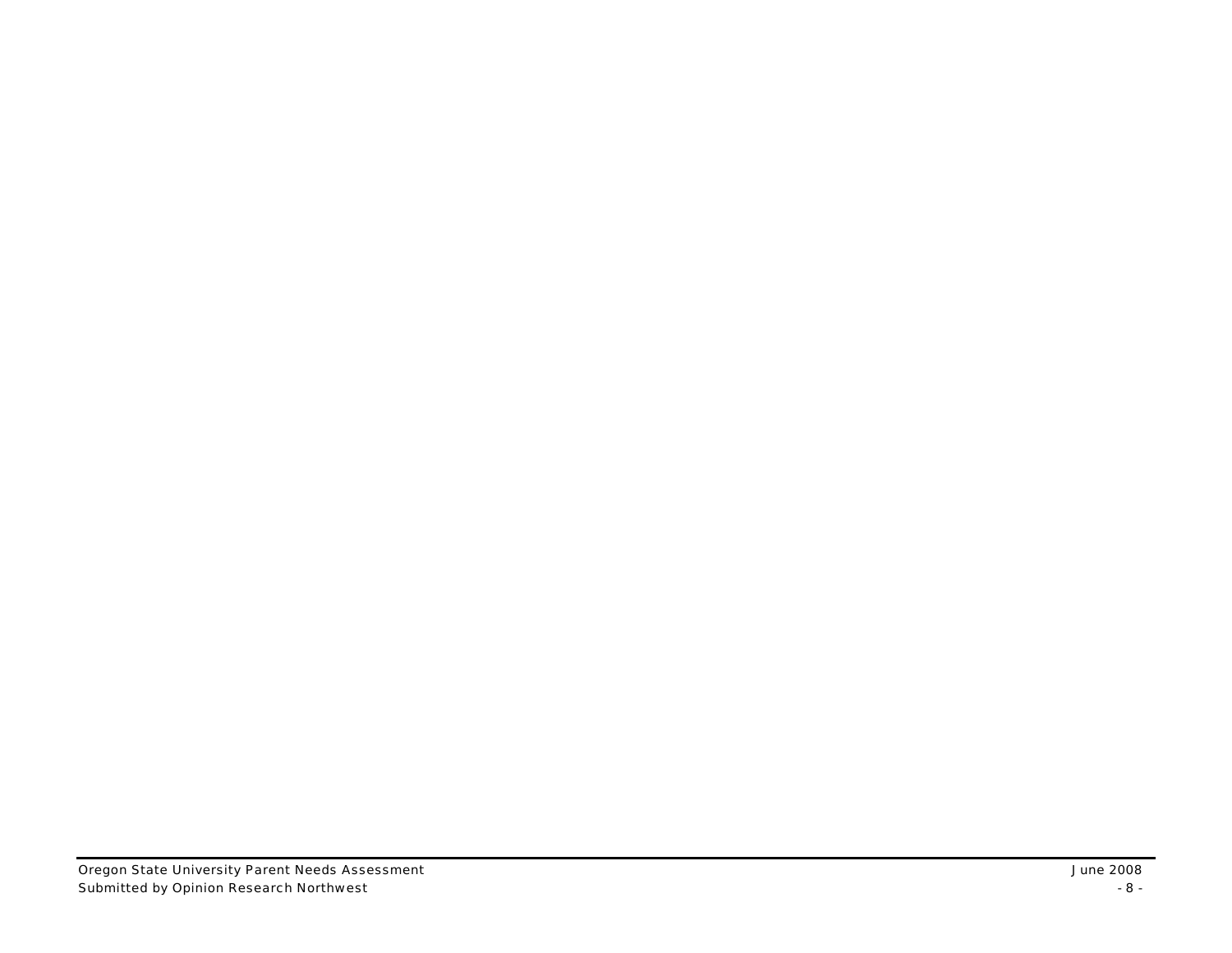# <span id="page-15-1"></span><span id="page-15-0"></span>**Research Methodology – Parent Needs Assessment Survey**

An on-line survey was conducted in November and December 2007. This data collection period was chosen because it represents the optimal schedule around the start and end of Fall Quarter and scheduled exams. The advantages of an on-line survey are that:

- It allows participation by a relatively large number of respondents.
- Participants can complete the survey when convenient.
- It offers the capabilities reach **all** faculty, staff, and students throughout the University.

OSU sent an email to all faculty, staff, and students with a link to the survey. The email invited parents to participate in the survey and additional screening questions verified that only parents completed the survey. The recruitment email was sent to 23,954 OSU students, faculty, and employees (staff) including:

- 1,044 Classified Employees,
- 1,091 Professional Faculty,
- 864 Instructors, Research Associates, and Research Assistants,
- 1,202 Professors, Associate Professors, and Assistant Professors, and
- **19,753 Students.**

Those persons who did not respond after two weeks were sent an email reminder. A total of approximately 1,105 persons went to the link and slightly more than two out of five (43%) individuals who went to the link completed the survey. A total of 475 surveys were completed during a four week period between November 12 and December 7, 2007.

<span id="page-15-2"></span>Of the 475 parents with children under the age of 17 associated with OSU and who responded to the survey, 188 were faculty members, 176 were students, and 101 were staff members.

• The overall ratio of faculty to staff in the general population at OSU is 55%:45%, respectively. The ratio of faculty to staff responding the survey was 65%:35%, respectively.

This difference could be a function of survey response rates or it may suggest that faculty members are more likely to be parents than staff. Finally, the higher response rates among faculty members may suggest that they are more likely to use or be interested in using OSU services and thus more likely to want to provide feedback.

#### **Table 1: Parents in Final Sample**

|                 | <b>Total</b> | <b>Percent</b> |
|-----------------|--------------|----------------|
| Faculty*        | 188          | 40%            |
| <b>Students</b> | 176          | 37%            |
| Staff**         | 101          | 21%            |
| <b>Other</b>    | 10           | 2%             |

\* *Faculty includes professional faculty, professors, associate professors, and assistant professors.* 

*\*\* Staff includes classified employees, instructors, research associates, and research assistants.*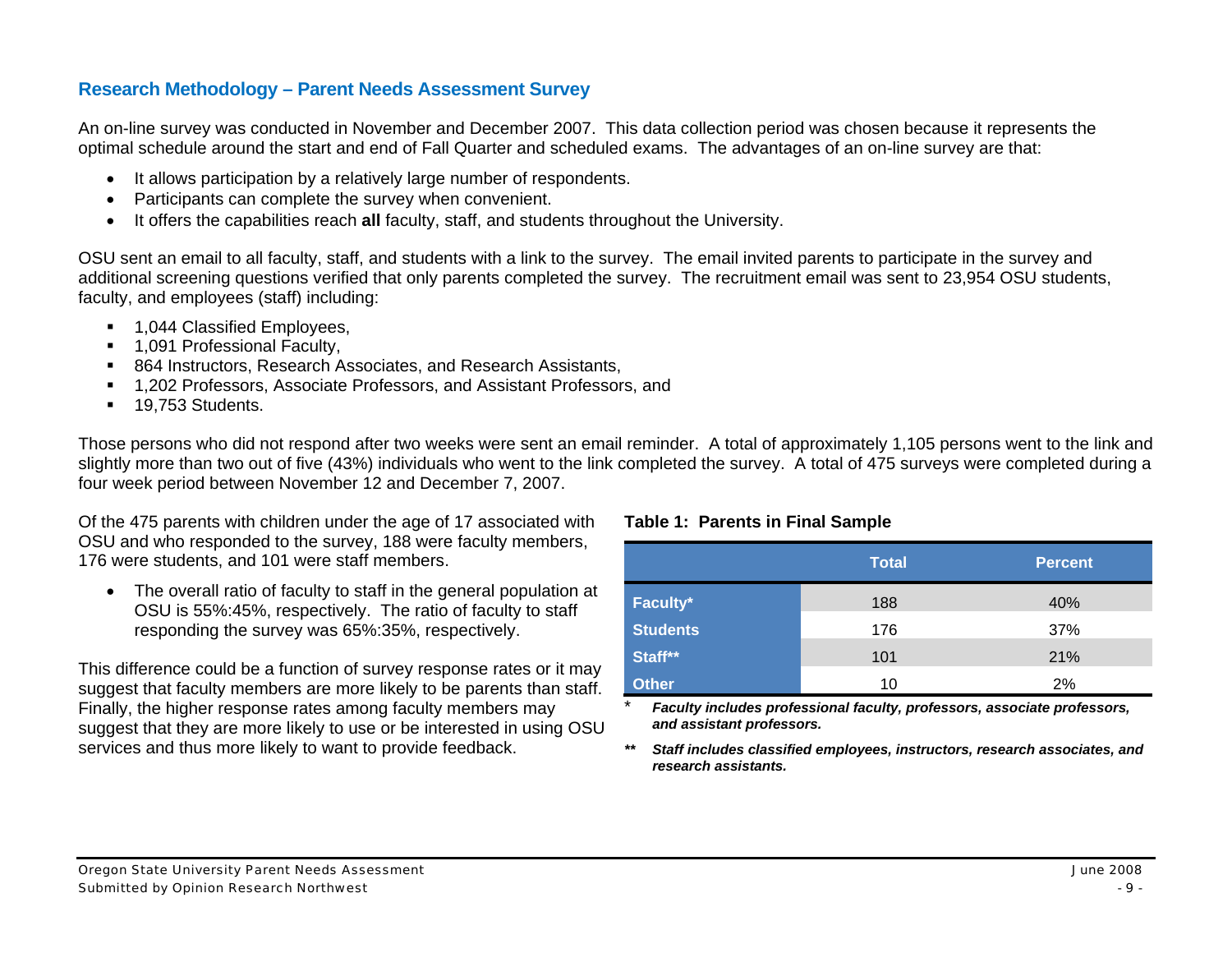### <span id="page-16-1"></span><span id="page-16-0"></span>**Questionnaire Design**

To a large extent the questionnaire was designed based on input from the stakeholders and advisory groups on campus and feedback obtained through the qualitative research process. The survey questionnaire underwent Internal Review Board approval. The primary topics covered on the questionnaire included:

- Screening questions to ensure that the respondent was a parent and a faculty member, staff, or student at OSU
- Number and age of children in the household
- Current child care arrangements
- Personal challenges and experiences as a parent
- Child care issues and challenges parents face
- Quality of support services that OSU provides parents
- Use of and satisfaction with OSU's human resources department
- Respondent demographics

Following approval it was programmed for implementation as an on-line survey. This process allows for:

- Programming key skip patterns to ensure relevant questions are asked of key groups
- Rostering each child in the household by age and obtaining detailed information about each child in the household
- Randomization of the order of attitudinal questions to minimize response order bias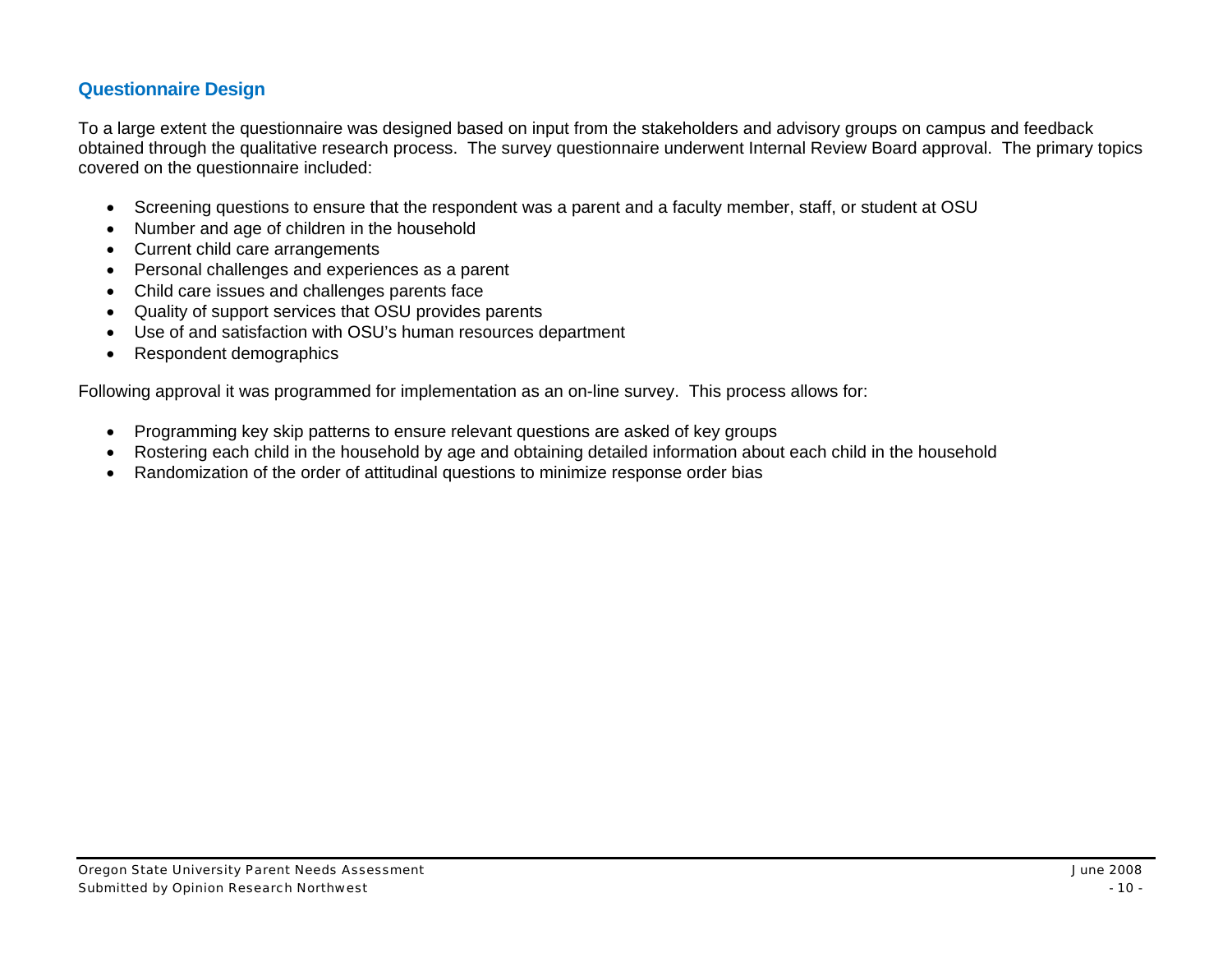# **Key Findings**

# <span id="page-17-2"></span><span id="page-17-1"></span><span id="page-17-0"></span>**Overview of OSU Families**

The families represented in the Oregon State University study are divided for the purposes of this study into three distinct types: students, staff and faculty. Although there are expected differences in the respondent type for age, education and income, there are many similarities in their family makeup, especially in race, number and age of children. Each type of respondent is reflected in the text and graphs below.

#### <span id="page-17-3"></span>**Parents' Age**

The majority (73%) of OSU parents with children under the age of 17 are between the ages of 25 to 34 (34%) and 35 to 44 (39%). As would be expected, OSU parents are younger than the general population; 39 percent of all Oregonians 18 and older are in these age groups.

- Student parents are significantly younger than faculty and staff parents. Over half (51%) of student parents are between the ages of 25 and 34; 11 percent are younger – between 18 and 24. On average student parents are 33.1 years of age.
- Faculty parents on the other hand are older. Nearly half (46%) are between the ages of 35 and 44 and 30 percent are between the ages of 45 and 54. On average faculty parents are 41.4 years of age.

<span id="page-17-4"></span>

#### **Figure 1: Age of OSU Parents by Primary Role at OSU**

**Faculty Staff Students**

**Base:** All Respondents (n = 475) **Question AGECAT:** *What is your age*?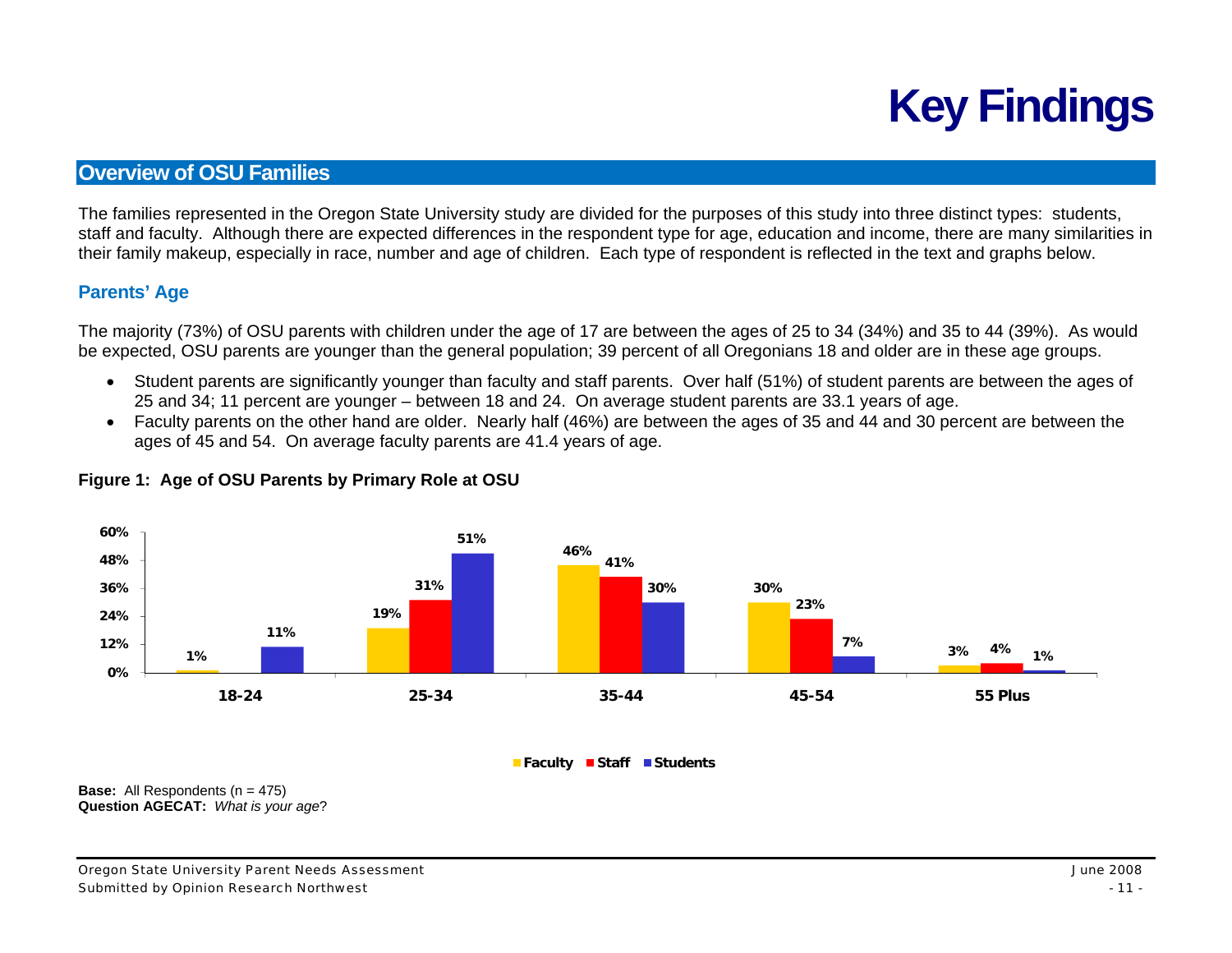<span id="page-18-0"></span>Those expecting their first child or have 1 child are younger than those with two or more children.

- Nine percent (9%) of those expecting their first child or who have one child are between the ages of 18 and 24; 37 percent are 25 to 34. On average, this segment is 36.7 years of age.
	- $\circ$  While a relatively small cell size (n = 11), those expecting their first child are by far the youngest. Eighty-two percent (82%) are between the ages of 25 and 34 for an average age of 31.3.
- More than two out of five (43%) of those with 2 children and more than half (56%) of those with 3 or more children are between the ages of 35 and 44 compared to just 31 percent of those expecting their first child or who have one child.

**Figure 2: Age of OSU Parents by Number of Children** 

<span id="page-18-1"></span>

Oregon State University Parent Needs Assessment June 2008 Submitted by Opinion Research Northwest - 12 -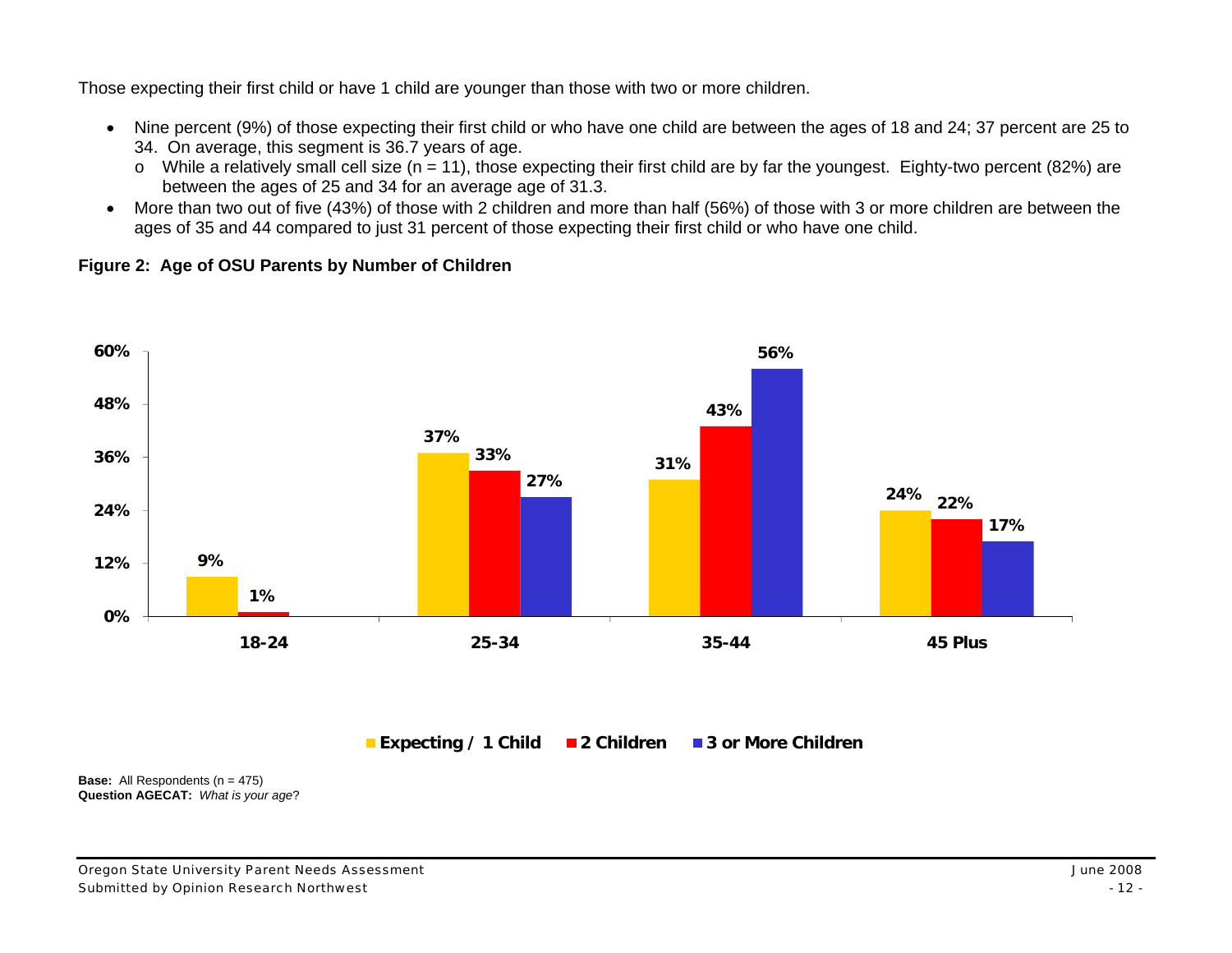<span id="page-19-0"></span>Finally, those with infants are significantly younger than those with older children.

• Seven out of ten (70%) parents with infants are between the ages of 18 and 24 (18%) and 25 and 34 (52%). Their average age is 31.6 years.

Perhaps a surprise, those with toddlers are the oldest parents.

• Forty-four percent (44%) of those with toddlers are 45 years of age or older and 40 percent are between 35 and 44. Their average age is 42.4 years.

<span id="page-19-1"></span>





**Base:** All Respondents (n = 475) **Question AGECAT:** *What is your age*?

Oregon State University Parent Needs Assessment June 2008 Submitted by Opinion Research Northwest - 13 -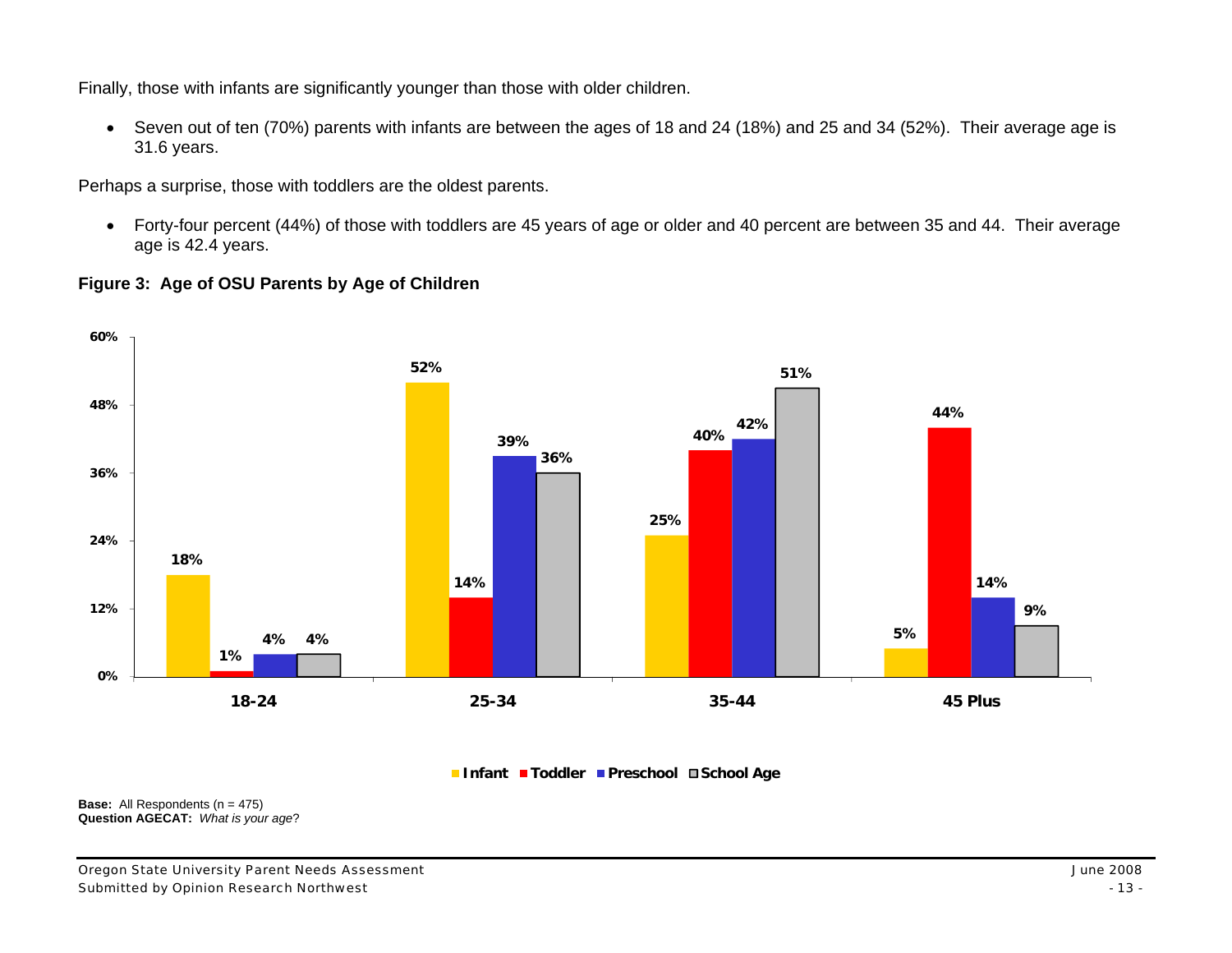### <span id="page-20-1"></span><span id="page-20-0"></span>**Parents' Education**

<span id="page-20-2"></span>As would be expected, the level of education achieved by OSU **Table 2: Educational Achievements of OSU Parents**  parents varies greatly between faculty, staff and students.

- Nearly half (47%) of OSU faculty parents have a doctorate degree.
- Over half (52%) of OSU student parents are working towards a Bachelor's degree.
- More than one out of three (35%) student parents are in graduate school or have obtained a graduate degree. An additional 11 percent have a bachelor's degree and are either taking additional classes or are in a graduate program. Five percent (5%) of OSU student parents are in a PhD Program.

OSU staff parents are also relatively well educated. One-third (33%) have a bachelor's degree and 26 percent have an advanced or graduate degree. By comparison only 25 percent of all Oregonians have a bachelor's degree or higher.

|                                            | <b>AII OSU</b><br><b>Parents</b> | <b>Faculty</b> | <b>Staff</b> | <b>Students</b> |
|--------------------------------------------|----------------------------------|----------------|--------------|-----------------|
| <b>Doctorate Degree</b>                    | 22%                              | 47%            | 6%           | 5%              |
| Master's or Professional<br>Degree         | 24%                              | 34%            | 20%          | 16%             |
| <b>Some Graduate School</b>                | 9%                               | 5%             | 6%           | 14%             |
| <b>Bachelor's Degree</b>                   | 16%                              | 11%            | 33%          | 11%             |
| Some College                               | 28%                              | 3%             | 31%          | 52%             |
| High School Degree or<br>less <sup>'</sup> | 1%                               |                | 3%           | ۰               |
| <b>Other</b>                               | 1%                               |                | 1%           | 2%              |

**Question ROLE3:** Please indicate your highest level of education? *Total may not add up to 100% due to rounding* 

**Base:** All Respondents (n=475)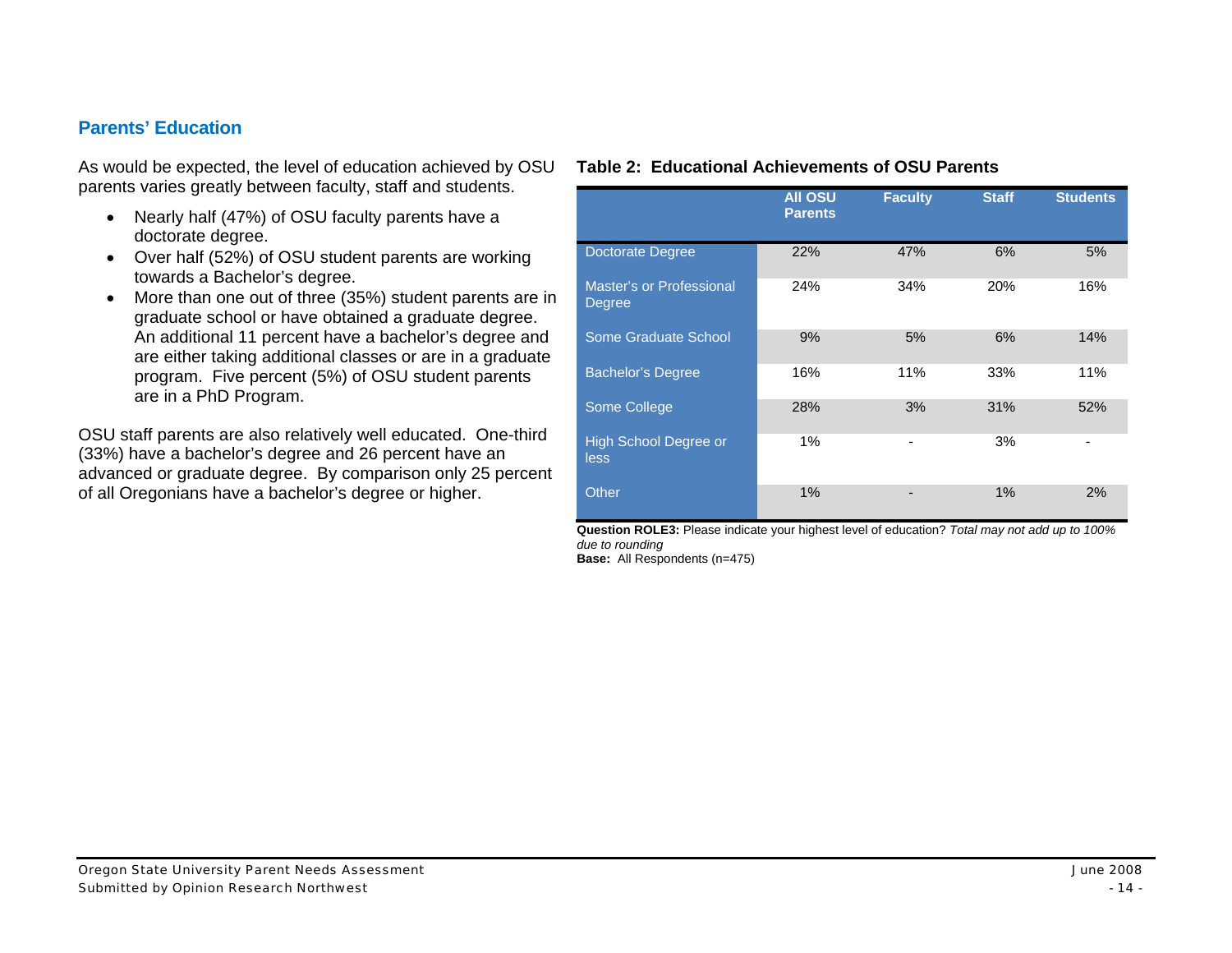# <span id="page-21-1"></span><span id="page-21-0"></span>**Parents' Annual Household Income**

As would be expected, income varies significantly between faculty, staff, and student parents.

- Over half (51%) of student parents report a household income of less than \$25,000 per year. The average (median) household income is \$24,454. This could have a significant impact on their ability and willingness to pay for child care services and programs.
- Over half (55%) of faculty parents have a household income of \$75,000 or greater. The average (median) household income for faculty parents is \$79,942.
- Finally, the majority (67%) of OSU staff parents report household incomes between \$25,000 and \$75,000. Their median household income is slightly higher than Oregon's median household income – \$59,375 for OSU staff parents compared to \$55,923 for the state. (State data is taken from the 2006 American Community Survey; comparable updated data for Corvallis is not available at this time.)

<span id="page-21-2"></span>

#### **Figure 4: Parents' Annual Household Income**

**Base:** All Respondents (n=475)

**Question INCOMECAT**: What is your total combined income before taxes of all members in your household during 2006? *Total may not add up to 100% due to rounding*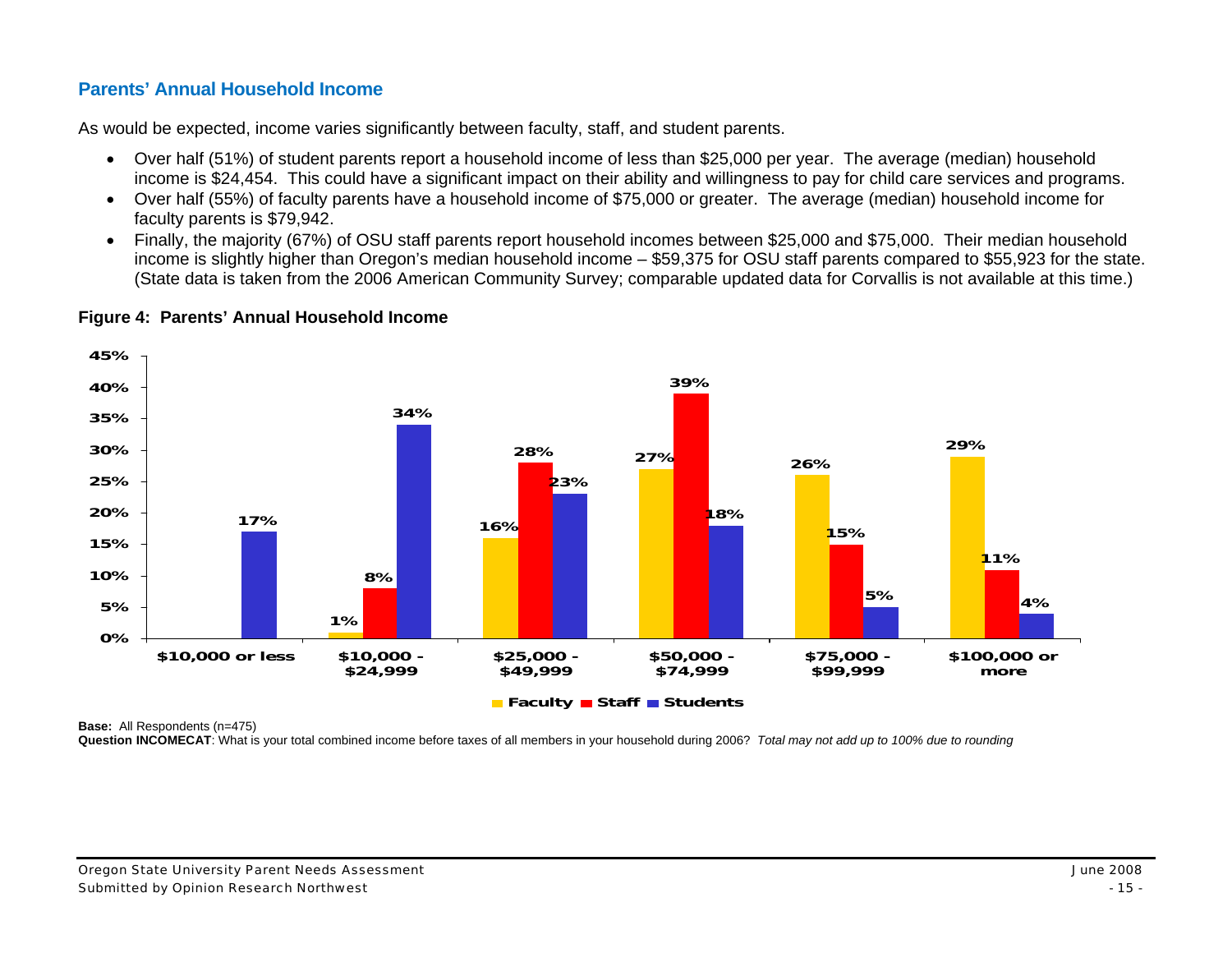# <span id="page-22-1"></span><span id="page-22-0"></span>**Parents' Race**

The vast majority of OSU parents are Caucasian – 87 percent for all respondent types. This is consistent with Oregon demographics – 87 percent of all Oregonians are Caucasian.

- Ninety-two percent (92%) of the staff is Caucasian, greater than either of the other types.
- The largest non-white population among OSU parents is in the student population. Non-white students consist mostly of Hispanics (7%), Native Americans (6%) and Asians (4%).
	- <sup>o</sup> Three percent (3%) of OSU student parents are international students; 10 percent of faculty parents are international.



#### **Figure 3: Race of OSU Parents**

#### **Base:** All Respondents (n=475)

**Question RACE1:** What race and/or ethnicity do you identify with? Multiple responses allowed. If mention any race other than Caucasian, they are classified as non-white for the purposes of this analysis. *Total may not add up to 100% due to rounding*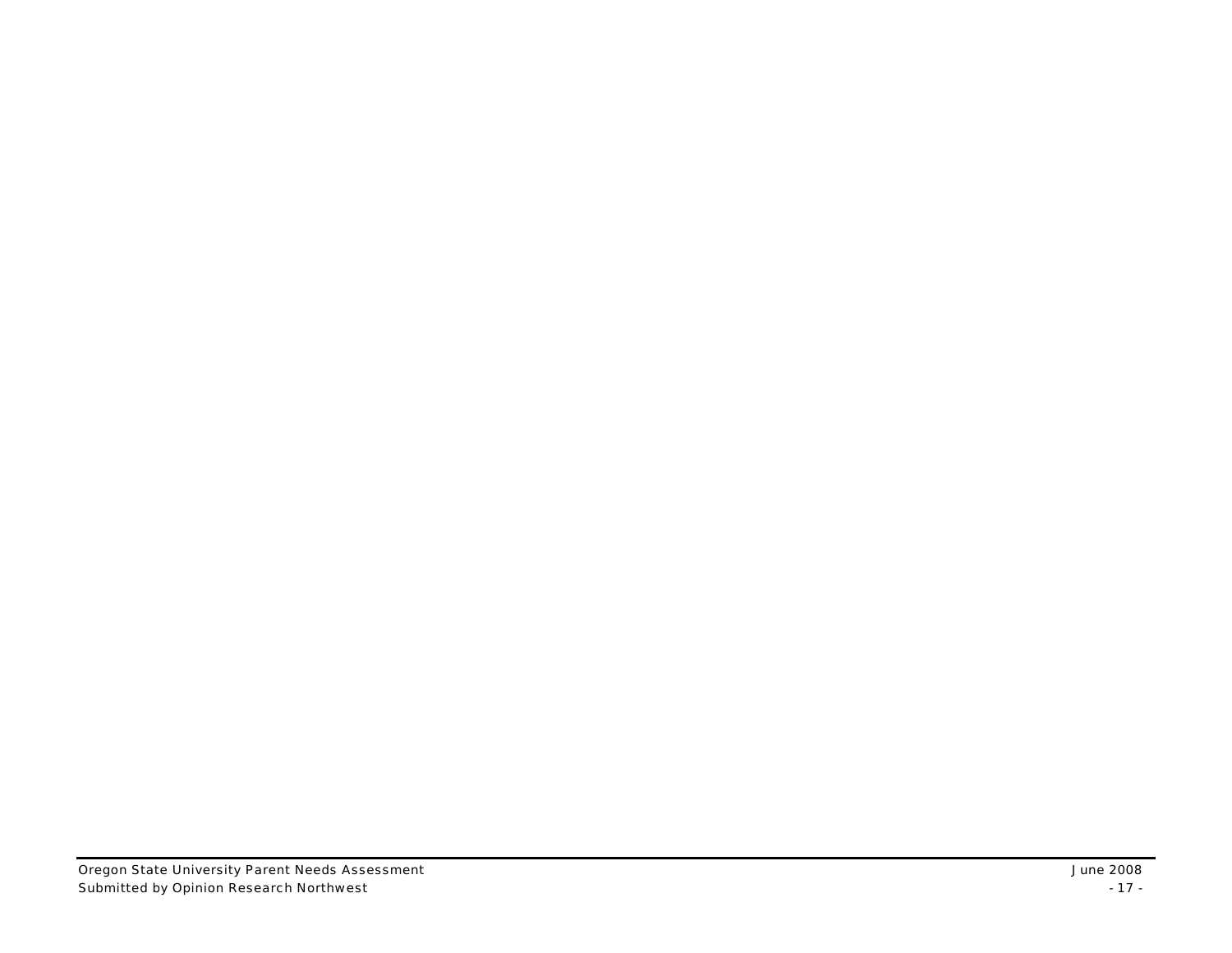# <span id="page-24-1"></span><span id="page-24-0"></span>**Number of Children**

Most (88%) OSU parents have one or two children. Nearly half (45%) have one child or are expecting their first child. An additional 43 percent have two children.

Interestingly, there are no statistically significant differences in the number of children among faculty, staff and students. There are, however, some other significant differences:

• Women are more likely than men to have one child – 48 percent compared to 31 percent, respectively.



### **Figure 4: Number of Children of OSU Parents**

**Base:** All Respondents (n=475)

**Question CHILD1:** How many children do you have that are 17 or younger? *Total may not add up to 100% due to rounding*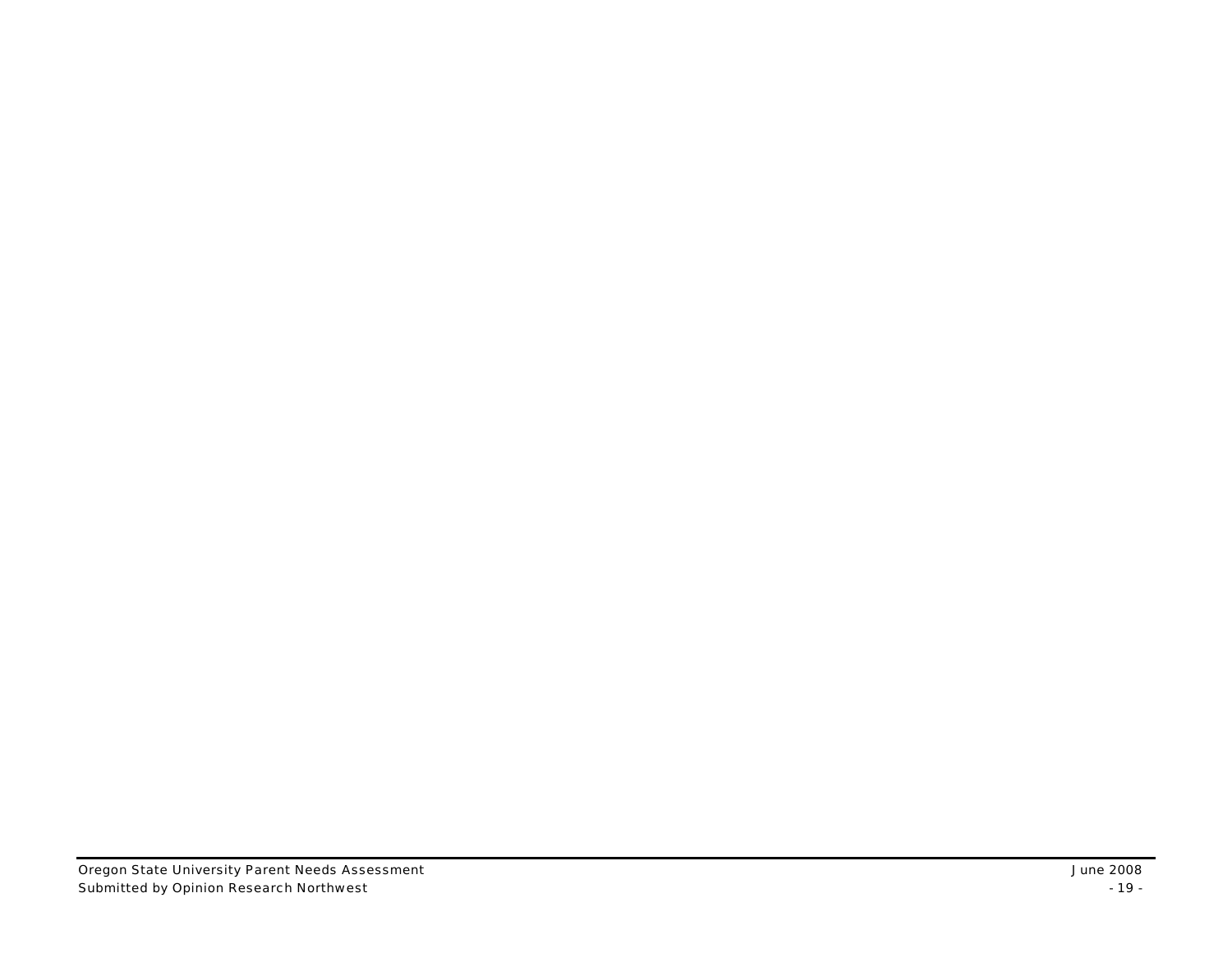# <span id="page-26-1"></span><span id="page-26-0"></span>**Age of Children**

Respondents were asked to indicate the age(s) of their child(ren) from their oldest to youngest. Most OSU parents have children who are toddlers (between 12 and 23 months) or preschool age children (between two and four years). Over half (54%) have toddlers and 41 percent have preschool age children.

• Staff parents are significantly more likely than students to say they have a toddler – 66 percent compared with 48 percent, respectively. They are also somewhat more likely than faculty to say they have a toddler – 66 percent compared with 53 percent, respectively. This difference, however, is not statistically significant.

Overall the mean age for OSU parents' child(ren) is 2.86 which is approximately two years and 10 months.



### **Figure 5: Age of Children by Position at OSU**

**Base:** All Respondents (n=475) **Question CHILD2:** What is the age of your child / children?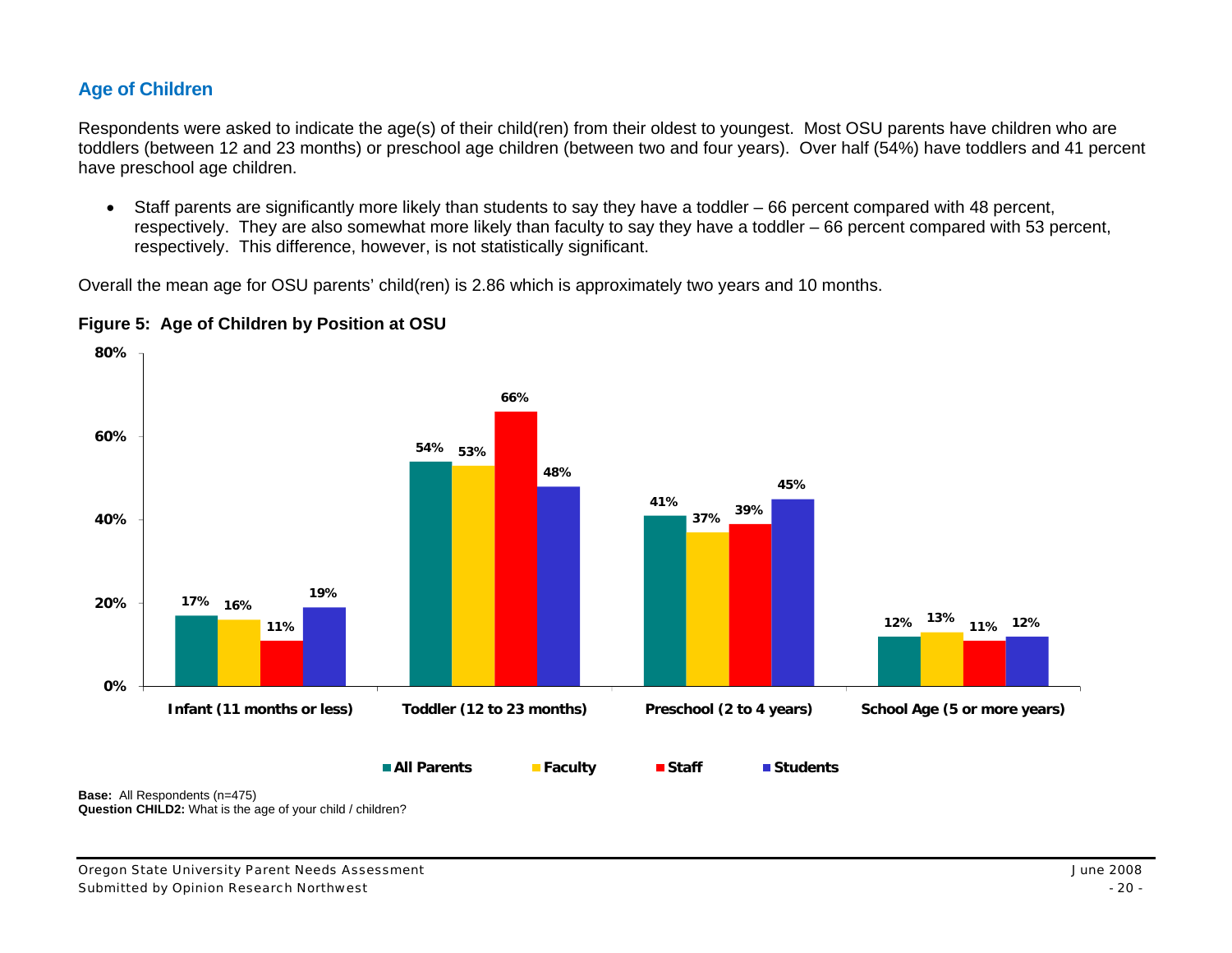There are significant differences in the age of children between those with one child and those with two or more children.

- Those with one child are most likely to have an infant (34%) or toddler (38%); however 24 percent have preschool aged children. The average age of their only child is 2.14 years – 27 percent are less than one year of age and 38 percent are between 1 and 2 years.
- Those with two children are most likely to have toddlers (63%) and preschoolers (54%). Only 4 percent of those with two or more children have infants. For those with two children, the average age of the first and oldest child is 3.1 years – 52 percent are 1 to 2 years old, 16 percent are 3 to 4 years, and 16 percent are 5 to 6 years old. Forty-one percent (41%) report that the age of their second child is between 1 to 2 years of age.
- Finally those with three or more children are most likely to have toddlers (78%) or preschoolers (53%). Twenty-four percent (24%) have school-age children; none have infants.



### **Figure 5: Age of Children by Number of Children**

**Base:** All Respondents (n=475); Columns within segments sum to more than 100 percent for those with two or more children, reflecting their multiple responses. **Question CHILD2:** What is the age of your child / children?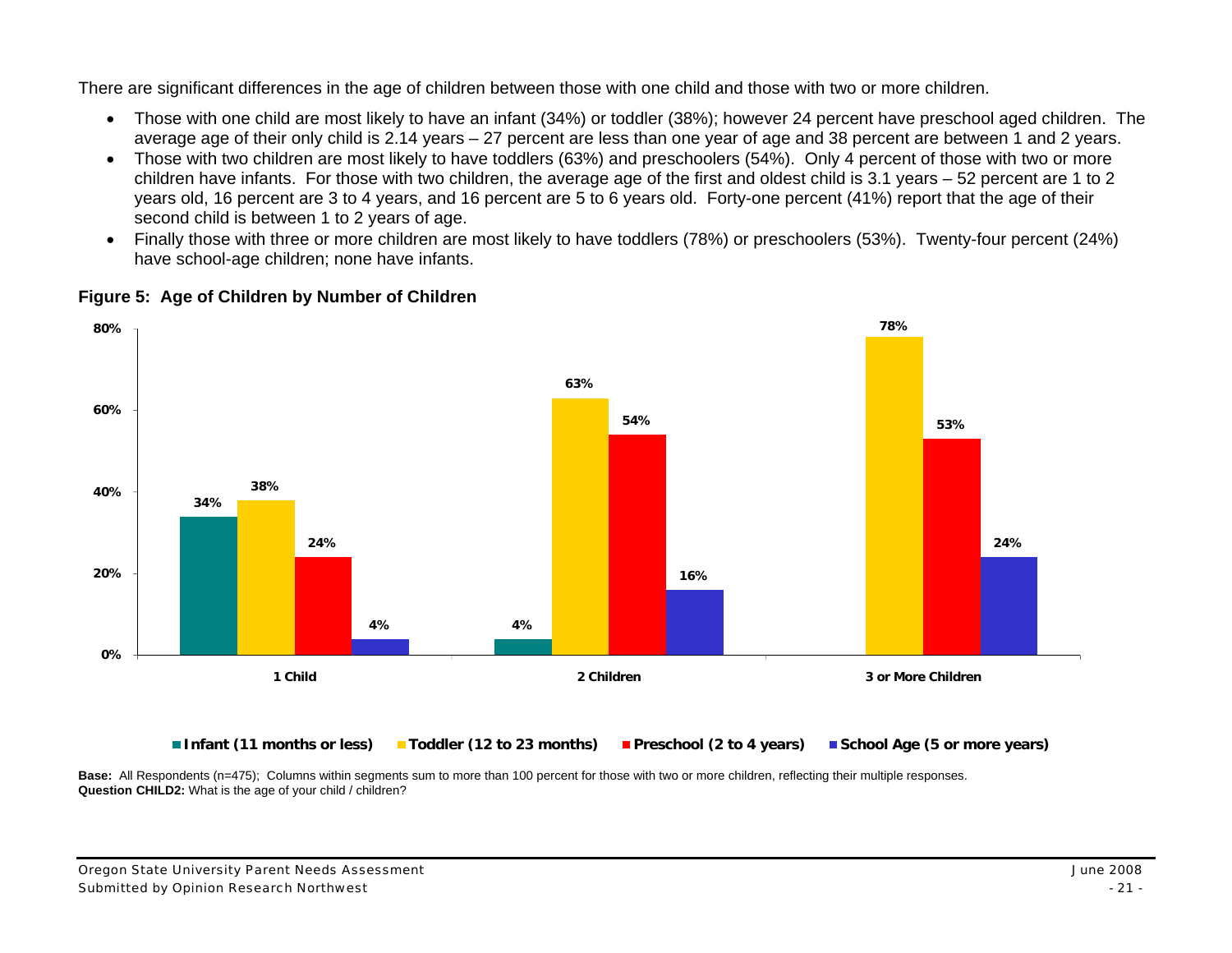# <span id="page-28-1"></span><span id="page-28-0"></span>**Current Child Care Arrangements**

#### <span id="page-28-2"></span>**Overview**

Respondents were asked a number of questions about the characteristics of their child care arrangements for each of their children. In some instances, data reported below represents the response / characteristic of the parent. In other instances, it represents the characteristics of the individual children.

# <span id="page-28-3"></span>**Sharing Parenting Responsibilities**

<span id="page-28-4"></span>Respondents were asked if they shared parenting responsibilities with Figure 5: Sharing Parenting Responsibilities another person. Those sharing responsibilities were asked a followup question to determine if that person lived in their household.

Four out of five (81%) parents share parenting responsibilities with someone living in their household.

• Faculty parents are somewhat  $(p < .10)$  more likely to share the parenting responsibility with someone in their household.

Six percent of OSU parents share parenting responsibilities with someone that does not live in their household. The balance (13%) are single parents.

• Nearly one out of five (18%) OSU students are single parents.

Single parents are more likely to be:

- Female  $-17$  percent of the women surveyed are single parents compared to 5 percent of the men. On the other hand, 9 percent of the men surveyed share parenting responsibilities with someone else but they do not live with that person compared to just 4 percent of women.
- Parents of toddlers 20 percent of those with a toddler are single parents.
- Less affluent  $-$  half (50%) of those that are single parents have household incomes under \$25,000.



Question YOU2A: Is there another person that shares parenting responsibilities with you? YOU2B: [IF Yes to YOU2A] Does that person live in your household? **Base:** All Respondents ( $n = 475$ )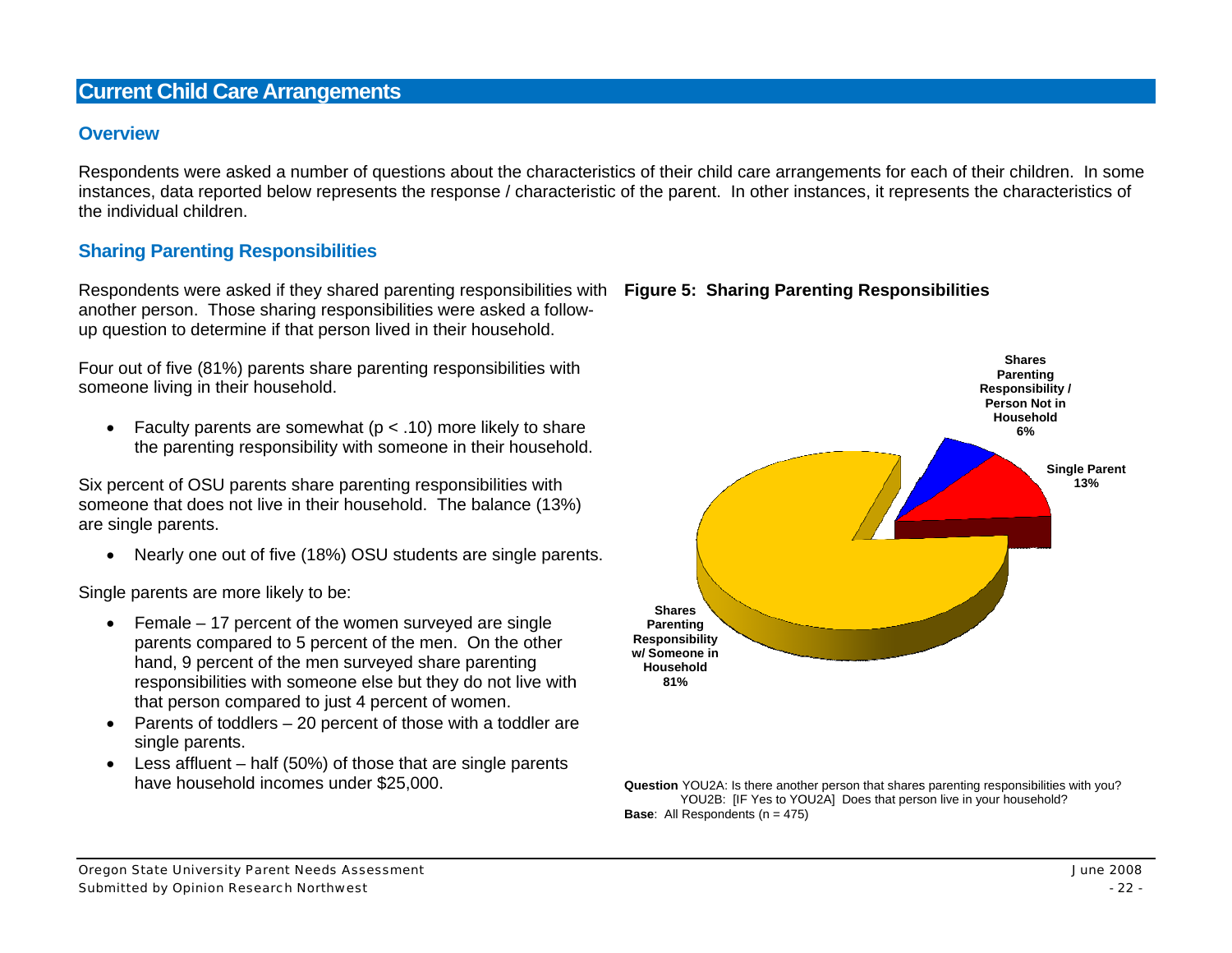<span id="page-29-1"></span><span id="page-29-0"></span>Nine out of ten (90%) OSU parents report that their children live with them full time.

- •Ninety-four percent (94%) of students, 90 percent of staff members, and 87 percent of faculty parents report that their children live with them full time.
- Those with three or more children are somewhat less likely than those with fewer children to say their children live with them full-time – 15 percent of those with three or more Those with three or more children are somewhat less likely<br>than those with fewer children to say their children live with<br>them full-time – 15 percent of those with three or more<br>children say that their children do not live compared to 7 percent of those with two children and 8 percent of th ose with a singl le child.
- Nearly all (99%) of those with infants say their child lives with them full-time. On the other hand fewer (87%) parents of toddlers say that their child lives with them full-time.





**Full-Tiime90%**

**Question** CHILD3: What portion of the time do / does your child live with you...? **Base**: All Respondents (n = 475)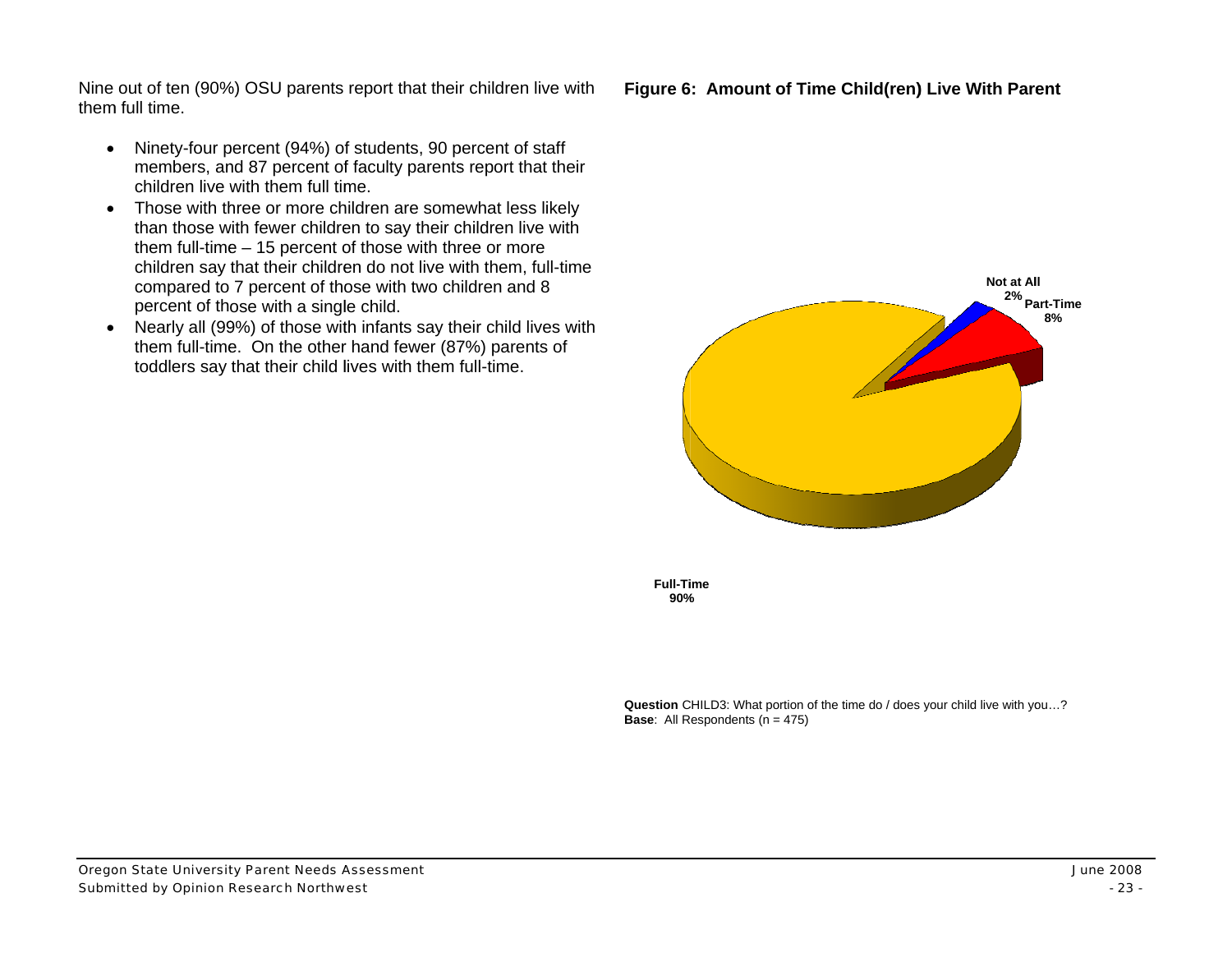# <span id="page-30-1"></span><span id="page-30-0"></span>**Type(s) of Child Care Arrangement(s)**

<span id="page-30-2"></span>The majority (72%) of parents have multiple sources for child care during the school year.

Nearly three out of five (59%) report that a parent is at least one source of their child care. This is notable for men – 72 percent of whom say that a parent provides child care compared to 51 percent of women. Twenty-four percent (24%) of parents report that this is their sole source of care.

• This is notable for students. Two-thirds (68%) of students say that a parent is at least one source for their child care during the school year. Twentynine percent (29%) say that a parent is their only source of child care during the school year.

Three out of ten (31%) OSU parents report that their child(ren) are in a child care center – 11 percent at an OSU center and 20 percent at an off-campus child care center.

- Faculty members are the most likely to use a child care center – 15 percent use an OSU center and 18 percent use an off campus centers or 33 percent total using a child care center.
- Twenty-six percent (26%) of staff members use a child care center. However, they are more likely to use an off-campus center than an OSU center – 20 percent compared with 6 percent respectively.



#### **Figure 7: Type(s) of Child Care Arrangement(s) Used by Role at OSU**

**Question CARE1:** During the school year, what type of child care do you use for each of your children? *Multiple Responses Allowed - Total may not add up to 100%*

**Base:** Respondents with one or more child - excludes parents who are expecting their first child (n=463)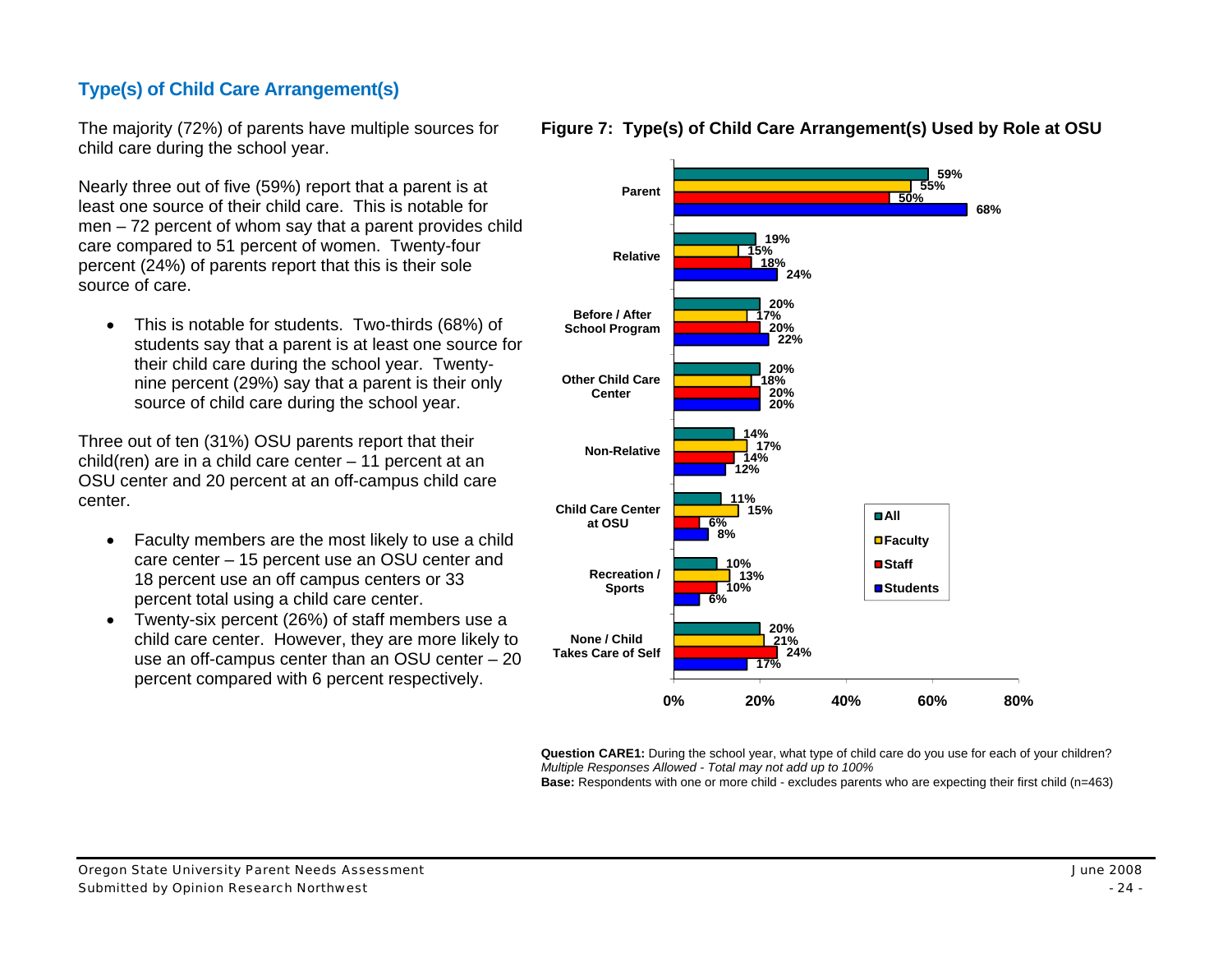<span id="page-31-1"></span><span id="page-31-0"></span>Not surprisingly, the type of child care arrangements used varies significantly by the age of the child.

Two thirds (67%) of parents of an infant say that a parent provides at least some of the care for that child. However, what is notable here is that 81 percent of parents of infants indicate that they have an additional source for child care.

• Nearly half of parents with infants (49%) use a child care center – 23 percent use one of the centers at OSU and 26 percent use another child care center.

Parents of preschool age children are the most likely to say they use a child care center. Nearly three out of five (59%) use a center – 27 percent at OSU and 32 percent off-campus.

Parents with school age children rely on before / after school programs (51%).

A surprising finding is the high percentage (50%) of parents reporting that they have a toddler who takes care of themself. It is unlikely that the child is home alone. Rather it is likely that there is a parent present and child is playing independently. Subsequent findings are consistent with this.



**Figure 8: Type(s) of Child Care Arrangement(s) Used by Age of Child** 

**Question CARE1:** During the school year, what type of child care do you use for each of your children? *Multiple Responses Allowed - Total may not add up to 100%*

**Base:** Respondents with one or more child - excludes parents who are expecting their first child (n=463)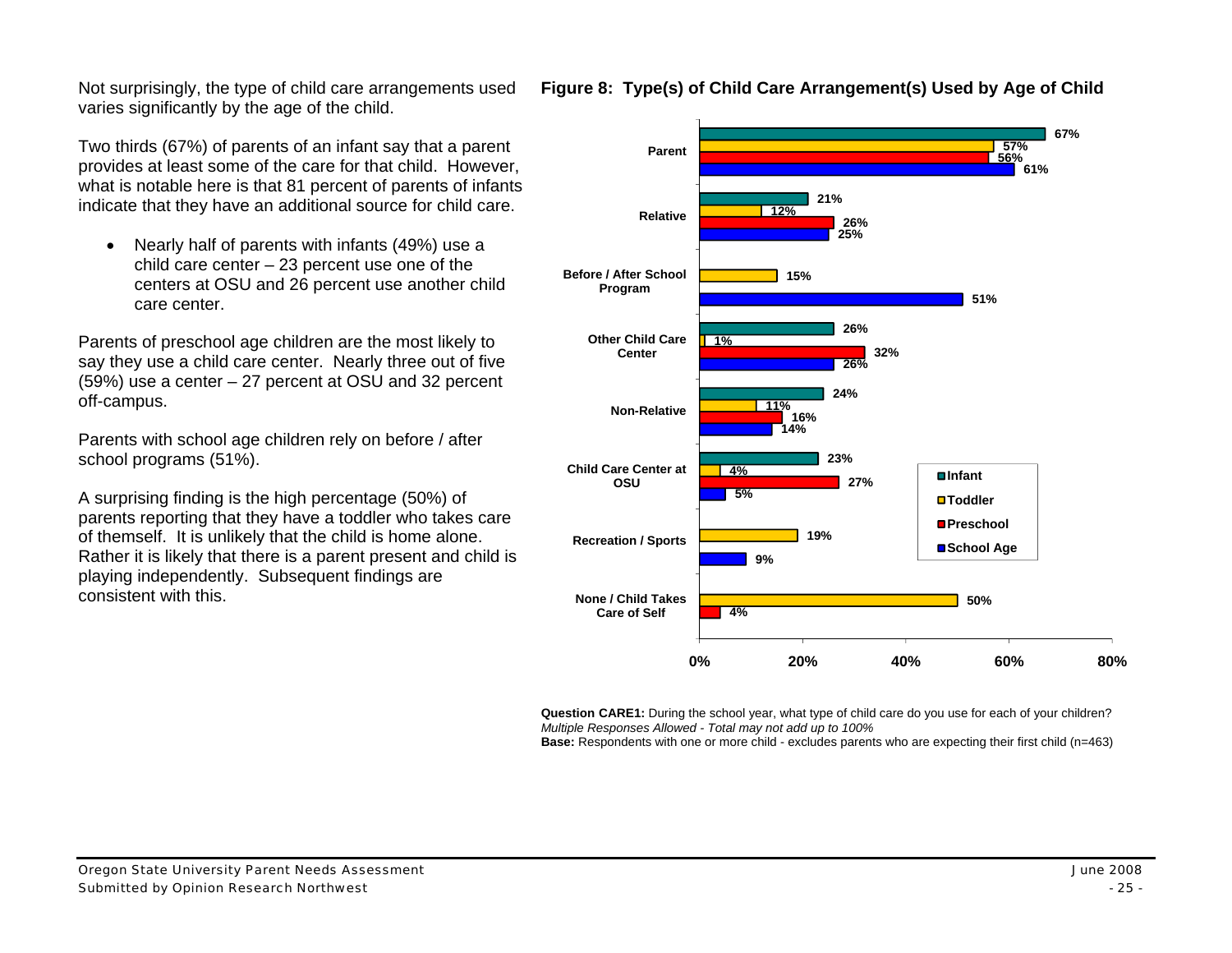# <span id="page-32-1"></span><span id="page-32-0"></span>**Amount of Time Spent in Child Care**

Respondents were asked to indicate the average number of hours per week each of their children spend in child care.

<span id="page-32-2"></span>Three out of four (74%) parents report that their children spend at least some time in child care. There are no significant differences between faculty, staff, and parents.

• Interestingly, female respondents are more likely than male respondents to say their children spend some time in child care – 77 percent compared to 67 percent, respectively, suggesting that male respondents who share parenting responsibilities with someone in their home, such as a spouse who is a stay-at-home mother, may have less need of outside childcare.

Consistent with the finding noted above, toddlers are the least likely to spend time in child care (41%). This may suggest that finding care for toddlers is difficult.



#### **Figure 9: Percentage Spending One or More Hours / Week in Child Care**

**Question CARE1:** During the school year, what type of child care do you use for each of your children? *Multiple Responses Allowed - Total may not add up to 100%*

**Base:** Respondents with one or more child - excludes parents who are expecting their first child (n=463)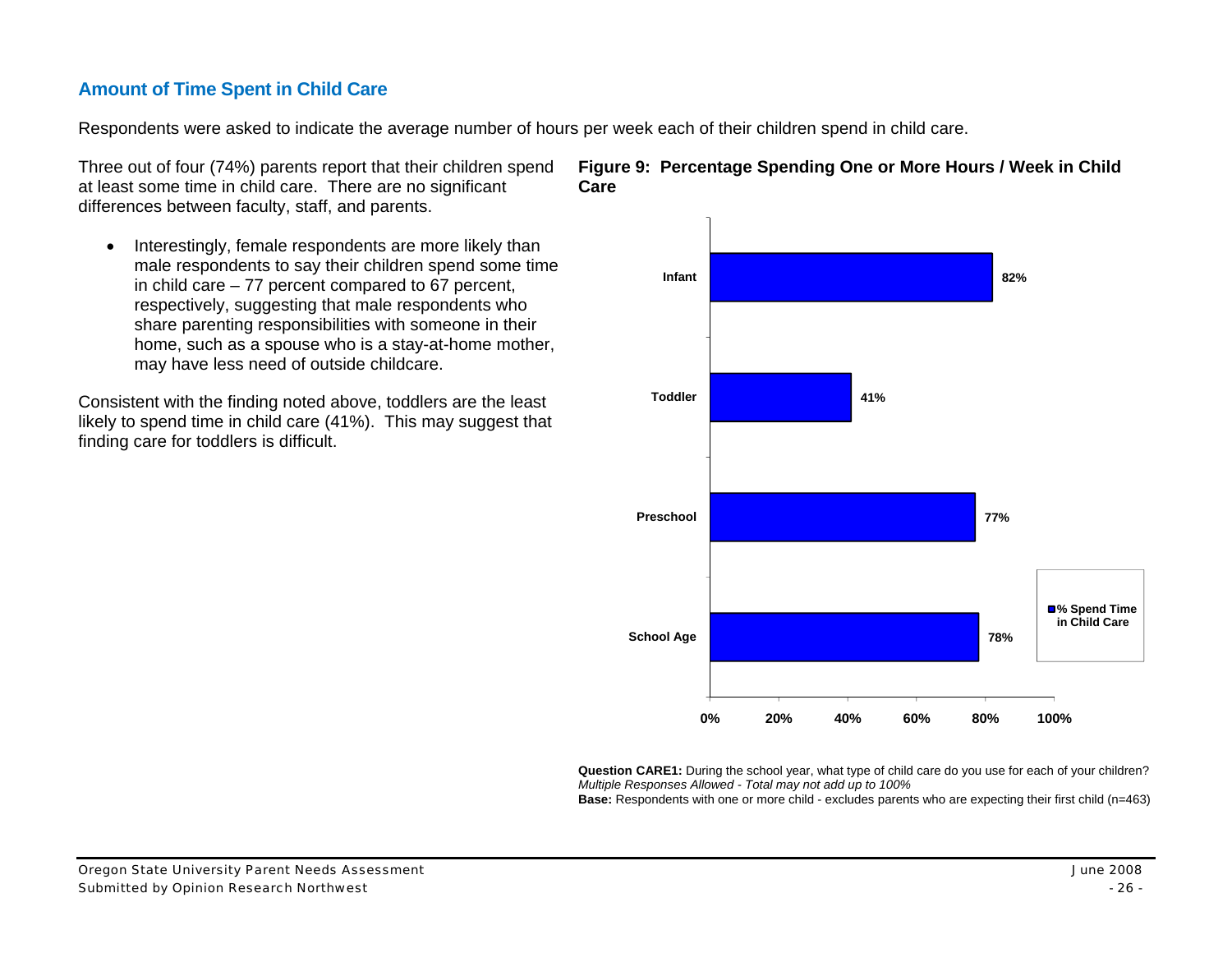# <span id="page-33-1"></span><span id="page-33-0"></span>**Number of Hours OSU Children Spend in Child Care**

<span id="page-33-2"></span>Nearly two out of five (38%) children do not spend any hours in child care during the school year. Overall children spend 13 hours per week in child care during the school year. Looking only at those that spend time in child care, the average number of hours per week spent in child care is 22 hours per week.

• There are no differences between faculty, staff, and students in terms of the percentage of children spending no hours in child care. Faculty and staff children that do spend time in child care spend significantly more hours per week in child care than do children of students.

Slightly more than two out of five (42%) children do not spend any hours in child care during the summer. Children who are in child care spend significantly more hours in child care during the summer months – on average 29 hours per week.

• Students are significantly more likely than faculty and staff to not require child care during the summer.

#### **Table 3: Number of Hours Children Spend in Child Care by Role at OSU**

|                                                  | <b>Faculty</b>     | <b>Staff</b>  | <b>Students</b> |  |
|--------------------------------------------------|--------------------|---------------|-----------------|--|
|                                                  | <b>School Year</b> |               |                 |  |
| % None                                           | 37%                | 40%           | 38%             |  |
| Average - all children                           | 14.0               | 14.2          | 11.9            |  |
| Average - those that spend<br>time in child care | 22.2               | 23.5          | 19.2            |  |
|                                                  |                    | <b>Summer</b> |                 |  |
| % None                                           | 36%                | 39%           | 49%             |  |
| Average - all children                           | 18.6               | 21.4          | 12.7            |  |
| Average – those that spend<br>time in child care | 29.1               | 35.0          | 24.9            |  |

**CARE3:** On average how many hours per week does your child spend in child care during the school year and during the summer?

**Base:** Parents with one or more child – excludes parents expecting their first child (n=463)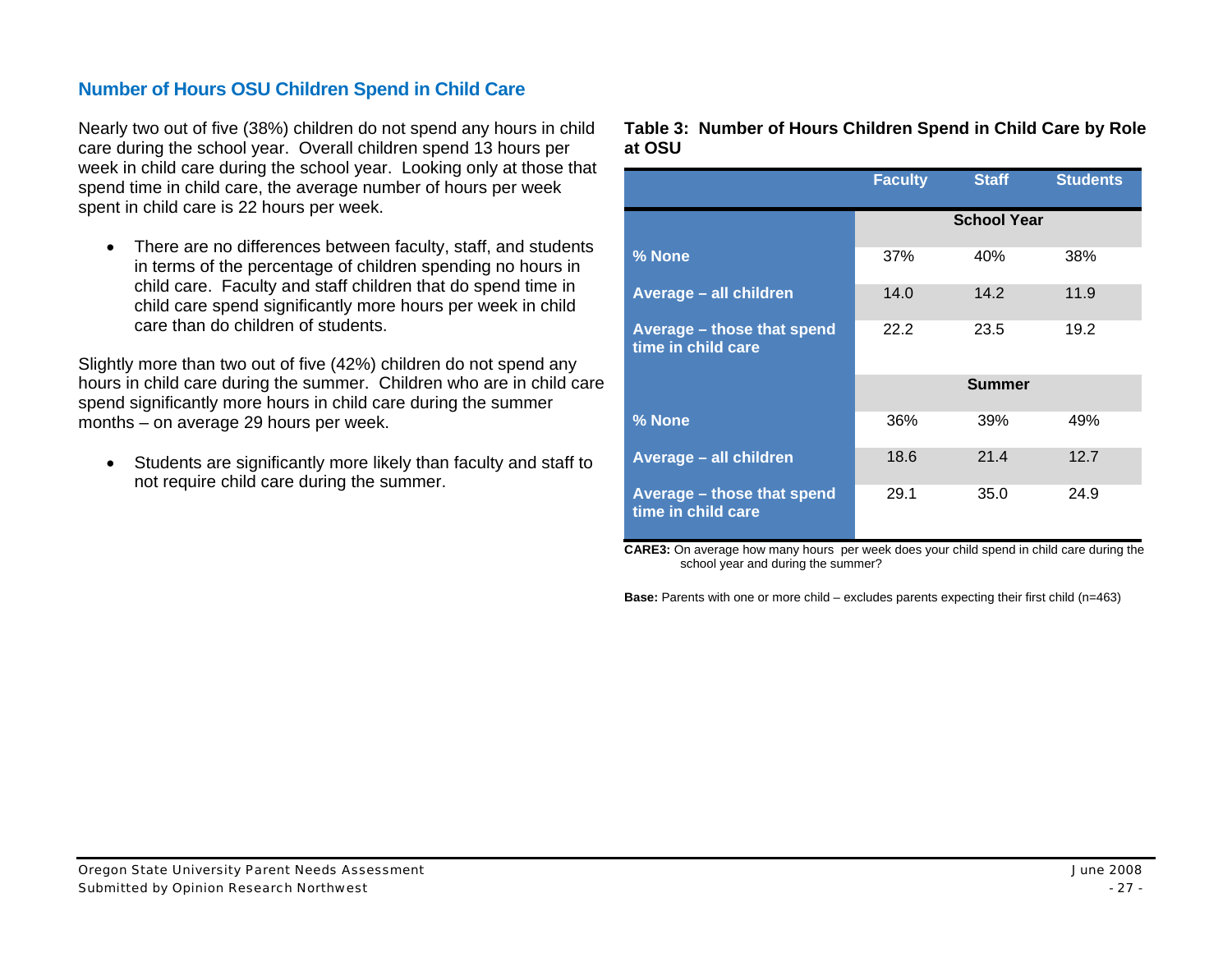<span id="page-34-1"></span><span id="page-34-0"></span>Those with one child and to a somewhat lesser extent those with two children are more likely to have children spending time in child care than those with three or more children.

In addition, those parents with more children who do use child care report that their children spend fewer hours in child care. This difference is notable during the school year. While still present during the summer months, the difference is less dramatic.

This would suggest that the cost of child care with multiple children is a factor. In addition, those with three or more children are more likely to have school age children and therefore have fewer child care requirements.

#### **Table 4: Number of Hours Spent in Child Care by Number of Children**

|                                                  | 1 Child            | $\overline{2}$<br><b>Children</b> | 3 Plus<br><b>Children</b> |  |
|--------------------------------------------------|--------------------|-----------------------------------|---------------------------|--|
|                                                  | <b>School Year</b> |                                   |                           |  |
| % None                                           | 31%                | 36%                               | 49%                       |  |
| Average - all children                           | 17.3               | 13.9                              | 7.2                       |  |
| Average - those that spend<br>time in child care | 25.0               | 21.7                              | 14.0                      |  |
|                                                  |                    | <b>Summer</b>                     |                           |  |
| % None                                           | 36%                | 37%                               | 56%                       |  |
| Average - all children                           | 20.1               | 18.4                              | 10.3                      |  |
| Average - those that spend<br>time in child care | 31.4               | 29.3                              | 23.5                      |  |

**CARE3:** On average how many hours per week does your child spend in child care during the school year and during the summer?

**Base:** Parents with one or more child – excludes parents expecting their first child (n=463)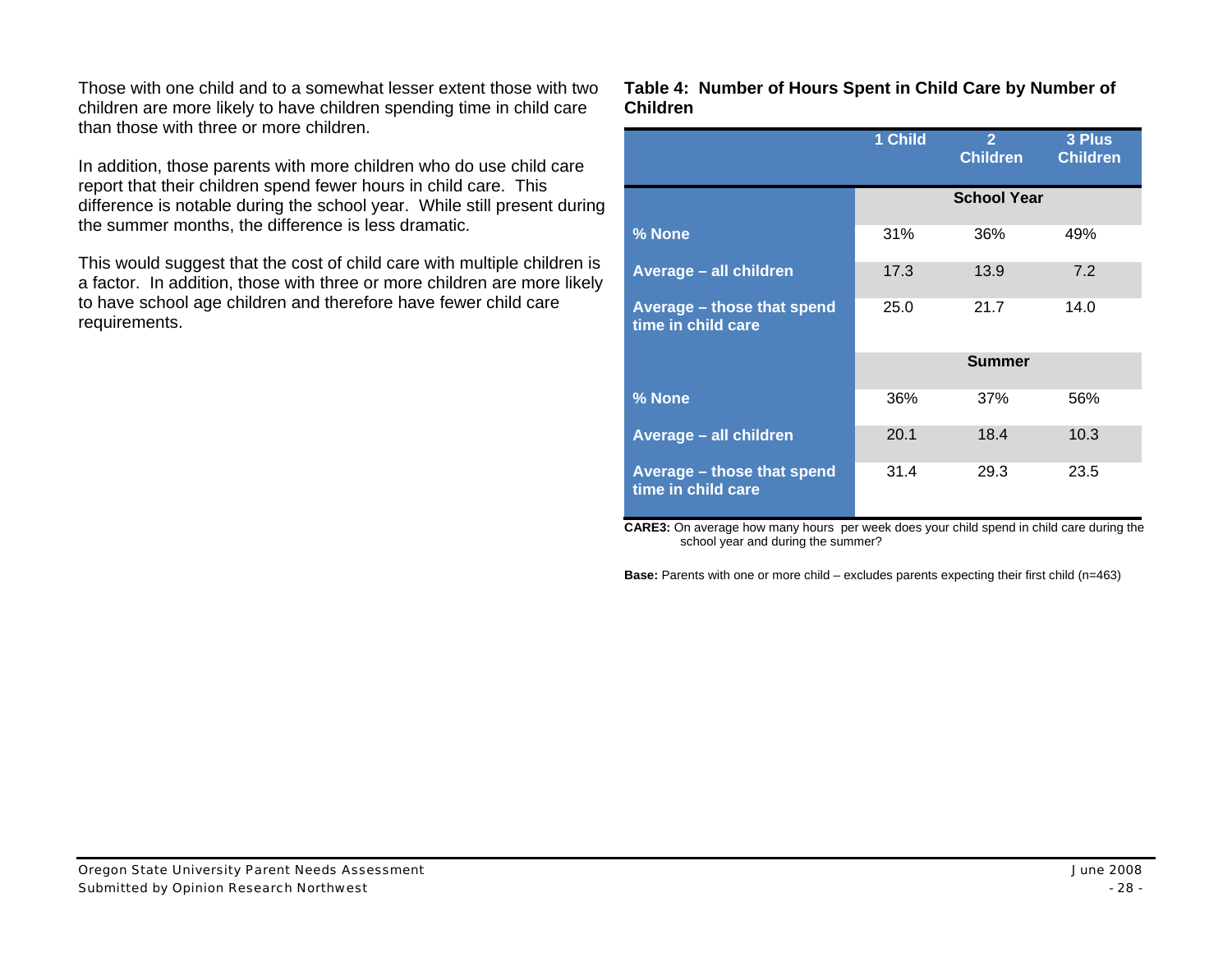<span id="page-35-1"></span><span id="page-35-0"></span>As noted earlier, parents with infants, preschoolers, and school-age children are significantly more likely than those with toddlers to use child care. In addition, toddlers in child care spend significantly fewer hours in care during the school year than do other children.

- Infants and preschoolers who are in child care spend nearly the same amount of time in child care. Moreover, there is no significant difference in the number of hours they spend in child care between winter and summer months.
- As would be expected, school age children spend significantly fewer hours in child care during the school year. The number of hours spent in child care by school age children increases significantly during the summer months.

#### **Table 5: Number of Hours Spent in Child Care by Age of Children**

|                                                     | <b>Infant</b>      | <b>Toddler</b> | <b>Preschool</b> | <b>School</b><br>Age |
|-----------------------------------------------------|--------------------|----------------|------------------|----------------------|
|                                                     | <b>School Year</b> |                |                  |                      |
| % None                                              | 18%                | 63%            | 21%              | 21%                  |
| Average - all children                              | 25.5               | 5.1            | 23.6             | 15.7                 |
| Average - those that<br>spend time in child<br>care | 31.0               | 13.9           | 29.9             | 19.7                 |
|                                                     | Summer             |                |                  |                      |
| % None                                              | 25%                | 64%            | 28%              | 34%                  |
| Average - all children                              | 22.23              | 10.6           | 20.4             | 20.0                 |
| Average - those that<br>spend time in child<br>care | 29.5               | 29.3           | 28.3             | 30.4                 |

**CARE3:** On average how many hours per week does your child spend in child care during the school year and during the summer?

**Base:** Parents with one or more child – excludes parents expecting their first child (n=463)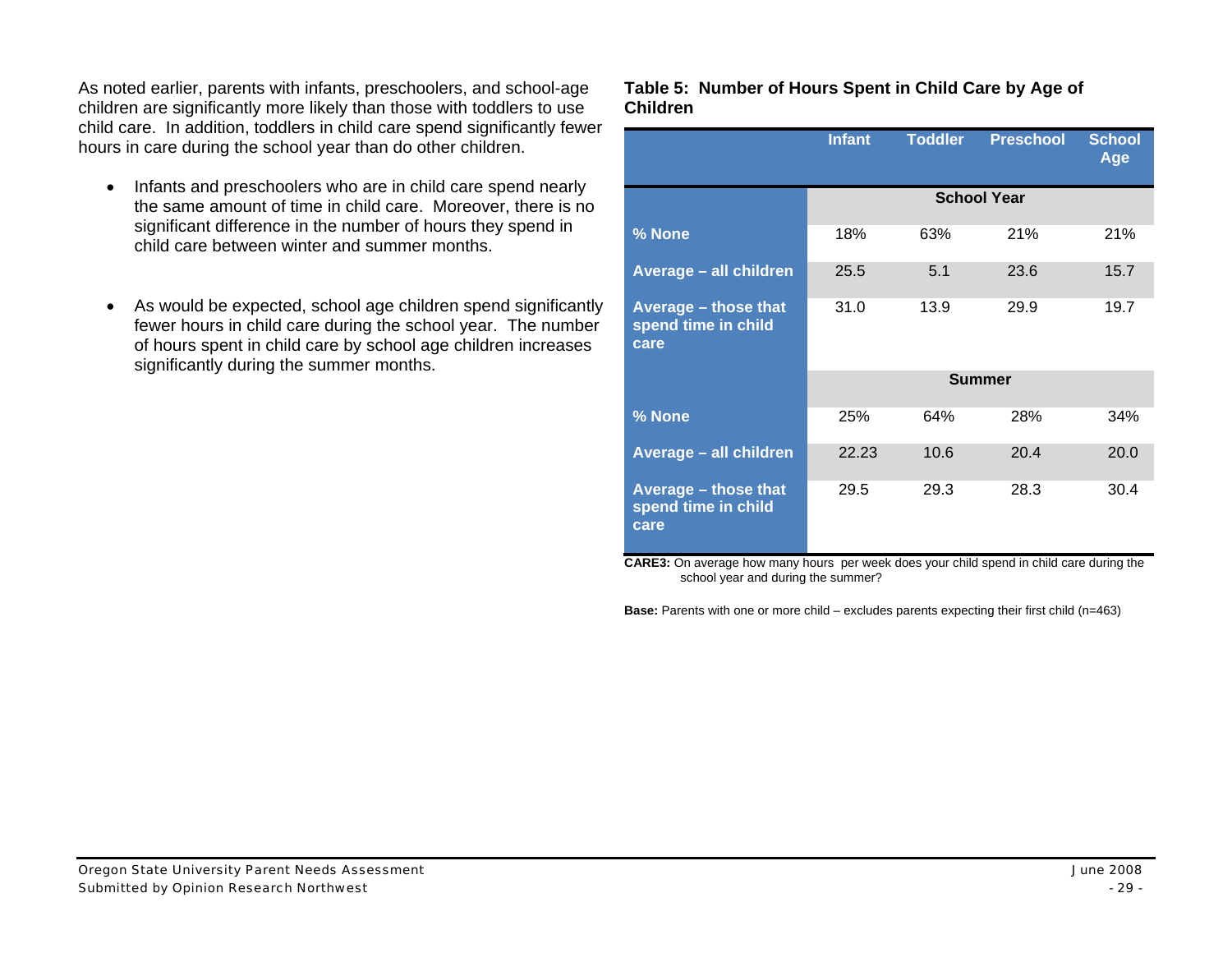As would be expected, parents using day care centers during the school year all use the center.

• Parents using a non-OSU child care center are twice as likely as those using an OSU center to say that they do not use child care for the child in that center during the summer months. This could suggest that non-OSU centers are more flexible in allowing parents not needing care during the summer to not use the program without losing their spot.

Parents using an OSU Child Care Center report that the child in that center spends significantly more hours in child care during the school year than a child at a non-OSU child care center. This could again suggest that non-OSU child care centers may offer more flexibility in terms of hours notably for parents not requiring full-time care.

#### **Table 6: Number of Hours Spent in Child Care by Type of Child Care**

|                                                  | OSU<br><b>Child Care Center</b> | <b>Non-OSU</b><br><b>Child Care Center</b> |
|--------------------------------------------------|---------------------------------|--------------------------------------------|
|                                                  | <b>School Year</b>              |                                            |
| % None                                           | $0\%$                           | 0%                                         |
| Average - those that<br>spend time in child care | 34.2                            | 25.2                                       |
|                                                  | <b>Summer</b>                   |                                            |
| % None                                           | 6%                              | 12%                                        |
| Average - those that<br>spend time in child care | 32.8                            | 31.3                                       |

**CARE3:** On average how many hours per week does your child spend in child care during the school year and during the summer?

**Base:** Parents with one or more child using a child care center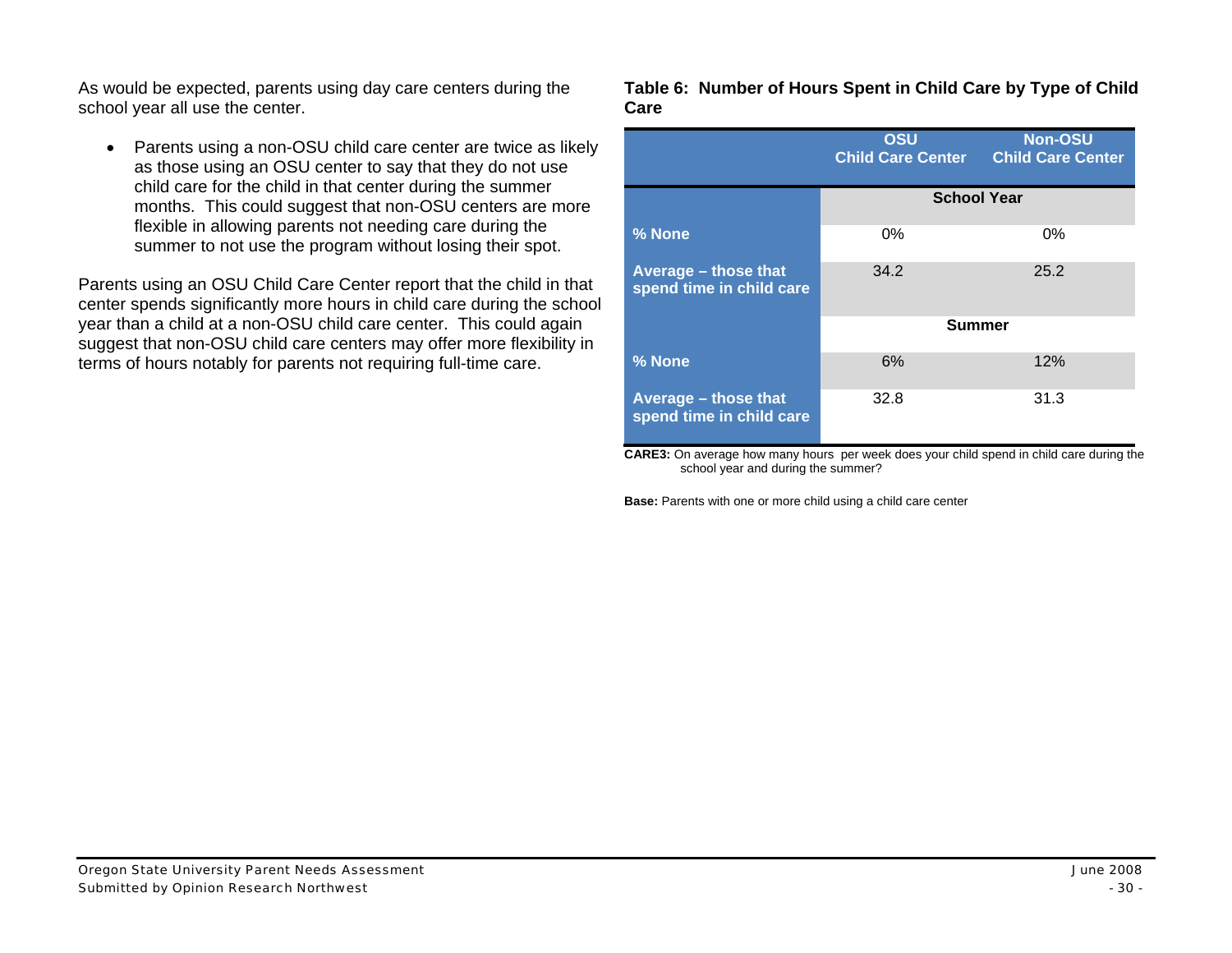## **Times of Day Use Child Care during School Year**

Parents report that their children are primarily in child care during the school year during the day (59% of children) and after school (49% of children).

• There are no differences between faculty, staff, and students in terms of their use of child care during these times.

Students are more likely than faculty and staff to also report that their children are in child care in the evenings (24%) and/or on weekends (18%). This may reflect their need for child care to accommodate their class schedule.

Lack of availability of child care when needed is not a significant problem for most parents.

• Nearly two thirds (65%) indicate that there are no times of the day when they need child care and none is available.





**Question** CARE5A: During the school year, which part(s) of the day do you use childcare? *Multiple Responses Allowed - Total may not add up to 100%*

**Base:** Respondents with one or more child - excludes parents who are expecting their first child (n=463)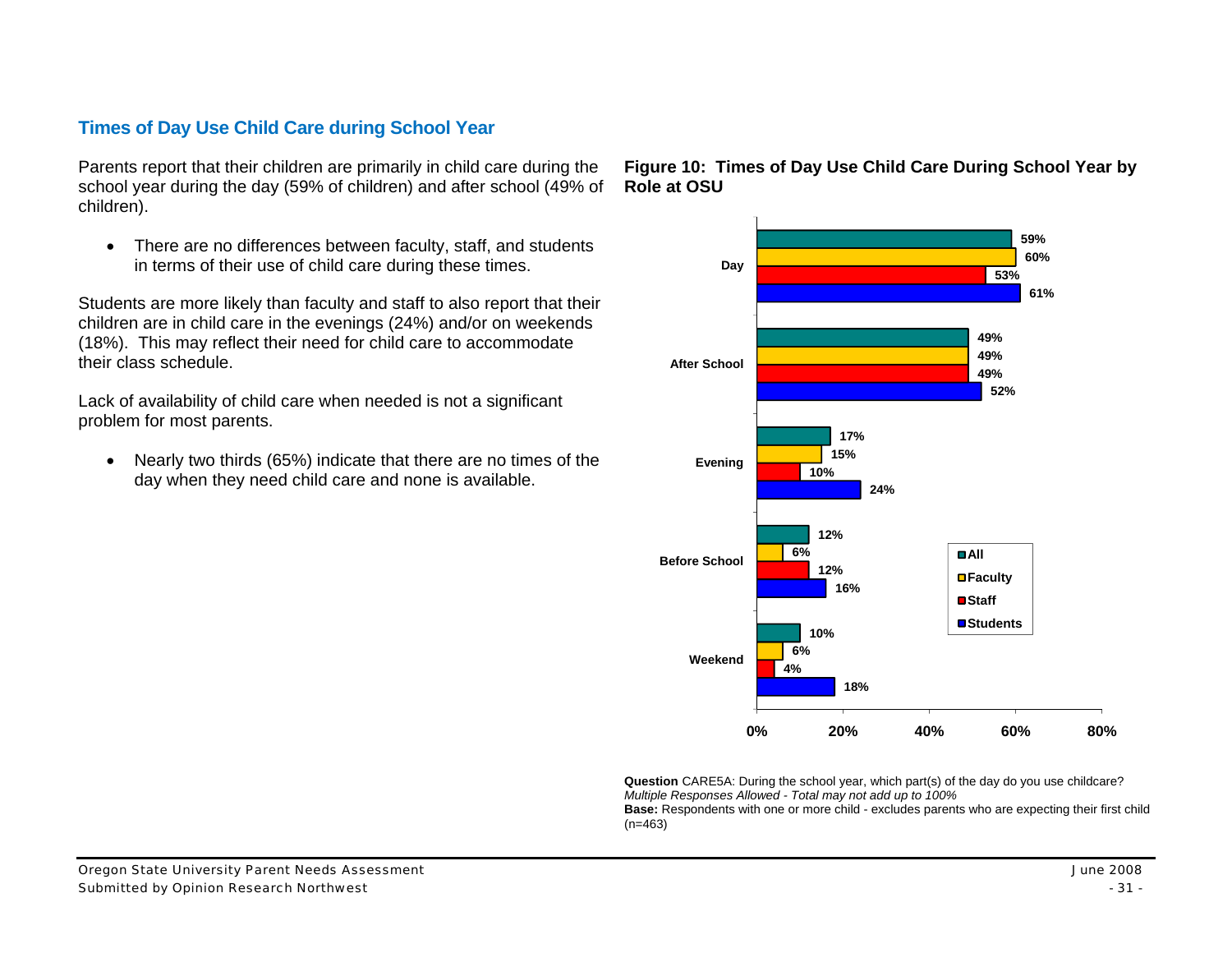Infants and preschool children are primarily enrolled in child care during the day.

School age children are most likely to be in after school programs (61%). In addition, 25 percent of school age children are in a before school program.

Only 27 percent of toddlers are in day care during the day with a significant number in an after school program. Consistently the findings suggest that toddlers are not in traditional child care programs.

#### **Figure 11: Times of Day Use Child Care During School Year by Age of Child**



**Question** CARE5A: During the school year, which part(s) of the day do you use childcare? *Multiple Responses Allowed - Total may not add up to 100%* **Base:** Respondents with one or more child - excludes parents who are expecting their first child  $(n=463)$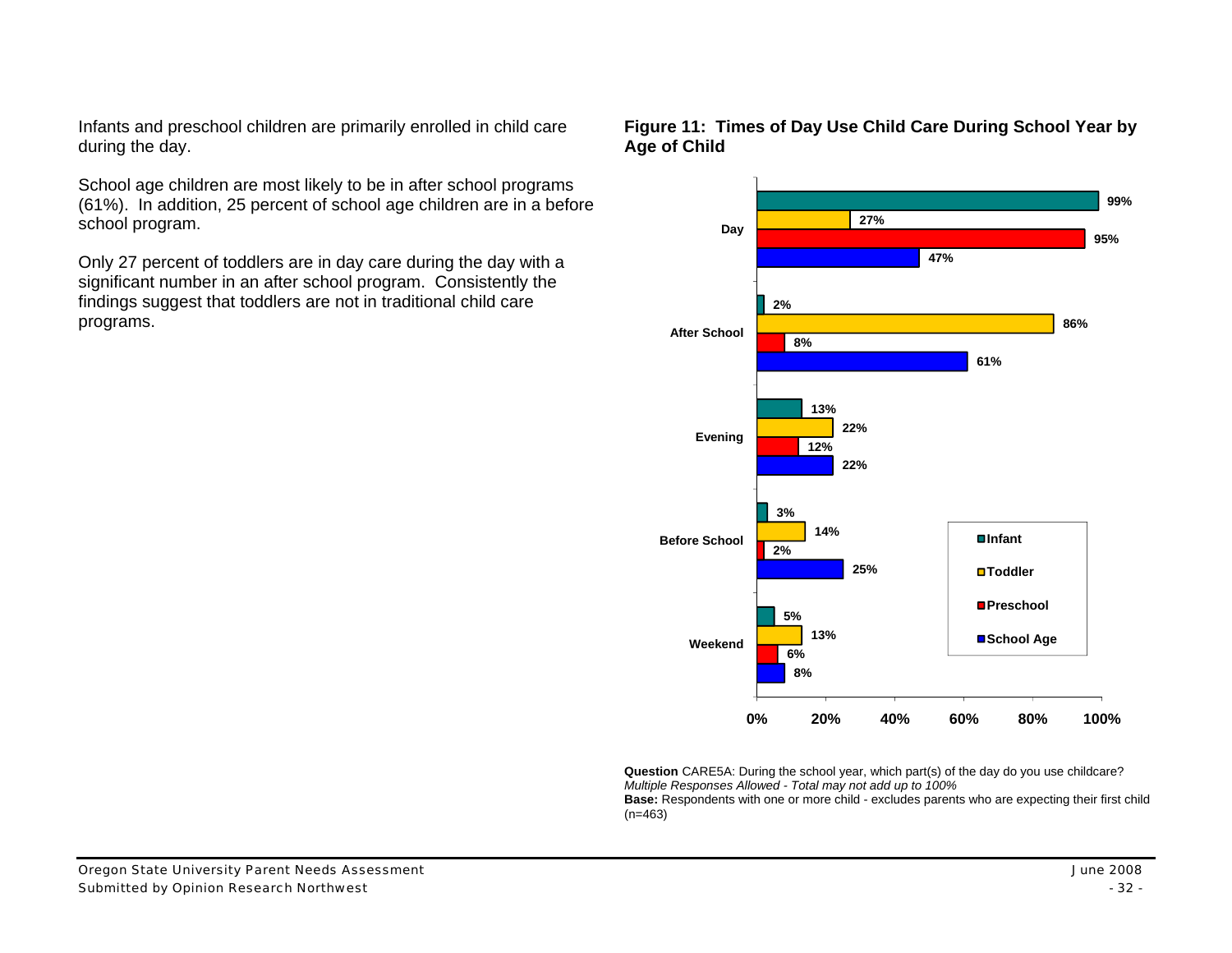Nearly all (96%) children in an OSU child care center are there during the day. Some appear also to have some child care arrangements to support other times.

On the other hand, only 67 of those in non-OSU child care centers are in these centers during the day while 43 percent are in an after school program. This may reflect the age of children using non-OSU child care centers. In addition, it may reflect a service provided by these centers that is not available at OSU.

**Figure 12: Times of Day Use Child Care During School Year by Child Care Center Used** 



**Question** CARE5A: During the school year, which part(s) of the day do you use childcare? *Multiple Responses Allowed - Total may not add up to 100%*

**Base:** Respondents with one or more child and whose child(ren) are in a child care center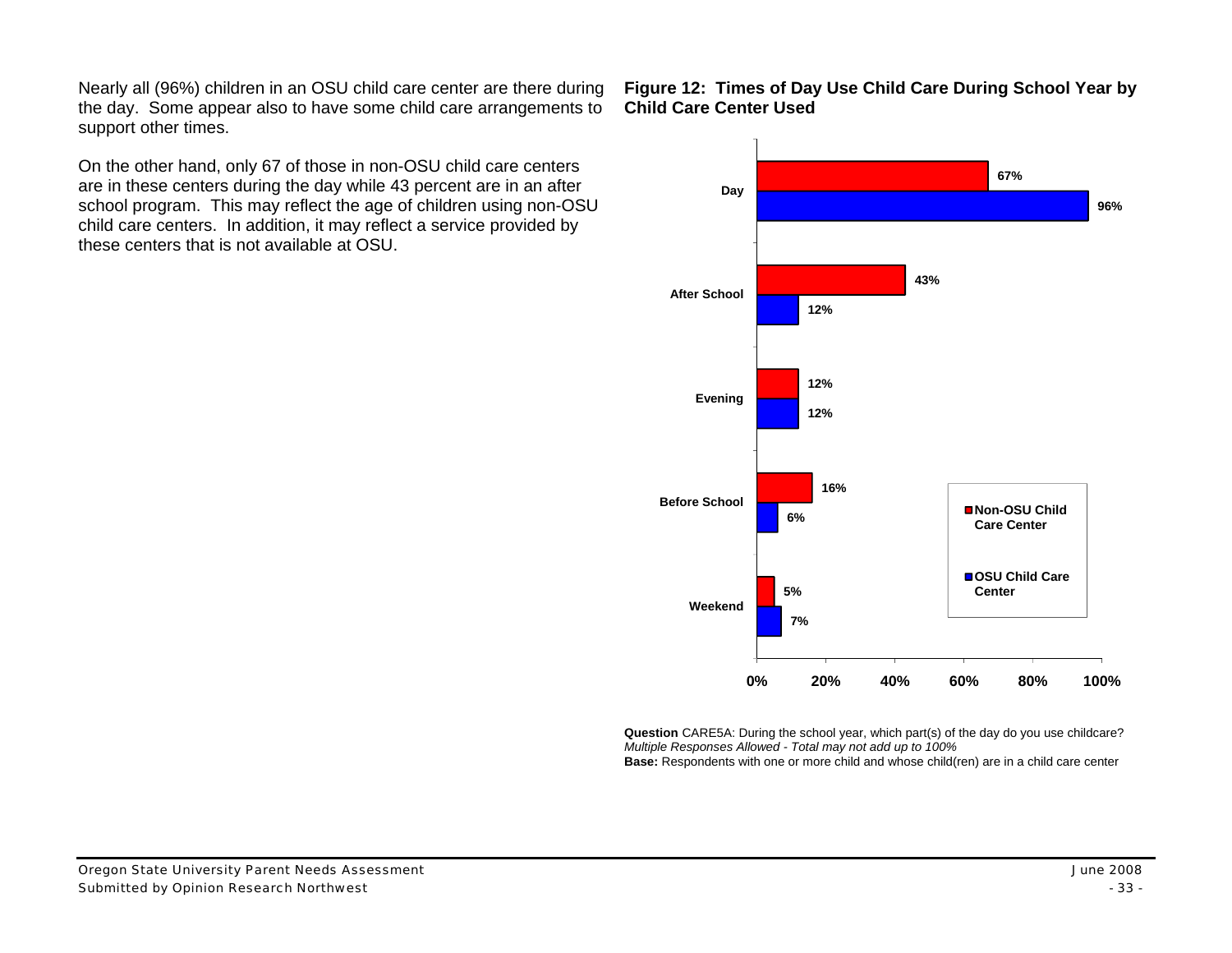Times children are in daycare varies by parenting role.

- Single parents and those who share parenting responsibilities with someone not living in their household are less likely than those with two parents in the household to use child care during the day.
- On the other hand, single parents and those who share parenting responsibilities with someone not living in their household are more likely to require after school care. This may reflect the fact that single parents have older children.
- Single parents and to a lesser extent those sharing parenting with someone not living in their household are also more likely than two parent households to use child care in the evenings and before school.
- Single parents also use child care on weekends while those who share parenting with someone not in the household do not. This would suggest that those who share parenting with someone not in their household get support for weekends and, to a lesser extent, before school care.

#### **Figure 13: Times of Day Use Child Care During School Year by Parenting Role**



**Question** CARE5A: During the school year, which part(s) of the day do you use childcare? *Multiple Responses Allowed - Total may not add up to 100%*

**Base:** Respondents with one or more child and whose child(ren) are in a child care center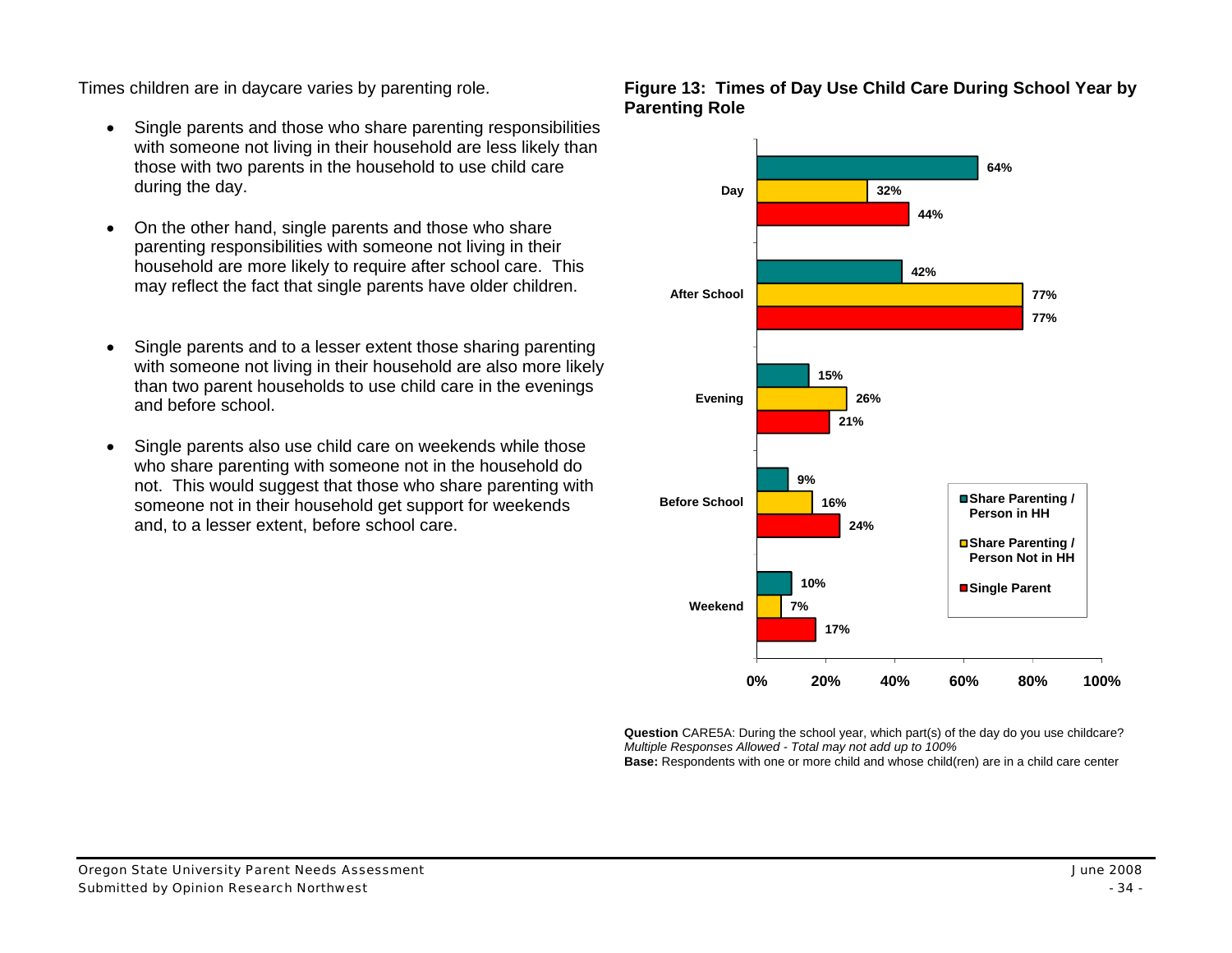# **Perceptions of Care Provided by Caregivers**

Parents who use child care (n = 342) were asked to indicate the degree to which they agree or disagree with nine statements about the quality of care given by their caregivers. In addition, they were asked to indicate their overall satisfaction with and likelihood of recommending their caregiver. Responses were recorded on a five-point scale where "1" means "strongly disagree" and "5" means "strongly agree."

Overall parents are satisfied with the quality of care provided by their caregivers. Three out of five (60%) "strongly agree" and 27 percent "somewhat agree" that they are satisfied. The overall mean for this statement is 4.36 - well above the mid-point of "3."

Satisfaction is highest among:

- Faculty parents  $-$  the highest overall mean at 4.53
- Parents with infants  $-74$  percent "strongly" agree

Satisfaction is lowest among:

- Student parents the lowest overall mean of  $4.28$ .
- Parents with toddlers only 47 percent "strongly agree" – and, to a lesser extent, parents with preschoolers - 54 percent "strongly agree."



### Figure 14: Overall Satisfaction with Quality of Care Provided by Caregivers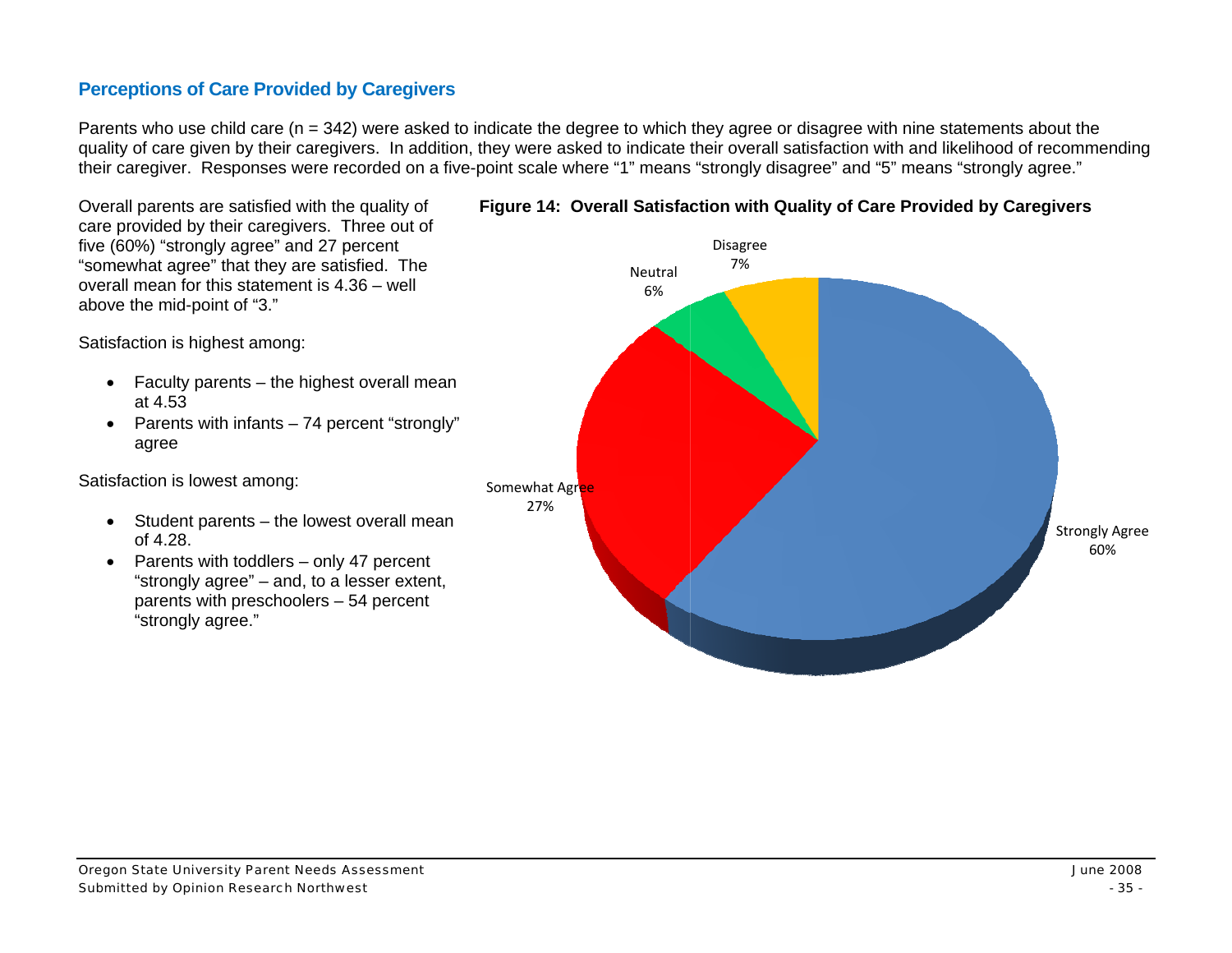Parents gave their caregiver generally high ratings for quality of care – all received a mean rating greater than "3," the midpoint on the scale. Parents give the highest ratings for:

- Safety of the environment
- Reliability

While still high, caregivers are given somewhat lower ratings for:

- Skills
- Educational environment
- Affordability
- Flexibility

Finally, parents are most critical of caregivers' understanding of their situation.

• Only 34 percent of parents strongly agree with this statement. On the other hand nearly one out of five (20%) disagree.

## **Table 7: Overall Perceptions of Care Provided by Caregivers**

| My caregiver                                  | % Strongly<br><b>Agree</b> | <b>Mean</b> |
|-----------------------------------------------|----------------------------|-------------|
| <b>Provides a safe environment</b>            | 77%                        | 4.62        |
| Is reliable                                   | 76%                        | 4.61        |
| Is highly skilled                             | 58%                        | 4.29        |
| <b>Provides an educational</b><br>environment | 47%                        | 4.14        |
| <b>Is affordable</b>                          | 42%                        | 3.93        |
| <b>Is flexible</b>                            | 43%                        | 3.87        |
| <b>Understands my situation</b>               | 34%                        | 3.72        |

There were relatively few differences in ratings among the different segments. Those that exist are described below:

- Parents using one of OSU's child care centers are more likely to agree that their caregiver is flexible. Over half (52%) of parents using OSU centers "strongly agree" with this statement compared with just 25 percent of those using an off-campus center.
- Parents with infants are the most likely to agree that their caregiver provides a safe environment overall mean of 4.75 compared with 4.38 for parents with toddlers, 4.60 for parents with preschoolers, and 4.76 for school age children. The significantly lower ratings from parents with toddlers may explain in part why toddlers are less likely to be in child care. This may indicate a gap in available services for OSU parents.
- Parents with infants and school-age children give the highest ratings for the extent to which their caregiver understands their work / school / personal situation – overall means of 3.94 for parents with infants, 3.96 for parents with school-age children compared with 3.62 for parents of toddlers and 3.54 for parents with preschoolers.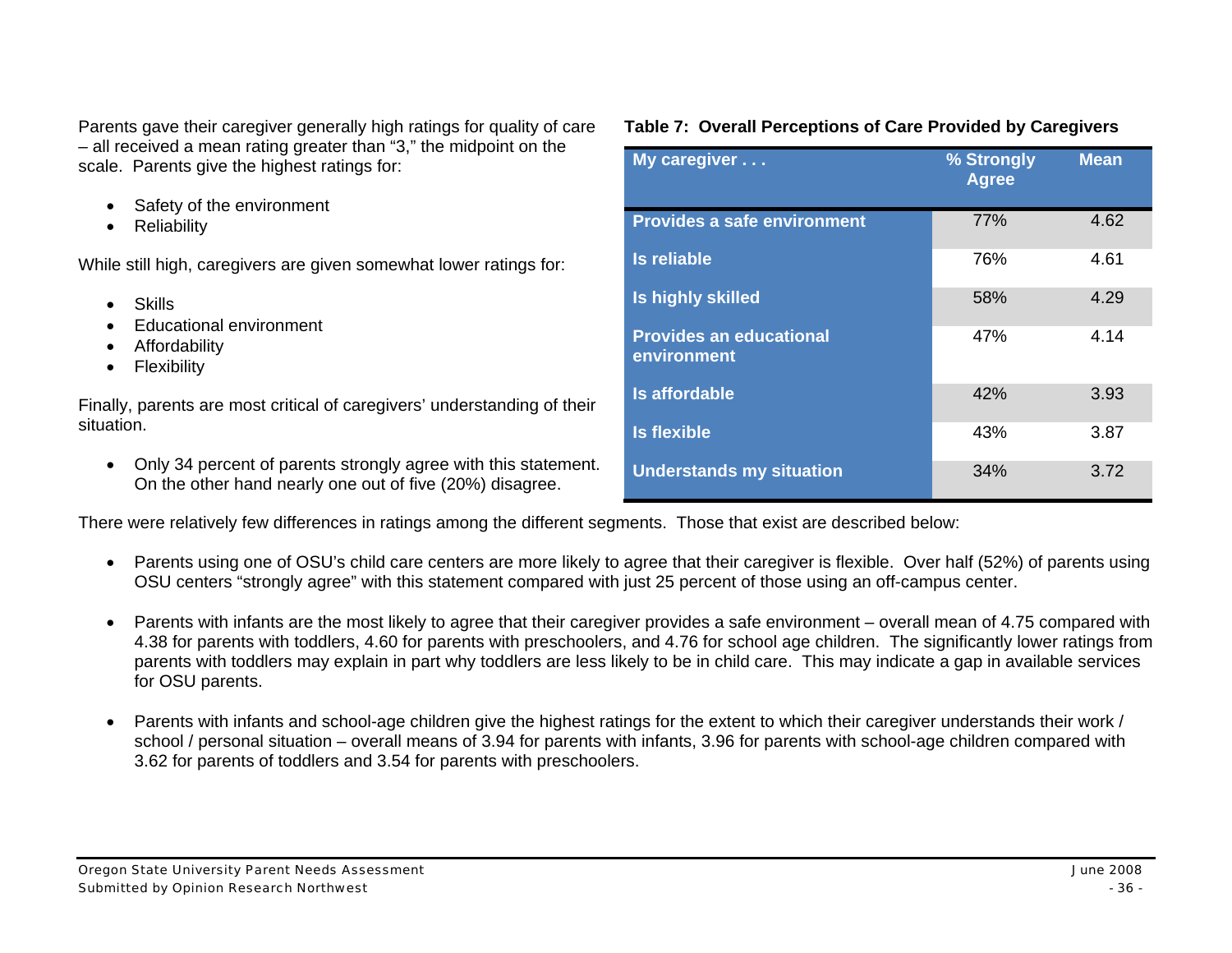# **Child Care Costs**

Respondents were asked approximately, how much they currently pay per **month** for child care per child. Follow-up questions then probed the sensitivity of key segments to the cost of child care.

# **Average Amount Pay per Month for Child Care**

More than half (54%) of all OSU parents pay something per month for **Table 8: Monthly Child Care Costs by Role at OSU**  child care. This is true for all parents.

On average, OSU parents with children in child care spend \$344.41 per child each month.

• Faculty members spend significantly more than staff and students per child - \$417.80 compared to \$290.69 and \$296.34, respectively.

|                    | $\frac{9}{6}$<br>Pay<br><b>Nothing</b> | <b>Average</b><br><b>All</b><br><b>Children</b> | <b>Average</b><br><b>Those That Spend Time</b><br>in Paid Child Care |
|--------------------|----------------------------------------|-------------------------------------------------|----------------------------------------------------------------------|
| <b>All Parents</b> | 46%                                    | \$185.67                                        | \$345.41                                                             |
| <b>Faculty</b>     | 43%                                    | \$238.33                                        | \$417.80                                                             |
| <b>Staff</b>       | 47%                                    | \$153.37                                        | \$290.69                                                             |
| <b>Students</b>    | 49%                                    | \$151.21                                        | \$296.34                                                             |

CARE7: Approximately, how much do you currently pay per month for child care per child? **Base:** Respondents have one or more children – does not include parents who are expecting their first child  $(n = 463)$ 

#### **Table 9: Monthly Child Care Costs by Age of Child**

|                     | $\frac{9}{6}$<br>Pay<br><b>Nothing</b> | <b>Average</b><br><b>All</b><br><b>Children</b> | <b>Average</b><br><b>Those That Spend Time</b><br>in Paid Child Care |
|---------------------|----------------------------------------|-------------------------------------------------|----------------------------------------------------------------------|
| <b>Infants</b>      | 22%                                    | \$414.22                                        | \$530.40                                                             |
| <b>Toddlers</b>     | 76%                                    | \$51.00                                         | \$212.61                                                             |
| <b>Preschoolers</b> | 24%                                    | \$316.40                                        | \$418.47                                                             |
| <b>School Age</b>   | 36%                                    | \$224.77                                        | \$343.20                                                             |

CARE7: Approximately, how much do you currently pay per month for child care per child? **Base:** Respondents have one or more children – does not include parents who are expecting their first child ( $n = 463$ )

Consistent with other analysis, those with toddlers are significantly more likely to not have their children in paid child care – 76% pay nothing for child care for their toddlers.

• In addition, in those instances where toddlers are in care, parents pay a significantly lower amount than for any other age group. This is consistent with the fewer number of hours toddlers spend in child care and the nature of that care.

Parents with infants in paid care pay significant more for that care – on average \$530.40 per month.

• Parents with school-age children pay an average of \$343.20 per month, potentially reflecting the part-time care required.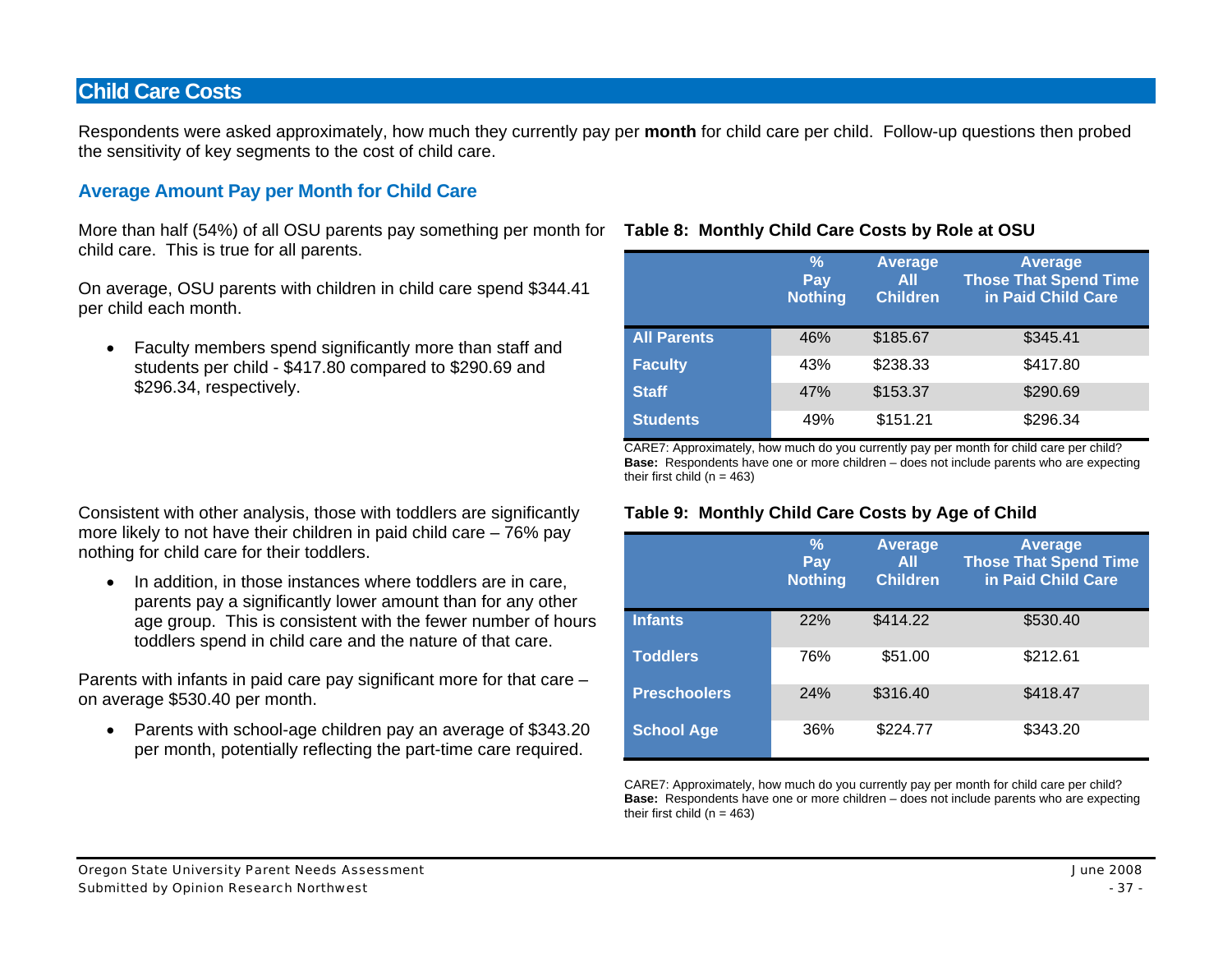Nearly all (99%) parents with children in a day care center report that they spend something on child care each month.

• Parents using and OSU child care center pay approximately 22 percent more per month for child care than do those using an off-campus center – \$493.71 per month compared to \$405.53, respectively.

While cell sizes are relatively small and care should be used in interpreting these results, it is possible to compare the differences in fees for the different age children for on-campus versus off-campus centers.

- **Infants**: 50 parents report having infants in a child care center. Slightly more (27) report having infants at an offcampus center. There is no difference in the amount paid by these parents for infant care: \$580.59 at an OSU child care center and \$579.81 for an off-campus center.
- **Preschoolers**: 87 parents report having preschool age children in a child care center. More (52) have them at an offcampus center than at an OSU center. Again, there is little difference between the fees paid at an OSU center – \$494.11 – compared to an off-campus center – \$482.21.

### **Table 10: Monthly Child Care Costs by Type of Child Care Center**

|                                  | <b>Average</b><br><b>Those That Spend Time in Paid</b><br><b>Child Care</b> |
|----------------------------------|-----------------------------------------------------------------------------|
| <b>OSU Child Care Center</b>     | \$493.71                                                                    |
| <b>Non-OSU Child Care Center</b> | \$405.53                                                                    |

- • **School**-**Age Children**: 17 parents report having school-age children in a child care center, with most (13) using an offcampus center. It is within this segment that the difference in fees begins to emerge – with those at an off-campus center paying \$372.31 per month compared with \$433.75 for oncampus care.
- • **Toddlers**: Consistent with other findings that toddlers are less likely to be in child care, only 12 parents reported that their toddler is in a child care center. Those with toddlers in an OSU center (n=2) pay an average of \$575.00 per month for care while those in an off-campus center (n=10) pay just \$301.50.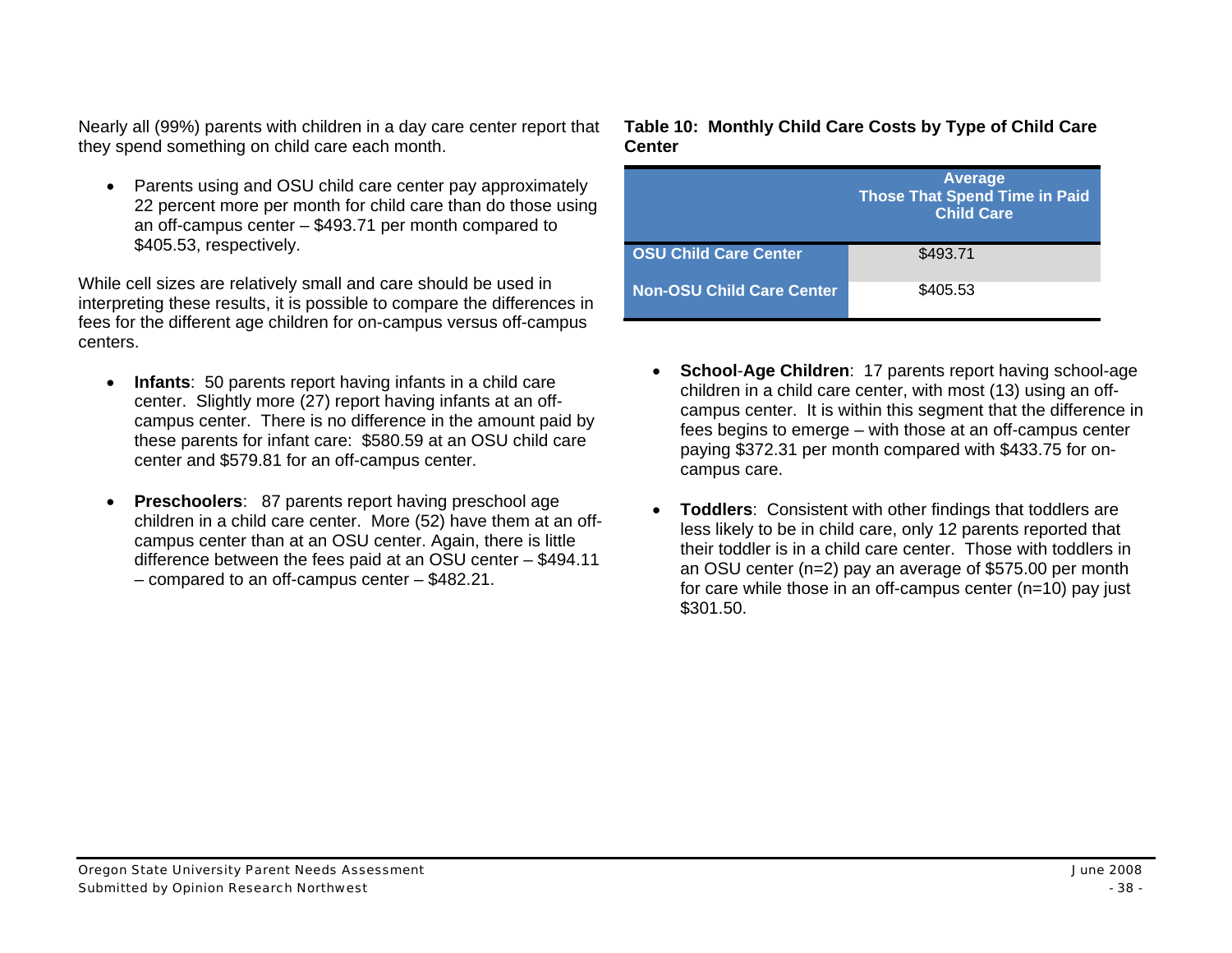As noted earlier, those with more children are less likely to have children in child care. Similarly, a greater percentage (59%) reports that they pay nothing for child care.

In addition, those with more children pay less per child in care.

- Those with a single child in child care pay an average of \$425.63 per month. This amount may be higher than average as this segment is also more likely to have an infant.
- Those with two children pay an average of \$327.87 per month or a total of \$655.74 per month.
- Those with three or more children pay an average of \$250.70 per month per child or \$752.10 or more per month for care. Note that those with three or more children are more likely to have school-age children and hence may be paying for parttime care for these older children – hence the lower amount per month. On the other hand, it is likely that these parents may "shop" more for less expensive alternatives.

#### **Table 11: Monthly Child Care Costs by Number of Children**

|                              | %<br>Pay<br><b>Nothing</b> | <b>Average</b><br><b>All</b><br><b>Children</b> | <b>Average</b><br><b>Those That Spend Time</b><br>in Paid Child Care |
|------------------------------|----------------------------|-------------------------------------------------|----------------------------------------------------------------------|
| 1 Child                      | 37%                        | \$267.11                                        | \$425.63                                                             |
| <b>Two Children</b>          | 44%                        | \$183.57                                        | \$327.87                                                             |
| 3 or More<br><b>Children</b> | 59%                        | \$103.64                                        | \$250.70                                                             |

CARE7: Approximately, how much do you currently pay per month for child care per child? **Base:** Respondents have one or more children – does not include parents who are expecting their first child ( $n = 463$ )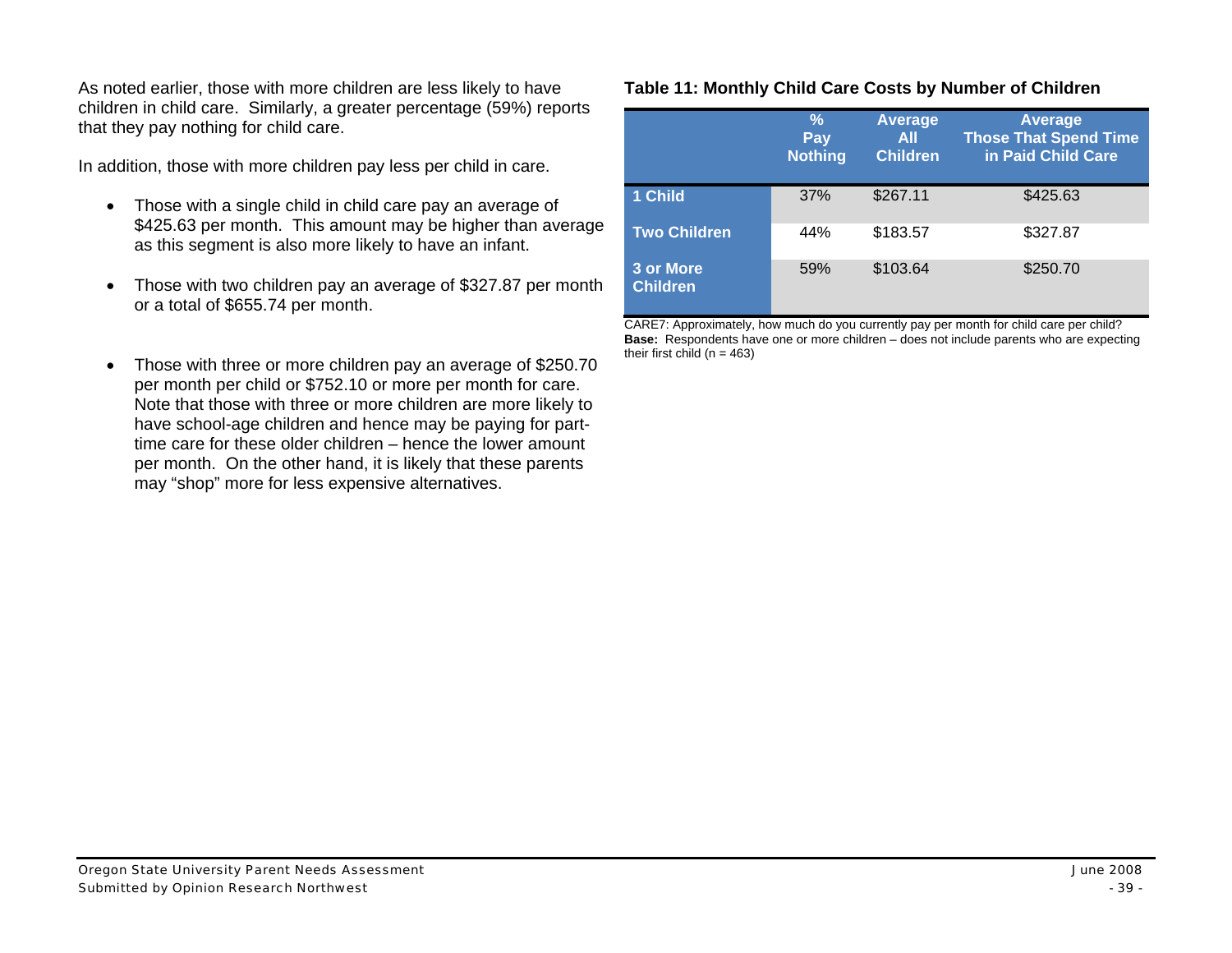## **Child Care Price Sensitivity – Overview**

The Von Westendorf Model for measuring Price Sensitivity was used to provide some insights into the range of acceptable prices for child care among OSU parents. This is a relatively simple but also reliable model for obtaining this information. The model requires asking four questions as follows:

- 1. Thinking about the quality of child care services you would like to receive, what do you feel is a reasonable amount, per month, you would pay for this quality of child care service? (VALUE Price)
- 2. What is the maximum amount you would be willing to pay per month to get the quality of child care services you would like to receive? [AS NEEDED: This is the amount where you would pay and be a bit unhappy but would not complain.] (EXPENSIVE Price)
- 3. At what amount would the cost of child care be so high that you would not be able to enroll your child in child care (TOO EXPENSIVE Price)
- 4. At what amount would the cost of child care be so low that you would question the quality of service you would be getting? (CHEAP Price)

Results from these questions are plotted and yield three critical measures:

- 1. Indifference Price: This is the price which parents would consider the monthly costs of child care services per child to be neither cheap nor expensive.
- 2. Optimal Price: This is price which represents the monthly cost for child care per child where resistance against the price is low.
- 3. Range of Acceptable Prices: Pricing within this range would be considered acceptable by most parents that is, it would not be an undue burden.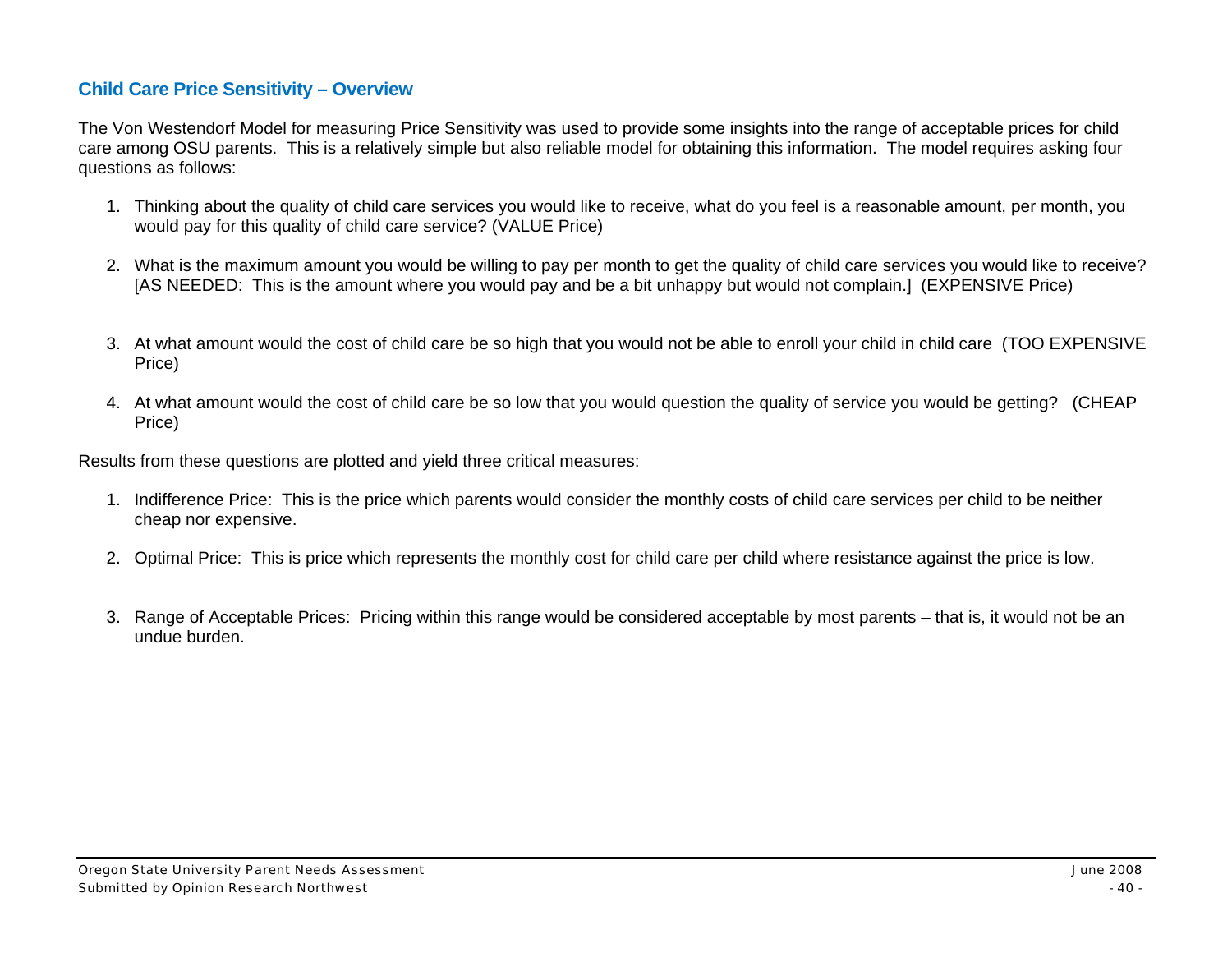The **Indifference Price** is that point where the plots for the reasonable or value price and what is considered expensive intersect. OSU parents are indifferent at a price of \$400 per month per child. This is somewhat higher – 16 percent higher – than the average of \$345.41 per month they currently pay.



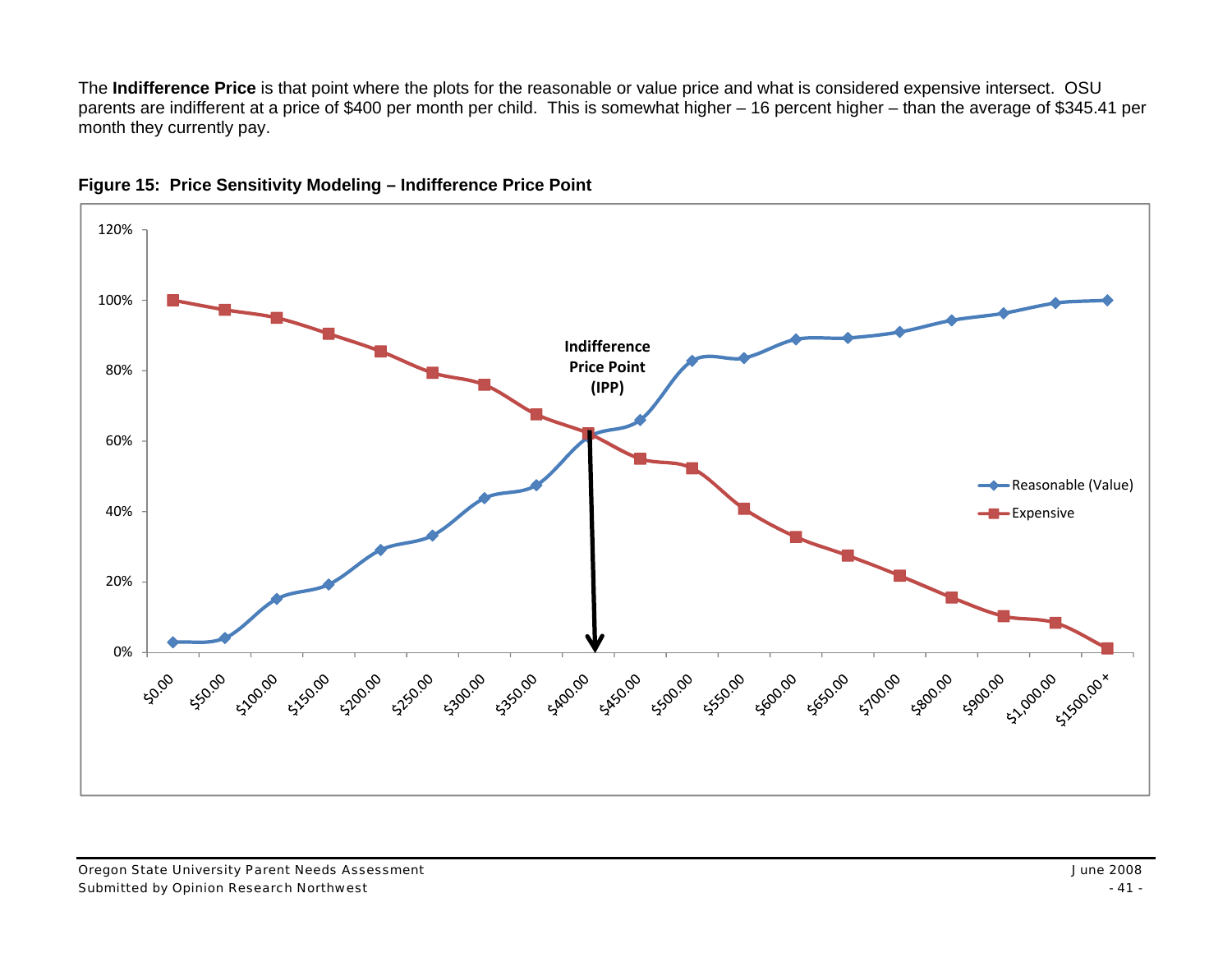The Optimal Price for child care services among OSU parents is approximately \$340 to \$350 per month – nearly the same as the average amount currently paid (\$345.41). The Optimal Price Point is below the Indifference Price, suggesting that there is stress in price consciousness – that is, parents are price sensitive.



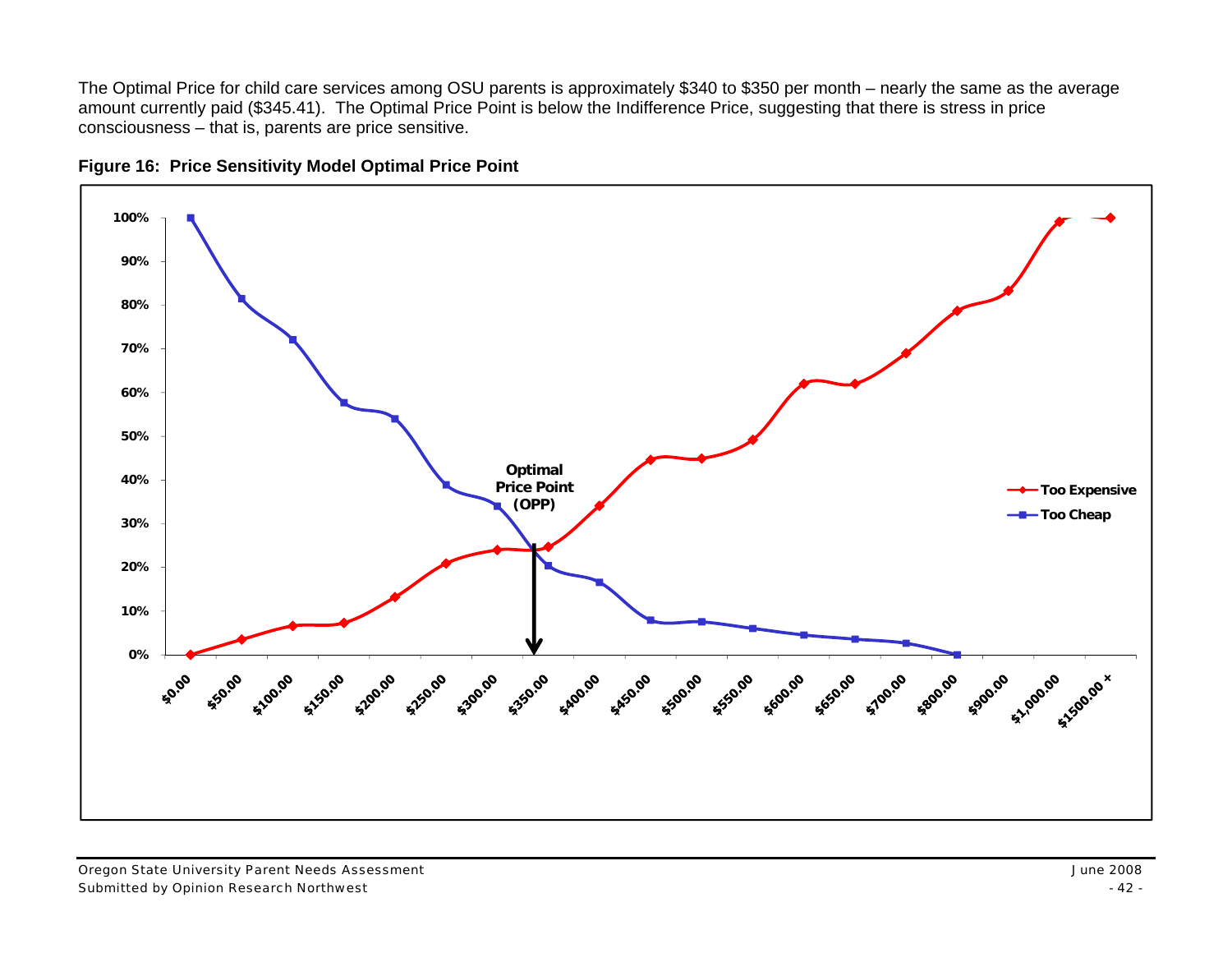Finally, the distributions of all four questions are plotted. The point at which parents feel child care services would be so cheap they would question quality and what is a reasonable or value price is referred to as the "Point of Marginal Cheapness." Conversely, the monthly cost at which the number of parents feel the cost of child care is "too expensive" is the same as the number feeling it is "not expensive" is referred to as the "Point of Marginal Expensiveness."

- The Point of Marginal Cheapness" is just under \$300.00 per month.
- The Point of Marginal Expensiveness" is approximately \$525.00 per month.

The range of prices between these two points is the "Range of Acceptable Prices." Pricing at a point below this range is unlikely to generate greater demand for services and is likely to have a significant impact on revenue and profits. On the other hand, pricing above this point is likely to have a significant negative impact on demand. Moreover, the gain in revenue resulting from the higher fees is unlikely to offset the loss in customers.



### **Figure 17 Price Sensitivity Measure for Child Care Services**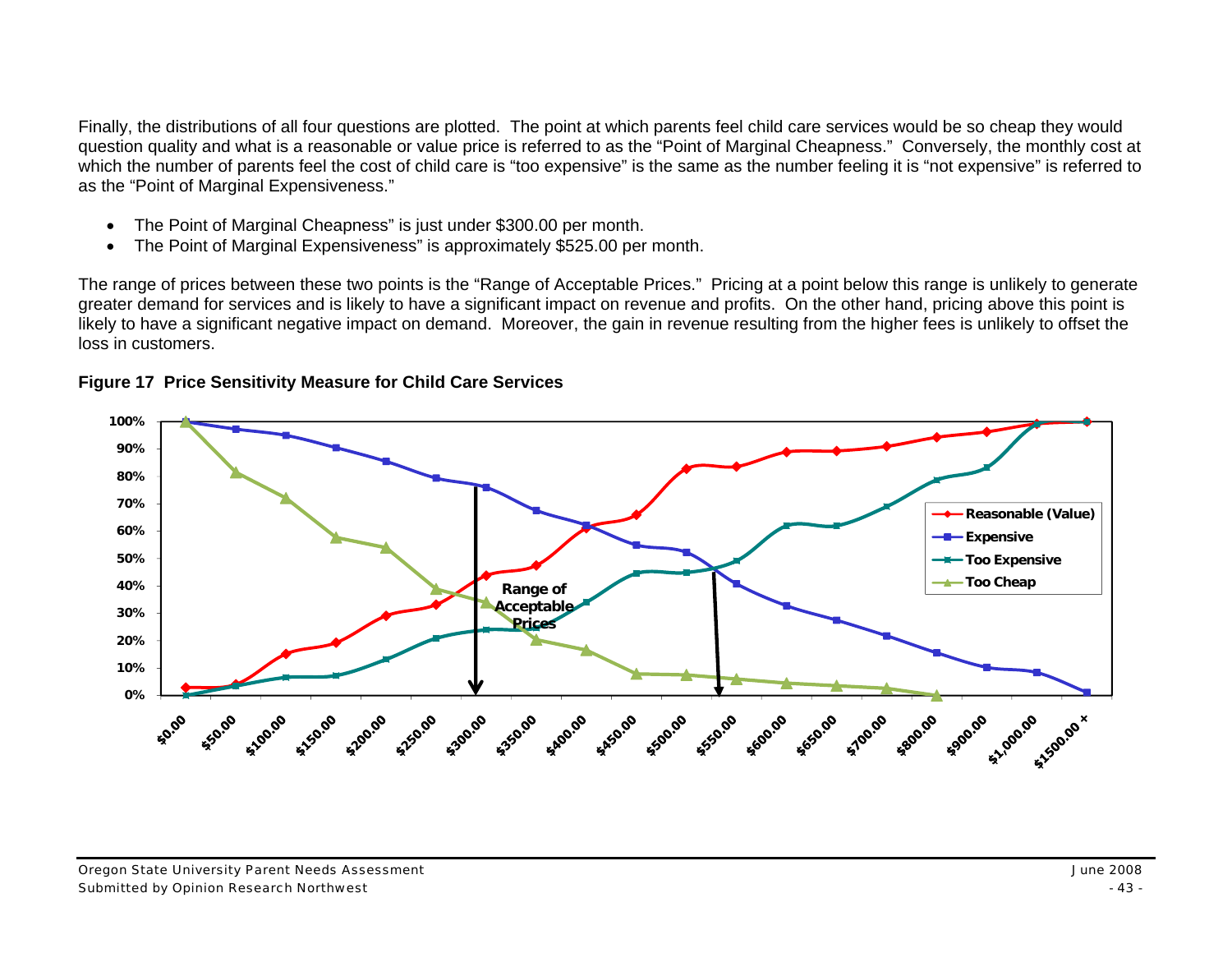# **Awareness and Usage of OSU's On-Campus Child Care Services**

## **Overall Awareness**

Respondents were asked to indicate which child care programs on OSU's campus they have heard of. An overall variable was created to capture if they were aware of any of the five programs listed – KinderCare, Growing Oaks, KidSpirit, Library Drop-Off, and Bates Early Childcare Program. Note because this was an on-line, self-administered survey, respondents were shown a list of available programs and asked to select all that apply. Hence this is an "aided" as opposed to an "unaided" measure of awareness.

More than four out of five (82%) OSU parents are aware of one or more OSU's child care programs. Awareness is highest among the following segments:

#### Figure 18: Overall Awareness of OSU's On-Campus Child Care **Services**

- Faculty 93% aware  $\bullet$
- Staff 88% aware
- Women 86% aware  $\bullet$

Awareness is lowest among:

- Students 31% not aware  $\bullet$
- Men  $-25%$  not aware



CAREAWARE: Which of the following child care programs on OSU's campus have you heard of? Base: All Respondents ( $n = 475$ )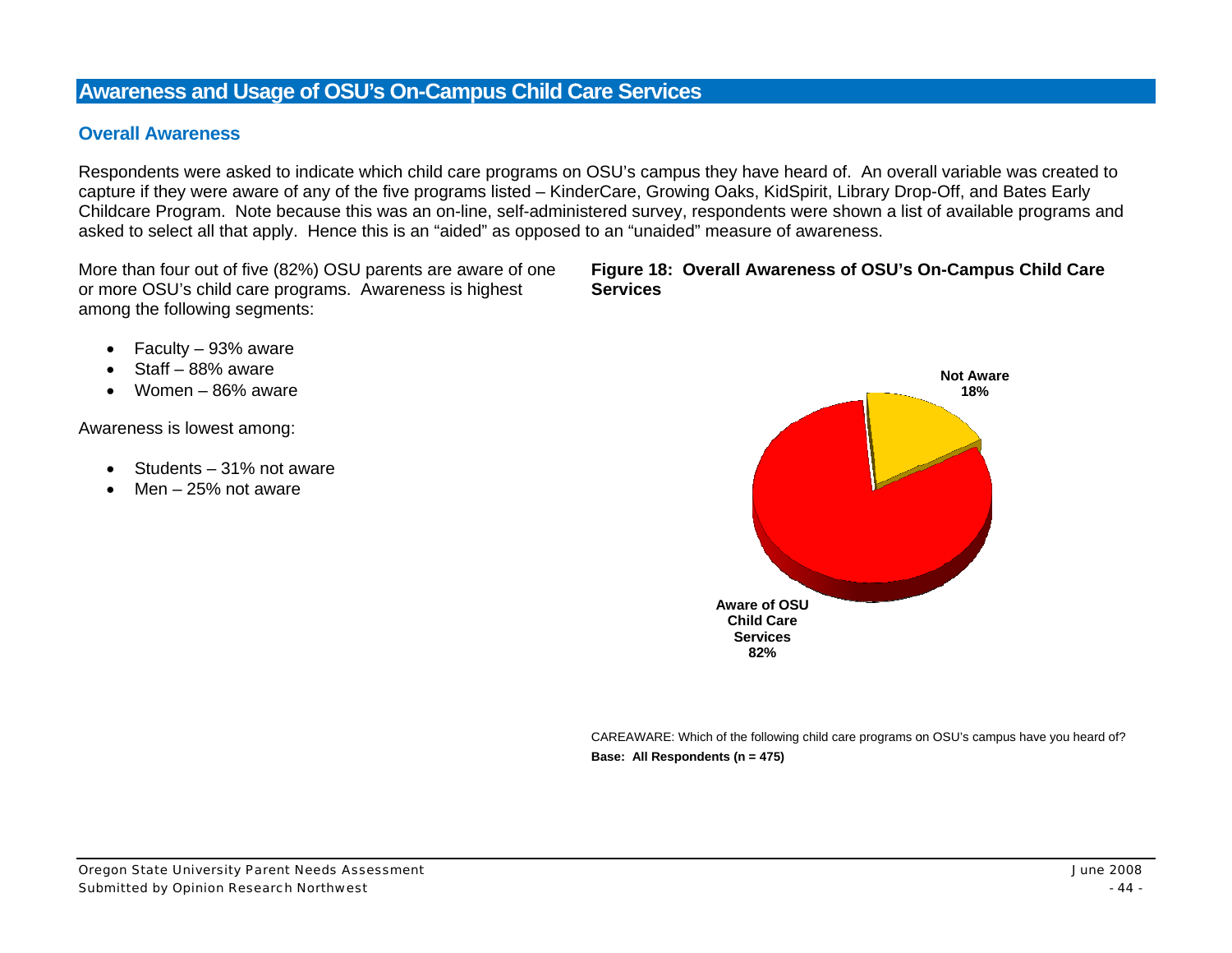# **Awareness of Specific OSU Child Care Programs**

OSU parents are most aware of KinderCare – 64 percent aided awareness. Awareness of KinderCare is highest among:

- Faculty and staff 74% and 73% aware, respectively
- Parents of infants or expecting their first child 72% aware
- Women 68% aware

Nearly three out of five (59%) OSU parents have heard of KidSpirit, OSU's. Awareness of KidSpirit is highest among:

- Faculty and staff 75% and 75% aware, respectively
- Women 63% not aware
- Those with toddler and/or school-age children 64%

Thirty-seven percent of all parents surveyed are aware of the Growing Oaks child care center. Awareness is highest among:

- Faculty member 47% aware
- Parents of infants or expecting their first child 43% aware
- Women 42% aware
- Those who share parenting responsibilities 39% aware
- Those with toddlers evidence the lowest awareness of the Growing Oaks program – 74% not aware.

Thirty-six percent (36%) of OSU parents are aware of the Bates Early Child Care Center. Awareness is highest among:

- Faculty 50% aware
- Those with school-age children 49% aware
- Women 39% aware

The same percentage (36%) of OSU parents is aware of the library drop-off program. This is relatively high as the program was launched in July 2007, four months prior to the survey. Awareness of this program is consistent across all parent groups.



#### **Figure 19: Awareness of Specific OSU's Child Care Programs**

CAREAWARE: Which of the following child care programs on OSU's campus have you heard of? **Base:** All Respondents (n = 475)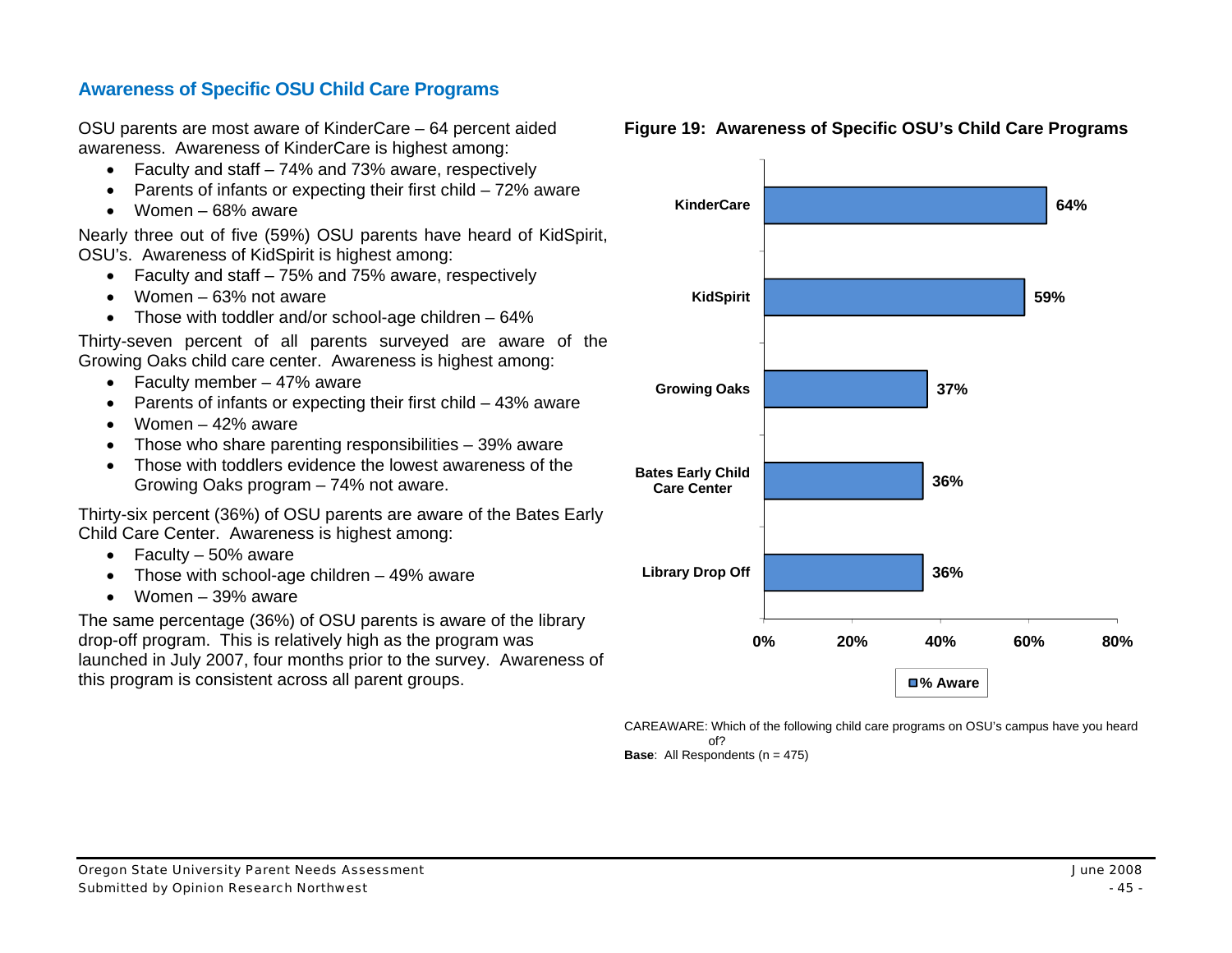# **Use of OSU Programs**

While awareness may be a factor in usage, it is clear that for many services low awareness is not a factor - for example 59 percent are aware of KidSpirit while less than 1 percent uses the service. Only one out of seven (14%) OSU parents use an OSU childcare program. Use of OSU programs is highest among:

- Faculty (18%)  $\bullet$
- Those with infants (25%)  $\bullet$

Use is lowest among:

Staff (9%)  $\bullet$ 





Question CARE4: Which child care programs on OSU's campus do you use? **Base:** All Respondents ( $n = 475$ )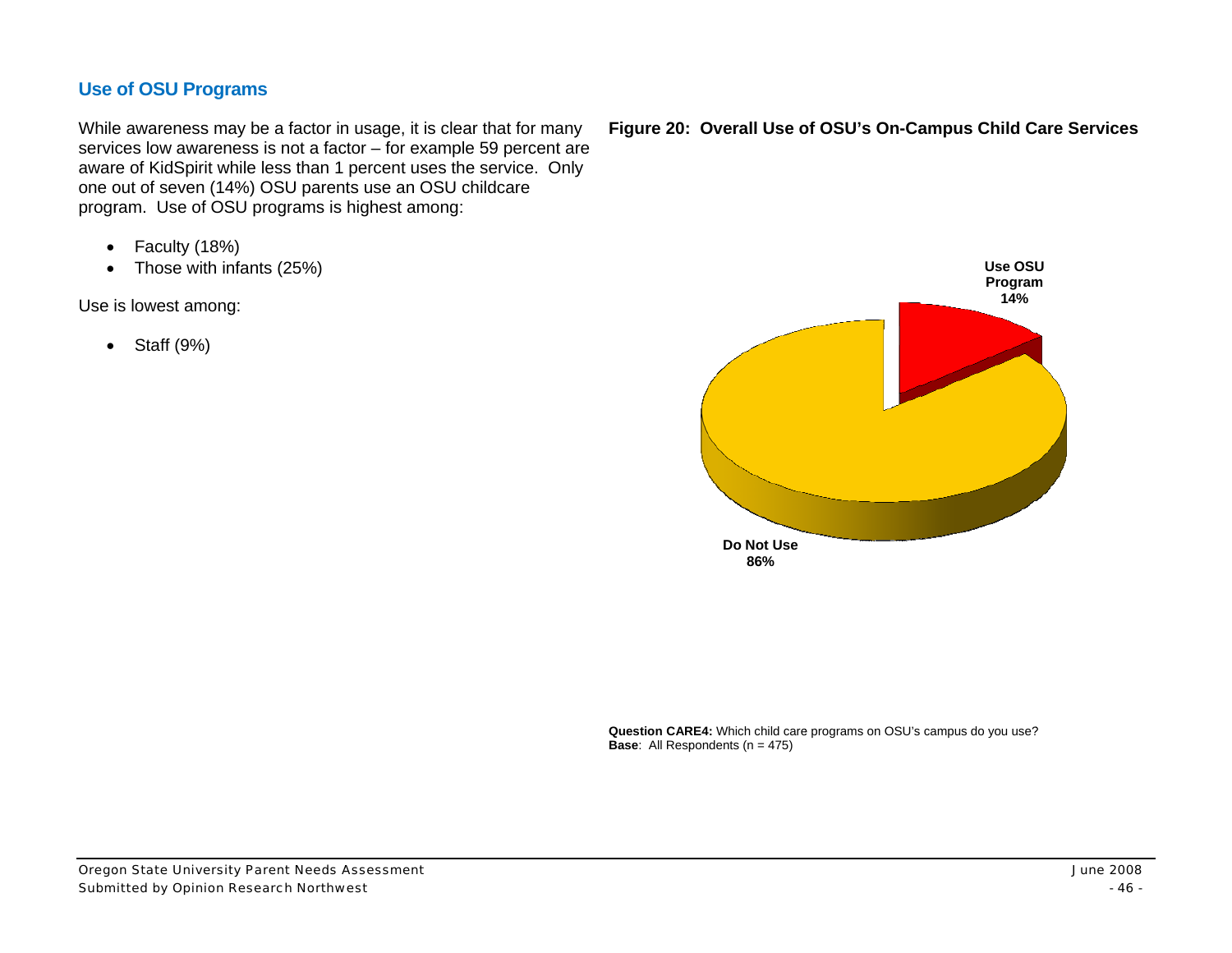Those using an OSU program were asked to indicate which specific program they use. Care needs to be taken in looking at sub-groups in this analysis because the overall sample size (n = 65) is relatively small. Most parents use a single OSU program. However, 13 percent (or 8 parents) use more than one program.

Eight percent (8%) of OSU parents or 62 percent of those using OSU child care services use KinderCare.

- All (100%) staff members that use an OSU child care program use KinderCare. Students are also more likely to use KinderCare.
- Faculty parents are equally likely to use KinderCare and Growing Oaks.

Four percent (4%) of OSU parents or 30 percent of those using OSU child care services use Growing Oaks.

• Parents with an infant are the most likely to use Growing Oaks.

Five of the 23 students surveyed who use OSU childcare services have used the library drop off program.





**Base**: Respondents who use OSU child care (n = 65)

**Question CARE4:** Which child care programs on OSU's campus do you use? *Multiple Responses allowed – Total will not add up to 100%*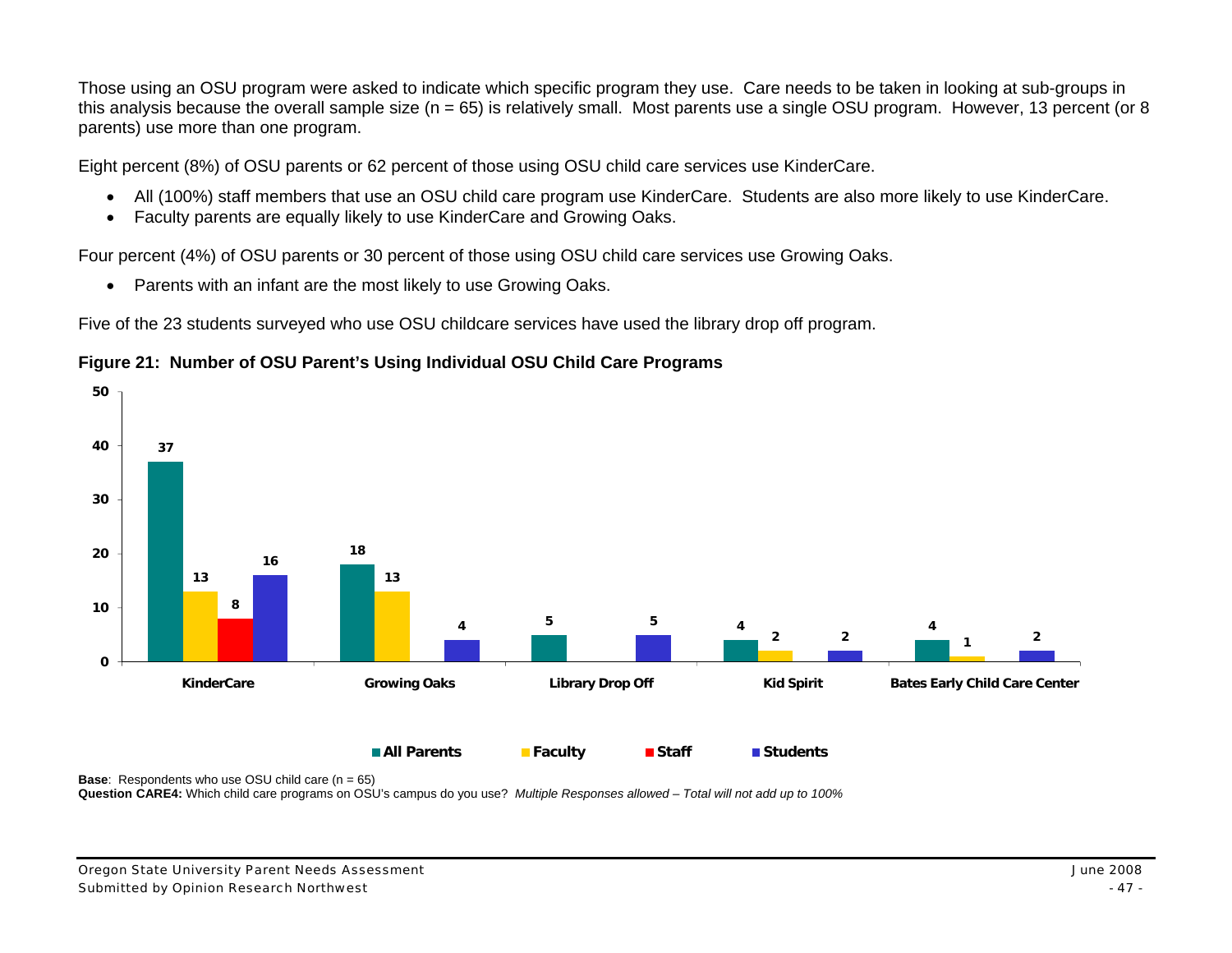# **Waiting Lists for OSU Programs**

Respondents were asked if they hav ever been on a child care waiting list while affiliated with OSU and if so which one. Finally, they were asked how long they were on the waiting list.

Three out of ten (30%) OSU parents have been on a waiting list for one of OSU's child care facilities.

- This increases to 39 percent for those with a child currently in child care and to 69 percent for those using an OSU child care center.
- Given the low actual usage (14%), this would suggest that many parents do not get into the OSU facility of their choice.

Other parent groups that are more likely to have been placed on a waiting list include:

- Faculty (40%).
- Parents with infant children (59%).

Those least likely to have been placed on a waiting list include:

• Parents with toddlers (84% have not).

### **Figure 22: Percentage of Parents Who Have on Waiting List for Child Care at OSU**



**Question CARE6A:** Have you ever been on a child care waiting list while affiliated with OSU?

**Base: All Respondents (n = 475)**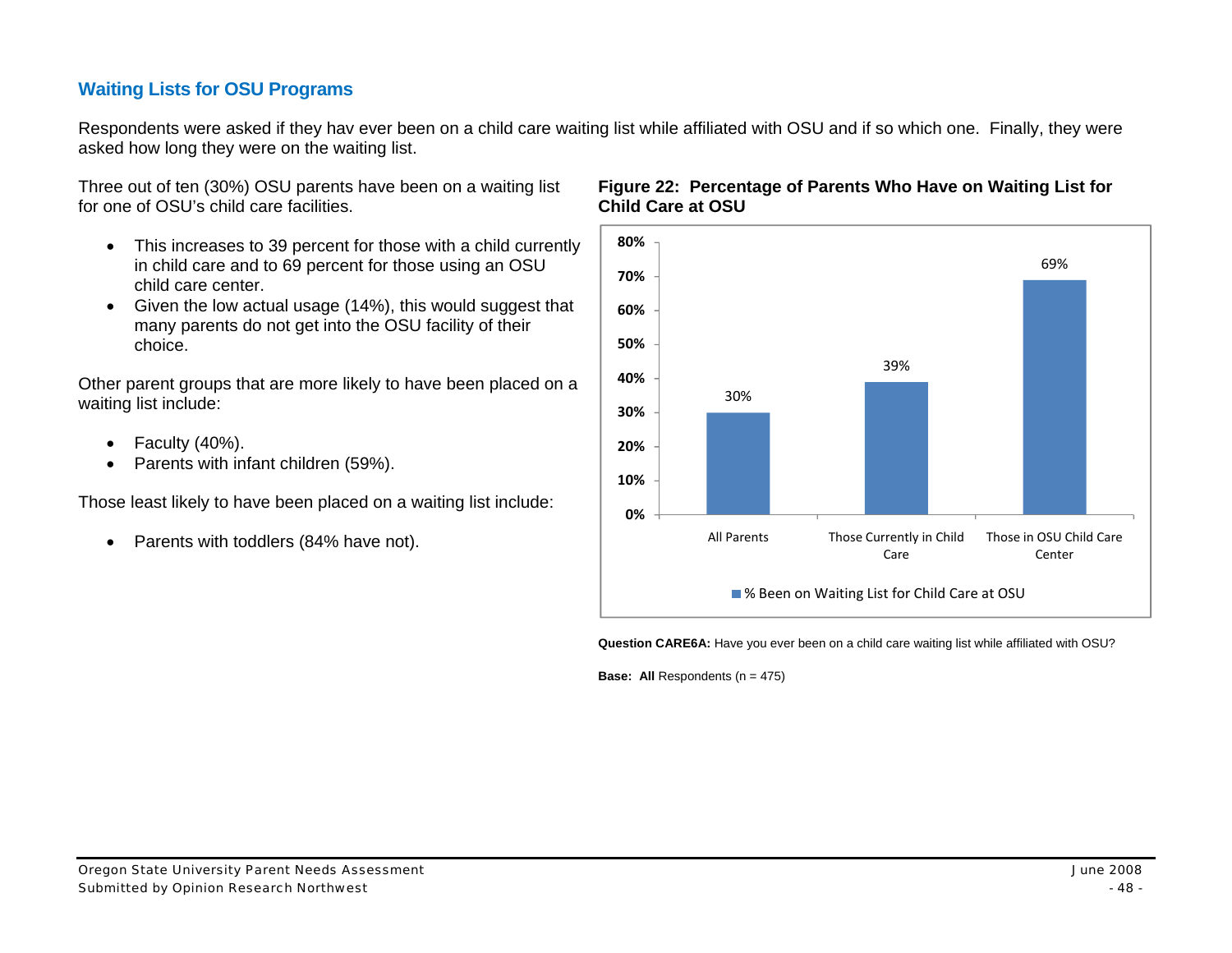Of the 142 parents who have been on a waiting list for child care while affiliated with OSU, 69 percent were on the wait list for KinderCare and 42 percent for Growing Oaks.

• Staff and, to a lesser extent, student parents appear to apply primarily to KinderCare.

Other differences:

- KinderCare appears to appeal to all parents that is, there are no differences in those who have been on KinderCare's wait list by the age of their children.
- Growing Oaks appears to appeal more to parents with infants and preschoolers Growing Oaks – 59 percent of parents with infants and 49 percent of parents with preschoolers have been at one time on the Growing Oaks waiting list.
- All of the single parents who have been on a waiting list report that they were on KinderCare's list.

## **Figure 23: Which Waiting List**



**Question CARE6B:** Which child care program were you on the waiting list for?

**Base:** Parents who have been on a waiting list (n = 142)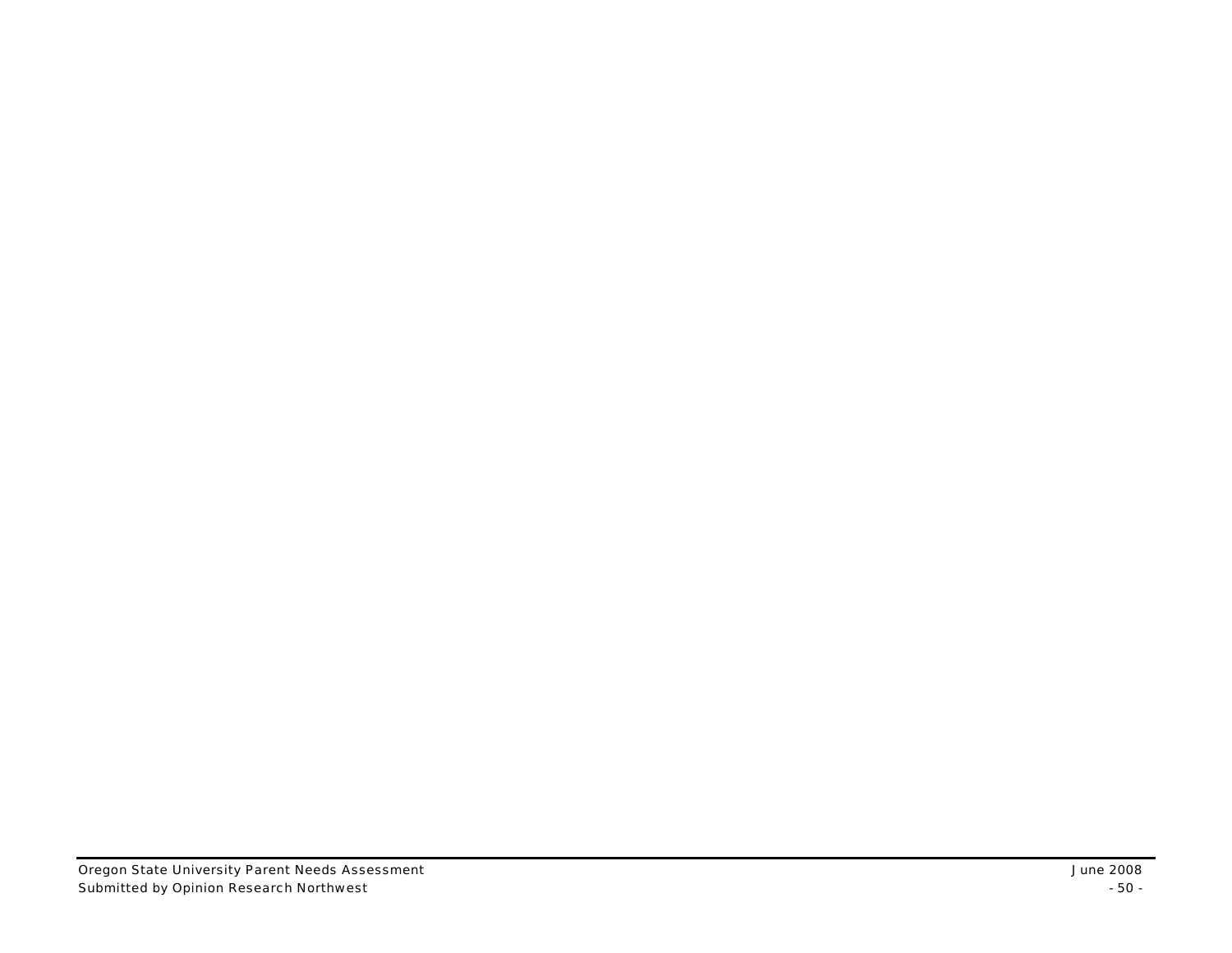# **Satisfaction with OSU Child Care Programs**

Overall, OSU parents who use OSU child care programs are satisfied with the programs.

- Two-thirds (66%) are "very satisfied" with an overall mean of 4.50 (on a five-point scale).
- Those who are dissatisfied with OSU child care programs cite poor care and expensive prices as the basis for their dissatisfaction

As noted above 37 respondents have a child enrolled in KinderCare. This potentially represents 25 percent of all parents at KinderCare which offers 148 full-time spaces for infants through preschool and a private kindergarten.

• Three out of five (60%) KinderCare parents are very satisfied with the program; an additional 34 percent are somewhat satisfied.

Eighteen (18) respondents indicated that one or more of their children are enrolled at Growing Oaks. This potentially represents 35 percent of all parents at Growing Oaks which has 52 spaces for children aged six weeks through kindergarten.

• An above-average percentage (71%) of Growing Oaks Parents indicate they are "very satisfied" with the program. At the same time, an above-average percentage (24%) suggest they are neutral or dissatisfied with the program.

Care should be taken in interpreting these results as they are not based on a strictly random and hence projectable sample. At the same time, the base of those responding represents a significant number of the parents at each of the programs. The results suggest that Growing Oaks may wish to work further with its parents to identify those specific areas which may be contributing to these levels of dissatisfaction.



Question CARE4A: How satisfied are you with the OSU child care programs that you use? Mean based on 5-point scale where "1" means "Very Dissatisfied" and "5" means "Very Satisfied."

**Base:** Respondents who use OSU child care  $(n = 65)$ 

Figure 24: Satisfaction with OSU Child Care Programs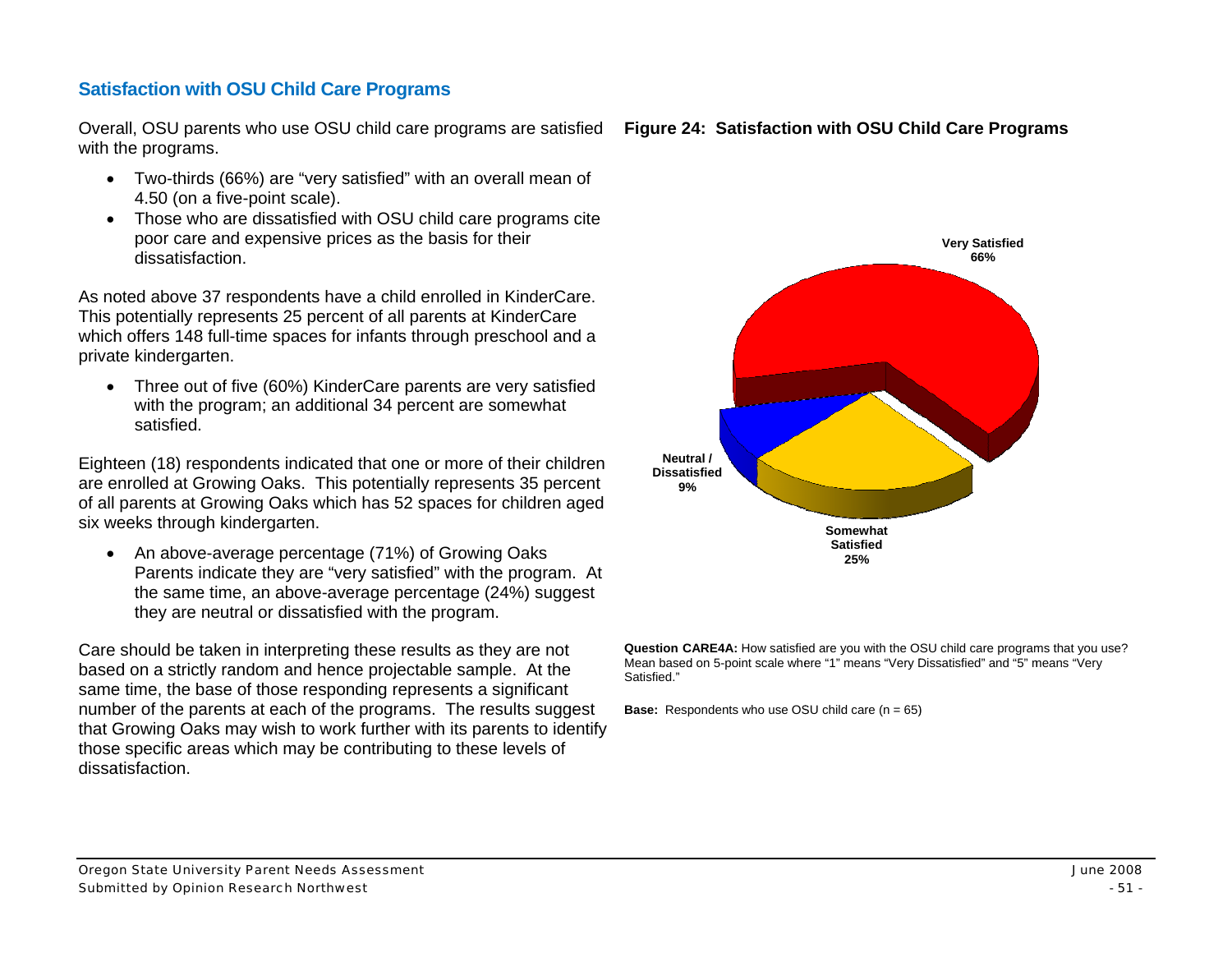Similarly, OSU parents who use OSU child care programs are likely to recommend the programs to others.

• Seven out of ten (70%) would "definitely recommend" for an overall mean of 4.61 (on a five-point scale).

As noted above, 18 respondents have one or more of their children are enrolled at Growing Oaks. While Growing Oaks has a somewhat lower satisfaction rating than does KinderCare among its parents, Growing Oaks has a high recommend rate..

- An above-average percentage (71%) of Growing Oaks Parents indicate they are "very satisfied" with the program. At the same time, an above-average percentage (24%) suggests they are neutral or dissatisfied with the program.
- Eighty-one percent (81%) of Growing Oaks parents surveyed  $\bullet$ say they "definitely would recommend" and 13 percent say they would "probably recommend."

Thirty-seven (37) respondents have a child enrolled in KinderCare. While KinderCare has a higher overall satisfaction rating than Growing Oaks, they receive a somewhat lower recommend rate.

- Three out of five (60%) KinderCare parents are very satisfied with the program; an additional 34 percent are somewhat satisfied.
- On the other hand, 61 percent of KinderCare parents definitely would recommend the center and 29 percent say they probably would recommend.

Care should be taken in interpreting these results as they are not based on a strictly random and hence projectable sample. At the same time, the base of those responding represents a significant number of the parents at each of the programs. KinderCare may wish to evaluate why despite parents high satisfaction ratings, they are less likely to recommend.

#### Figure 25: Likelihood of Recommending OSU Child Care **Programs**



Question CARE4A: Would you recommend the OSU child care programs that you use to others?? Mean based on 5-point scale where "1" means "Definitely Would Not Recommend" and "5" means "Definitely Would Recommend."

**Base:** Respondents who use OSU child care  $(n = 65)$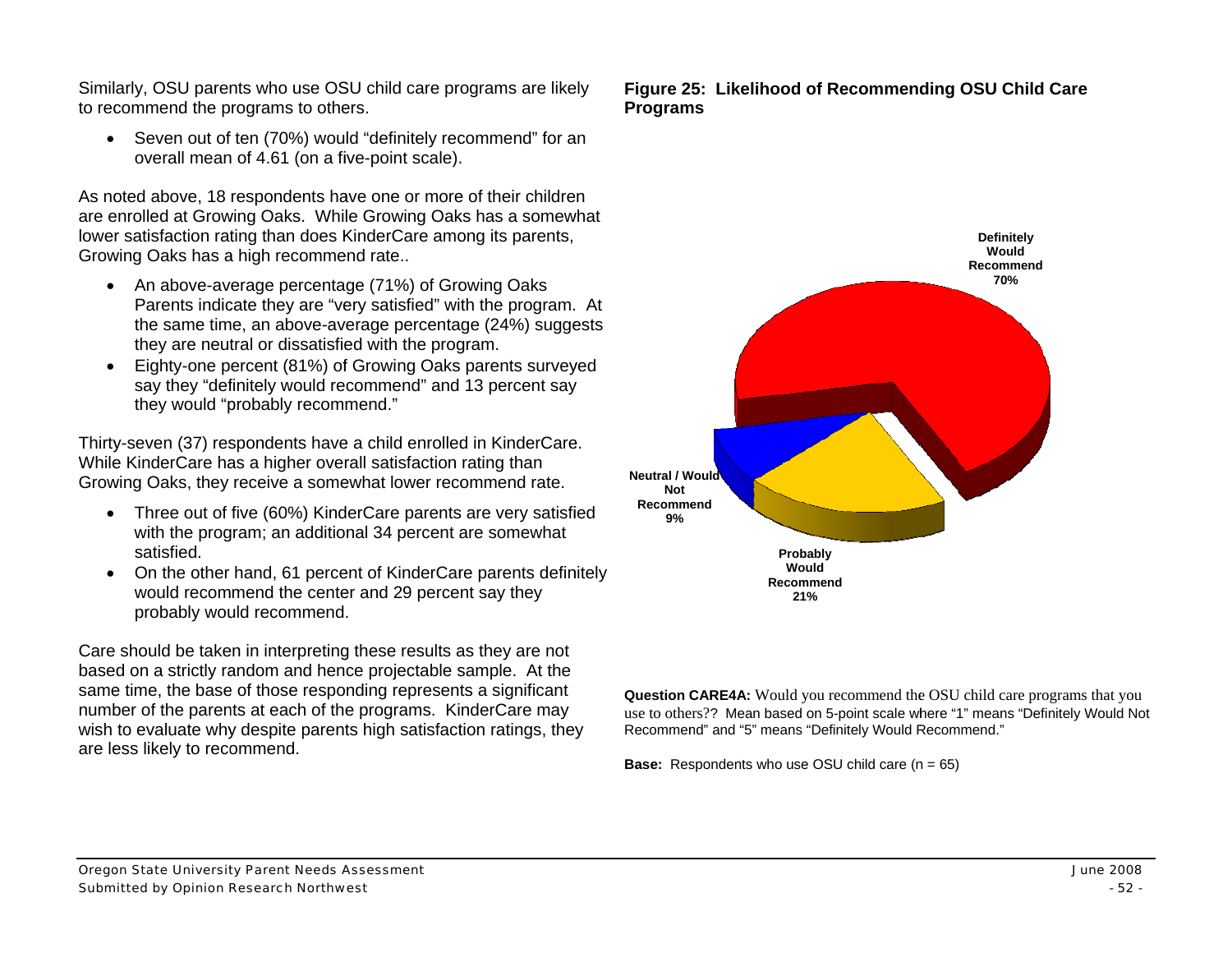There is a clear relationship between a parents' likelihood of recommending an OSU child care center to others and their current levels of satisfaction. Nine out of ten (89%) parents who are "very satisfied" with the care their children receive at an OSU center "definitely would recommend" the center to others. By comparison, only 29 percent of those who are "somewhat satisfied" would "definitely recommend." Instead, 57 percent of those parents "probably would recommend."

While a small percentage (9%) of parents is neutral or dissatisfied with the quality of care of OSU's programs, 60 percent of them would not recommend the programs to other parents. It should also be noted that 14 percent of those who are just "somewhat satisfied" say that if asked they would be neutral or would not recommend.



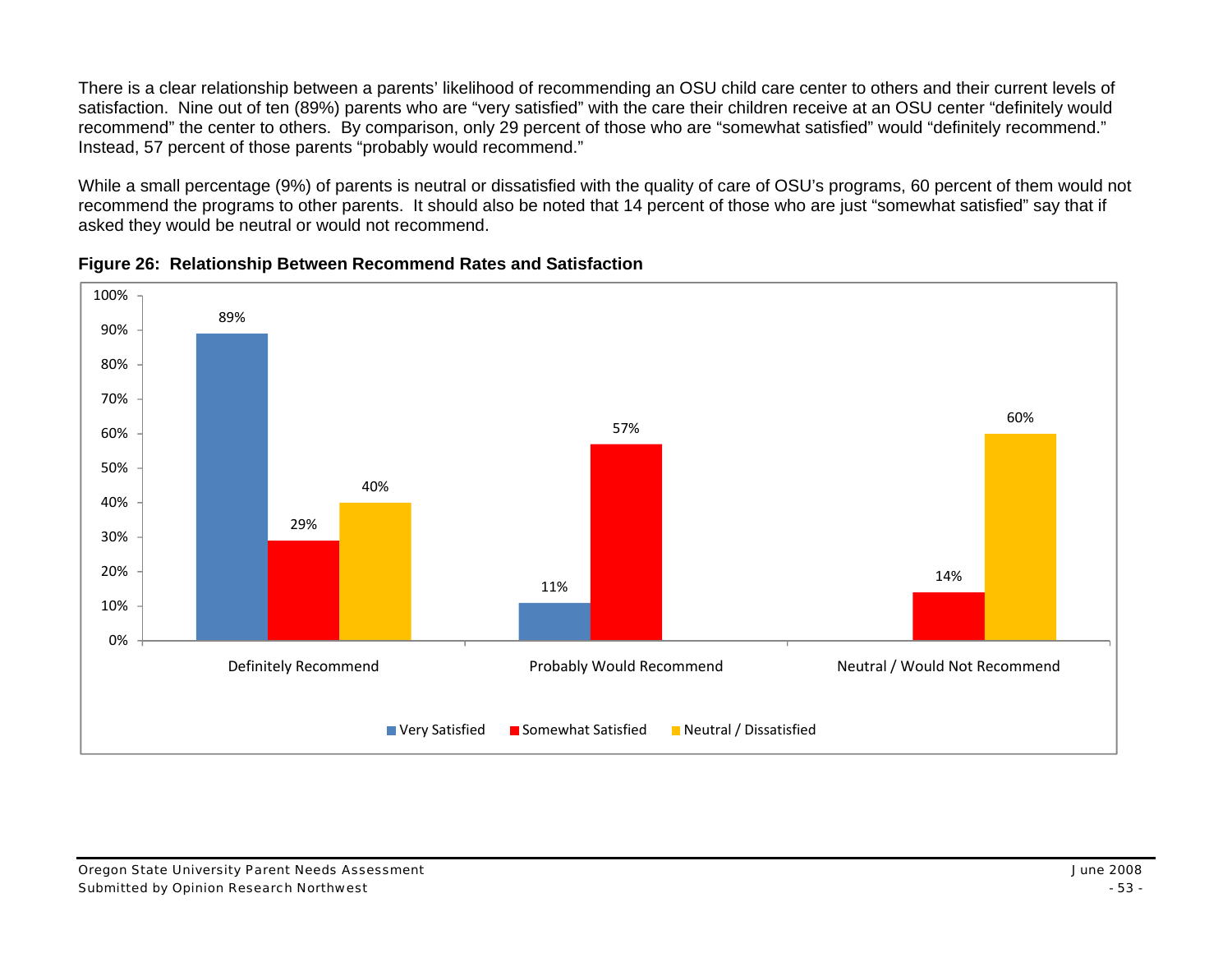# **Personal Challenges and Experiences OSU Parents Face**

A major objective of this research was to assess the needs of parents on campus for support services to support their success in education or their career and any potential barriers to that success. Questions were asked to access the personal challenge / experiences of parents relating to their day on the OSU campus. Respondents were asked a series of questions about their personal challenges and experiences as a parent at OSU. These questions related to Barriers, Challenges, and Stressful Times of the Day for Child Care.

## **Personal Challenges / Barriers Parents Experience**

Parents were first asked the following question relating to a series of potential barriers: "To what extent are the following a barrier or personal challenge relating to parenting that makes it difficult for you to fully succeed in work or school?"

In general, parents do not feel that there is any single barrier or personal challenge related to parenting that makes it difficult for them to fully succeed in work or school.

The most significant barrier facing OSU students is the shortage of time. It is unlikely that this is a barrier that is unique to OSU parents.

- All parents rate this as the number one challenge they face. However, it is significant among students  $-62$ percent major barrier.
- This is also rated as a significant barrier among single parents – 63 percent major barrier.
- Shortage of time is also more likely to be listed as a major barrier by those who have their children in childcare – 53 percent major barrier. This could suggest that those not using childcare have more support – perhaps from a stay at home parent.

Lack of child care solutions is the second greatest barrier.

• Consistent with the findings in the stakeholder interviews and qualitative research, parents with infants are more likely than others to say this is a major barrier – 33 percent major barrier.

#### **Table 12: Barriers to Success / Personal Challenges Faced by OSU Parents**

|                                                                  | $\frac{9}{6}$<br><b>Major</b><br><b>Barrier</b> | $\frac{9}{6}$<br><b>Moderate</b><br><b>Barrier</b> | $\frac{9}{6}$<br>Not a<br><b>Barrier</b> | <b>Mean</b> |
|------------------------------------------------------------------|-------------------------------------------------|----------------------------------------------------|------------------------------------------|-------------|
| <b>Shortage of time</b>                                          | 49%                                             | 28%                                                | 6%                                       | 3.20        |
| <b>Lack of child care solutions</b>                              | 22                                              | 26                                                 | 31                                       | 2.39        |
| Lack of understanding /<br>cooperation from professors           | 9                                               | 15                                                 | 61                                       | 2.22        |
| Inflexible child care hours                                      | 10                                              | 25                                                 | 38                                       | 2.07        |
| Inflexible work hours                                            | 10                                              | 23                                                 | 43                                       | 1.99        |
| <b>Lack of information /</b><br>assistance from HR<br>department | 13                                              | 19                                                 | 52                                       | 1.92        |
| Low standards at child care<br>centers                           | 12                                              | 14                                                 | 58                                       | 1.80        |
| <b>Lack of understanding /</b><br>cooperation from supervisors   | $\overline{7}$                                  | 15                                                 | 62                                       | 1.63        |
| Absence of breast pumping /<br>feeding rooms                     | 11                                              | $\overline{7}$                                     | 77                                       | 1.52        |

**Question CHALL1:** To what extent are the following a barrier or personal challenge related to parenting that makes it difficult for you to fully succeed in work or school? Scale: 1 = Not a barrier at all, 2=A minor barrier, 3=Somewhat a barrier, 4= A major barrier. Base: All Respondents with Children  $(n = XXX)$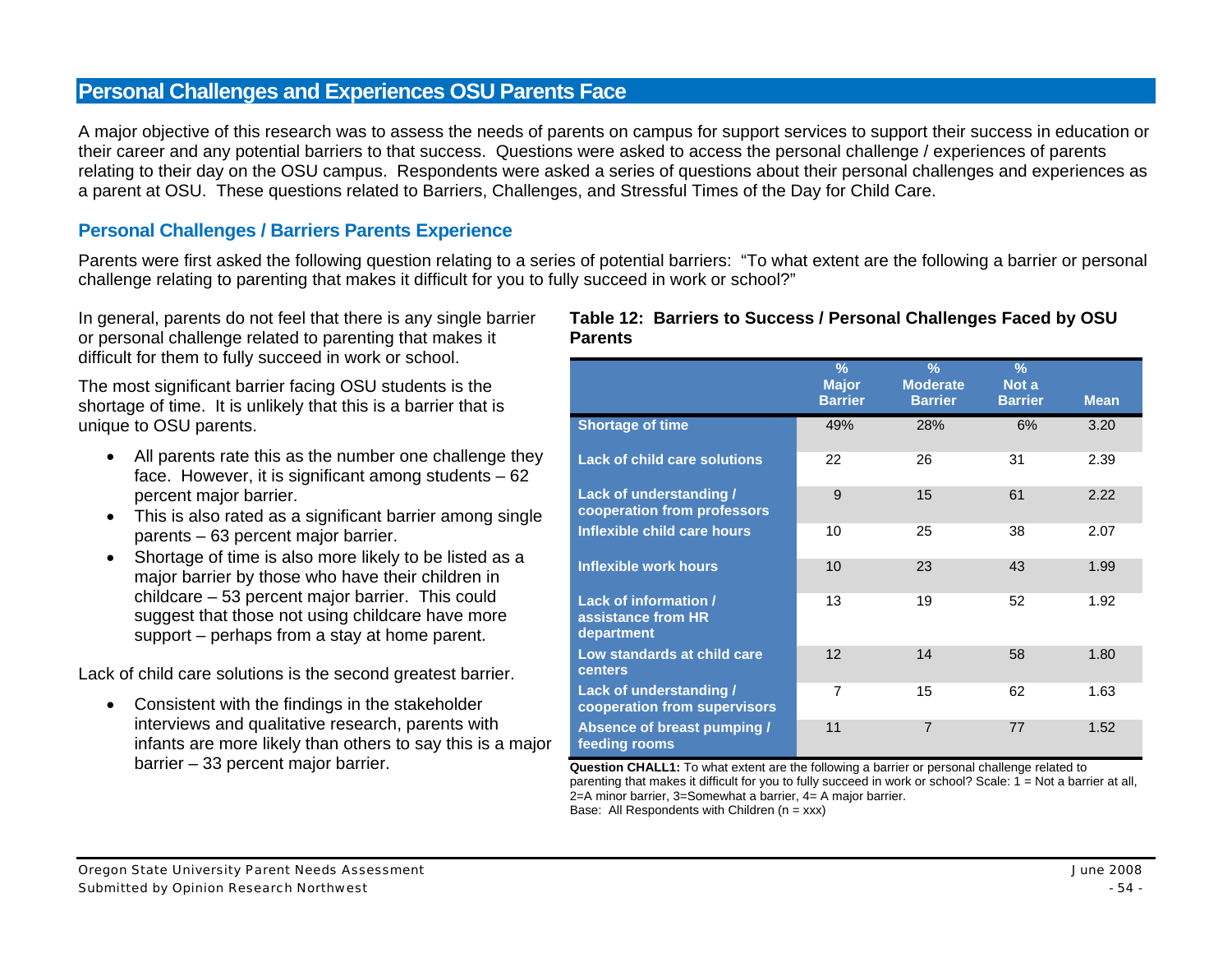Lack of understanding shown by professors for student parents appears to be a greater issue than the lack of understanding showing by supervisors for faculty and staff parents.

• Results from the stakeholder interviews and qualitative research did suggest that a lack of understanding is a problem among faculty members so it is perhaps a surprise that 70 percent of faculty parents say that lack of understanding from their immediate supervisors is not a barrier at all to their success.

While inflexible child care hours does not emerge as a significant barrier overall, it is clearly an issue for some segments.

- As would be expected, inflexible child care hours are a greater issue for those in child care – 13 percent cite it as a major problem and 29 percent say it is a moderate problem.
- Looking only at those with children in child care, no single segment of parents appears to have a greater problem with this challenge.

Parents generally do not feel that inflexible work hours are a major barrier.

• Half (50%) of faculty parents say that inflexible work hours are not a barrier at all. One-third (33%) of staff parents say this is a minor barrier.

While not evident as a major barrier, lack of information and support by OSU's Human Resources department is listed as a potential barrier to some segments, pinpointing some possible problems with relatively easy solutions:

• Thirty-six percent (36%) of those with infants say that lack of information and support from HR is a moderate barrier. This could suggest that the HR department either does not have or is not incented to provide information on and solutions for expecting parents.

Low quality standards are not seen as a major barrier or personal challenge overall or among those using child care.

• Those using child care are somewhat more likely than those not using child care to say low quality standards are a minor – 19 percent compared to 10 percent – or moderate barrier – 15 percent compared to 8 percent. Combined one-third (34%) of those using child care say that low quality standards are a minor or moderate barrier to their success.

Lack of private breast feeding / pumping rooms is not seen as a significant barrier for most parents.

• However, more than one-third (35%) of those with infants cite this as a major barrier. OSU should continue its efforts to provide support in this area.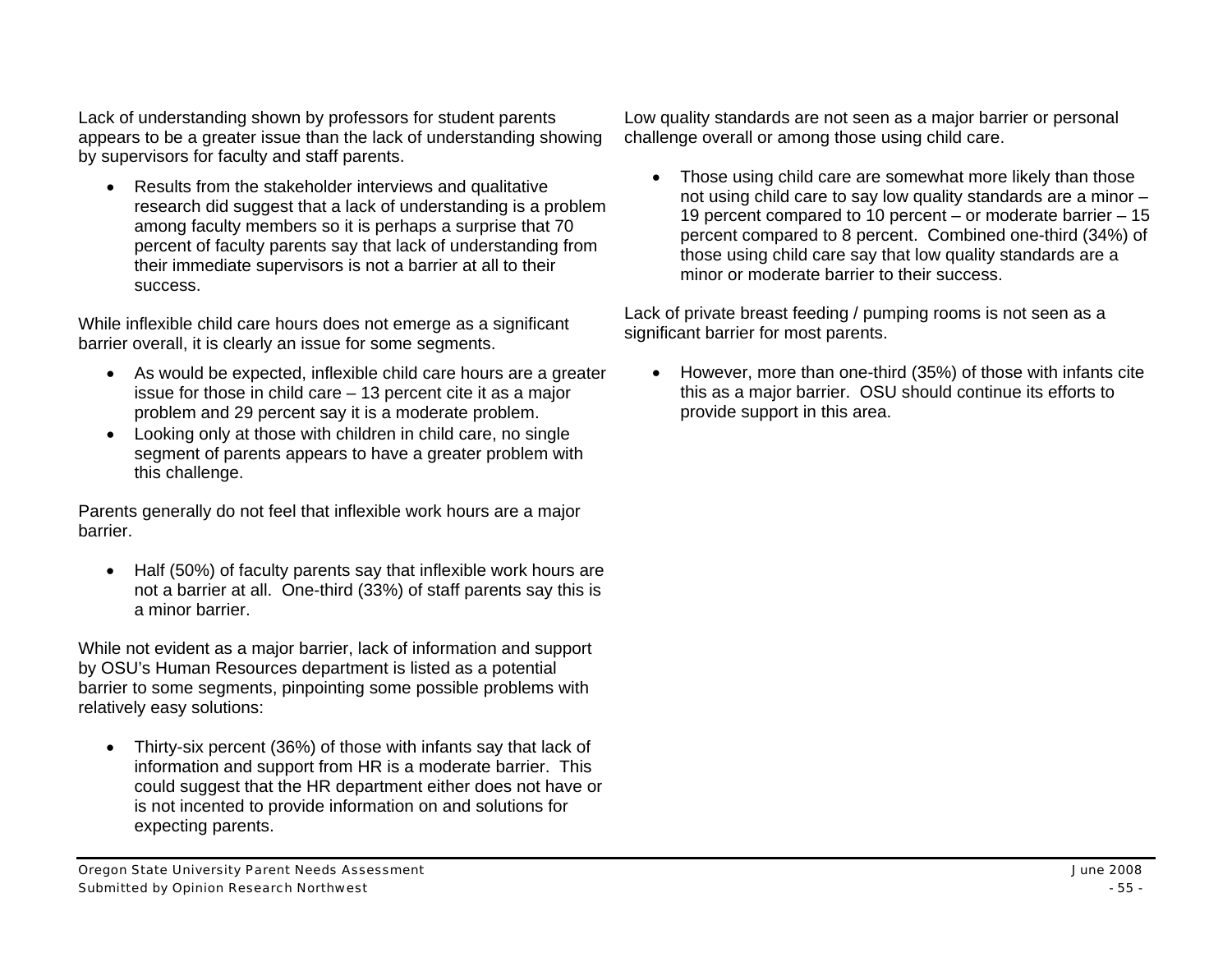## **Support from OSU Human Resources Department**

Questions specific to the Human Resources Department were included and provide some further insight into the role that department could potentially take in providing support for parents on campus.

Just over one-third (35%) of parents at OSU report that they have contacted the Human Resources Department for information or assistance on child care programs, maternity leave, child care subsidies, or other matters related to parenting.

• Not surprisingly, faculty and staff parents are more likely than student parents to contact the HR Department.

Other parents more likely to have contacted the human resources department are:

- Female parents (39%).
- Parents sharing parenting responsibilities (36%).
- Those who currently use child care (40%).
- Those with infants (54%).

**Figure 27: Percentage of Parents Contacts OSU's HR Department for Parenting Related Issues** 



% Contacted HR Department

**Question HRD1:** Have you ever contacted OSU's Human Resources Department for information / assistance on child care programs, maternity leave, child care subsidies, or other matters related to parenting?

**Base: All Respondents (n = 475)**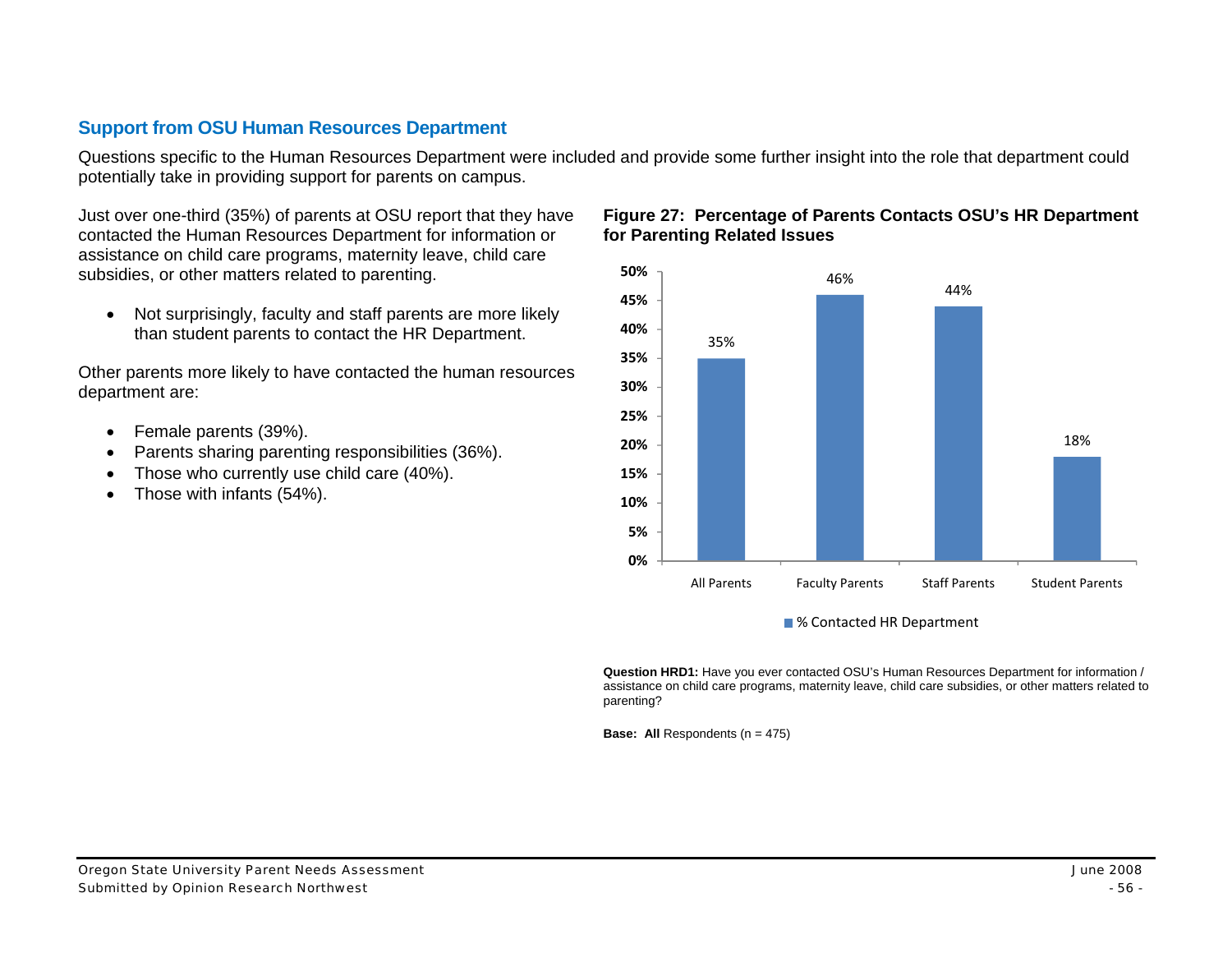OSU parents are most likely to contact Human Resources for information concerning maternity leave (69%) followed by family medical leave (54%).

- Faculty and staff are more likely than students to contact OSU's Human Resources Department concerning: maternity leave (82% and 73% compared with 29%, respectively) and family medical leave (60% and 70% compared with 19%, respectively). This would be as expected as these policies are not applicable to students
- On the contrary, students are more likely than faculty and staff to contact OSU's Human Resources Department for information about: child dare Programs (58%) and child care subsidies (65%).
- Not surprisingly, females are more likely than males to contact OSU's Human Resources Department for information concerning maternity leave (77%).



#### **Figure 28: Reasons for Contacting Human Resources Department**

Reasons for Contacting

Question **HRD2: What did you contact the Human Resources Department for? Multiple Responses allowed – Total will add to more than 100%** 

**Base:** Respondents who contacted OSU's Human Resources Department (n = 162)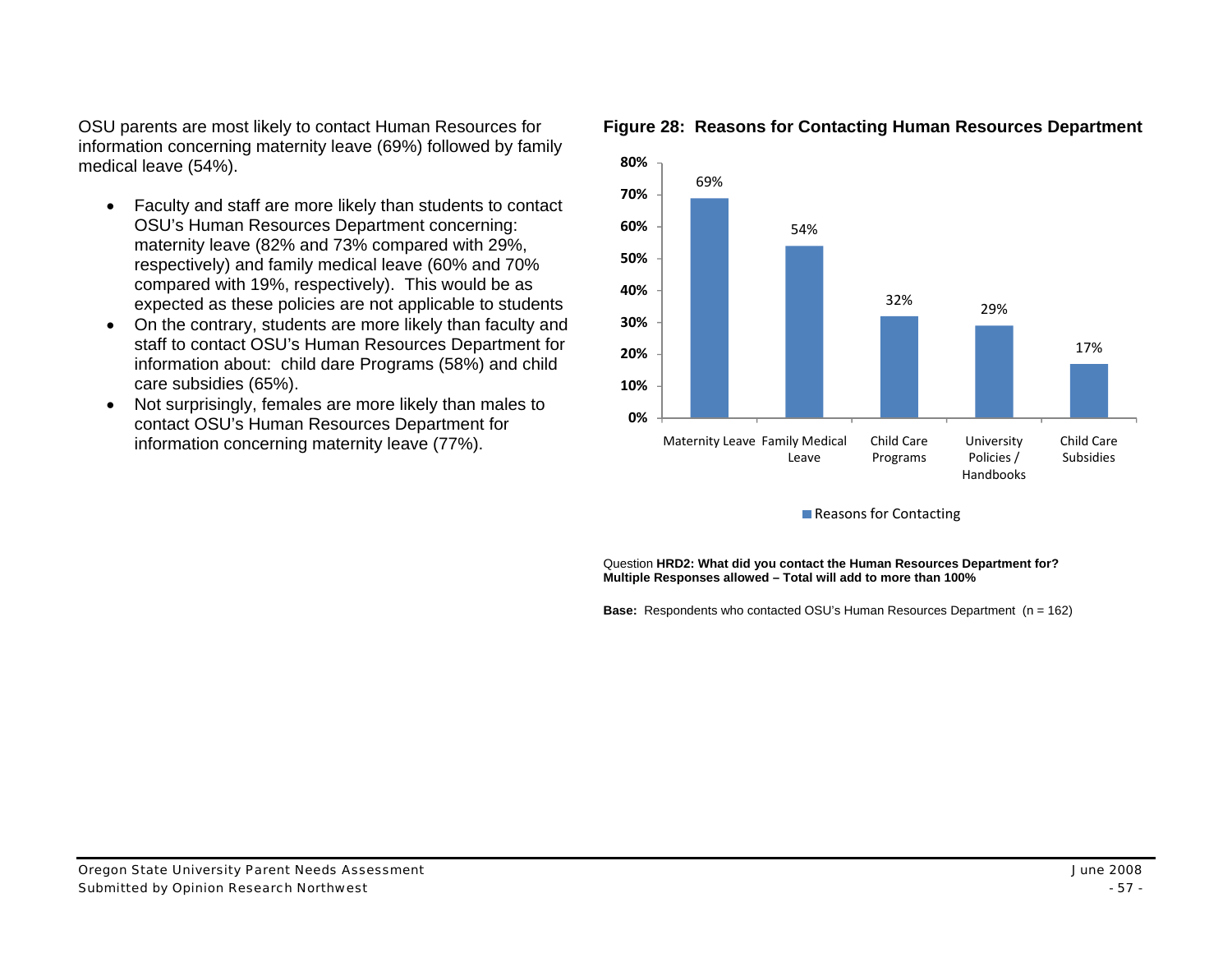**Oregon State University Parent Needs Assessment Submitted by Opinion Research Northwest** 

Overall, parents give OSU's Human Resources Department a fair (31%) to good (47%) rating with an overall mean rating of 2.68.

The highest ratings are given by:

- $\bullet$  Staff 26% excellent: overall mean of 3.00.
- Men 32% excellent: overall mean of 3.03.  $\bullet$
- Parents with 3 or more children 53% excellent: overall mean of 3.20.

Lowest ratings are given by students - 61% poor / fair; overall mean of 2.36.

OSU parents who give OSU's Human Resources Department "fair" or "poor" ratings are most likely to have problems getting accurate and consistent information from the department. This is notable among staff. Students are more likely to list a variety of problems including: not helpful / lack of support and timeliness of response.

#### Figure 29: Ratings of HR Department



Question HRD3: Please rate the Human Resources Department at OSU? Mean is based on a scale: "1"="poor", "2"="fair", "3"="good", "4"="excellent."

Base: Respondents who have contacted OSU's Human Resources Department (n = 162)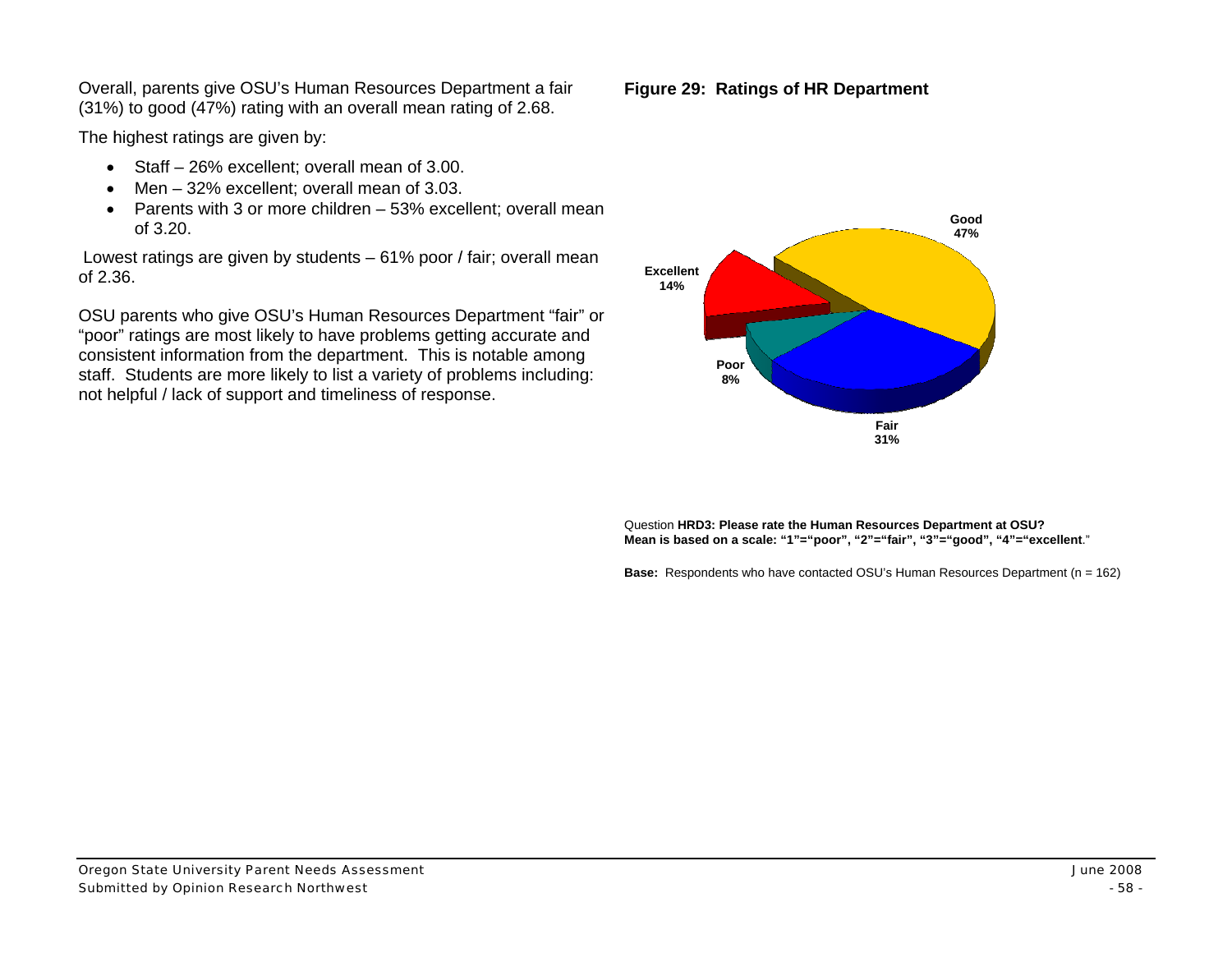# **Specific Times of Year / Day that are Most Stressful**

OSU parents were first asked to identify the most stressful times of year for them. The question posed was: "As a student, staff or faculty parent, when you have to attend work or school, which parts of the year are the most challenging / stressful for you?"

All OSU parents agree that days when their children are off from school are the most challenging / stressful. As would be expected, this is generally not a problem for parents with infants – only 16 percent say it is a problem. Parents that find this a greater problem include:

- Faculty parents (64%).
- Single parents (81%)
- Parents with more than one child (64%), and
- Parents who use a child care center that is not on OSU's campus (70%).

Finals week is a problem primarily for students – 75 percent of whom say this is stressful.

Holidays, break periods, and summer are primarily an issue for staff parents.

One out of seven (15%) of parents surveyed did not say that any specific time of the year is most stressful.

• As would be expected, those sharing parenting responsibilities are significantly more likely than single parents to say that no specific time of the year is an issue – 16 percent compared with 5 percent respectively.

#### **Figure 30: Times of Year OSU Parents Find Stressful**



**Question CHALL3**: As a student, staff, or faculty parent, when you have to attend work or school, which parts of the year are the most challenging / stressful for you? *Multiple Responses Allowed - Total may not add up to 100%*

**Base:** Respondents with one or more child - excludes parents who are expecting their first child  $(n=463)$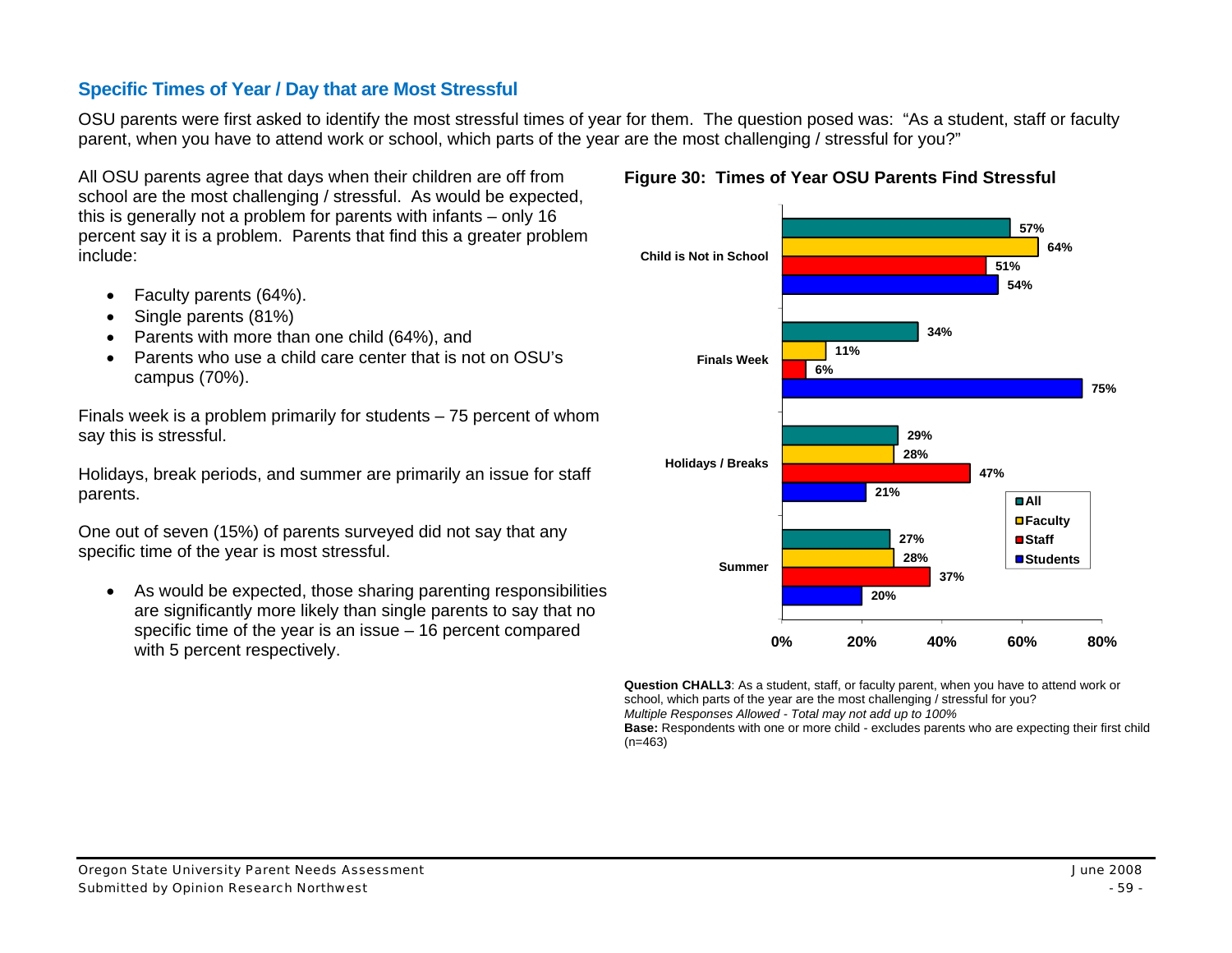OSU parents were next asked to pinpoint the times of day that are most stressful for them relating to child care: "As a student, staff, or faculty parent, when thinking about your child care arrangements which part of the day is the most challenging / stressful for you?"

Specific times of the day do not appear to be as great a problem. The parts of the day determined most challenging / stressful are Afternoon, Evening, and Early Morning.

• Students experience greater stress than faculty and staff throughout the day, notably during early mornings and evenings.

Some other key differences also emerge:

- Parents with toddlers (46%), preschoolers (31%), and schoolage children (39%) find afternoons a greater problem than do those with infants. This would suggest that parents with infants can find a full-time solution.
- Early mornings are a greater problem for parents of preschoolers (42%) and school-age children (41%).
- Afternoons are also a greater problem for those with two (39%) or more (45%) children. This could be a function of finding care for multiple children; it is also related to the fact that parents with more children are also more likely to have older children and are looking for part-time care solutions.
- Women are more likely than men to find that early mornings are stressful – 36 percent compared with 25 percent, respectively. This suggests that women have the primary responsibility for childcare during this period.

As with the question about the times of the year that are stressful, those who share parenting responsibilities are more likely than single parents to say that no single time of the day is stressful – 18 percent compared with 10 percent, respectively. This difference, however, is not statistically significant.

• However, single parents are twice as likely as those that share parenting responsibilities to find the evenings particularly stressful – 58 percent compared with 29 percent, respectively.

## **Figure 31: Times of Day OSU Parents Find Stressful**



**Question CHALL3**: As a student, staff, or faculty parent, when you have to attend work or school, which parts of the year are the most challenging / stressful for you? *Multiple Responses Allowed - Total may not add up to 100%*

**Base:** Respondents with one or more child - excludes parents who are expecting their first child  $(n=463)$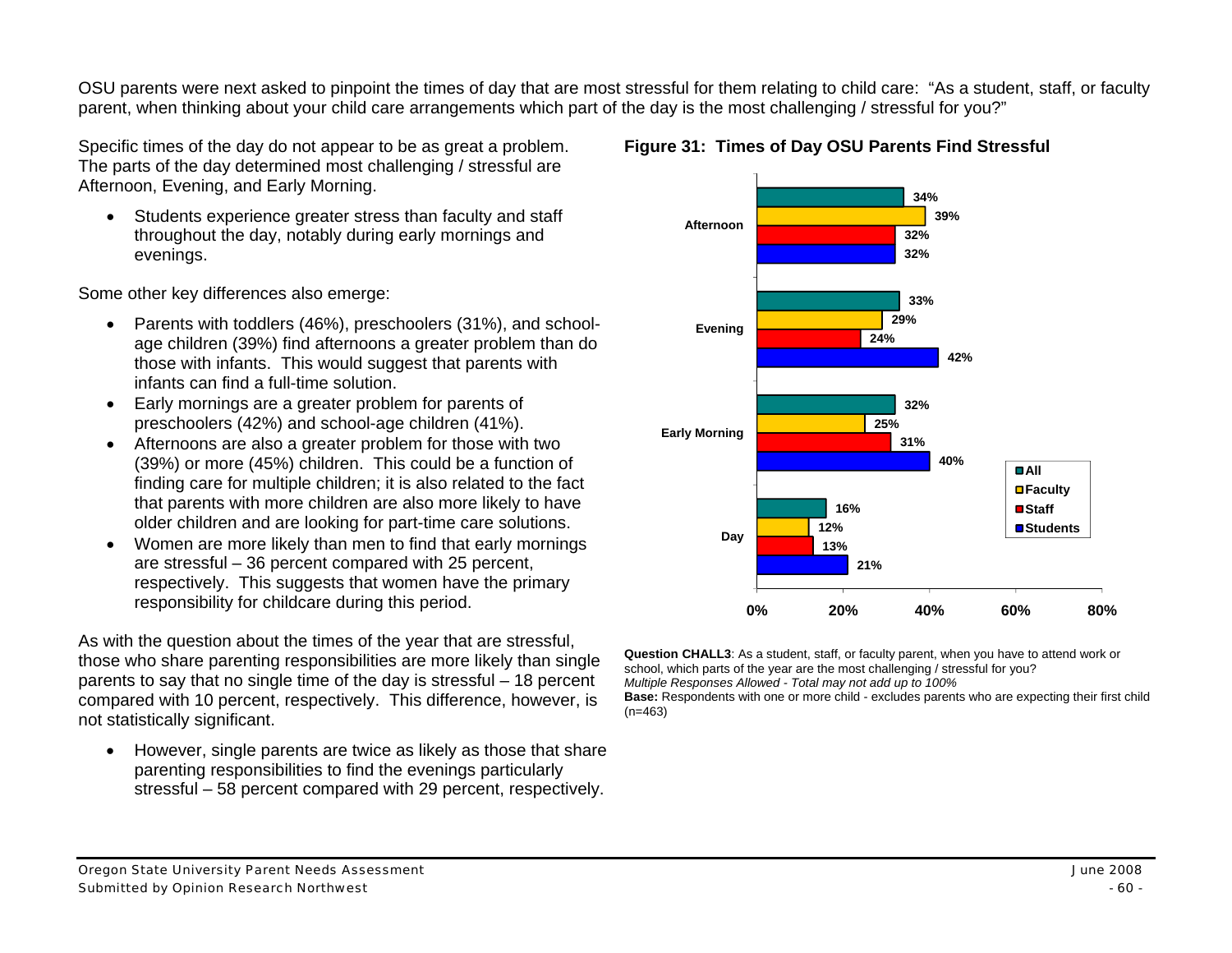# **Issues Parent Face and Extent to Which OSU Programs and Services Provide Support Services**

# **Key Personal Issues Facing OSU Parents**

Finally, respondents were asked to rate the extent to which 24 items are an issue to them personally. The list of issues was identified during the stakeholder interview and qualitative research phases. Responses were recorded on a four-point scale where "4" means a "major issue and "1" means "not an issue at all."

"Placing a high value on a balance between work / school and family" is named as the single most important issue facing OSU parents today with a mean of 3.51. This is not an issue unique to OSU parents.

• All parent groups agree this is the primary issue they face. Those with children in child care are more likely than those who do not have children in child care to say this is an issue – mean of 3.57 compared with 3.30, suggesting that these parents have less support and/or have greater commitments that make it more difficult to strike a balance.

The availability of health insurance for children is cited as a major issue by 57 percent of OSU parents.

• Perhaps a surprise, it is a greater issue to faculty parents – 63% a major issue compared to 54% of staff parents and 52% of student parents.

Acknowledgement / understanding of parenting issues shown by professors and supervisors is the also an issue. As noted earlier (under personal challenges), this is a greater problem for students than for faculty and staff.

• Among students, this is a significant problem for those who are single parents – 83 percent say this is a major issue.

Availability of affordable child care is the third most important issue facing parents at OSU.

- As would be expected this becomes a greater issue for those who are currently using childcare – 64% a "major barrier."
- While an issue to all parents requiring childcare, this is a greater issue for students – 70% a "major barrier."
- It is a significant issue for single parents 79% major issue.

## **Table 13: Top Five Personal Issues Facing OSU Parents**

|                                                                                     | % Major Issue | % Net Issue |
|-------------------------------------------------------------------------------------|---------------|-------------|
| Placing a high value on a balance<br>between work / school & family                 | 69%           | 88%         |
| The availability of health<br>insurance for children                                | 57            | 71%         |
| <b>Acknowledgement /</b><br>understanding shown by<br>professors (students)         | 59%           | 83%         |
| <b>Acknowledgement /</b><br>understanding shown by<br>supervisors (faculty / staff) | 56%           | 77%         |
| The availability of affordable child<br>care                                        | 56%           | 75%         |
| <b>Setting high standards for quality</b><br>of child care programs / services      | 54%           | 84%         |

Question ISSUE1A – ISSUE1D: **To what extent is the . . .an issue for you personally? ; Mean based on 4-point scale where "1" means "not an issue at all and "4" means "a major issue."**

Base: All Respondents (n=475)

The final major issue facing OSU parents is the quality of standards set for childcare programs and services. While rated as a major issue by 54 percent of all parents, it is rated as a major issue by 60 percent of those using child care.

• Faculty and student parents are more likely than staff to say this is an issue.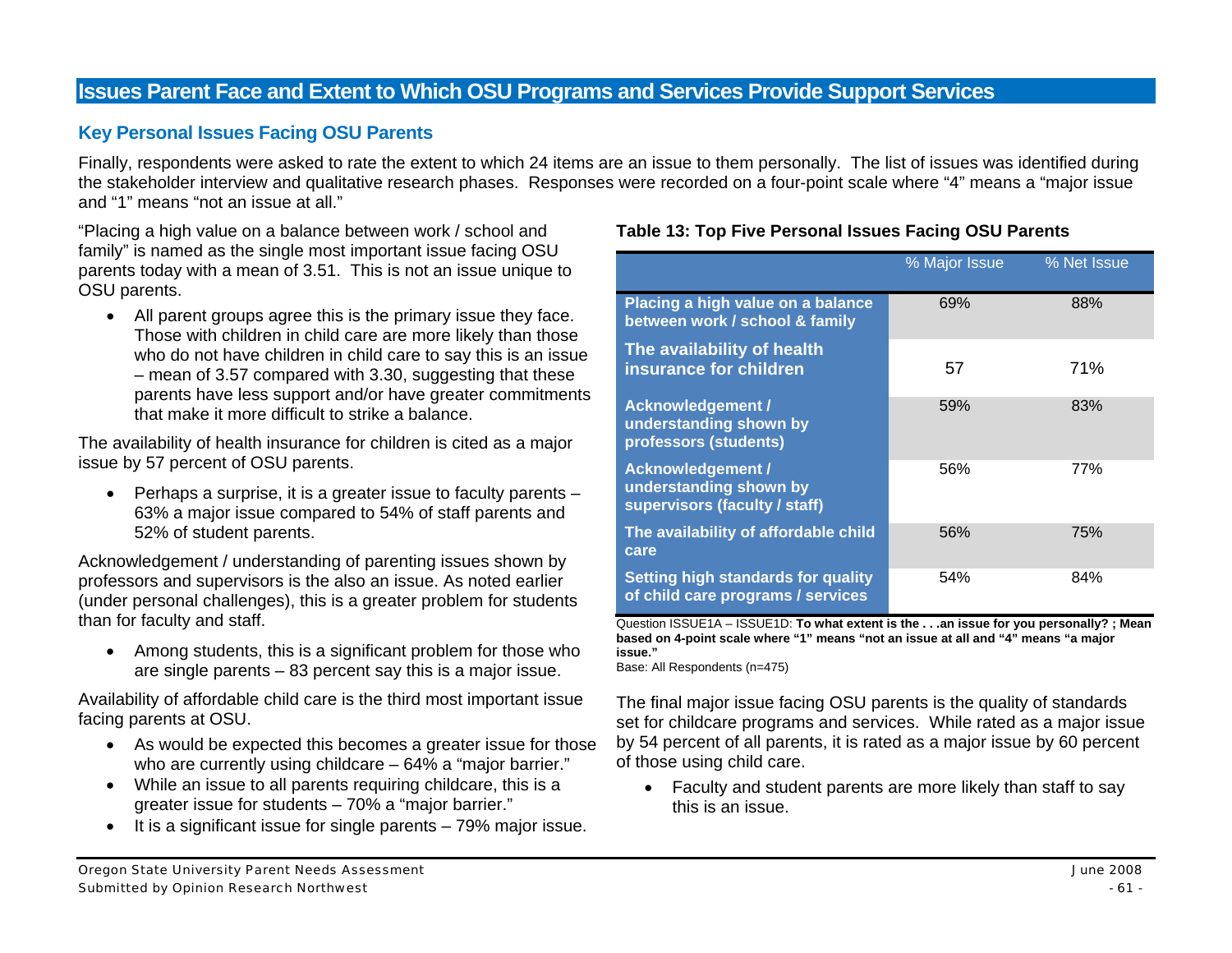## **Other Top Issues**

Other issues parents face center around general availability of care, specifically: "availability of care that fits my schedule." It is rated as a major issue by 51 percent of all parents and 59 percent of parents using child care.

- There are no differences between faculty, staff, and students.
- This is a greater issue for those with infants and preschool age children (66% and 60% major issue, respectively). Thirty-two percent (32%) of those with toddlers say this is not an issue at all.
- Females feel this is a greater issue than do males 57% compared with 37%, respectively.

Flexibility of child care options" is also an issue with no differences between faculty, staff, and students. It is rated as a major issue by 46 percent of all parents and 50 percent of parents using child care.

• This is a much greater issue for those with infants (61% major issue) and females (53% major issue).

"The overall availability of programs on campus" is rated as a major issue by 42 percent of the respondents – among those using child care services it is a major issue for 48 percent of parents.

- Again there are no significant differences between faculty, staff, and students.
- Those with infants are more likely to rate this as a major issue (67%) while those with toddlers are least likely (27%).
- Forty-six percent (46%) of women surveyed say this is a major issue.

#### **Table 14: Other Top Issues**

|                                                                                                   | % Major Issue | % Net Issue |
|---------------------------------------------------------------------------------------------------|---------------|-------------|
| Availability of child care that fits my<br>schedule                                               | 51%           | 72%         |
| <b>Flexibility of child care options</b>                                                          | 46%           | 72%         |
| Making parents feel comfortable on<br>campus                                                      | 37%           | 69%         |
| The overall availability of child care<br>programs on campus                                      | 42%           | 69%         |
| <b>Providing parents information about</b><br>OSU's child care programs,<br>resources, and events | 39%           | 67%         |
| <b>Representation for / advocacy for</b><br>parents                                               | 33%           | 68%         |

Finally, providing support for parents is an issue, specifically:

- Providing information students see this as a significantly greater issue (53% major issue) than faculty and staff (30%). Those with infants are the most likely to say this is a major issue (56%).
- Representing and advocating for parents students see this as a significantly greater issue than do faculty and staff. Forty-six percent (46%) of students list it as a major issue compared with 26% of faculty and 21% of staff.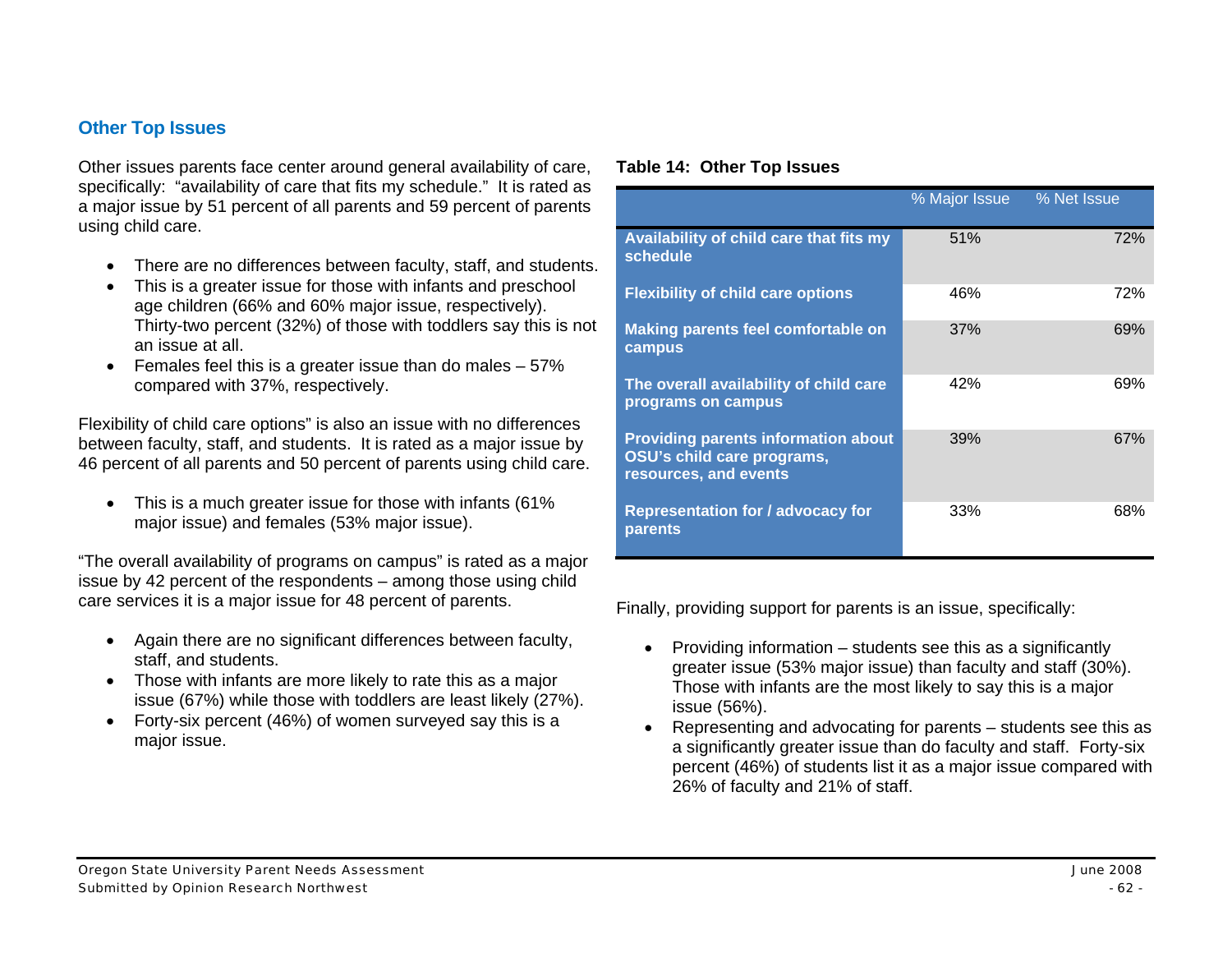# **Strengths of OSU's Programs and Services for Parents**

Respondents were also asked to rate the strength of OSU's programs and services on the same list of 24 items.

OSU's greatest strengths are in four areas:

- Availability of health insurance for children.
	- <sup>o</sup> Faculty and staff rate this higher than do students overall mean of 3.46 and 3.34 compared with 1.37, respectively.
- Acknowledgement and understanding shown by faculty and staff supervisors and, to a lesser extent, the acknowledgement and understanding shown by faculty members to student parents.
	- <sup>o</sup> There are no differences in ratings for acknowledgement / understanding shown by supervisors between faculty and staff parents.
	- <sup>o</sup> However, faculty and staff parents with preschool age children give their supervisors a significantly higher rating (2.90) than do those with school age children (2.43), suggesting that as the children get older supervisors may become less accommodating of parent needs.
	- <sup>o</sup> Female students rate the acknowledgement and understanding demonstrated by professors significantly lower than do male students – 2.11 compared with 2.50, respectively. Two out of five (41%) female students give faculty a "fair" rating while 46 percent of male students give faculty a "good" rating.
- Setting high standards for quality of child care programs and services.
	- <sup>o</sup> Staff parents rate the standards for quality care significantly higher than do students – mean of 2.86 compared with 2.56, respectively – and somewhat higher than faculty – mean of 2.86 compared with 2.64, respectively.
	- <sup>o</sup> Parents with infants rate OSU significantly lower (2.29) for this than do parents of older children.

## **Table 15: Strengths of OSU Programs and Services**

|                                                                                  | % Net Positive | <b>Mean</b> |
|----------------------------------------------------------------------------------|----------------|-------------|
| Availability of health insurance for<br>children                                 | 63%            | 2.82        |
| <b>Acknowledgement / understanding</b><br>shown by supervisors (faculty / staff) | 64%            | 2.82        |
| Setting high standards for quality of<br>child care programs and services        | 61%            | 2.66        |
| <b>Existing Family Medical Leave</b><br><b>Policies</b>                          | 67%            | 2.59        |
| <b>Availability of child care for</b><br>preschoolers                            | 46%            | 2.37        |
| <b>Making parents feel comfortable on</b><br>campus                              | 46%            | 2.31        |
| <b>Existing maternity leave policies</b>                                         | 45%            | 2.31        |
| <b>Acknowledgement / understanding</b><br>shown by professors (students only)    | 40%            | 2.24        |
| Placing a high value on balance<br>between work / school and family              | 37%            | 2.22        |
| <b>Having child friendly events on</b><br>campus                                 | 38%            | 2.21        |
| <b>Availability of child care for school</b><br>age children                     | 35%            | 212         |
| Availability of child care that fits my<br>schedule                              | 35%            | 2.12        |

**Question OSU1A-OSU1D**: How would you rate OSU in terms of . . .? Attributes receiving an above-average mean (2.09); mean based on 4-point scale where "1" means "poor" and "4" means excellent."

**Base**: All Respondents (n=475)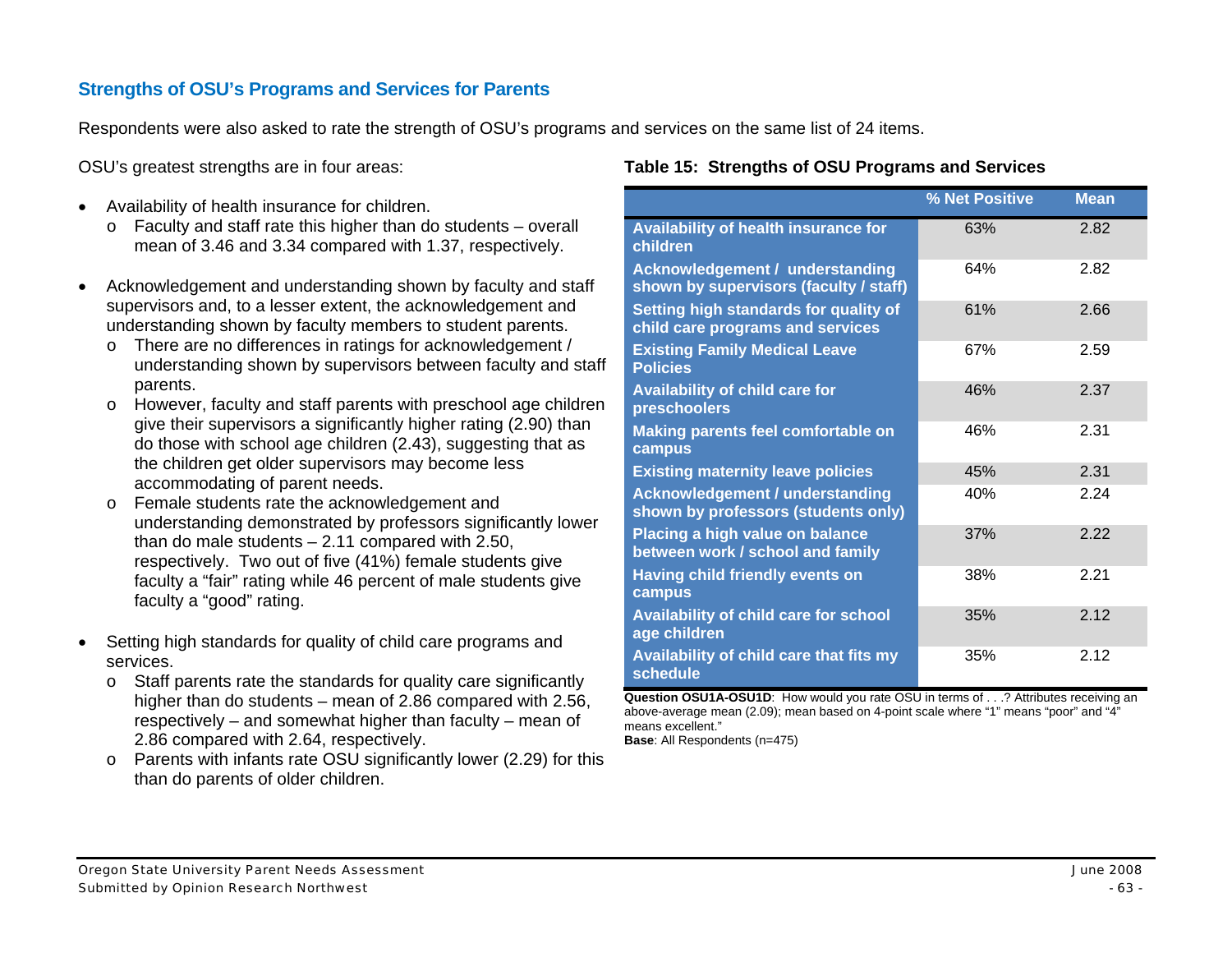Other strengths and key differences include:

- Existing Family Medical Leave (FMLA) policies.
	- <sup>o</sup> Rated significantly higher by staff (3.00) and faculty (2.63) for whom it is applicable than by students (1.66).
	- <sup>o</sup> Moreover, the difference in ratings by staff and faculty are significantly different, suggesting that there are some pressures among faculty members regarding the ability to take / schedule leave under these policies.
- Existing maternity leave policies. While still a strength, this gets a lower rating than does OSU's FMLA policies.
	- <sup>o</sup> Staff parents rate this significantly higher than do faculty members – 2.71 compared to 2.33 respectively. Twentyseven percent of faculty parents give OSU a "poor" rating for their maternity leave policies.
	- <sup>o</sup> Student parents also rate this low 62 percent say OSU's maternity leave policy is "poor," for an overall rating of 1.62. Note the existing maternity leave policy does not apply to students. This then would suggest that student parents may suffer penalties in terms of lost credits or other issues when they take a leave.
- Availability of child care for preschoolers.
	- <sup>o</sup> Rated significantly higher by those using an OSU child care center (2.67) than by those using an off-campus center (2.18).
- Making parents feel comfortable on campus.
	- $\circ$  This is rated significantly higher among staff (2.51) and faculty (2.45) than by students (2.02).
	- <sup>o</sup> Rated significantly higher by those using an OSU childcare center (2.46) than by those using on off-campus center (2.15).
- Placing a high value on a work / life balance.
	- <sup>o</sup> Again this is rated significantly higher by staff (2.42) and faculty (2.30) parents than by students (1.97).
- Availability of child care for school age children.
	- <sup>o</sup> Rated significantly higher by faculty (2.29) and staff (2.24) than by students (1.71).
	- <sup>o</sup> Rated significantly higher by those with one child (2.24) than by those with 3 or more children (1.78). Note this latter group is more likely to have school aged children.
	- <sup>o</sup> Rated significantly higher by those who share parenting responsibilities (2.20) than by single parents (1.71).
	- <sup>o</sup> Rated significantly lower by those who are using child care (2.03) than by those not using child care (2.41).
- Having child friendly events on campus.
	- <sup>o</sup> Rated significantly higher by faculty (2.41) and staff (2.49) than by students (1.80). This may be a factor of the costs of attending these events.
	- <sup>o</sup> Rated significantly higher by those with two children (2.35) than by those with one child (2.13).
	- <sup>o</sup> Rated significantly lower by parents with infants (1.90).
- Availability of child care that fits my schedule.
	- <sup>o</sup> Rated significantly higher by faculty (2.24) and staff (2.29) than by students (1.86). This may reflect more regular schedules among faculty and staff parents than among students who must schedule child care around class schedules.
	- <sup>o</sup> Rated significantly higher by males (2.36) than females (2.03). Also rated significantly higher by those who share parenting responsibilities (2.18) than by single parents (1.69).
	- <sup>o</sup> Rated significantly lower by those who currently use child care (2.07) as compared to those not using child care services  $(2.40).$
	- <sup>o</sup> Rated significantly higher by those using an OSU child care center (2.64) than by those using an off-campus center (1.88).
	- o Rated significantly lower by parents with infants (1.85).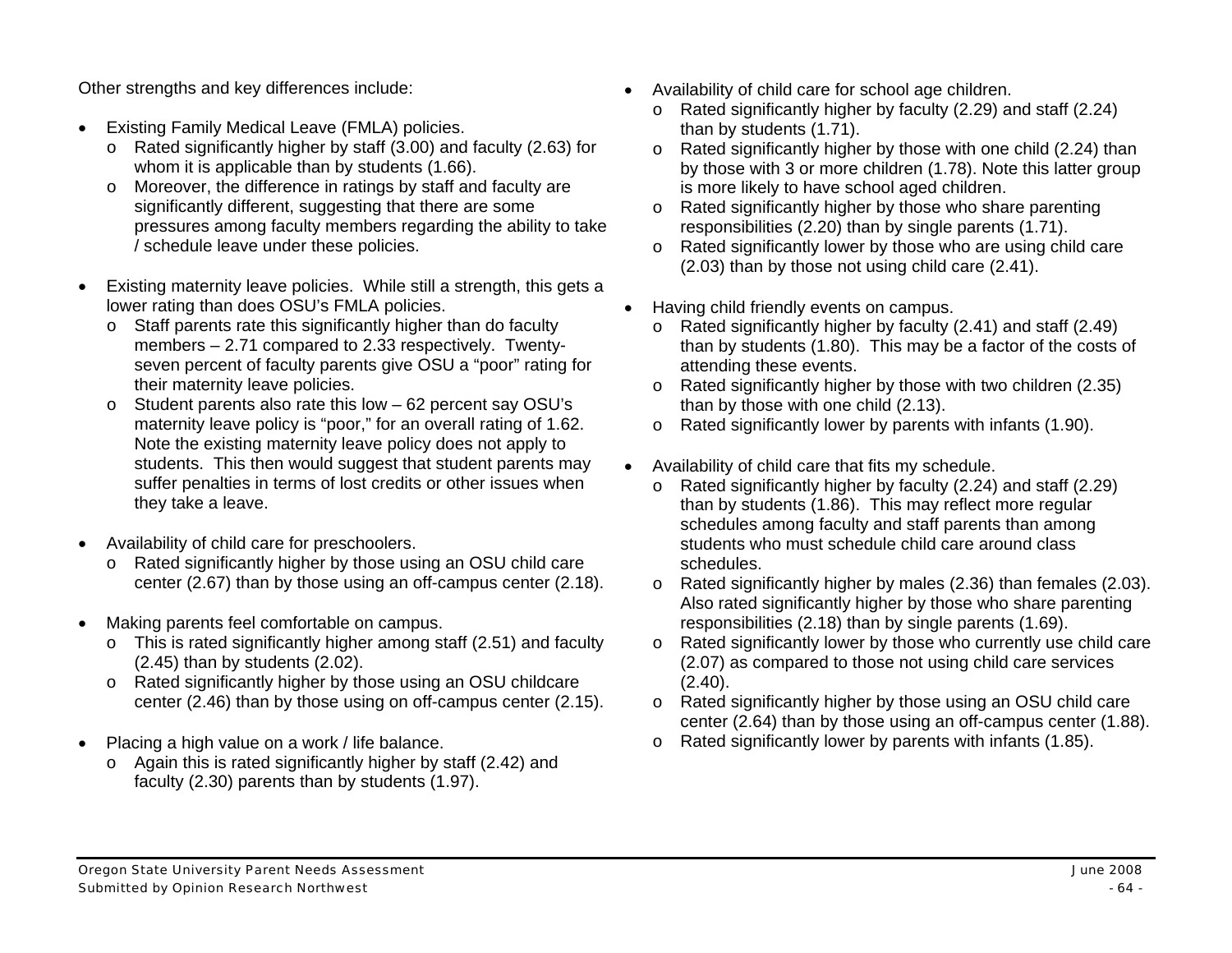## **Weaknesses of OSU's Programs and Services**

OSU's greatest weaknesses (50% or more "poor" ratings) are in four areas:

- The availability of breastfeeding / pumping rooms on campus receives the lowest rating of all services – 77 percent "poor."
	- <sup>o</sup> Ninety-two percent (92%) of parents with infants give OSU <sup>a</sup>"poor" rating for this service.
	- <sup>o</sup> Students are the most critical of OSU's support in this area (88% poor).
- Providing networking events for parents 60 percent "poor."
	- <sup>o</sup> Students are the most critical of the availability of networking events for parents – 66 percent "poor." Staff are the least critical – 48 percent "poor."
	- o More than three out of four (76%) parents using an offcampus child care center give OSU a poor rating here.
- Availability of space for children in OSU's child care facilities 50 percent "poor."
	- <sup>o</sup> Among those using child care, this figure increases to 53 percent. And among those using an off-campus child care center, this percentage increases to 67 percent.
	- o Women rate OSU lower for this than do men overall mean of 1.64 compared with 1.90, respectively.
	- <sup>o</sup> Single parents are more likely to give OSU a poor rating than those sharing parenting responsibilities – 71 percent compared with 48 percent, respectively.
	- <sup>o</sup> This is a significant issue for parents with infants (71% poor) but also for those with toddlers (46% fair).
- Availability of child care for infants 50 percent "poor."
	- <sup>o</sup> Parents using an off-campus child care center are the most critical (61% poor). Thirty-seven percent (37%) of those using an OSU center rate the university as "good" or "excellent."
	- <sup>o</sup> Students are the most critical of the availability of child care for infants – 67 percent "poor." This may reflect the lack of availability of part-time care for infants.

|                                                                                             | % Net<br><b>Positive</b> | % Poor | <b>Mean</b> |
|---------------------------------------------------------------------------------------------|--------------------------|--------|-------------|
| <b>Availability of breastfeeding /</b><br>pumping rooms                                     | 8%                       | 77%    | 1.34        |
| <b>Providing networking events for</b><br>parents                                           | 6%                       | 60%    | 1.48        |
| <b>Availability of space for children</b><br>in OSU's child care facilities                 | 29%                      | 50%    | 1.71        |
| <b>Availability of child care for</b><br><b>infants</b>                                     | 22%                      | 50%    | 1.74        |
| <b>Providing parents information</b><br>about child care programs,<br>resources, and events | 19%                      | 47%    | 1.75        |
| <b>Representation for / advocacy for</b><br>parents                                         | 22%                      | 39%    | 1.85        |
| <b>Availability of child care for</b><br>children with special needs                        | 25%                      | 46%    | 1.86        |
| Making child care a top priority on<br>campus                                               | 22%                      | 40%    | 1.86        |
| <b>Recognizing parents on campus</b><br>an issue                                            | 23%                      | 42%    | 1.86        |
| <b>Availability of child care subsidies</b>                                                 | 22%                      | 43%    | 1.87        |
| <b>Availability of affordable child</b><br>care                                             | 28%                      | 36%    | 1.95        |
| <b>Flexibility of child care options</b>                                                    | 35%                      | 33%    | 2.05        |
| <b>Overall availability of child care</b><br>programs on campus                             | 31%                      | 27%    | 2.09        |

**OSU1A-OSU1D:** How would you rate OSU in terms of . . .? Attributes receiving a below-average mean (2.09); mean based on 4-point scale where "1" means "poor" and "4" means "excellent."

**Base**: All Respondents (n=475)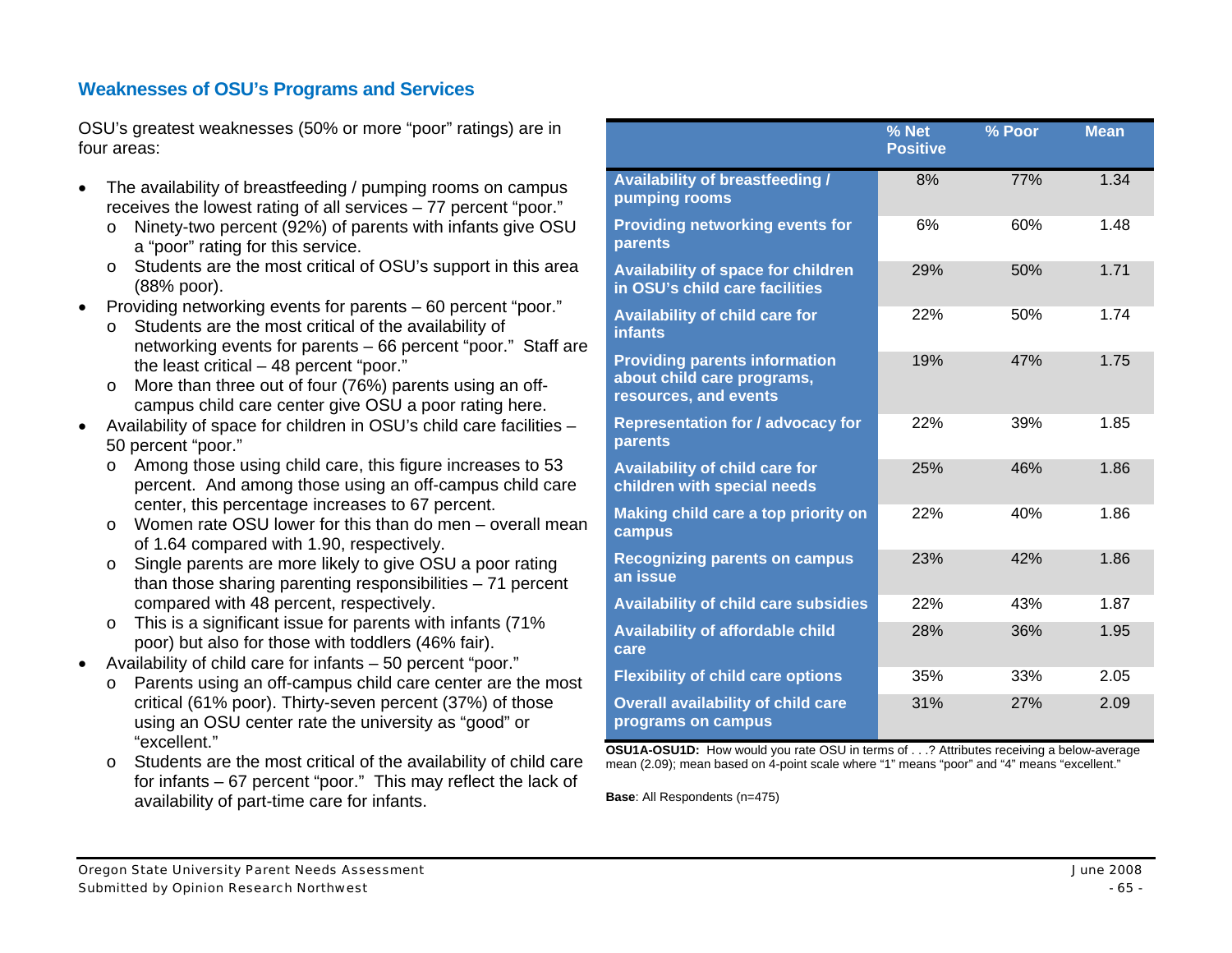Other areas of weaknesses and key differences include:

- Providing parents with information about OSU's programs, resources, and events (47% poor).
	- <sup>o</sup> Students are significantly more critical of OSU in this area than are both staff and faculty – mean ratings of 1.56 compared with 1.95 and 1.81, respectively. Three out of five (59%) students give OSU a "poor" rating.
	- <sup>o</sup> Parents with infants are the most critical of the university with nearly three out of five (59%) giving a "poor" rating.
	- <sup>o</sup> This is a significantly greater issue for those using child care centers off-campus (57%).
- Availability of care for children with special needs (46% poor).
	- <sup>o</sup> Those using an off-campus child care center are the most critical (55% poor), suggesting that these parents were unable to find on-campus services for a special needs child.
	- <sup>o</sup> Students are most critical (64% poor).
	- $\circ$  Females also rate the university lower in this area  $-52$ percent "poor" for an overall mean of 1.68 – compared to 30 percent poor among men for an overall mean of 2.35.
- Recognizing parents on campus (42% poor).
	- o This is primarily an issue for students (57% poor). Twentyeight percent of faculty parents and 27 percent of staff parents give the university a "good" rating.
	- <sup>o</sup> A greater issue for parents with school-age children (57% poor).
	- <sup>o</sup> A greater issue for those using off-campus child care (44% poor).
- Making child care a top priority on campus (40% poor).
	- <sup>o</sup> Those using child care services are more critical (44% poor). Those using off-campus child care centers are even more critical (52% poor).
	- <sup>o</sup> Students and, to a lesser extent, faculty are more critical here than are staff parents – half (50%) of all students and two out of five (40%) faculty parents give OSU a poor rating compared with 28 percent of staff parents.
	- <sup>o</sup> A greater issue among parents with infants (49% poor).
- Representation / advocacy for parents (39% poor).
	- <sup>o</sup> Students are the most critical (47% poor).
	- <sup>o</sup> A greater issue for those using off-campus child care (48% poor).
- Availability of child care subsidies (36% poor).
	- <sup>o</sup> Parents with infants and those with school age children are the most critical here (59% and 57% poor, respectively).
	- <sup>o</sup> A greater issue for those using off-campus child care (57% poor).
- Availability of affordable child care (36% poor).
	- <sup>o</sup> This is a significant issue for students (51% poor).
	- <sup>o</sup> This is also a significant issue for single parents nearly three out of five (58%) give OSU a poor rating for the availability of affordable child care options.
	- <sup>o</sup> This is also a greater issue for those using an off-campus child care center (43% poor), suggesting that on-campus care may be too expensive.
- Flexibility of child care options (33% poor.)
	- <sup>o</sup> Those using child care services are more critical (35% poor). Those using an off-campus child care center are even more critical (46% poor).
	- <sup>o</sup> Students continue to rate the university lower (44% poor).
	- <sup>o</sup> A greater problem for parents with infants (51% poor).
- Overall availability of child care programs on campus (27% poor).
	- <sup>o</sup> Among those using child care services, this increases to 29 percent poor. For those using an off-campus child care center, the percentage of poor ratings increases to 37 percent.
	- <sup>o</sup> Students are the most critical with 39 percent giving OSU a poor rating here. Only 29 percent of staff parents give a "poor" rating while 35 percent rate OSU as "good" and 8 percent gives OSU an "excellent" rating. This would suggest that existing on-campus programs are better suited for faculty and staff needs. Factors could be lack of part-time care opportunities, lack of hours to match students' class schedules, and/or cost of care.
	- o A greater problem for parents with infants (54% poor).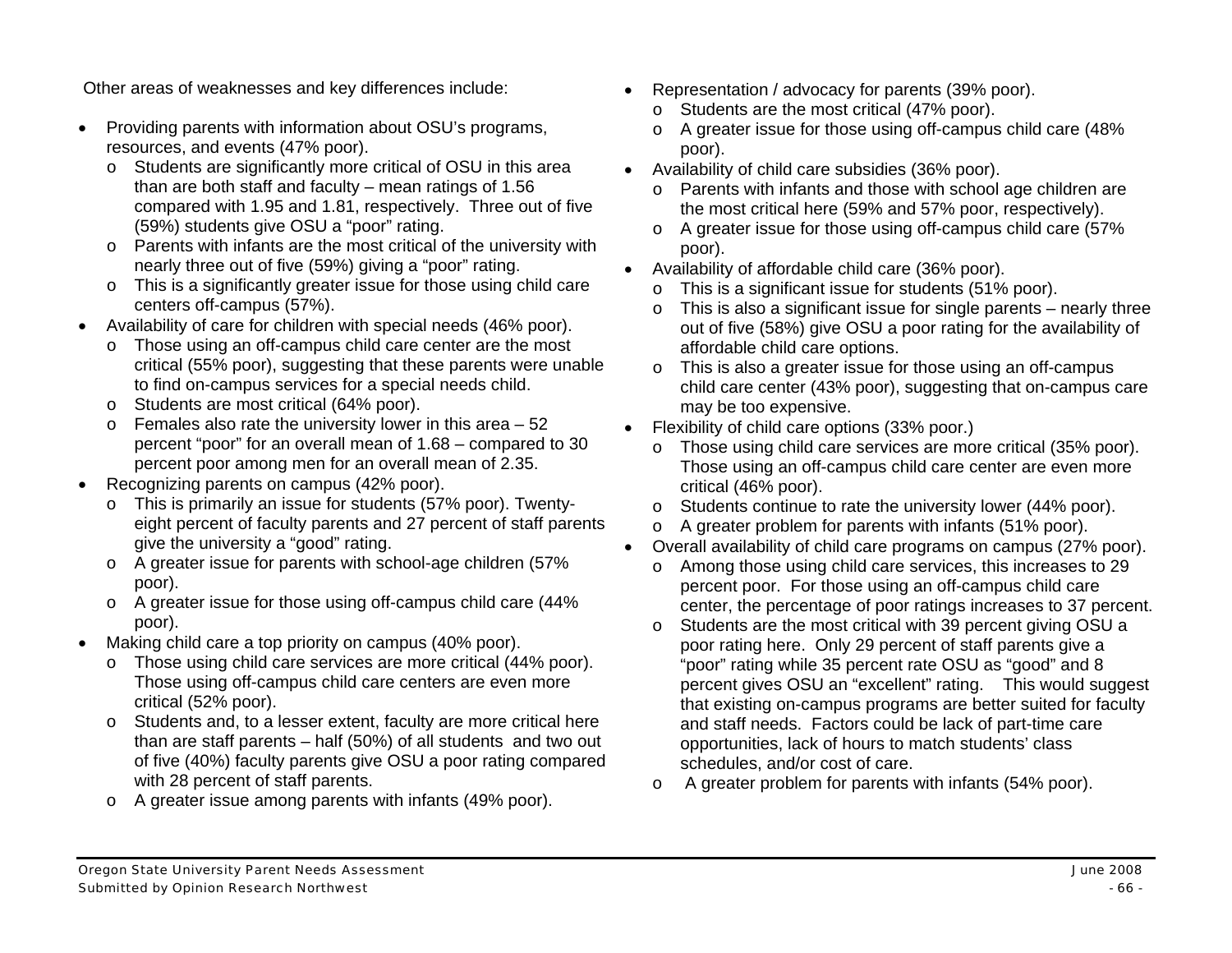# **Parent Needs Assessment**

# **Overview**

Reflecting the overall title of the research, a major objective of this research was to identify the needs of parents on campus and key areas for targeting additional resources to support parents. For this research, ORC-NW used a modification of its proprietary model for identifying critical customer needs (CSMPactor®). Typically this model is used for customer satisfaction analysis but it is equally appropriate for needs assessment. While the data resulting from use of this model is the property of OSU, subsequent use of this model is available only with the written consent of ORC-NW. This needs assessment model involves measuring and the analyzing two critical aspects of the environment in which parents live and their ability to receive the support they feel they need:

- 1. Identifying those areas where OSU currently provides an above-average or high level of service that is, those areas where OSU receives high (good to excellent ratings).
- 2. Identifying those areas where parents personally identify a need that is, the extent to which specific aspects of parenting are personal issues. The key issues measured in this study are those identified through the initial qualitative research.

The subsequent analysis determines the relative impact of attributes on overall performance by measuring customers' relative decreases in performance ratings when a recent problem with an attribute is reported. The analysis is a three-step process:

- 1. Step One determines which attributes have the greatest impact on overall performance. For each parent requirement, OSU's current level of service is addressing these issues are calculated for two groups: (1) those for whom the need / requirement is a personal issue and (2) those for whom it is not. The difference between the two means is referred to as the "Gap Score."
- 2. In Step Two, the extent to which the issue is a personal issue is evaluated. It is important to consider this because a parent may have a large Gap Score and therefore have a significant impact on overall performance ratings. However, the percentage of parents for whom this is a real issue is relatively small. In this case, it is probably not worth the University's time and expense to allocate resources to serve a relatively small number of parents. On the other hand, if a need's Gap Score is moderately low, but is a significant issue for a large number of parents, the effect of the attribute on overall performance ratings is magnified and will require attention.
- 3. In Step Three, a composite index is calculated by multiplying the Gap Score by the extent to which parents experience this as an issue. This composite index is called the "Impact Score." Those needs with the highest impact scores are the factors that are most critical to parents. Over time, the goal would be to reduce the Impact Score, by decreasing extent to which parents experience this as a personal issue and/or by reducing the Gap Score.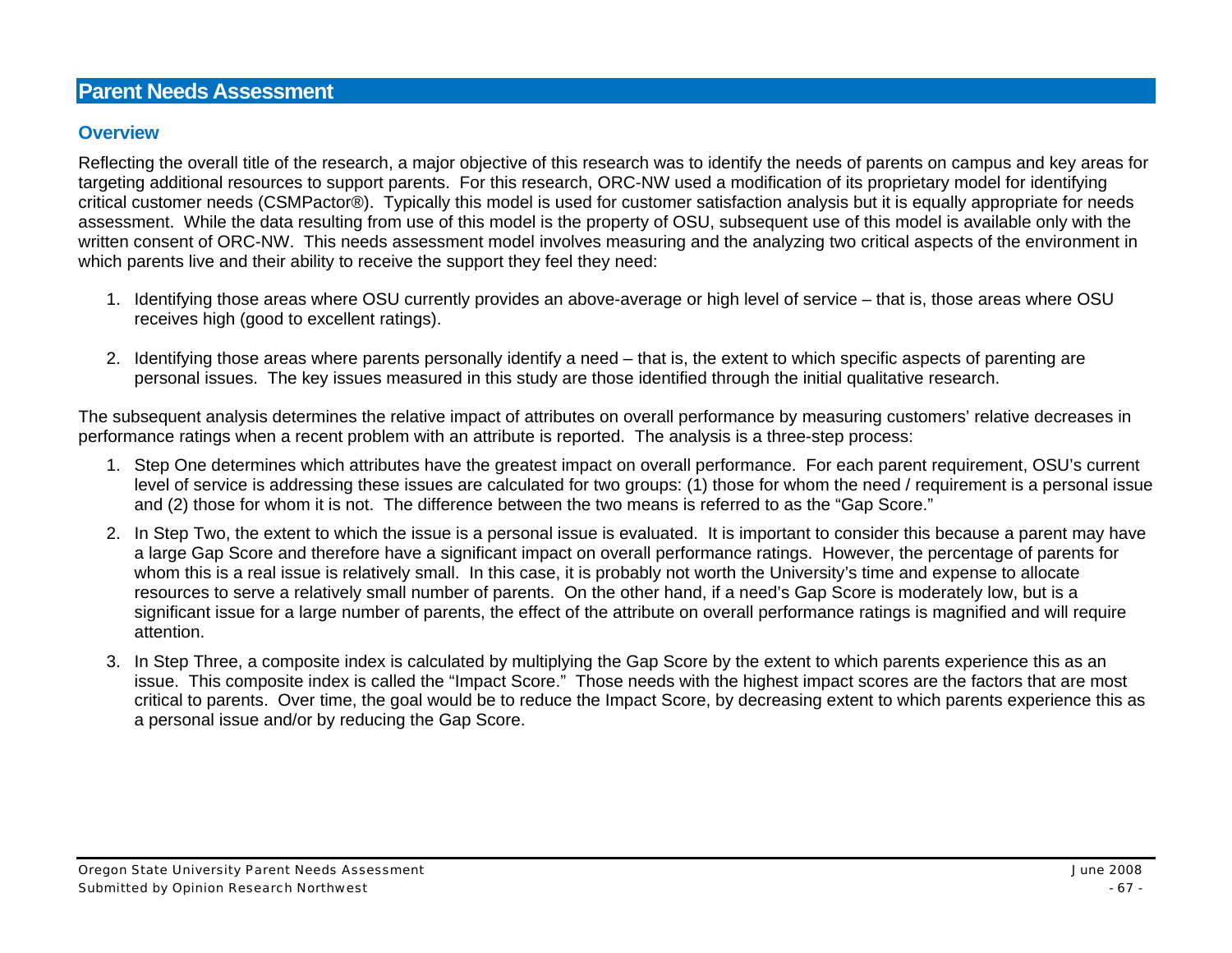## **Impact Scores**

As noted, the Impact Score identifies areas where OSU should focus resources based on:

- How well OSU currently provides specific service to students, faculty, and staff that relate to the overall quality of child care services and programs, and
- The extent to which each aspect of services is a personal issue to OSU parents.

It is clear that *acknowledgement / understanding shown by professors* has the greatest overall impact. It is an area that should be considered the highest priority where service delivery is low and/or parents encounter a significant number of problems.

Other factors that have an above-average impact on parent satisfaction include:

- Placing a high value on a balance between work / school and family.
- The availability of health insurance for children.
- Leave policies (both maternity and family medical leave).

#### **Table 16: Needs With Above-Average Impact Scores**

|                                                                                         | Gap<br><b>Score</b> | <b>Extent of</b><br>the Issue | <b>Impact</b><br><b>Score</b> |
|-----------------------------------------------------------------------------------------|---------------------|-------------------------------|-------------------------------|
| Acknowledgement / understanding shown<br>by professors                                  | 1.20                | 3.34                          | 4.01                          |
| Placing a high value on a balance between<br>work / school and family                   | 0.71                | 3.51                          | 2.49                          |
| The availability of health insurance for<br>children                                    | 0.59                | 3.03                          | 1.79                          |
| <b>Existing maternity leave policies</b>                                                | 0.73                | 2.33                          | 1.70                          |
| <b>Existing Family Medical Leave Policies (e.g.,</b><br>leave for sick children)        | 0.57                | 2.82                          | 1.61                          |
| Having child friendly events on campus                                                  | 0.54                | 2.67                          | 1.44                          |
| The overall availability of child care<br>programs on campus                            | 0.46                | 2.92                          | 1.34                          |
| Acknowledgement / understanding shown<br>by supervisors                                 | 0.42                | 3.18                          | 1.34                          |
| Providing parents information about OSU's<br>child care programs, resources, and events | 0.43                | 2.91                          | 1.25                          |
| <b>Flexibility of child care options</b>                                                | 0.40                | 3.03                          | 1.21                          |
| The availability of space for children in<br>OSU's child care facilities                | 0.41                | 2.74                          | 1.12                          |
| The availability of child care that fits my<br>schedule                                 | 0.36                | 3.04                          | 1.09                          |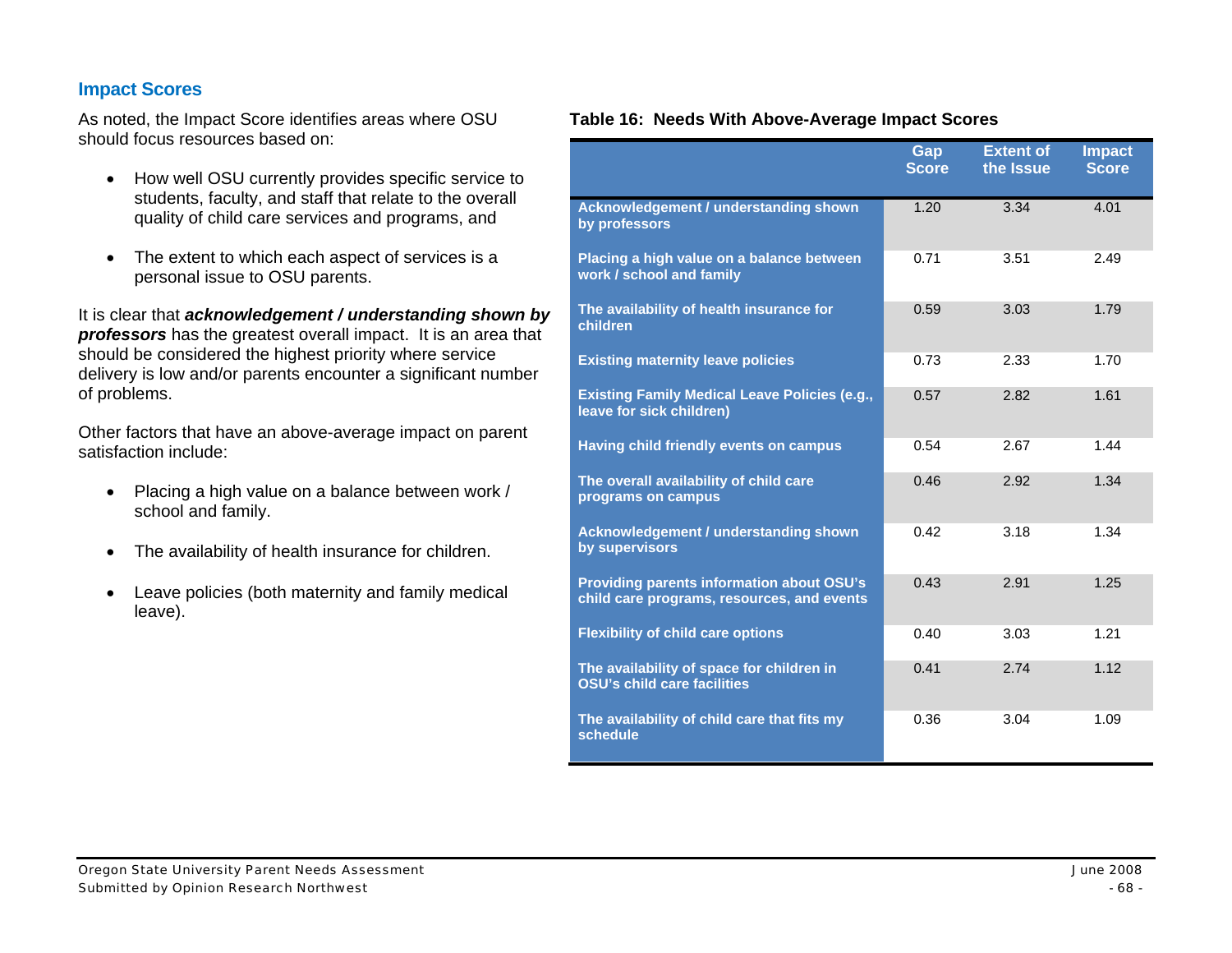At the same time, several factors potentially have less of an impact on parents' ability to succeed at OSU. Perhaps a surprise but now supported by the other analysis is the fact that availability of child care services for infants, preschoolers, and school-age children is not a major problem overall.

• What was not measured here because it was not apparent through the qualitative research is the adequacy of care for toddlers and hence support for parents of toddlers.

OSU also appears to be generally meeting parent needs / expectations for:

- Availability of child care subsidies
- Recognition of the needs of parents on campus
- Providing networking events for parents
- Making child care a top priority
- Representing and advocating for parents

#### **Table 17: Needs With Below-Average Impact Scores**

|                                                                         | Gap<br><b>Score</b> | <b>Extent of</b><br>the Issue | <b>Impact</b><br><b>Score</b> |
|-------------------------------------------------------------------------|---------------------|-------------------------------|-------------------------------|
| Setting high standards for quality of child care<br>programs / services | .34                 | 3.13                          | 1.06                          |
| Making parents feel comfortable on campus                               | .36                 | 2.94                          | 1.06                          |
| The availability of affordable child care                               | .31                 | 3.14                          | .97                           |
| The availability of breastfeeding / pumping<br>rooms                    | .47                 | 2.04                          | .96                           |
| <b>Representation for / advocacy of parents</b>                         | .33                 | 2.90                          | .96                           |
| Making child care a top priority on campus                              | .30                 | 2.84                          | .85                           |
| <b>Providing networking events for parents</b>                          | .28                 | 2.44                          | .68                           |
| <b>Recognizing parents on campus</b>                                    | .22                 | 2.63                          | .58                           |
| The availability of child care subsidies                                | .20                 | 2.69                          | .54                           |
| The availability of child care for infants                              | .20                 | 2.43                          | .49                           |
| The availability of child care for preschoolers                         | .19                 | 2.54                          | .48                           |
| The availability of child care for school age<br>children               | .15                 | 2.65                          | .40                           |
| The availability of child care for children with<br>special needs       | $-13$               | 2.02                          | $-.26$                        |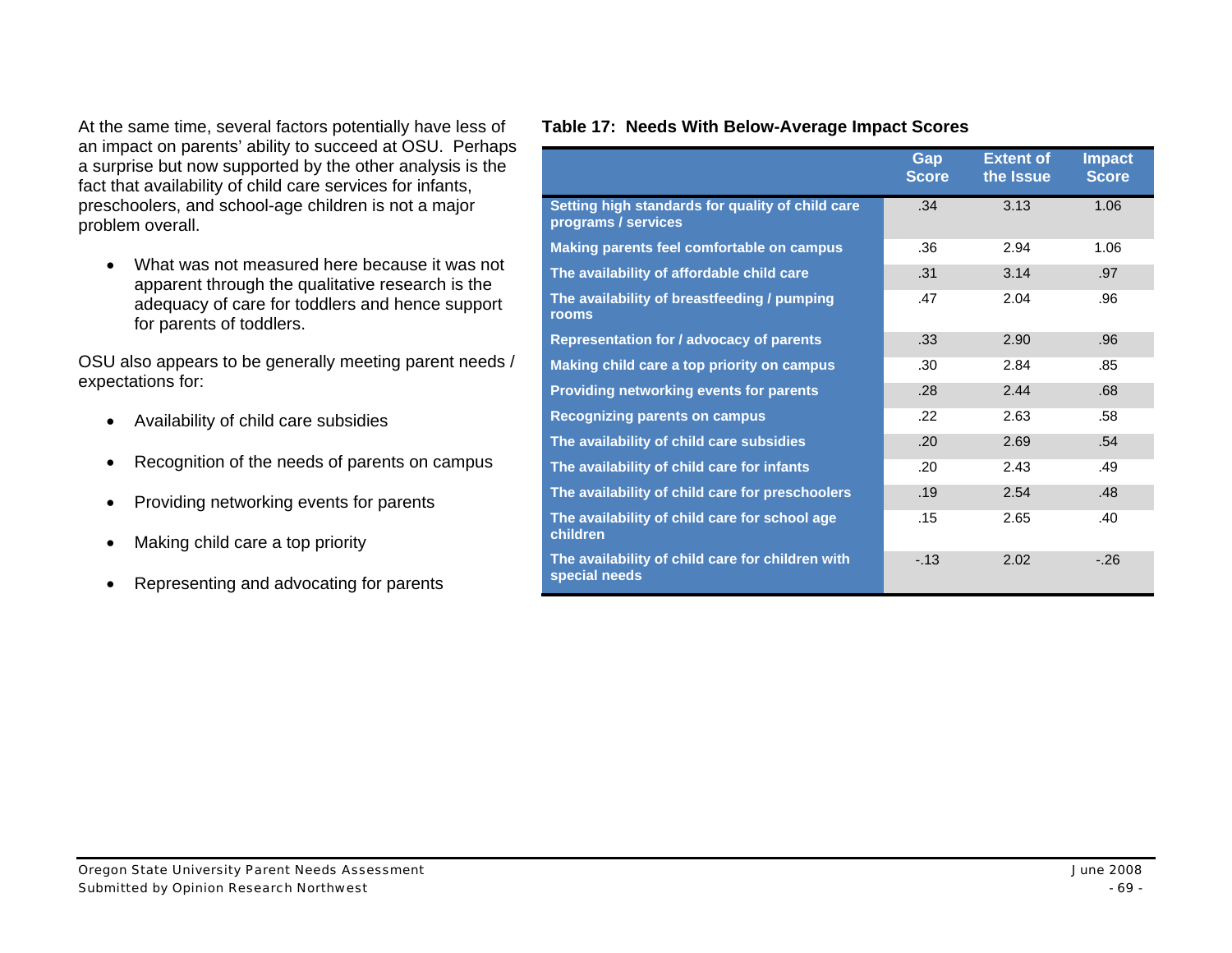# **Resource Allocation Analysis**

Looking at the combination of what are major issues for parents on campus and areas where OSU may or may not be meeting parent needs is effective in identifying specific areas where OSU may wish to allocate critical resources to meet its goal of better supporting parents on campus.

Overall parents agree that the top priorities for improvement should be:

- Placing a high value on balance between work / school and family,
- Acknowledgement / understanding shown by professors,
- Acknowledgement / understanding shown by supervisors,
- Overall availability of child care programs on campus, and
- Flexibility of child care options.

In addition, specific parent groups have some additional priorities.

- Faculty parents would also like to see increased emphasis on setting higher standards for quality of care, increasing the availability of affordable child care, better handling of FMLA policies, and increased availability of child care that fits their schedules.
- Staff parents would also like to be made to feel more comfortable as a parent on campus and have more additional information about OSU's programs, services, resources for child care.
- Finally, students would like to feel more comfortable as a parent on campus and see greater representation / advocacy for parents. In addition, they would like to have more information about OSU's programs, services, and resources for child care.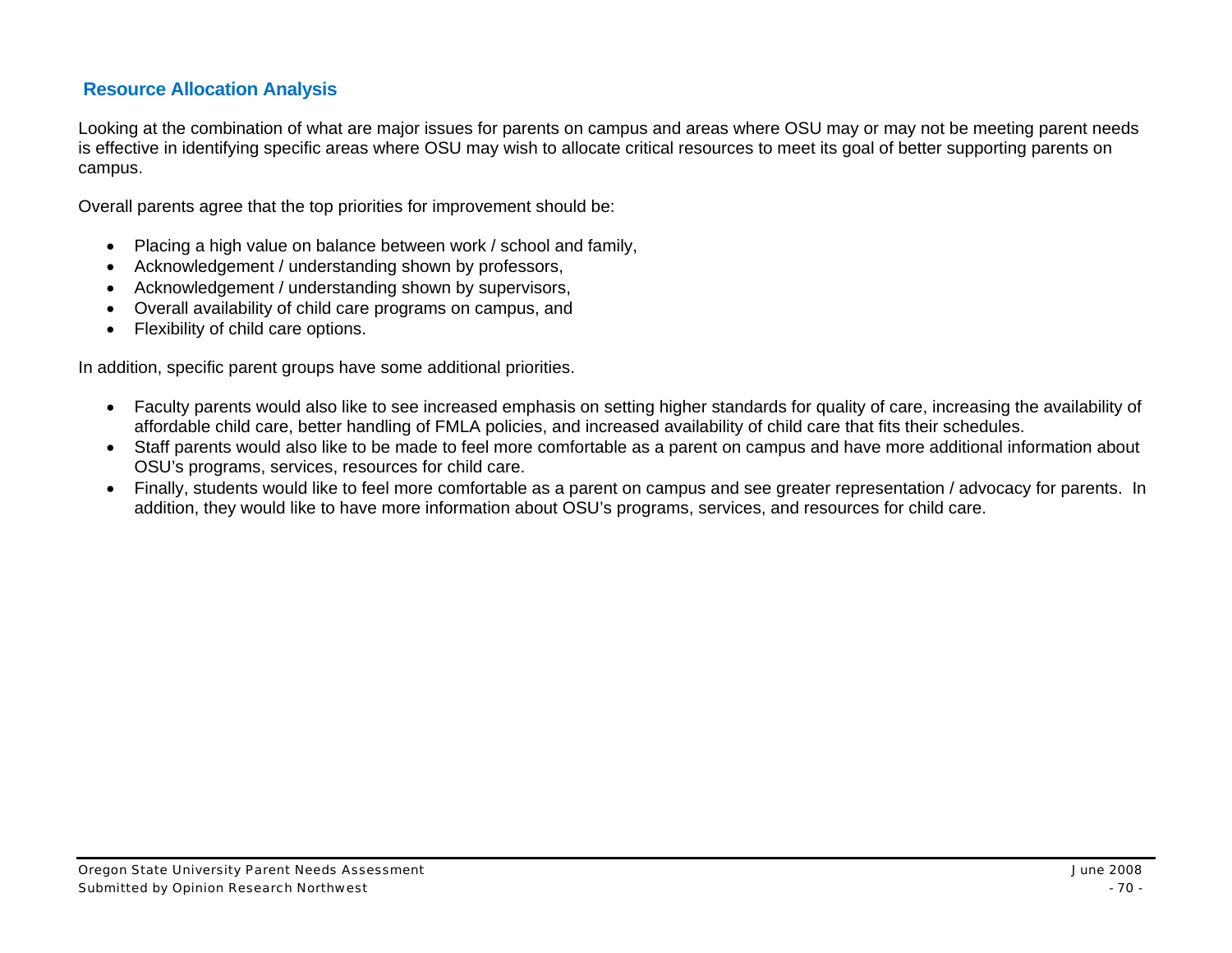#### **Figure 32: Resource Allocation Priority Map – Overall**

| <b>Minimal Problems</b><br>(High Gap Score / Below-Average Issue Affecting Parents Personally)<br><b>Maintain Efforts Here</b>                                                                                                                         | <b>Top Priorities for Improvement</b><br>(High Gap Score / Above-Average Issue Affecting Parents Personally)<br><b>Concentrate Resources Here</b>                                                                                                                                                                                            |
|--------------------------------------------------------------------------------------------------------------------------------------------------------------------------------------------------------------------------------------------------------|----------------------------------------------------------------------------------------------------------------------------------------------------------------------------------------------------------------------------------------------------------------------------------------------------------------------------------------------|
| The availability of space for children in OSU's child care facilities<br>Having child friendly events on campus<br>Existing maternity leave policies<br><b>Existing Family Medical Leave policies</b><br>Availability of breastfeeding / pumping rooms | Placing a high value on a balance between work / school and<br>family<br>Acknowledgement / understanding shown by professors<br>Acknowledgement / understanding shown by supervisors<br>Overall availability of child care programs on campus<br>Flexibility of child care options<br>٠<br>The availability of health insurance for children |
| <b>Low Priorities for Improvement</b><br>(Low Gap Score / Below-Average Issue Affecting Parents Personally)<br><b>Maintain or Use Resources Elsewhere</b>                                                                                              | <b>Secondary Priorities for Improvement</b><br>(Low Gap Score / Above-Average Issue Affecting Parents Personally)<br><b>Allocate Resources if Available</b>                                                                                                                                                                                  |
| Making parents feel comfortable on campus<br>$\bullet$                                                                                                                                                                                                 | Representation for / advocacy for parents<br>$\bullet$                                                                                                                                                                                                                                                                                       |
| Recognizing parents on campus as an issue<br>Making child care a top priority on campus<br>$\bullet$                                                                                                                                                   | Setting high standards for quality of child care programs /<br>services                                                                                                                                                                                                                                                                      |
| Availability of child care for infants<br>$\bullet$                                                                                                                                                                                                    | The availability of child care that fits my schedule                                                                                                                                                                                                                                                                                         |
| Availability of child care for preschoolers<br>$\bullet$                                                                                                                                                                                               | The availability of affordable child care<br>$\bullet$                                                                                                                                                                                                                                                                                       |
| Availability of child care for school aged children<br>$\bullet$                                                                                                                                                                                       | The availability of child care subsidies                                                                                                                                                                                                                                                                                                     |
| Availability of child care for children with special needs<br>$\bullet$                                                                                                                                                                                |                                                                                                                                                                                                                                                                                                                                              |
|                                                                                                                                                                                                                                                        |                                                                                                                                                                                                                                                                                                                                              |
| Providing networking events for parents<br>$\bullet$                                                                                                                                                                                                   |                                                                                                                                                                                                                                                                                                                                              |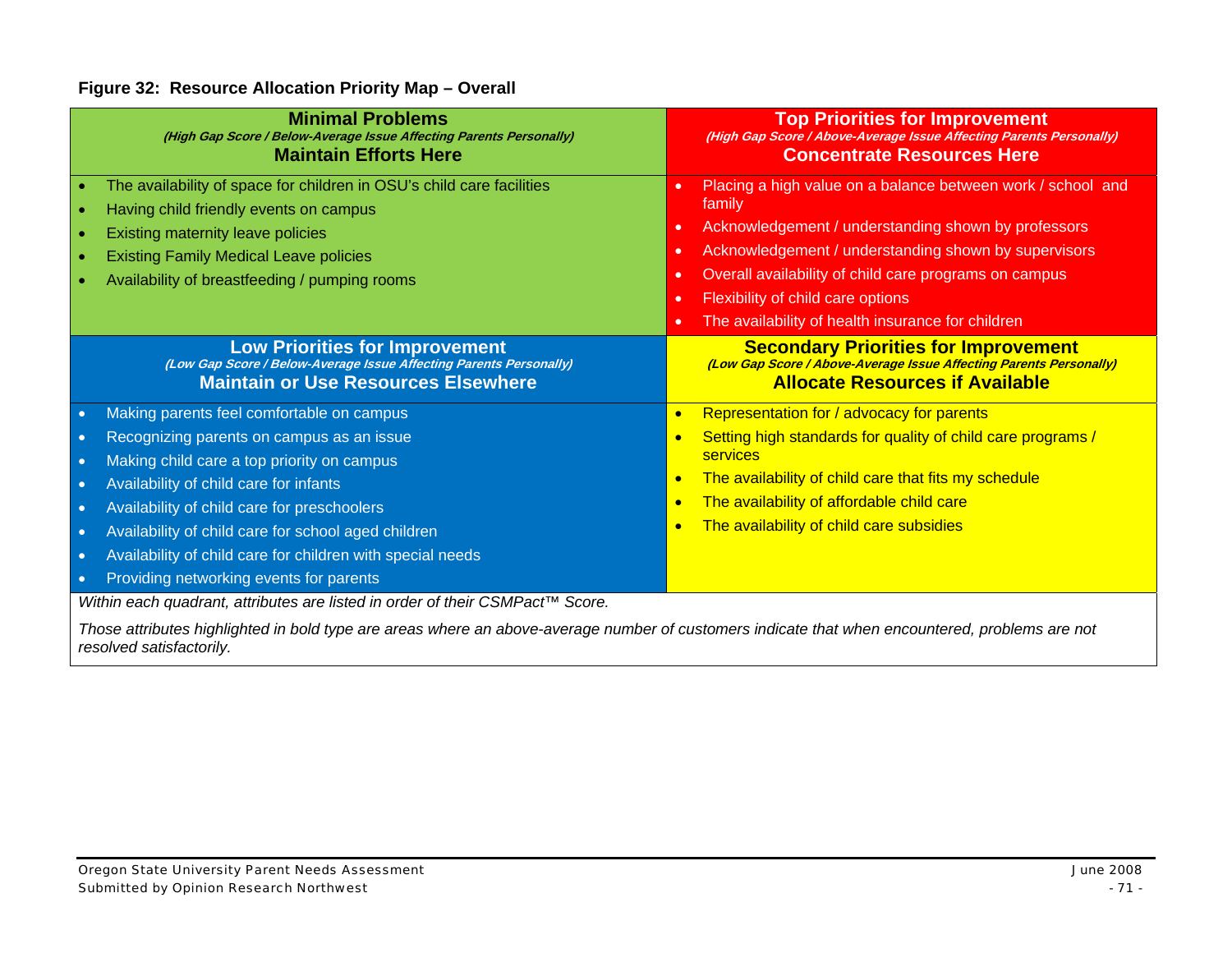#### **Figure 33: Resource Allocation Priority Map – Faculty**

| <b>Minimal Problems</b><br>(High Gap Score / Below-Average Issue Affecting Parents Personally)<br><b>Maintain Efforts Here</b>                    | <b>Top Priorities for Improvement</b><br>(High Gap Score / Above-Average Issue Affecting Parents Personally)<br><b>Concentrate Resources Here</b>   |
|---------------------------------------------------------------------------------------------------------------------------------------------------|-----------------------------------------------------------------------------------------------------------------------------------------------------|
| The availability of space for children in OSU's child care facilities                                                                             | Overall availability of child care programs on campus<br>$\bullet$                                                                                  |
| Existing maternity leave policies                                                                                                                 | Placing a high value on a balance between work / school and<br>$\bullet$                                                                            |
| Providing parents information about OSU's child care programs, resources, and                                                                     | family                                                                                                                                              |
| events                                                                                                                                            | Flexibility of child care options<br>$\bullet$                                                                                                      |
| Availability of breastfeeding / pumping rooms<br>Availability of child care subsidies                                                             | Setting high standards for quality of child care programs /<br>$\bullet$<br>services                                                                |
|                                                                                                                                                   | Availability of affordable child care<br>$\bullet$                                                                                                  |
|                                                                                                                                                   | Existing Family Medical Leave Policies (e.g., leave for sick<br>children)                                                                           |
|                                                                                                                                                   | Availability of child care that fits my schedule                                                                                                    |
|                                                                                                                                                   |                                                                                                                                                     |
| <b>Low Priorities for Improvement</b><br>(Low Gap Score / Below-Average Rate of Problem Occurrence)<br><b>Maintain or Use Resources Elsewhere</b> | <b>Secondary Priorities for Improvement</b><br>(Low Gap Score / Above-Average Rate of Problem Occurrence)<br><b>Allocate Resources if Available</b> |
| Availability of child care for school aged children                                                                                               | Making child care a top priority on campus<br>$\bullet$                                                                                             |
| Representation for / advocacy for parents<br>$\bullet$                                                                                            | Acknowledgement / understanding shown by supervisor<br>$\bullet$                                                                                    |
| Availability of child care for preschoolers<br>$\bullet$                                                                                          | Making parents feel comfortable on campus                                                                                                           |
| Having child friendly events on campus<br>$\bullet$                                                                                               | Availability of health insurance for children                                                                                                       |
| Providing networking events for parents<br>$\bullet$                                                                                              |                                                                                                                                                     |
| Recognizing parents on campus as an issue<br>$\bullet$                                                                                            |                                                                                                                                                     |
| Availability of child care for infants<br>$\bullet$                                                                                               |                                                                                                                                                     |
| Availability of child care for children with special needs<br>$\bullet$                                                                           |                                                                                                                                                     |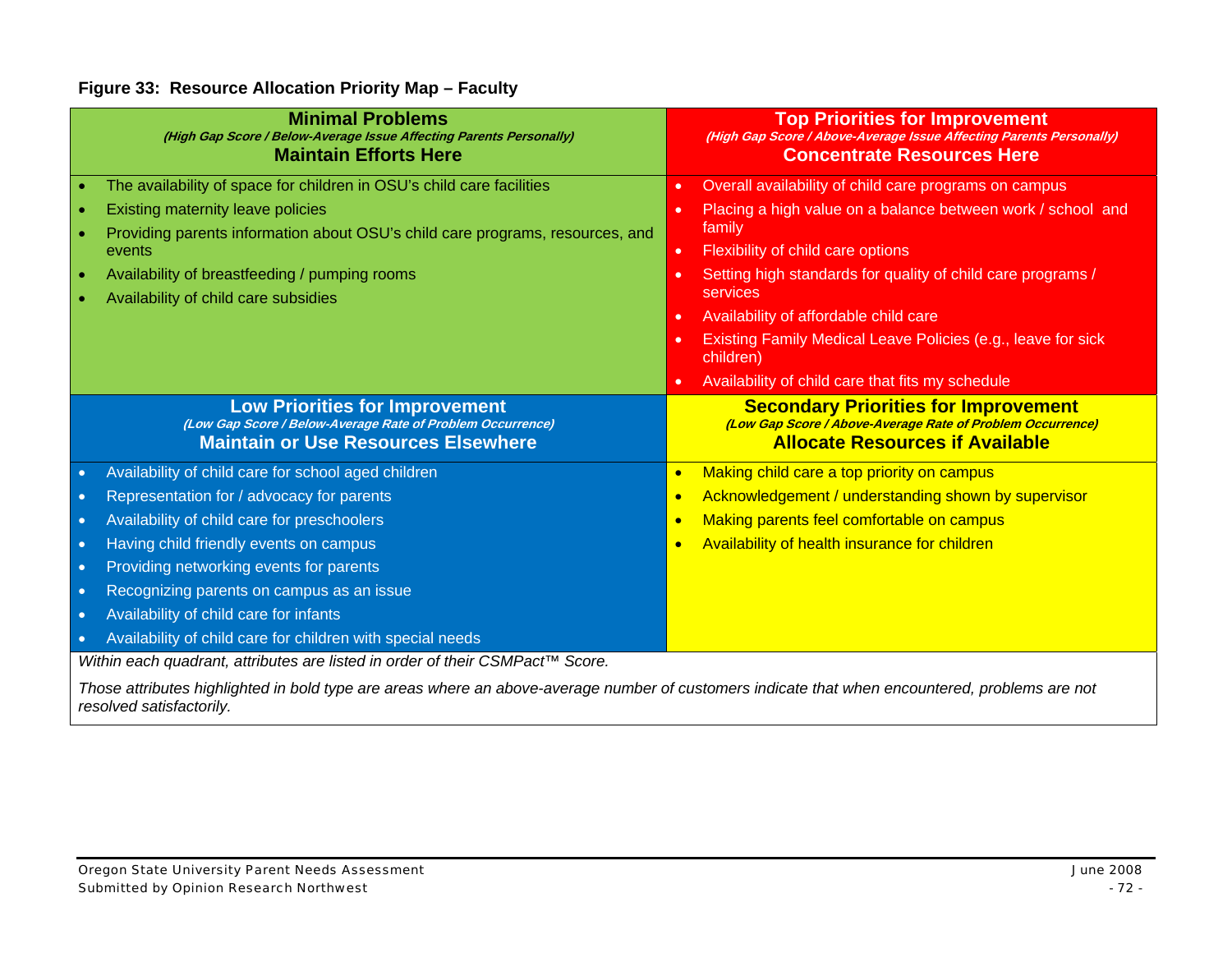#### **Figure 34: Resource Allocation Priority Map – Staff**

| <b>Minimal Problems</b><br>(High Gap Score / Below-Average Issue Affecting Parents Personally)<br><b>Maintain Efforts Here</b>                                                                                                                                                                                                                                                                                                            | <b>Top Priorities for Improvement</b><br>(High Gap Score / Above-Average Issue Affecting Parents Personally)<br><b>Concentrate Resources Here</b>                                                                                                                                                                                                                    |
|-------------------------------------------------------------------------------------------------------------------------------------------------------------------------------------------------------------------------------------------------------------------------------------------------------------------------------------------------------------------------------------------------------------------------------------------|----------------------------------------------------------------------------------------------------------------------------------------------------------------------------------------------------------------------------------------------------------------------------------------------------------------------------------------------------------------------|
| Representation for / advocacy for parents<br>Availability child care for school age children<br>Having child friendly events on campus<br>Providing networking events for parents<br>Existing maternity leave policies<br>Availability of child care for children with special needs                                                                                                                                                      | Placing a high value on a balance between work / school and<br>۰<br>family<br>Acknowledgement / understanding shown by supervisors<br>٠<br>Flexibility of child care options<br>۰<br>Making parents feel comfortable on campus<br>Providing parents information about OSU's child care programs,<br>٠<br>resources, and events                                       |
| <b>Low Priorities for Improvement</b><br>(Low Gap Score / Below-Average Issue Affecting Parents Personally)<br><b>Maintain or Use Resources Elsewhere</b>                                                                                                                                                                                                                                                                                 | <b>Secondary Priorities for Improvement</b><br>(Low Gap Score / Above-Average Issue Affecting Parents Personally)<br><b>Allocate Resources if Available</b>                                                                                                                                                                                                          |
| Making child care a top priority on campus<br>$\bullet$<br>Availability of space for children in OSU's child care facilities<br>$\bullet$<br>Availability of child care subsidies<br>$\bullet$<br>Recognizing parents on campus as an issue<br>$\bullet$<br>Availability of child care for preschoolers<br>$\bullet$<br>Availability of child care for infants<br>$\bullet$<br>Availability of breastfeeding / pumping rooms<br>$\bullet$ | Availability of health insurance for children<br>Availability of affordable child care<br>Availability of child care that fits my schedule<br><b>Existing Family Medical Leave Policies (e.g., leave for sick</b><br>children)<br>Setting high standards for quality of child care programs and<br>services<br>Overall availability of child care programs on campus |
| Within each quadrant, attributes are listed in order of their CSMPact™ Score.                                                                                                                                                                                                                                                                                                                                                             |                                                                                                                                                                                                                                                                                                                                                                      |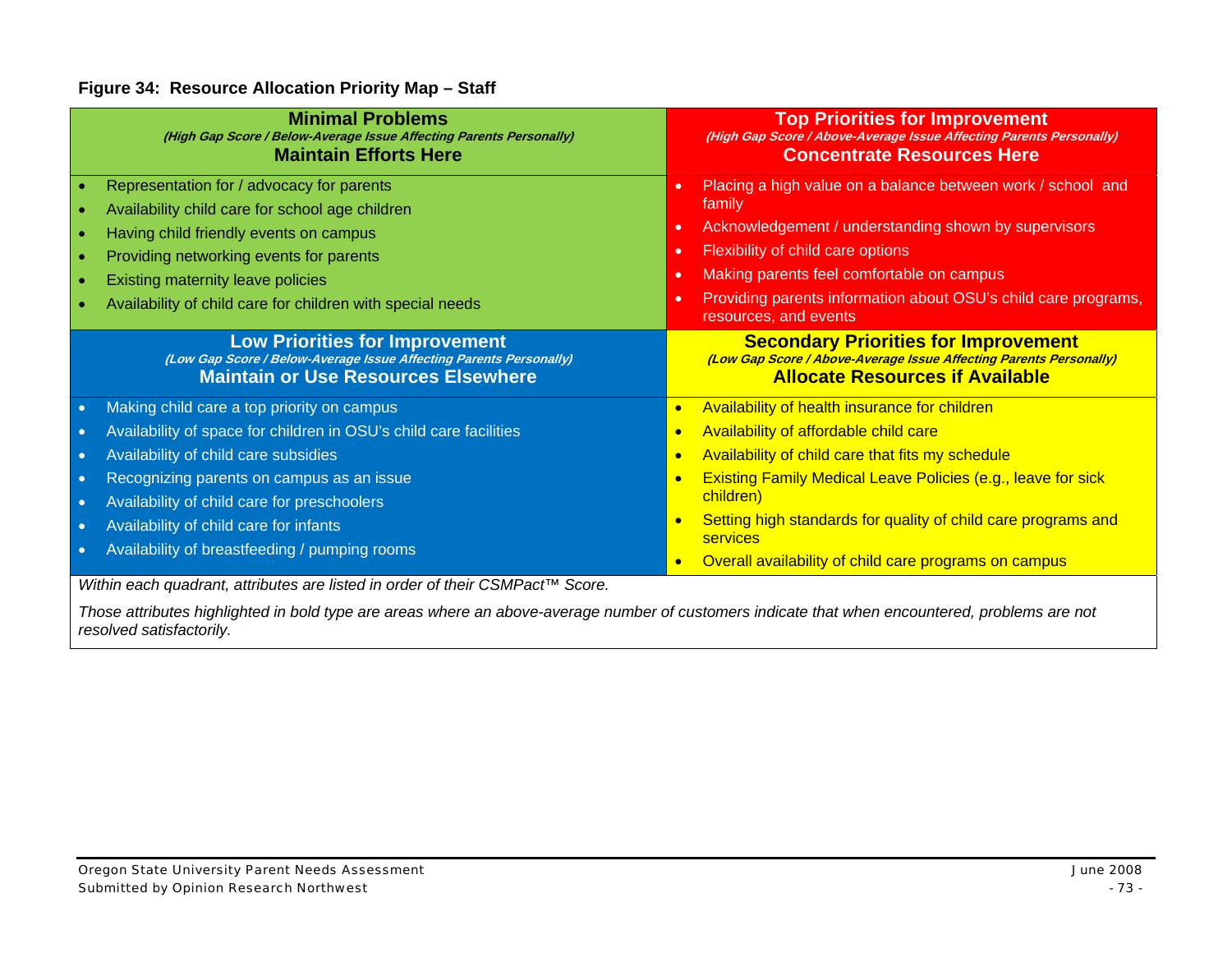#### **Figure 35: Resource Allocation Priority Map – Student**

| <b>Minimal Problems</b><br>(High Gap Score / Below-Average Issue Affecting Parents Personally)<br><b>Maintain Efforts Here</b>                            | <b>Top Priorities for Improvement</b><br>(High Gap Score / Above-Average Issue Affecting Parents Personally)<br><b>Concentrate Resources Here</b>           |
|-----------------------------------------------------------------------------------------------------------------------------------------------------------|-------------------------------------------------------------------------------------------------------------------------------------------------------------|
| Existing Family Medical Leave Policies (e.g., leave for sick children)                                                                                    | Acknowledgement / understanding shown by professors<br>٠                                                                                                    |
| Having child friendly events on campus                                                                                                                    | Placing a high value on a balance between work / school and family<br>$\bullet$                                                                             |
| Existing maternity leave policies                                                                                                                         | Making parents feel comfortable on campus<br>٠                                                                                                              |
| Availability of breastfeeding / pumping rooms                                                                                                             | Representation for / advocacy for parents<br>٠                                                                                                              |
| Availability of child care for infants                                                                                                                    | Providing parents information about OSU's child care programs,<br>٠<br>resources, and events                                                                |
|                                                                                                                                                           | Overall availability of child care programs on campus<br>$\bullet$                                                                                          |
| <b>Low Priorities for Improvement</b><br>(Low Gap Score / Below-Average Issue Affecting Parents Personally)<br><b>Maintain or Use Resources Elsewhere</b> | <b>Secondary Priorities for Improvement</b><br>(Low Gap Score / Above-Average Issue Affecting Parents Personally)<br><b>Allocate Resources if Available</b> |
| Recognizing parents on campus as an issue                                                                                                                 | <b>Availability of child care subsidies</b><br>$\bullet$                                                                                                    |
| Availability of child care for preschoolers<br>$\bullet$                                                                                                  | Availability of child care that fits my schedule<br>$\bullet$                                                                                               |
| Making child care a top priority on campus<br>$\bullet$                                                                                                   | <b>Flexibility of child care options</b><br>$\bullet$                                                                                                       |
| Providing networking events for parents<br>$\bullet$                                                                                                      | Setting high standards for quality of child care programs and services<br>$\bullet$                                                                         |
| Availability of space for children in OSU's child care facilities                                                                                         | Availability of affordable child care                                                                                                                       |
|                                                                                                                                                           |                                                                                                                                                             |
| Availability of child care for school aged children<br>$\bullet$                                                                                          |                                                                                                                                                             |
| Availability of child care for children with special needs                                                                                                |                                                                                                                                                             |
| Within each quadrant, attributes are listed in order of their CSMPact™ Score.                                                                             |                                                                                                                                                             |
| Those attributes highlighted in bold type are areas where an above-average number of customers indicate that when encountered, problems are not           |                                                                                                                                                             |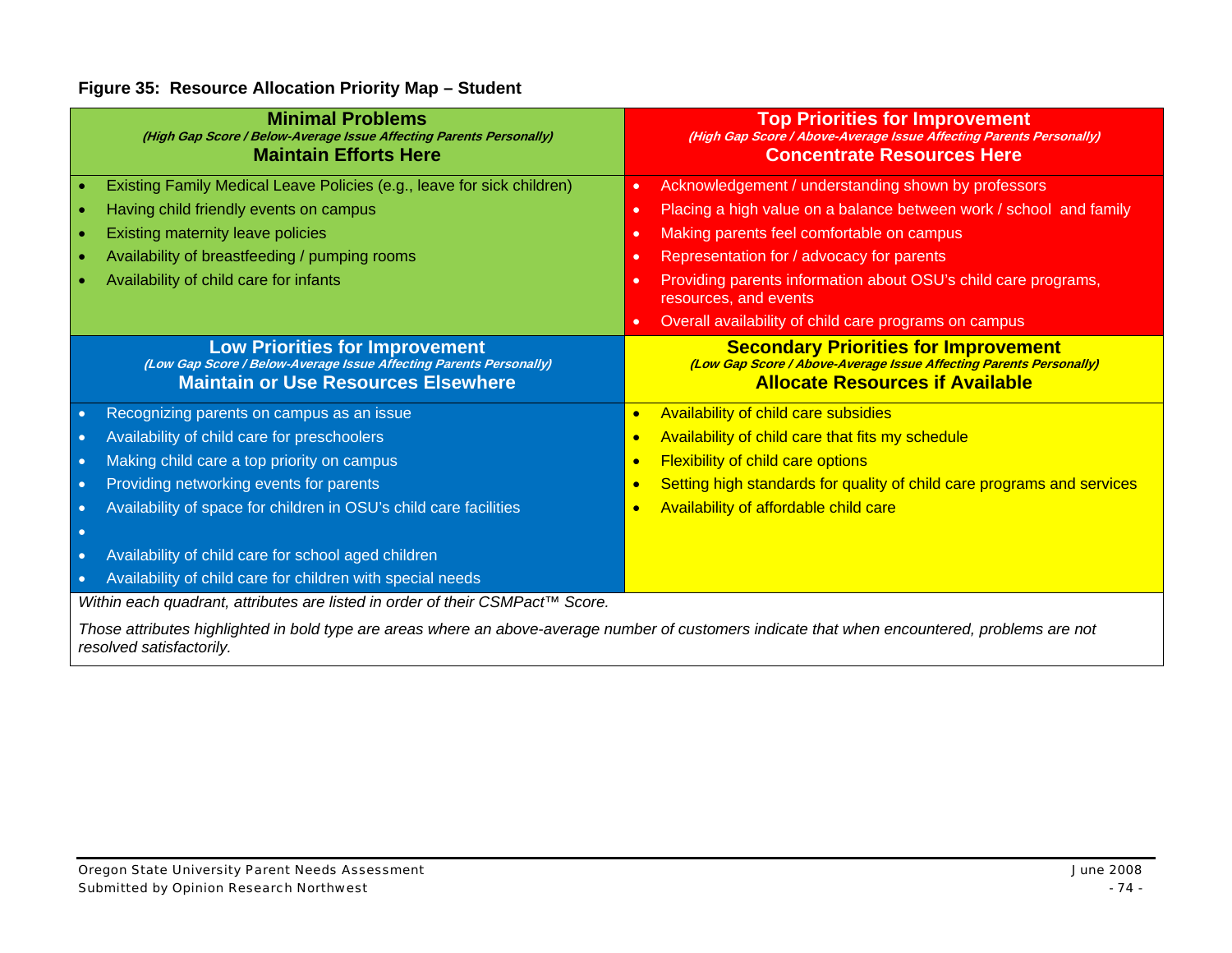# **Appendix**

# **Questionnaire**

#### **E-Mail Invitation**

You are being invited to take part in a research study sponsored by Oregon State University (OSU). OSU is conducting a survey with faculty, staff, and students who are parents to determine the best way to utilize OSU funds and meet the wants & expectations of OSU parents. OSU has contracted with Opinion Research Northwest ([www.nwrg.com](http://www.nwrg.com/)) to assist in this effort.

OSU would like to involve a variety of parents in this process, so your unique input is greatly appreciated.

The information you provide during this research study will be kept strictly confidential. If the results of this project are published your identity will not be made public. If you decide to take part in the survey, it should be because you really want to volunteer. You will not lose any benefits or rights you would normally have if you choose not to volunteer. You can stop at any time during the study and still keep the benefits and rights you had before volunteering. If you decide not to take part in this study, your decision will have no effect on the quality of services you receive. You will not be treated differently if you decide to stop taking part in the study. You are free to skip any questions that you prefer not to answer. If you choose to withdraw from this study before it ends, the researchers may keep information collected about you and this information may be included in study reports.

#### **The survey should take no more than 10 minutes to complete.**

To complete this survey, click on the link below. Thank you for your participation in this important survey project.

#### **Filter Logic Legend**

| TEXT         | <b>TRANSLATION</b>       |
|--------------|--------------------------|
| LE $/ \le$ = | Less Than or Equal To    |
| LT / <       | Less Than                |
| $EQ/=$       | Equal                    |
| GT / >       | Greater Than             |
| $GE / >=$    | Greater Than or Equal To |
| $NE / \ll$   | Not Equal To             |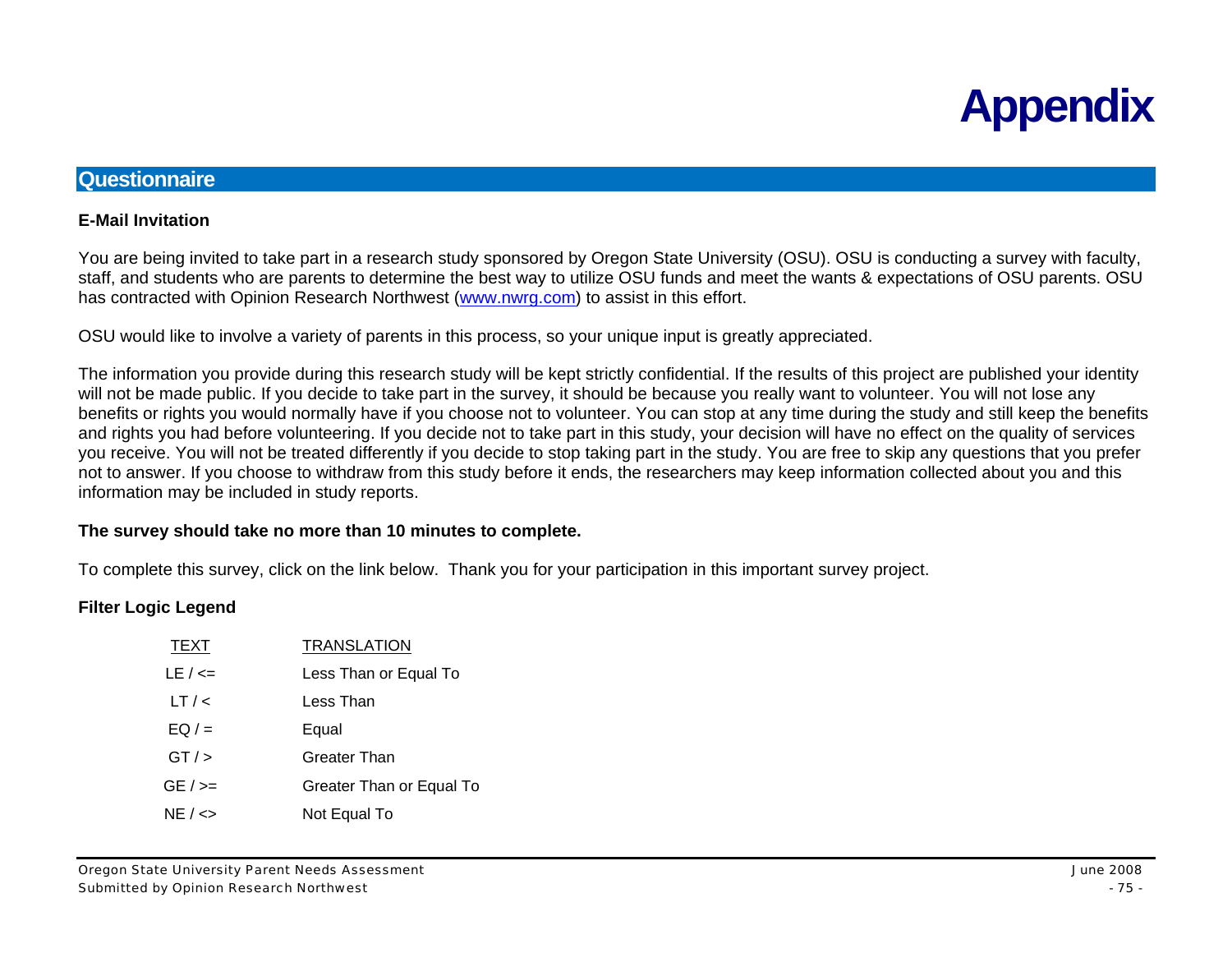INTRO! Oregon State University is conducting a survey with faculty, staff, and students who are parents to determine the best way to utilize OSU funds and meet the wants & expectations of OSU parents. OSU has contracted with Opinion Research Northwest ([www.nwrg.com\)](http://www.nwrg.com/) to assist in this effort.

OSU would like to involve a variety of parents in this process, so your unique input is greatly appreciated.

 The information you provide during this research study will be kept strictly confidential. If the results of this project are published your identity will not be made public. If you decide to take part in the survey, it should be because you really want to volunteer. You will not lose any benefits or rights you would normally have if you choose not to volunteer. You can stop at any time during the study and still keep the benefits and rights you had before volunteering. If you decide not to take part in this study, your decision will have no effect on the quality of services you receive. You will not be treated differently if you decide to stop taking part in the study. You are free to skip any questions that you prefer not to answer. If you choose to withdraw from this study before it ends, the researchers may keep information collected about you and this information may be included in study reports.

#### **The survey should take no more than 10 minutes to complete.**

Thank you for your participation in this important survey project.

CHILD1 How many children do you have that are 17 or younger?

Enter Number

Expectant Parent

*If you are an expectant parent please enter 0. Enter 99 if you prefer not to answer* [SKIP TO THANKNQ; DISPO 40]

- CHILD1B Are you expecting your first child?
	- 1 Yes
	- 2 No [SKIP TO THANKNQ; DISPO 40]
	- 9 Prefer Not to Answer [SKIP TO THANKNQ; DISPO 40]

ROLE1 What is your role at OSU? **[PLEASE CHECK ALL THAT APPLY]**

- 1 Faculty member
- 2 Staff member
- 3 Student
- 7 Other (please specify)
- 8 None of the above [SKIP TO THANKNQ; DISPO 41]
- 9 Prefer not to answer [SKIP TO THANKNQ; DISP 41]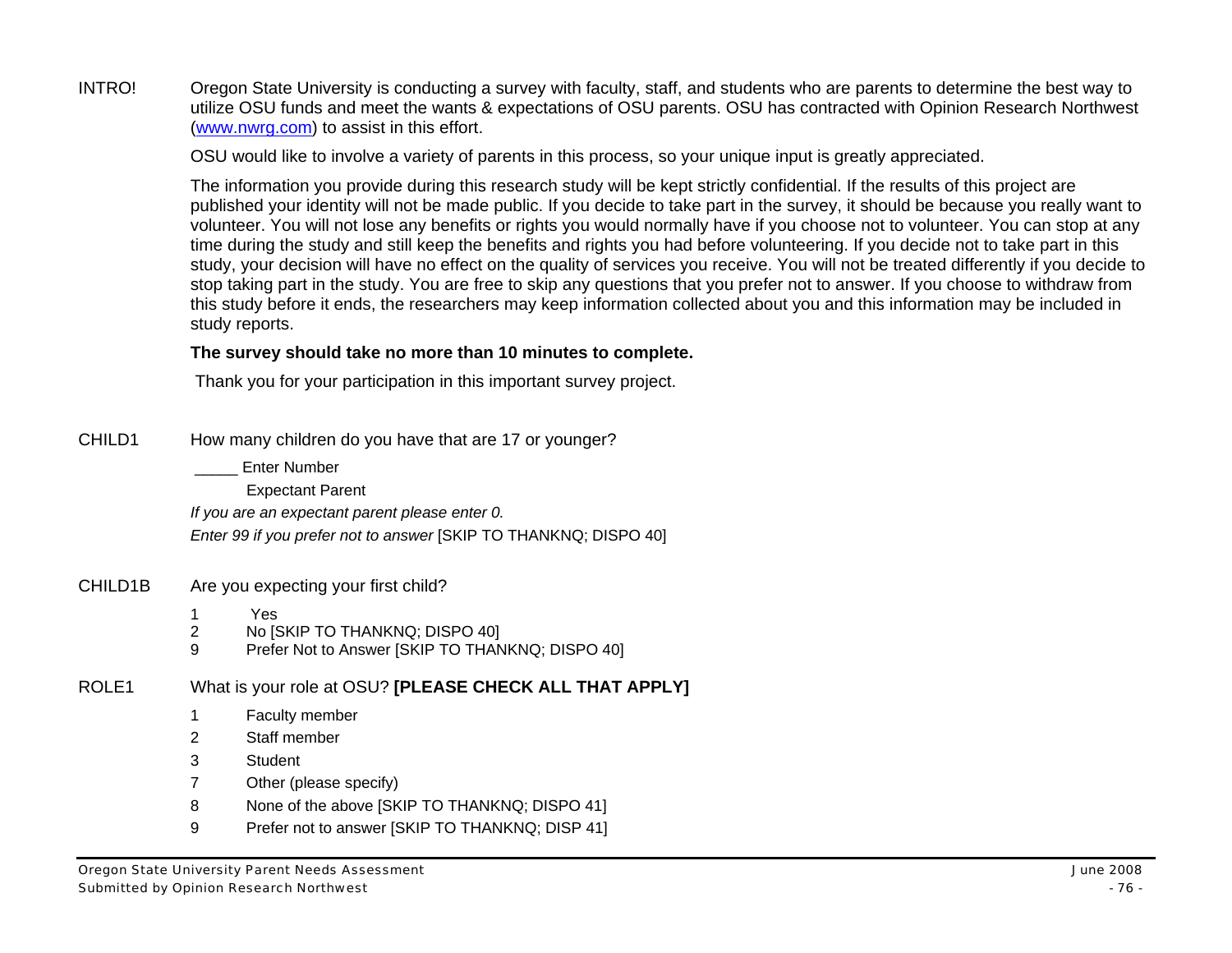| ROLE2 | [IF SUM of ROLE1 > 1] What is your primary role at OSU? |  |  |  |  |  |
|-------|---------------------------------------------------------|--|--|--|--|--|
|       | <b>Faculty member</b>                                   |  |  |  |  |  |
|       |                                                         |  |  |  |  |  |

- 2 Staff member
- 3 Student
- 7 Other (please specify)
- 8 None of the above [SKIP TO THANKNQ; DISPO 41]
- 9 Prefer not to answer [SKIP TO THANKNQ; DISPO 41]
- ROLE3 Please indicate your highest level of education.
	- 1 Doctorate Degree
	- 2 Master's Degree or Professional Degree
	- 3 Some Graduate
	- 4 Bachelor's Degree
	- 5 Some College *(Associates Degree)*
	- 6 High School Degree or Less
	- 7 Other (please specify)
	- 9 Prefer not to answer
- CHILD2 What is the age of your child / children? **[PULL NUMBER OF ROWS FROM CHILD1]** *(CLEAR COMMAND FOR UNUSED ROWS***)**

*If expecting your first child, please type 0 months.* 

*Please only include children under the age of 18 and respond in order from oldest to youngest child.* 

*Please indicate if age is in month or year.* 

# **(PROGRAMMING NOTE: Years < 18 and Month < 24)**

|                            | <b>Age of Child</b> |         | <b>Is that Months or Years?</b> | Prefer not to answer |
|----------------------------|---------------------|---------|---------------------------------|----------------------|
| 1 <sup>st</sup> Born Child |                     | $\circ$ | Months                          | $\mathbf 0$          |
|                            |                     | $\circ$ | Years                           |                      |
| 2 <sup>nd</sup> Born Child |                     | $\circ$ | Months                          | $\mathbf 0$          |
|                            |                     | $\circ$ | Years                           |                      |
| 3rd Born Child             |                     | $\circ$ | Months                          | $\mathbf 0$          |
|                            |                     | $\circ$ | Years                           |                      |
| 4 <sup>th</sup> Born Child |                     | $\circ$ | Months                          | $\mathbf 0$          |
|                            |                     | O       | Years                           |                      |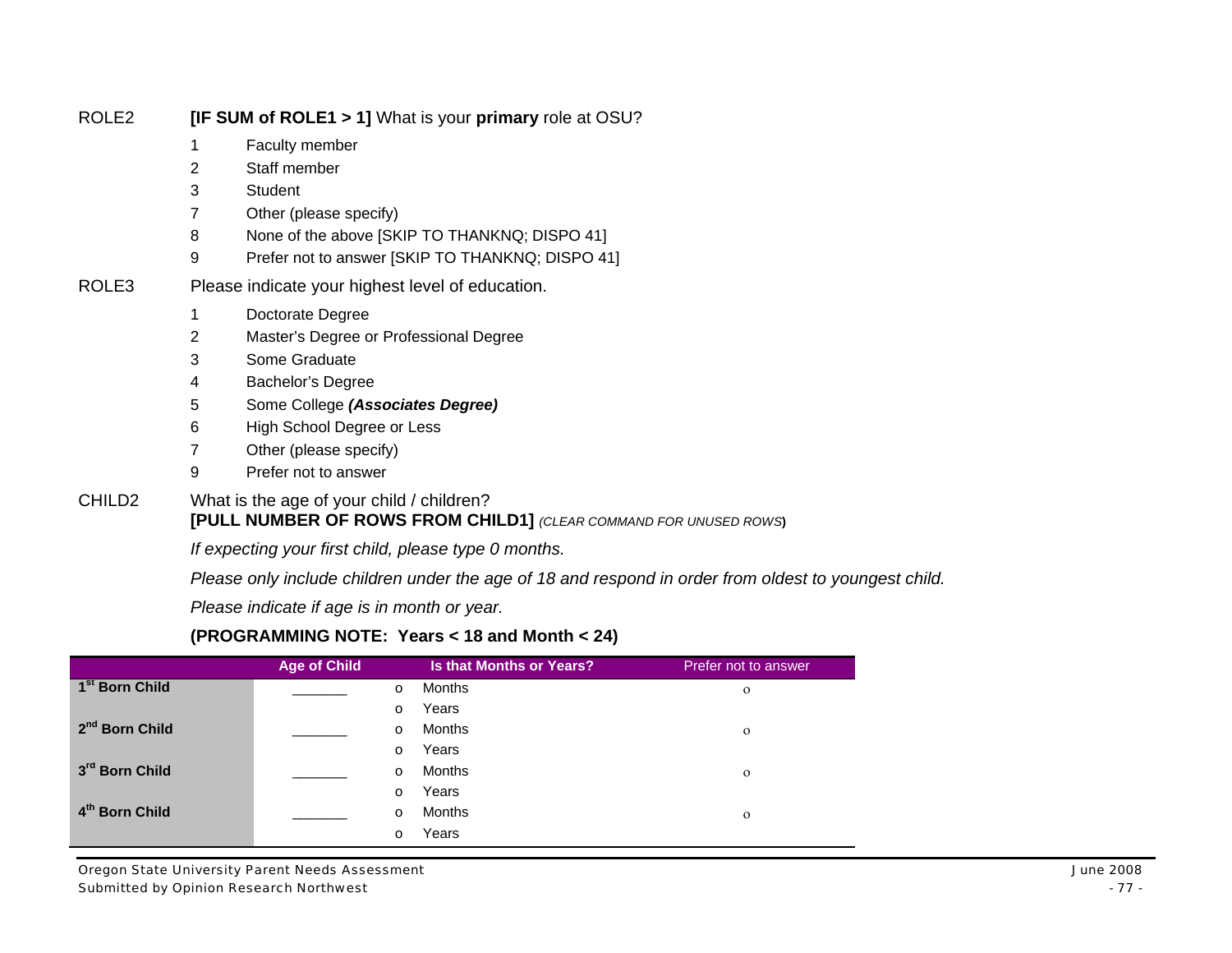| 5 <sup>th</sup> Born Child | $\circ$ | Months | $\mathbf{O}$ |
|----------------------------|---------|--------|--------------|
|                            | $\circ$ | Years  |              |
| 6 <sup>th</sup> Born Child | $\circ$ | Months | $\mathbf{O}$ |
|                            | $\circ$ | Years  |              |
| 7 <sup>th</sup> Born Child | $\circ$ | Months | $\mathbf{o}$ |
|                            | $\circ$ | Years  |              |
| 8 <sup>th</sup> Born Child | $\circ$ | Months | $\mathbf{o}$ |
|                            | $\circ$ | Years  |              |
| 9 <sup>th</sup> Born Child | $\circ$ | Months | $\mathbf{o}$ |
|                            | $\circ$ | Years  |              |
| 10th Born Child            | $\circ$ | Months | $\mathbf{o}$ |
|                            | $\circ$ | Years  |              |

## CHILD3 [If CHILD1B = 0 CAREAWAR] What portion of the time do / does your child / children live with you…?

| [PULL NUMBER OF ROWS FROM CHILD1] (CLEAR COMMAND FOR UNUSED ROWS) |  |
|-------------------------------------------------------------------|--|
|-------------------------------------------------------------------|--|

| Child (in order from oldest to youngest)     | <b>Full Time</b> | <b>Part Time</b> | <b>Not At All</b> | Prefer not to answer |
|----------------------------------------------|------------------|------------------|-------------------|----------------------|
| [AGE OF CHILD (1 <sup>st</sup> born)] yr old | $\mathbf{o}$     | $\Omega$         | $\mathbf{O}$      | $\mathbf{o}$         |
| [AGE OF CHILD (2nd born)] yr old             | $\mathbf{O}$     | $\mathbf{O}$     | $\mathbf{O}$      | $\mathbf{O}$         |
| [AGE OF CHILD (3rd born)] yr old             | $\mathbf{O}$     | $\mathbf{O}$     | $\mathbf{O}$      | $\mathbf{o}$         |
| [AGE OF CHILD (4th born)] yr old             | $\mathbf{o}$     | $\mathbf{O}$     | $\mathbf O$       | $\mathbf{o}$         |
| [AGE OF CHILD (5th born)] yr old             | $\mathbf{O}$     | $\mathbf{O}$     | $\mathbf{O}$      | $\mathbf{O}$         |
| [AGE OF CHILD (6th born)] yr old             | $\mathbf{o}$     | $\mathbf{O}$     | $\mathbf{o}$      | $\mathbf O$          |
| [AGE OF CHILD (7th born)] yr old             | $\Omega$         | $\mathbf{o}$     | $\mathbf{o}$      | $\mathbf{O}$         |
| [AGE OF CHILD (8th born)] yr old             | $\mathbf{O}$     | $\mathbf{O}$     | $\mathbf{O}$      | $\mathbf{O}$         |
| [AGE OF CHILD (9th born)] yr old             | $\mathbf{O}$     | $\mathbf{O}$     | $\mathbf{O}$      | $\mathbf{o}$         |
| [AGE OF CHILD (10th born)] yr old            | $\mathbf{O}$     | $\mathbf{O}$     | $\mathbf{o}$      | $\mathbf{o}$         |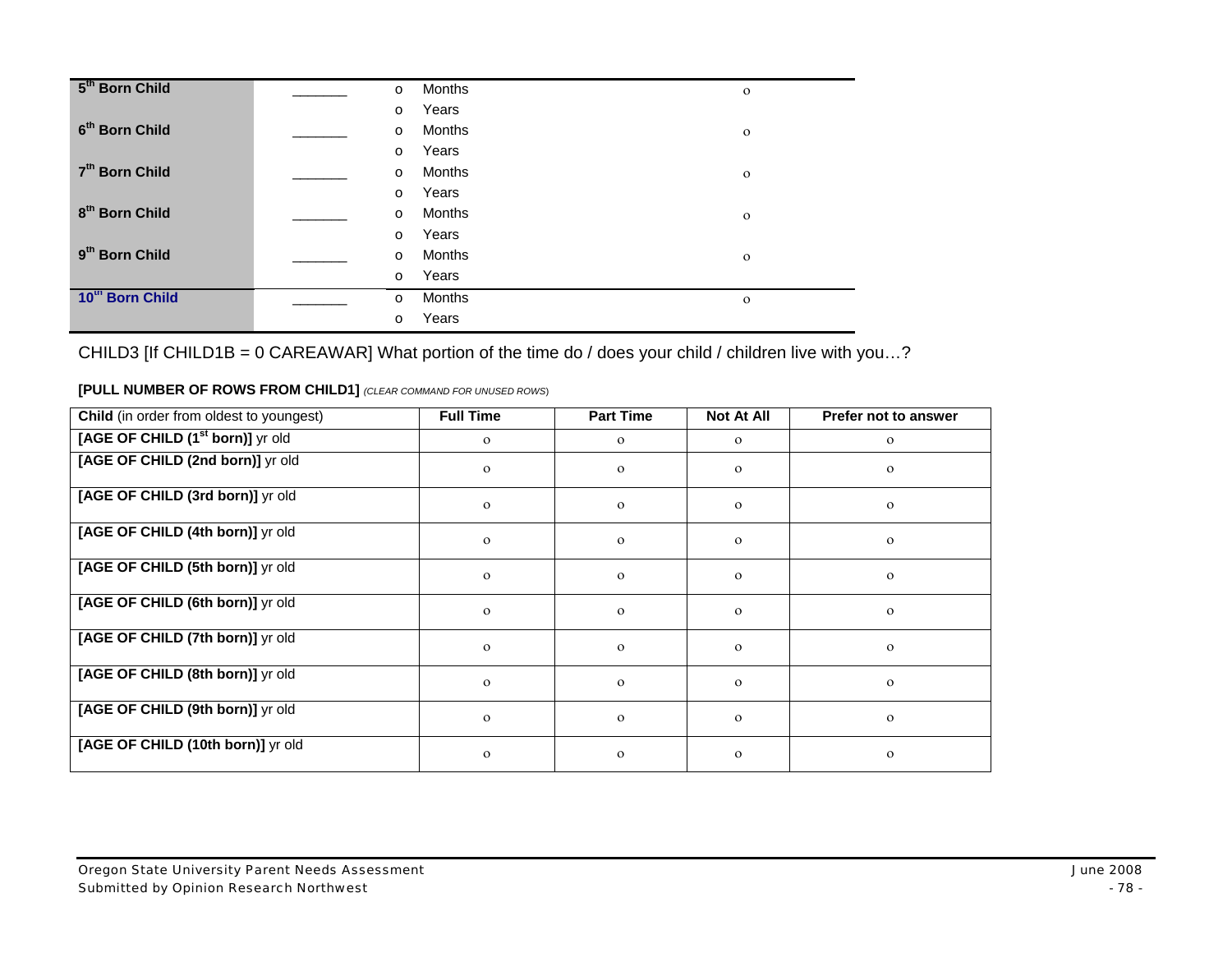# *Current Child Care Arrangements*

CARE1 The first set of questions has to do with your current child care arrangements. During the school year, what type of child care do you use for each of your children?

# **[PLEASE CHECK ALL THAT APPLY]**

## **[PULL NUMBER OF ROWS FROM CHILD1]** (CLEAR COMMAND FOR UNUSED ROWS

| Child (in order from<br>oldest to youngest) | <b>Parent (self</b><br>/ spouse) | <b>Relative</b> | <b>Non-Relative</b> | <b>Child care</b><br>center on<br>OSU's<br>campus | <b>Child care</b><br>center (not<br>on OSU's<br>campus) | <b>Before and</b><br>after school<br>programs | <b>Recreation /</b><br><b>Sports</b> | <b>Child Takes</b><br><b>Care of Self</b> | <b>Other</b><br>(please<br>specify) | Prefer not to<br>answer |
|---------------------------------------------|----------------------------------|-----------------|---------------------|---------------------------------------------------|---------------------------------------------------------|-----------------------------------------------|--------------------------------------|-------------------------------------------|-------------------------------------|-------------------------|
| [AGE OF CHILD (1st<br>born)] yr old         | $\mathbf{o}$                     | $\mathbf{o}$    | $\mathbf{o}$        | $\circ$                                           | $\mathbf{o}$                                            | $\mathbf{O}$                                  | $\mathbf{o}$                         | $\mathbf{o}$                              | $\mathbf{o}$                        | $\mathbf{o}$            |
| [AGE OF CHILD<br>(2nd born)] yr old         | $\mathbf{o}$                     | $\mathbf{o}$    | $\mathbf{o}$        | $\circ$                                           | $\mathbf{o}$                                            | $\mathbf{O}$                                  | $\mathbf{o}$                         | $\mathbf{o}$                              | $\mathbf{o}$                        | $\mathbf{o}$            |
| [AGE OF CHILD (3rd<br>born)] yr old         | $\mathbf{o}$                     | $\circ$         | $\circ$             | $\mathbf{o}$                                      | $\mathbf{o}$                                            | $\rm{O}$                                      | $\mathbf{o}$                         | $\circ$                                   | $\mathbf 0$                         | $\mathbf{o}$            |
| [AGE OF CHILD (4th<br>born)] yr old         | $\mathbf{o}$                     | $\mathbf{o}$    | $\mathbf{o}$        | $\circ$                                           | $\mathbf{o}$                                            | $\mathbf{O}$                                  | $\mathbf{o}$                         | $\mathbf{o}$                              | $\mathbf{o}$                        | $\circ$                 |
| [AGE OF CHILD (5th<br>born)] yr old         | $\mathbf{o}$                     | $\circ$         | $\circ$             | $\mathbf{o}$                                      | $\circ$                                                 | $\rm{O}$                                      | $\mathbf{o}$                         | $\mathbf{o}$                              | $\mathbf 0$                         | $\mathbf O$             |
| [AGE OF CHILD (6th<br>born)] yr old         | $\mathbf{o}$                     | $\mathbf{o}$    | $\mathbf{o}$        | $\circ$                                           | $\mathbf{o}$                                            | $\mathbf{O}$                                  | $\mathbf O$                          | $\mathbf{o}$                              | $\mathbf{o}$                        | $\rm{O}$                |
| [AGE OF CHILD (7th<br>born)] yr old         | $\circ$                          | $\circ$         | $\mathbf{o}$        | $\mathbf{o}$                                      | $\mathbf{o}$                                            | $\mathbf O$                                   | $\mathbf{o}$                         | $\mathbf{o}$                              | $\mathbf 0$                         | $\mathbf{o}$            |
| [AGE OF CHILD (8th<br>born)] yr old         | $\mathbf{o}$                     | $\mathbf{o}$    | $\mathbf{o}$        | $\mathbf{o}$                                      | $\mathbf{o}$                                            | $\mathbf O$                                   | $\mathbf{o}$                         | $\mathbf{o}$                              | $\mathbf{o}$                        | $\circ$                 |
| [AGE OF CHILD (9th<br>born)] yr old         | $\mathbf 0$                      | $\circ$         | $\mathbf{o}$        | $\circ$                                           | $\mathbf{o}$                                            | $\mathbf{o}$                                  | $\mathbf 0$                          | $\mathbf{o}$                              | $\mathbf 0$                         | $\mathbf{o}$            |
| [AGE OF CHILD<br>(10th born)] yr old        | $\circ$                          | $\circ$         | $\circ$             | $\circ$                                           | $\circ$                                                 | $\rm{O}$                                      | $\mathbf{o}$                         | $\mathbf{o}$                              | $\mathbf 0$                         | $\circ$                 |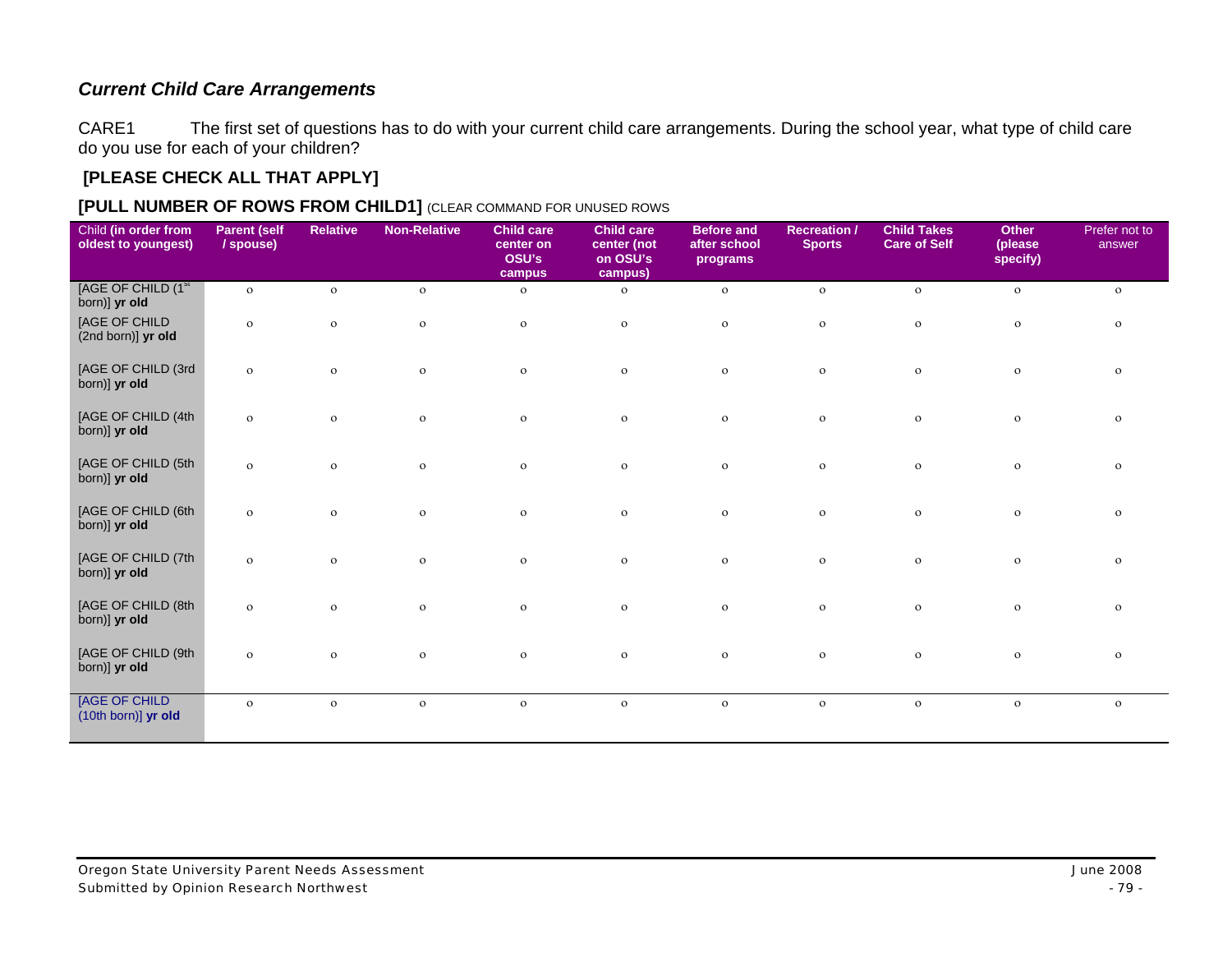# CARE2 During the school year, where is your child care located for each of your children?

## **[PLEASE CHECK ALL THAT APPLY]**

# *.* **[PULL NUMBER OF ROWS FROM CHILD1]** *(CLEAR COMMAND FOR UNUSED ROWS*)

| Child (in order from<br>oldest to youngest)     | Child's<br><b>Home</b> | <b>Other</b><br><b>Parents</b><br>Home | <b>Other</b><br><b>Private</b><br>Home | <b>Child care</b><br>center on<br>OSU's<br>campus | <b>Child care</b><br>center (not<br>on OSU's<br>camus) | <b>Church</b><br><b>Synagogue</b><br>or other<br>religious | Parent's<br>Workplace | <b>Community</b><br><b>Center</b> | <b>Other</b><br>(please<br>specify) | Prefer not to<br>answer |
|-------------------------------------------------|------------------------|----------------------------------------|----------------------------------------|---------------------------------------------------|--------------------------------------------------------|------------------------------------------------------------|-----------------------|-----------------------------------|-------------------------------------|-------------------------|
| [AGE OF CHILD (1 <sup>st</sup><br>born)] yr old | $\circ$                | $\circ$                                | $\circ$                                | $\mathbf 0$                                       | $\mathbf{o}$                                           | $\circ$                                                    | $\circ$               | $\mathbf{o}$                      | $\circ$                             | $\mathbf{o}$            |
| [AGE OF CHILD (2nd<br>born)] yr old             | $\mathbf{o}$           | $\mathbf{o}$                           | $\mathbf O$                            | $\mathbf{o}$                                      | $\mathbf{O}$                                           | $\rm{O}$                                                   | $\mathbf{o}$          | $\mathbf O$                       | $\mathbf{o}$                        | $\mathbf O$             |
| [AGE OF CHILD (3rd<br>born)] yr old             | $\mathbf{o}$           | $\circ$                                | $\mathbf{o}$                           | $\mathbf{o}$                                      | $\mathbf{O}$                                           | $\mathbf{o}$                                               | $\mathbf{o}$          | $\mathbf 0$                       | $\mathbf{o}$                        | $\mathbf{o}$            |
| [AGE OF CHILD (4th<br>born)] yr old             | $\mathbf{o}$           | $\circ$                                | $\mathbf{o}$                           | $\mathbf{o}$                                      | $\circ$                                                | $\mathbf{o}$                                               | $\mathbf{o}$          | $\mathbf{o}$                      | $\mathbf{o}$                        | $\mathbf{o}$            |
| [AGE OF CHILD (5th<br>born)] yr old             | $\mathbf{o}$           | $\circ$                                | $\mathbf{o}$                           | $\mathbf{o}$                                      | $\mathbf{o}$                                           | $\mathbf{o}$                                               | $\circ$               | $\mathbf 0$                       | $\mathbf{o}$                        | $\mathbf O$             |
| [AGE OF CHILD (6th<br>born)] yr old             | $\circ$                | $\circ$                                | $\mathbf{o}$                           | $\mathbf{o}$                                      | $\mathbf{O}$                                           | $\mathbf{o}$                                               | $\mathbf{o}$          | $\mathbf 0$                       | $\mathbf{o}$                        | $\mathbf 0$             |
| [AGE OF CHILD (7th<br>born)] yr old             | $\mathbf{o}$           | $\circ$                                | $\mathbf{o}$                           | $\mathbf{o}$                                      | $\circ$                                                | $\mathbf{o}$                                               | $\mathbf{o}$          | $\mathbf O$                       | $\mathbf{o}$                        | $\mathbf{o}$            |
| [AGE OF CHILD (8th<br>born)] yr old             | $\mathbf{o}$           | $\circ$                                | $\mathbf{o}$                           | $\mathbf{o}$                                      | $\mathbf{O}$                                           | $\mathbf{o}$                                               | $\mathbf{o}$          | $\mathbf{o}$                      | $\mathbf{o}$                        | $\mathbf{o}$            |
| [AGE OF CHILD (9th<br>born)] yr old             | $\mathbf{o}$           | $\circ$                                | $\mathbf{o}$                           | $\mathbf{o}$                                      | $\circ$                                                | $\mathbf{o}$                                               | $\mathbf{o}$          | $\mathbf 0$                       | $\mathbf{o}$                        | $\mathbf{o}$            |
| [AGE OF CHILD (10th<br>born)] yr old            | $\circ$                | $\mathbf{o}$                           | $\mathbf O$                            | $\mathbf 0$                                       | $\mathbf{o}$                                           | $\mathbf{o}$                                               | $\mathbf{o}$          | $\mathbf O$                       | $\mathbf{o}$                        | $\circ$                 |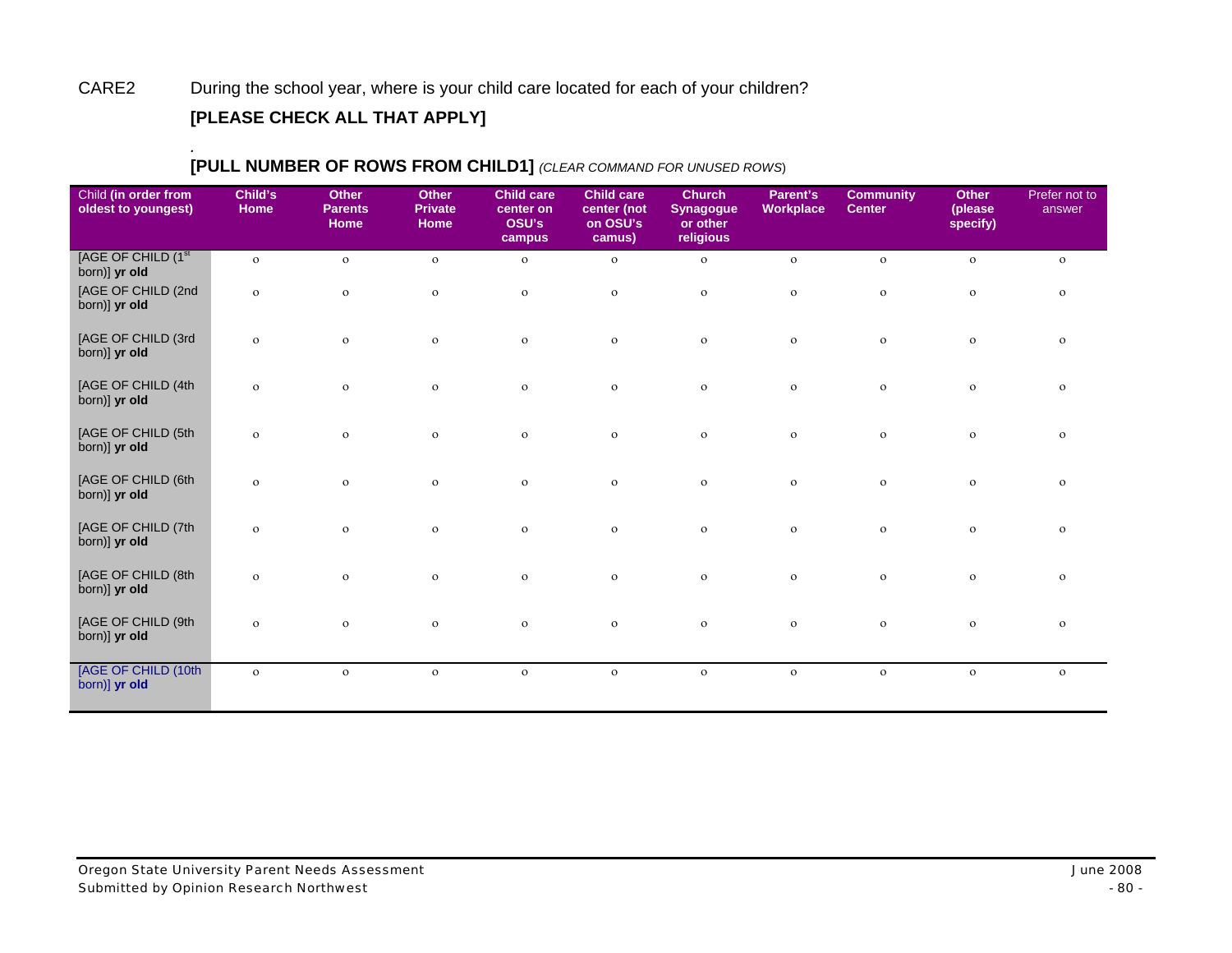CARE7 Approximately, how much do you currently pay per **month** for child care per child? Please answer for each of your children. *Please enter 9999 if you prefer not to answer.*

| Child (in order from oldest to youngest      | <b>Dollars</b><br>(Enter in Whole Dollars; Use Best Estimate | Prefer not to answer |
|----------------------------------------------|--------------------------------------------------------------|----------------------|
| [AGE OF CHILD (1 <sup>st</sup> born)] yr old |                                                              | $\mathbf{o}$         |
| [AGE OF CHILD (2nd born)] yr old             |                                                              | $\mathbf{o}$         |
| [AGE OF CHILD (3rd born)] yr old             |                                                              | $\mathbf{o}$         |
| [AGE OF CHILD (4th born)] yr old             |                                                              | $\mathbf{o}$         |
| [AGE OF CHILD (5th born)] yr old             |                                                              | $\mathbf{o}$         |
| [AGE OF CHILD (6th born)] yr old             |                                                              | $\mathbf{o}$         |
| [AGE OF CHILD (7th born)] yr old             |                                                              | $\mathbf{o}$         |
| [AGE OF CHILD (8th born)] yr old             |                                                              | $\mathbf{o}$         |
| [AGE OF CHILD (9th born)] yr old             |                                                              | $\mathbf{O}$         |
| [AGE OF CHILD (10th born)] yr old            |                                                              | $\circ$              |

**[PULL NUMBER OF ROWS FROM CHILD1]** *(CLEAR COMMAND FOR UNUSED ROWS*]

CARE3 On average, how many **hours per week** does each of your children spend in child care during the school year and during the summer? Please answer for each of your children.

### **[PULL NUMBER OF ROWS FROM CHILD1]** *(CLEAR COMMAND FOR UNUSED ROWS*)

| Child (in order from oldest to youngest      | <b>School Year</b> | <b>Summer</b>                              | Prefer not to answer |
|----------------------------------------------|--------------------|--------------------------------------------|----------------------|
|                                              |                    | Average Hours Per Week (Use Best Estimate) |                      |
| [AGE OF CHILD (1 <sup>st</sup> born)] yr old |                    |                                            | $\mathbf{o}$         |
| [AGE OF CHILD (2nd born)] yr old             |                    |                                            | $\circ$              |
| [AGE OF CHILD (3rd born)] yr old             |                    |                                            | $\circ$              |
| [AGE OF CHILD (4th born)] yr old             |                    |                                            | $\circ$              |
| [AGE OF CHILD (5th born)] yr old             |                    |                                            | $\circ$              |
| [AGE OF CHILD (6th born)] yr old             |                    |                                            | $\circ$              |
| [AGE OF CHILD (7th born)] yr old             |                    |                                            | $\circ$              |
| [AGE OF CHILD (8th born)] yr old             |                    |                                            | $\circ$              |
| [AGE OF CHILD (9th born)] yr old             |                    |                                            | $\mathbf{o}$         |
| [AGE OF CHILD (10th born)] yr old            |                    |                                            | $\circ$              |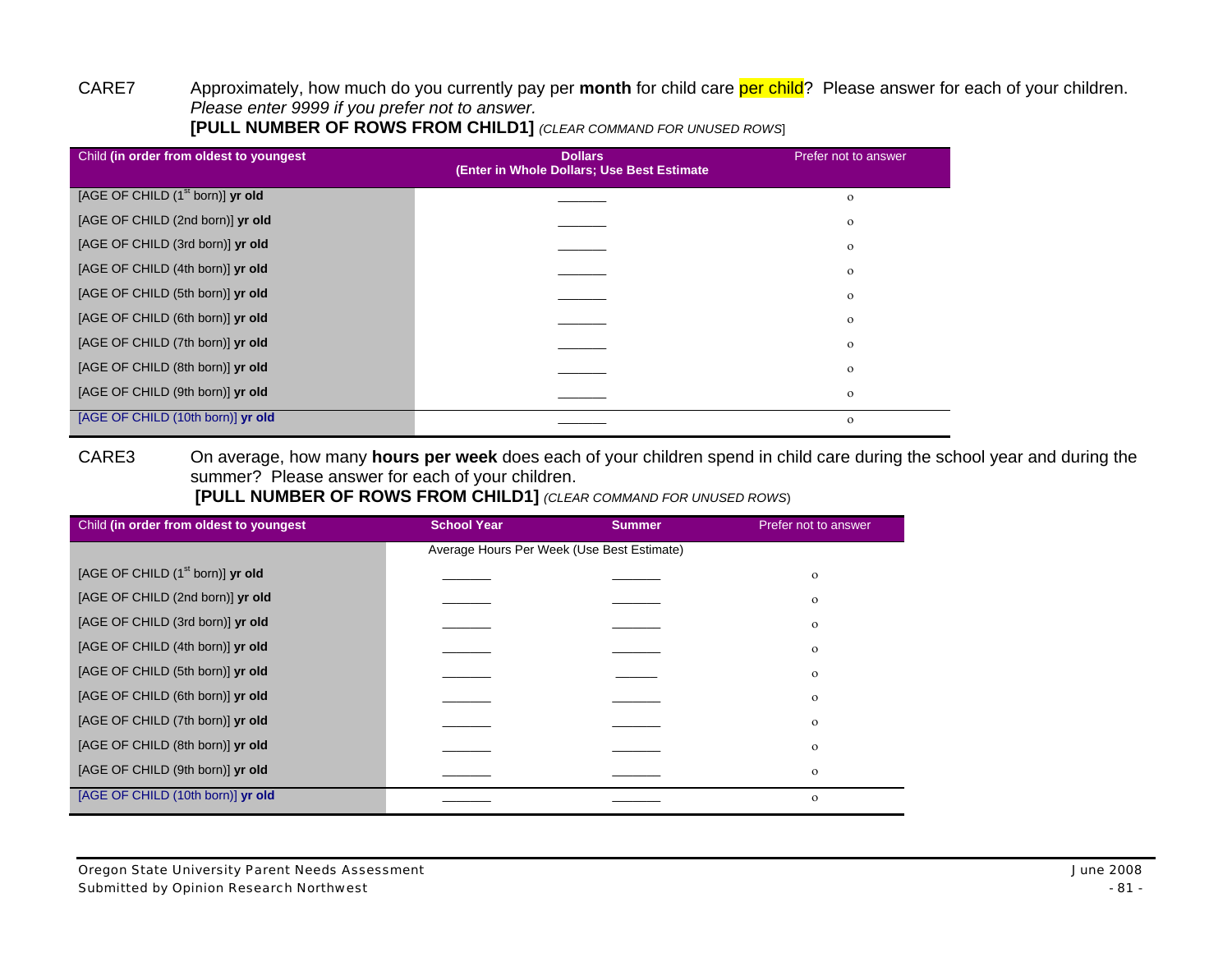#### CARE5A **[IF CARE3 > 1]** During the school year, which part(s) of the day do you use childcare?

# **[PLEASE CHECK ALL THAT APPLY FOR EACH OF YOUR CHILDREN]**

#### **[PULL NUMBER OF ROWS FROM CHILD1]** *(CLEAR COMMAND FOR UNUSED ROWS*)

| Child (in order from oldest to youngest | Day          | <b>Evening</b> | <b>Before</b><br><b>School Care</b> | <b>After School</b><br>Care | Weekend      | Prefer not to<br>answer |
|-----------------------------------------|--------------|----------------|-------------------------------------|-----------------------------|--------------|-------------------------|
| [AGE OF CHILD $(1st born)$ ] yr old     | $\Omega$     | $\mathbf{o}$   | $\mathbf{o}$                        | $\mathbf{o}$                | $\circ$      | $\circ$                 |
| [AGE OF CHILD (2nd born)] yr old        | $\Omega$     | $\mathbf{o}$   | $\circ$                             | $\mathbf{o}$                | $\circ$      | $\circ$                 |
| [AGE OF CHILD (3rd born)] yr old        | $\Omega$     | $\mathbf{o}$   | $\mathbf{o}$                        | $\mathbf{o}$                | $\circ$      | $\circ$                 |
| [AGE OF CHILD (4th born)] yr old        | $\Omega$     | $\mathbf{o}$   | $\circ$                             | $\mathbf{o}$                | $\circ$      | $\mathbf{o}$            |
| [AGE OF CHILD (5th born)] yr old        | $\Omega$     | $\mathbf{o}$   | $\circ$                             | $\mathbf{o}$                | $\circ$      | $\mathbf{o}$            |
| [AGE OF CHILD (6th born)] yr old        | $\mathbf{O}$ | $\mathbf{o}$   | $\mathbf{o}$                        | $\mathbf{o}$                | $\circ$      | $\circ$                 |
| [AGE OF CHILD (7th born)] yr old        | $\mathbf{O}$ | $\mathbf{o}$   | $\mathbf{o}$                        | $\mathbf{o}$                | $\circ$      | $\circ$                 |
| [AGE OF CHILD (8th born)] yr old        | $\mathbf{o}$ | $\mathbf{o}$   | $\mathbf{o}$                        | $\mathbf{o}$                | $\circ$      | $\mathbf{o}$            |
| [AGE OF CHILD (9th born)] yr old        | $\Omega$     | $\mathbf{o}$   | $\circ$                             | $\mathbf{o}$                | $\circ$      | $\mathbf{o}$            |
| [AGE OF CHILD (10th born)] yr old       | $\Omega$     | $\mathbf{o}$   | $\mathbf{O}$                        | $\mathbf{o}$                | $\mathbf{o}$ | $\mathbf{o}$            |

CARE5B Are there times of the day when you need child care that it is not available?

# **[PLEASE CHECK ALL THAT APPLY] [PULL NUMBER OF ROWS FROM CHILD1]** *(CLEAR COMMAND FOR UNUSED ROWS*)

| Child (in order from oldest to youngest      | <b>No</b>    | Day          | Evening      | <b>Before School</b><br>Care | <b>After School</b><br>Care | Weekend      | Prefer not to<br>answer |
|----------------------------------------------|--------------|--------------|--------------|------------------------------|-----------------------------|--------------|-------------------------|
| [AGE OF CHILD (1 <sup>st</sup> born)] yr old | $\mathbf{o}$ | $\mathbf{o}$ | $\mathbf{o}$ | $\mathbf{o}$                 | $\mathbf{o}$                | $\mathbf{o}$ | $\mathbf{o}$            |
| [AGE OF CHILD (2nd born)] yr old             | $\circ$      | $\mathbf{o}$ | $\mathbf{o}$ | $\circ$                      | $\mathbf{o}$                | $\circ$      | $\circ$                 |
| [AGE OF CHILD (3rd born)] yr old             | $\Omega$     | $\mathbf{o}$ | $\mathbf{o}$ | $\circ$                      | $\circ$                     | $\circ$      | $\mathbf{o}$            |
| [AGE OF CHILD (4th born)] yr old             | $\circ$      | $\mathbf{o}$ | $\mathbf{o}$ | $\mathbf{o}$                 | $\mathbf{o}$                | $\mathbf{o}$ | $\mathbf{o}$            |
| [AGE OF CHILD (5th born)] yr old             | $\circ$      | $\mathbf{o}$ | $\mathbf{o}$ | $\circ$                      | $\mathbf{o}$                | $\mathbf{o}$ | $\mathbf{o}$            |
| [AGE OF CHILD (6th born)] yr old             | $\circ$      | $\mathbf{o}$ | $\mathbf{o}$ | $\circ$                      | $\mathbf{o}$                | $\mathbf{o}$ | $\circ$                 |
| [AGE OF CHILD (7th born)] yr old             | $\mathbf{o}$ | $\mathbf{o}$ | $\mathbf{o}$ | $\mathbf{o}$                 | $\circ$                     | $\mathbf{o}$ | $\mathbf{o}$            |
| [AGE OF CHILD (8th born)] yr old             | $\Omega$     | $\mathbf{o}$ | $\circ$      | $\circ$                      | $\circ$                     | $\mathbf{o}$ | $\mathbf{o}$            |
| [AGE OF CHILD (9th born)] yr old             | $\circ$      | $\mathbf{o}$ | $\mathbf{o}$ | $\mathbf{o}$                 | $\mathbf{o}$                | $\mathbf{o}$ | $\mathbf{o}$            |
| [AGE OF CHILD (10th born)] yr old            | $\circ$      | $\mathbf{o}$ | $\mathbf{o}$ | $\circ$                      | $\mathbf{o}$                | $\mathbf{o}$ | $\mathbf{o}$            |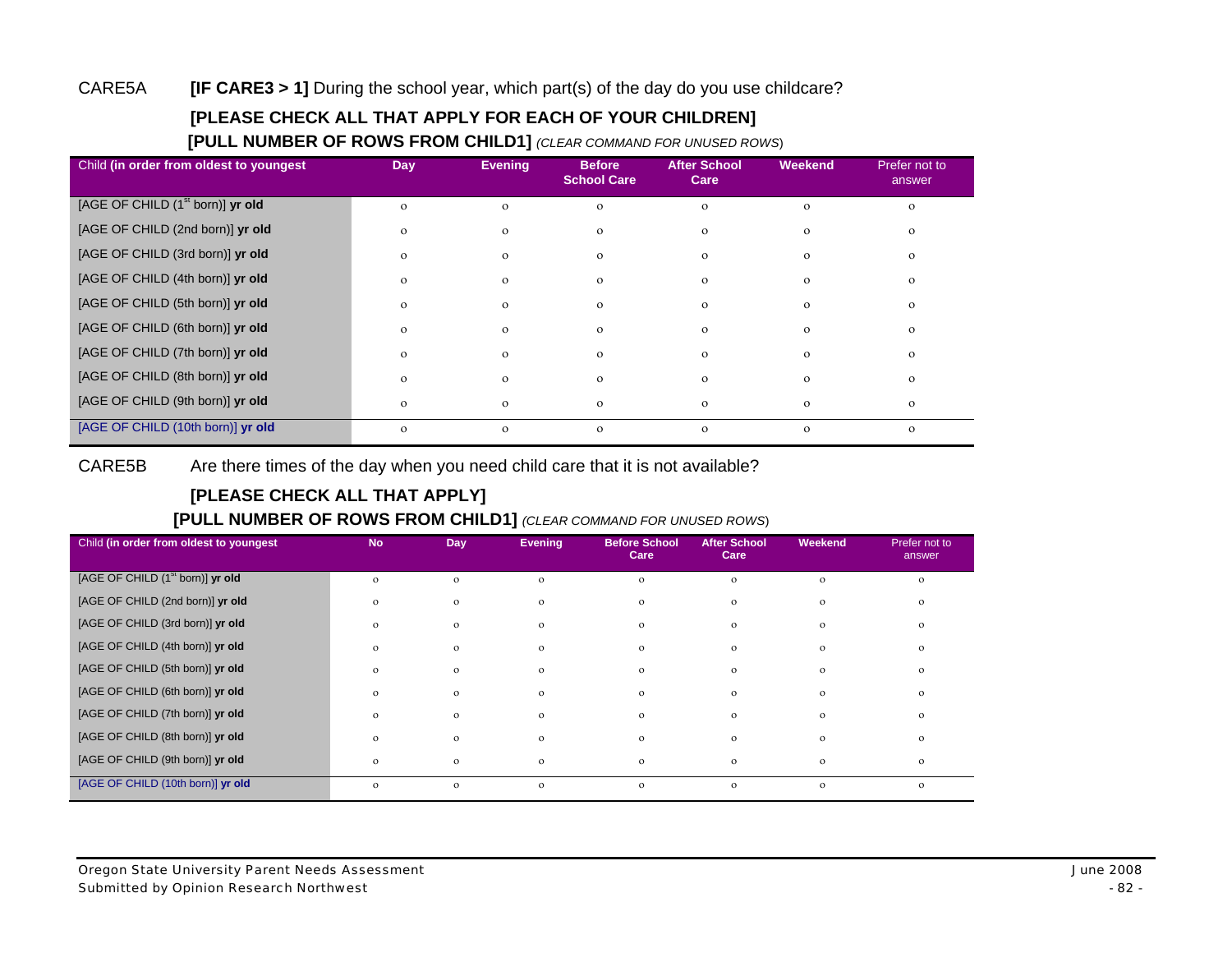CAREAWAR Which of the following child care programs on OSU's campus have you heard of? **[PLEASE CHECK ALL THAT APPLY]** 

- 1 KinderCare
- 2 Growing Oaks
- 3 KidSpirit
- 4 Library Drop Off Care
- 5 Bates Early Child care Program
- 6 I haven't heard of any
- 7 Other **(Specify)**
- 9 Prefer not to answer

## CARE4 [If CHILD1B = 0 skip to CARE6A] **[IF CARE1 = 4 or CARE2=4]** Which child care programs on OSU's campus do you use? **[PLEASE CHECK ALL THAT APPLY]**

- 1 KinderCare
- 2 Growing Oaks
- 3 KidSpirit
- 4 Library Drop Off Care
- 5 Bates Early Child care Program
- 7 Other **(Specify)**
- 9 Prefer not to answer

## CARE4A **[IF CARE1 = 4 or CARE2=4]** How satisfied are you with the OSU child care programs that you use?

- 5 Very Satisfied
- 4 Somewhat Satisfied
- 3 Neither Satisfied nor Dissatisfied
- 2 Somewhat Dissatisfied
- 1 Very Dissatisfied
- 9 Prefer not to answer

CARE4B **[IF CARE1 = 4 or CARE2=4]** Would you recommend the OSU child care programs that you use to others?

- 5 Definitely Would Recommend
- 4 Probably Would Recommend
- 3 Would Neither Recommend Nor Not Recommend
- 2 Probably Would Not Recommend
- 1 Definitely Would Not Recommend
- 9 Prefer not to answer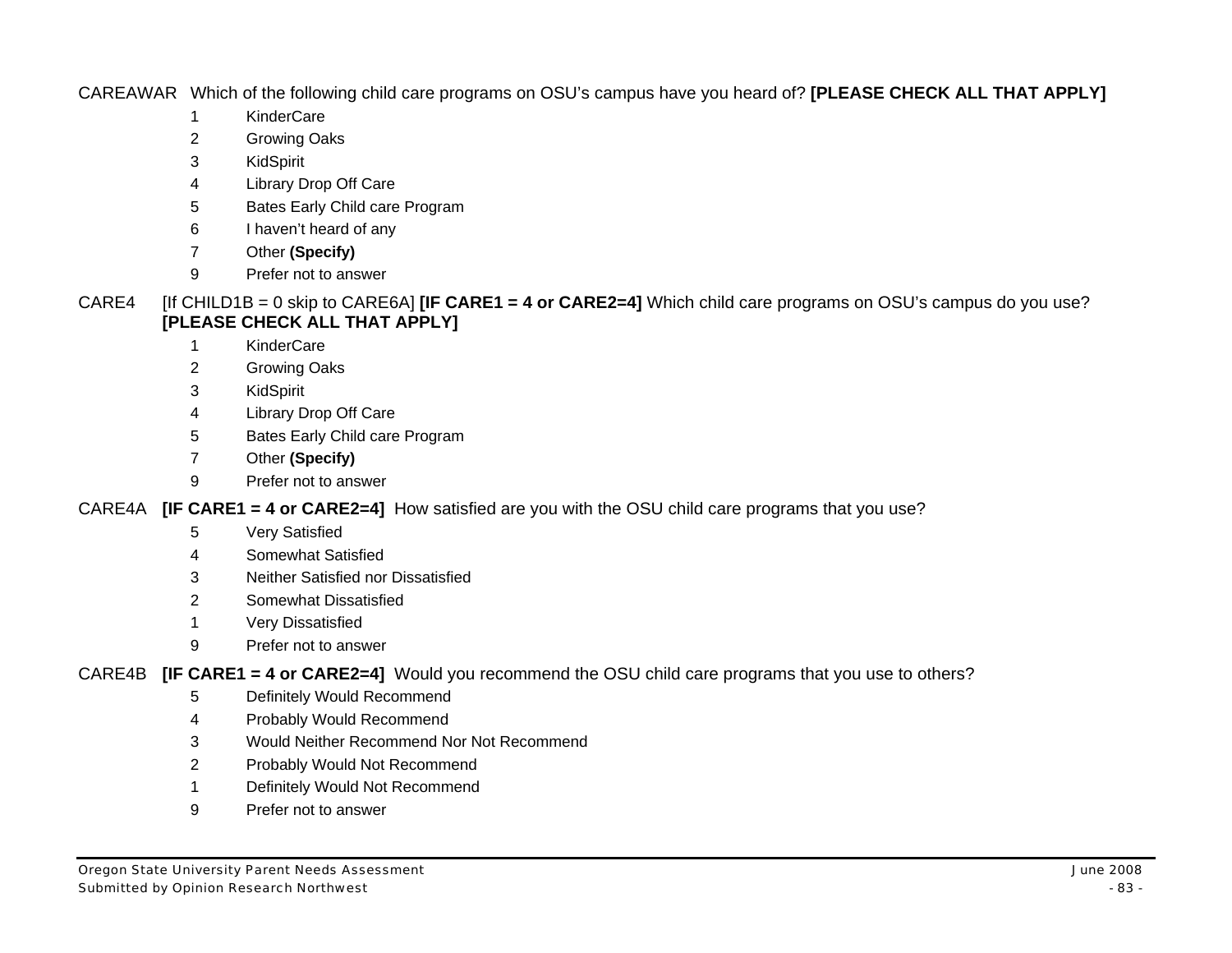CARE4C **[IF CARE4A LE 2]** Why are you dissatisfied with the OSU child care programs that you use? OPEN ENDED COMMENT BOX

- CARE6A Have you ever been on a child care waiting list while affiliated with OSU?
	- 1 Yes
	- 2 No
	- 9 Prefer not to answer
- CARE6B **[IF CARE6A = 1]** Which child care program were you on the waiting list for?
	- 1 KinderCare
	- 2 Growing Oaks
	- 3 KidSpirit
	- 4 Library Drop Off Care
	- 5 Bates Early Child care Program
	- 7 Other **(Specify)**
	- 9 Prefer not to answer
	- 6 *First Presbyterian*

## CARE6C **[IF CARE6A = 1 AND CARE6B LE 5]** How long were you on the waiting list for [CARE6B]?

#### **[PULL NUMBER OF ROWS FROM CHILD1]** *(CLEAR COMMAND FOR UNUSED ROWS*)

| Child (in order from oldest to youngest | 0-3 months   | 3-6 months   | $6 - 9$ months | $9 - 12$ months | 1 year or more | Prefer not to answer |
|-----------------------------------------|--------------|--------------|----------------|-----------------|----------------|----------------------|
|                                         |              |              |                |                 |                |                      |
| [AGE OF CHILD (1st born)] yr old        | $\circ$      | $\mathbf{o}$ | $\mathbf{o}$   | $\mathbf{o}$    | $\mathbf{o}$   | $\mathbf{O}$         |
| [AGE OF CHILD (2nd born)] yr old        | $\mathbf{o}$ | $\mathbf{o}$ | $\circ$        | $\mathbf{o}$    | $\mathbf{o}$   | $\circ$              |
| [AGE OF CHILD (3rd born)] yr old        | $\circ$      | $\circ$      | $\mathbf{o}$   | $\circ$         | $\circ$        | $\circ$              |
| [AGE OF CHILD (4th born)] yr old        | $\Omega$     | $\mathbf{o}$ | $\mathbf{o}$   | $\mathbf{o}$    | $\circ$        | $\circ$              |
| [AGE OF CHILD (5th born)] yr old        | $\Omega$     | $\circ$      | $\circ$        | $\circ$         | $\circ$        | $\Omega$             |
| [AGE OF CHILD (6th born)] yr old        | $\circ$      | $\circ$      | $\circ$        | $\circ$         | $\circ$        | $\circ$              |
| [AGE OF CHILD (7th born)] yr old        | $\circ$      | $\circ$      | $\circ$        | $\circ$         | $\Omega$       | $\Omega$             |
| [AGE OF CHILD (8th born)] yr old        | $\Omega$     | $\circ$      | $\circ$        | $\circ$         | $\circ$        | $\Omega$             |
| [AGE OF CHILD (9th born)] yr old        | $\mathbf{O}$ | $\mathbf{o}$ | $\mathbf{o}$   | $\mathbf{o}$    | $\mathbf{o}$   | $\mathbf{o}$         |
| [AGE OF CHILD (10th born)] yr old       | $\circ$      | $\circ$      | $\circ$        | $\circ$         | $\circ$        | $\circ$              |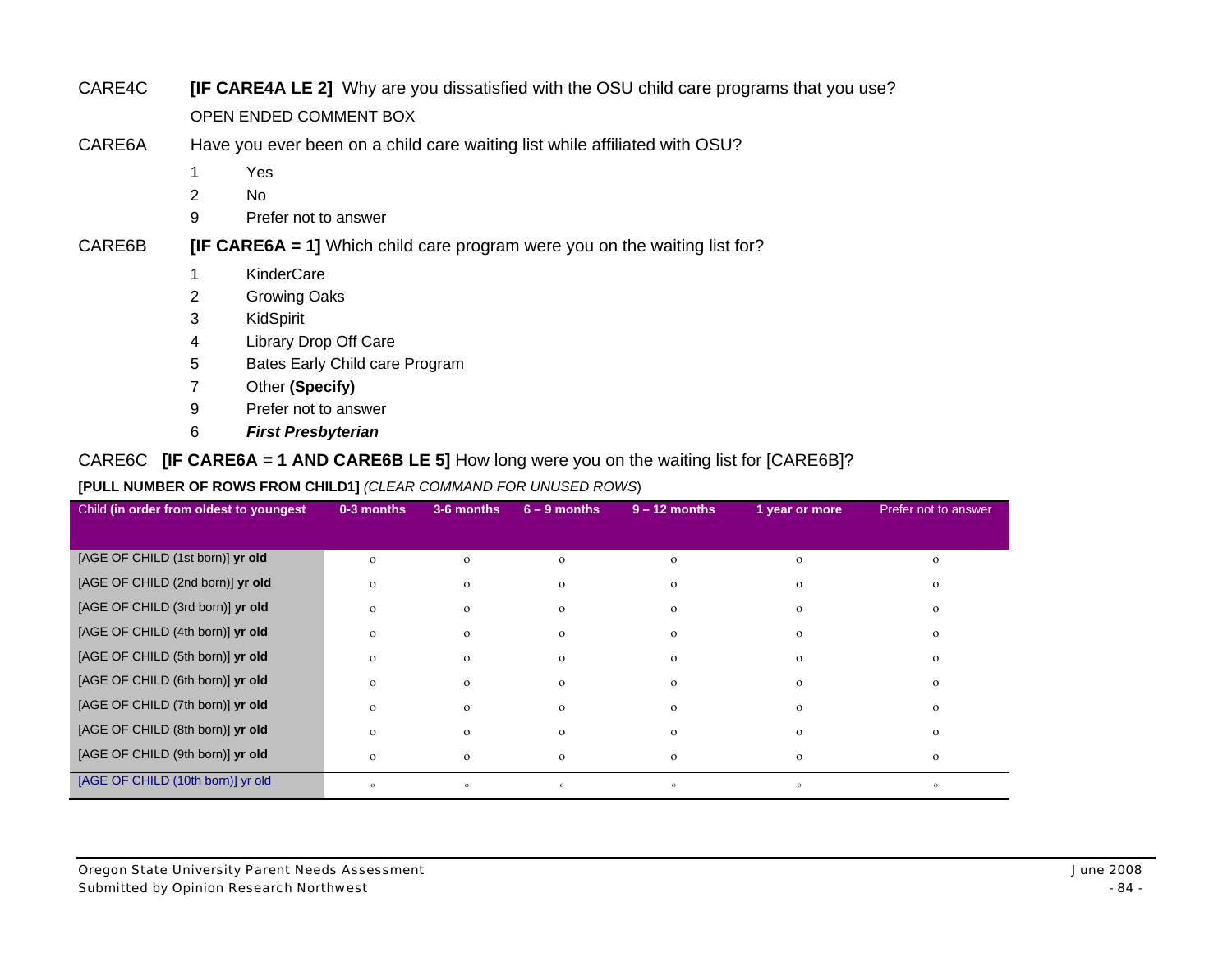- CARE\$1A Thinking about the quality of child care services you would like to receive what do you feel is a reasonable amount, **per month,** you would pay for this quality of child care service?
	- [ ENTER TOTAL MONTHLY AMOUNT IN DOLLARS]
	- 8888 DON'T KNOW
	- 9999 REFUSED
- CARE\$1B What is the maximum amount you would be willing to pay **per month** to get the quality of child care services you would like to receive? [AS NEEDED: This is the amount where you would pay and be a bit unhappy but would not complain.]
	- \_\_\_\_ [ ENTER TOTAL MONTHLY AMOUNT IN DOLLARS ] **PROGRAMMING NOTE: This amount should be larger than CARE\$1A**
	- 8888 DON'T KNOW
	- 9999 REFUSED

CARE\$1C At what amount would the cost of child care be so high that you would not be able to enroll your child in child care?

\_\_\_\_ [ ENTER TOTAL MONTHLY AMOUNT IN DOLLARS ]**PROGRAMMING NOTE: This amount should be larger than CARE\$1B** 

- 8888 DON'T KNOW
- 9999 REFUSED
- CARE\$1D At what amount would the child care be so low that you would question the quality of service you would be getting?
	- \_\_\_\_ [ ENTER TOTAL MONTHLY AMOUNT IN DOLLARS]**PROGRAMMING NOTE: This amount should be the same as or smaller than CARE\$1A**
	- 8888 DON'T KNOW
	- 9999 REFUSED
- CARE8 **[IF CARE3 > 1]** [If CHILD1B = 0 skip to OSUINT]In general, to what extent do you agree or disagree with each of the following statements concerning your child's caregiver? Please click the button for your response.

|                                              | <b>Strongly</b><br><b>Disagree</b> | <b>Somewhat</b><br><b>Disagree</b> | Neither Agree<br><b>Nor Disagree</b> | <b>Somewhat</b><br>Agree | <b>Strongly Agree</b> | <b>Not</b><br><b>Sure</b> | Prefer Not to<br>Answer |
|----------------------------------------------|------------------------------------|------------------------------------|--------------------------------------|--------------------------|-----------------------|---------------------------|-------------------------|
| My caregiver is highly skilled               | $\Omega$                           | $\Omega$                           |                                      | $\Omega$                 | $\Omega$              | $\Omega$                  |                         |
| My caregiver provides a safe environment for | $\Omega$                           | $\Omega$                           |                                      |                          |                       | $\Omega$                  | $\Omega$                |
| my child                                     |                                    |                                    |                                      |                          |                       |                           |                         |
| My caregiver provides an educational         | $\Omega$                           | $\Omega$                           | $\Omega$                             | $\Omega$                 | $\Omega$              | $\Omega$                  | $\Omega$                |
| environment for my child                     |                                    |                                    |                                      |                          |                       |                           |                         |
| My caregiver understands my job / school     | $\Omega$                           | $\Omega$                           | $\Omega$                             | $\Omega$                 | $\Omega$              | $\Omega$                  | $\Omega$                |
| and what goes on for me at work / school     |                                    |                                    |                                      |                          |                       |                           |                         |
| My caregiver is reliable                     | $\Omega$                           | $\Omega$                           | $\Omega$                             | $\Omega$                 | $\Omega$              | $\Omega$                  | $\Omega$                |
| My caregiver is flexible                     |                                    | $\Omega$                           |                                      |                          |                       | $\Omega$                  | $\Omega$                |
| My caregiver is affordable                   |                                    | $\Omega$                           |                                      |                          |                       | $\Omega$                  | $\Omega$                |
| I am satisfied with the quality of care      | $\Omega$                           | $\Omega$                           | $\Omega$                             | $\Omega$                 | $\Omega$              | $\Omega$                  | $\Omega$                |
| provided by my caregiver                     |                                    |                                    |                                      |                          |                       |                           |                         |
| I would recommend my caregiver to a friend   | $\Omega$                           | $\Omega$                           | $\Omega$                             | $\Omega$                 | $\Omega$              | $\Omega$                  | $\Omega$                |
| or relative                                  |                                    |                                    |                                      |                          |                       |                           |                         |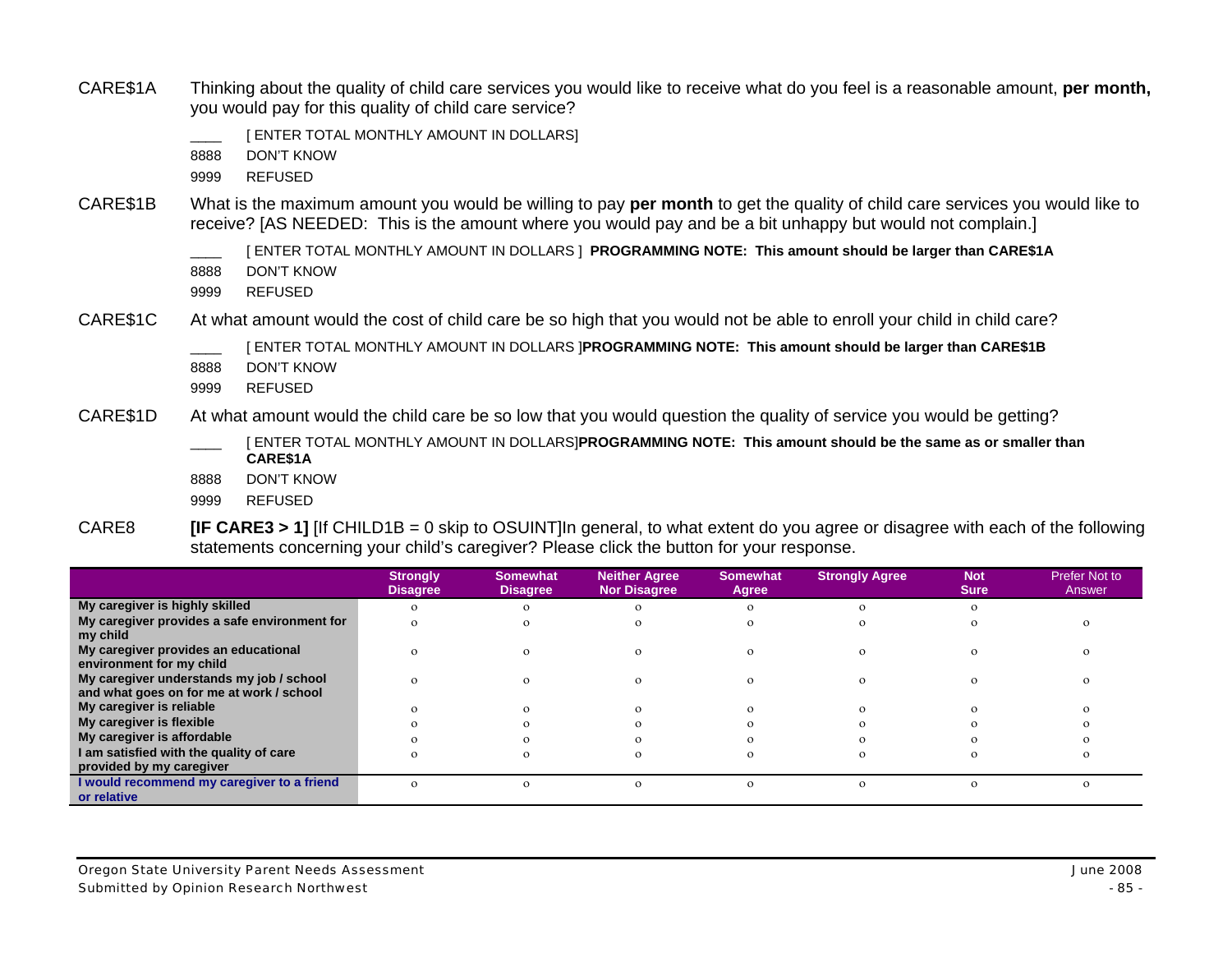# *Personal Challenges and Experiences*

CHALL1 To what extent are each of the following a barrier or personal challenge related to parenting that makes it difficult for you to fully succeed in work or school? Please click the button for your response.

|                                                                          | <b>Not A Barrier At All</b> | <b>A Minor Barrier</b> | <b>Somewhat A Barrier</b> | <b>Major Barrier</b> | <b>Prefer Not to Answer</b> |
|--------------------------------------------------------------------------|-----------------------------|------------------------|---------------------------|----------------------|-----------------------------|
| <b>Shortage of time</b>                                                  | $\Omega$                    | $\Omega$               | $\Omega$                  | $\Omega$             | $\Omega$                    |
| Inflexible work hours                                                    |                             |                        |                           |                      |                             |
| Inflexible child care hours                                              | $\Omega$                    |                        | $\Omega$                  | $\Omega$             |                             |
| Lack of understanding / cooperation from<br>supervisors                  | $\Omega$                    | $\Omega$               | $\Omega$                  | $\Omega$             | $\Omega$                    |
| Lack of understanding / cooperation from<br>professors                   | $\Omega$                    | $\Omega$               | $\Omega$                  | $\Omega$             | $\circ$                     |
| Lack of Information/assistance from Human<br><b>Resources Department</b> | $\Omega$                    | $\Omega$               | $\Omega$                  | $\Omega$             | $\Omega$                    |
| Lack of child care solutions                                             | $\Omega$                    |                        | $\Omega$                  | $\Omega$             |                             |
| Absence of breast pumping / feeding rooms                                | $\Omega$                    | $\Omega$               | $\Omega$                  | $\Omega$             | ∩                           |
| Low standards at child care centers                                      | $\Omega$                    | $\Omega$               | $\Omega$                  | $\Omega$             | $\Omega$                    |
| <b>Other (Specify)</b>                                                   | $\Omega$                    | $\Omega$               | $\Omega$                  | $\Omega$             | $\Omega$                    |

CHALL3 As a **[SHOW ROLE1 if ROLE2=0, SHOW ROLE2 if ROLE1>2]** parent, when you have to attend work or school, which parts of the year are the most challenging / stressful for you? Check all that apply.

- 1 Finals week *(Midterms / Test)*
- 2 Summer
- 3 Holidays (Breaks)
- 4 Days when my child is off school
- 7 Other **(please specify)**
- 8 None of the above
- 9 Prefer not to answer
- *10 Meeting Deadlines*
- *11 When Children are sick*
- *12 Childcare provider isn't available*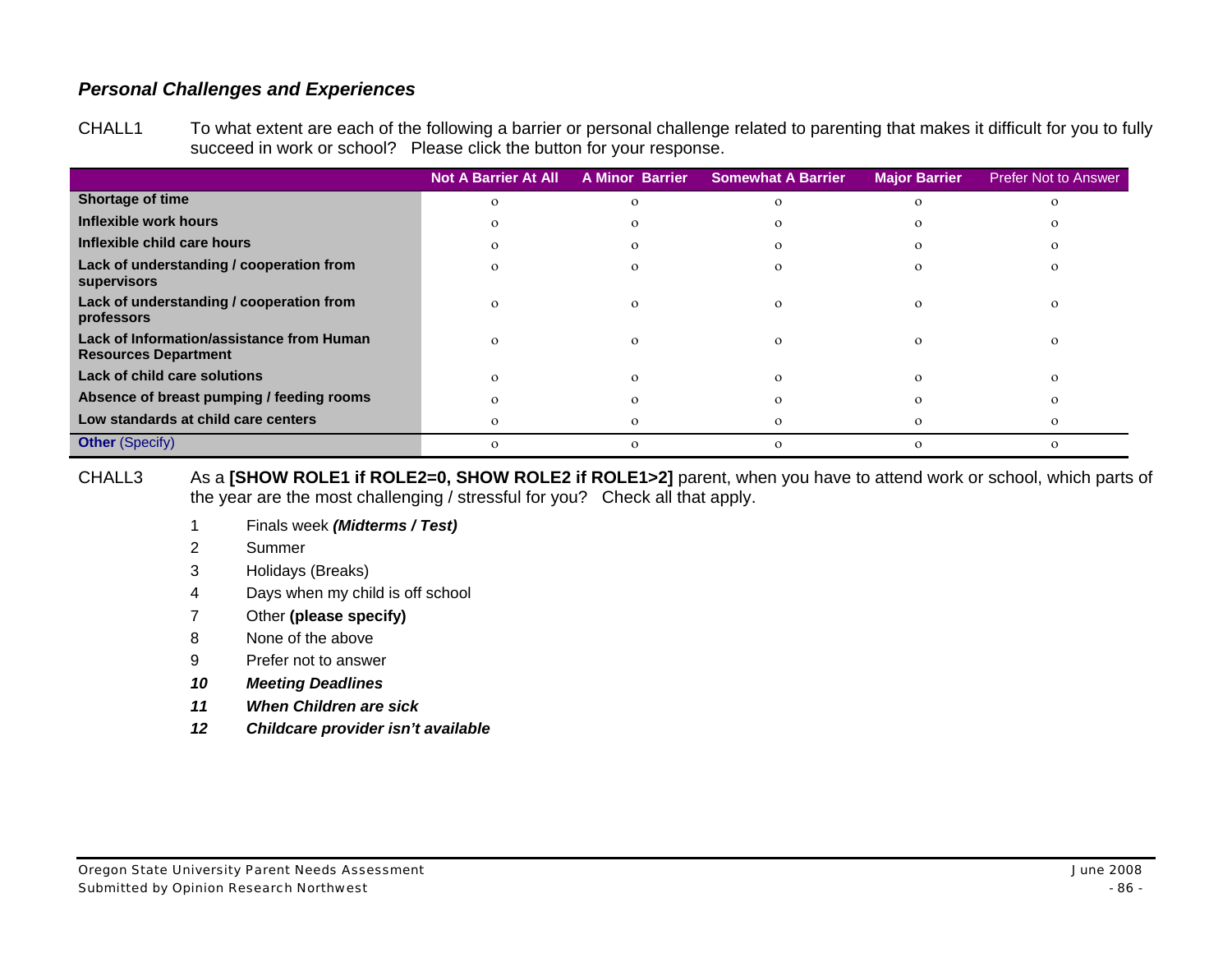CHALL4 As a **[SHOW ROLE1 if ROLE2=0, SHOW ROLE2 if ROLE1>2]** parent, when thinking about your child care arrangements which part of the day is most challenging / stressful for you? Check all that apply.

- 1 Day
- 2 Evening
- 3 Night
- 4 Early Morning
- 5 Afternoon (after school care)
- 7 Other **(Specify)**
- 8 None of the above
- 9 Prefer not to answer

## *Ratings of Family Related Programs and Resources at OSU*

OSU1 The next set of questions has to do specifically with Family related programs and resources at Oregon State University. For each of the following, please rate Oregon State University as poor, fair, good, or excellent. Please click the button for your response. (How would you rate OSU in terms of (the) …?)

> [PROGRAMMING NOTE: We will need multiple screens to accommodate these questions. We will want to try to group like questions together. I have started that effort (A,B,C). For each section, order of delivery should be randomized.]

|                                                                               | Poor     | Fair           | Good         | <b>Excellent</b> | <b>Don't Know</b> | <b>Prefer Not to Answer</b> |
|-------------------------------------------------------------------------------|----------|----------------|--------------|------------------|-------------------|-----------------------------|
| (A) Placing a high value on a balance between work /<br>school and family     | $\Omega$ | $\overline{O}$ | $\Omega$     | $\Omega$         | $\Omega$          | $\Omega$                    |
| (A) Making parents feel comfortable on campus                                 | $\Omega$ | $\mathbf{O}$   | $\mathbf{O}$ | $\Omega$         | $\mathbf{O}$      | $\mathbf{O}$                |
| (A) Recognizing parents on campus                                             | $\Omega$ | $\Omega$       | $\Omega$     | $\Omega$         | $\Omega$          | $\Omega$                    |
| (A) [STUDENTS] Acknowledgement / understanding<br>shown by professors         | $\Omega$ | $\mathbf{O}$   | $\mathbf{O}$ | $\Omega$         | $\mathbf{O}$      | $\mathbf{o}$                |
| (A) [FACULTY / STAFF] Acknowledgement /<br>understanding shown by supervisors | $\Omega$ | $\mathbf{O}$   | $\Omega$     | $\Omega$         | $\Omega$          | $\Omega$                    |
| (A) Representation for / advocacy for parents                                 | $\Omega$ | $\mathbf{O}$   | $\Omega$     | $\Omega$         | $\Omega$          | $\Omega$                    |
| (B) Making child care a top priority on campus                                | $\Omega$ | $\mathbf{O}$   | $\Omega$     | $\Omega$         | $\Omega$          | $\Omega$                    |
| (B) Overall availability of child care programs on<br>campus                  | $\Omega$ | $\mathbf{O}$   | $\mathbf{O}$ | $\Omega$         | $\Omega$          | $\Omega$                    |
| (B) Availability of child care for infants                                    | $\Omega$ | $\mathbf{O}$   | $\Omega$     | $\Omega$         | $\mathbf{O}$      | $\Omega$                    |
| (B) Availability of child care for preschoolers                               | $\Omega$ | $\Omega$       | $\mathbf{O}$ | $\Omega$         | $\Omega$          | $\Omega$                    |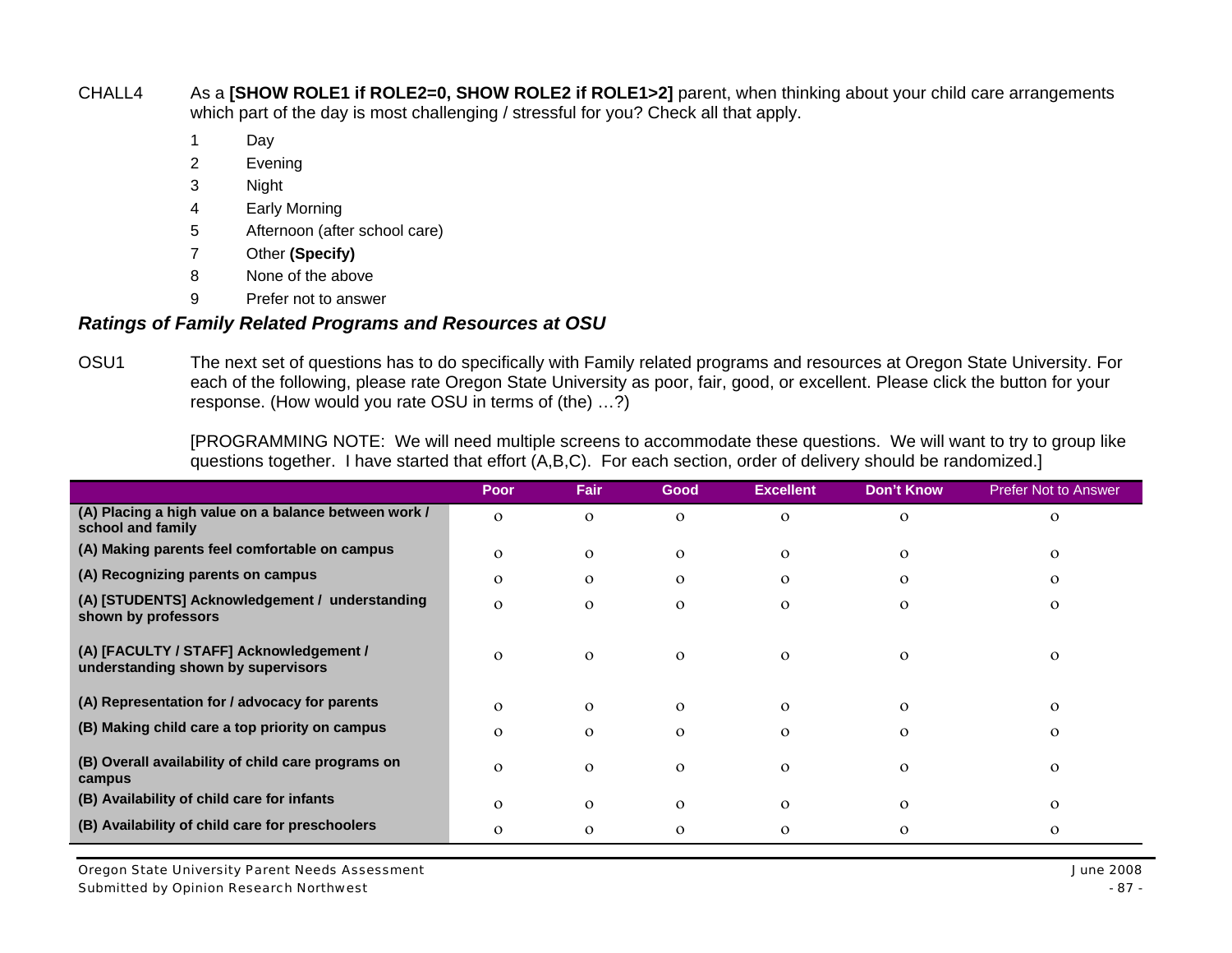|                                                                                             | Poor     | Fair     | Good         | <b>Excellent</b> | <b>Don't Know</b> | <b>Prefer Not to Answer</b> |
|---------------------------------------------------------------------------------------------|----------|----------|--------------|------------------|-------------------|-----------------------------|
| (B) Availability of child care for school age children                                      | $\Omega$ | $\Omega$ | $\mathbf{O}$ | $\Omega$         | $\Omega$          | $\Omega$                    |
| (B) Availability of child care for children with special<br>needs                           | $\Omega$ | $\Omega$ | $\mathbf{O}$ | $\Omega$         | $\Omega$          | $\Omega$                    |
| (B) Availability of space for children in OSU's child<br>care facilities                    | $\Omega$ | $\Omega$ | $\Omega$     | $\Omega$         | $\Omega$          | $\Omega$                    |
| (C) Setting high standards for quality of child care<br>programs and services               | $\Omega$ | $\Omega$ | $\Omega$     | $\Omega$         | $\Omega$          | $\Omega$                    |
| (C) Flexibility of child care options                                                       | $\Omega$ | $\Omega$ | $\Omega$     | $\Omega$         | 0                 | $\Omega$                    |
| (C) Availability of child care that fits my schedule                                        | $\Omega$ | $\Omega$ | $\Omega$     | $\Omega$         | $\Omega$          | $\Omega$                    |
| (C) Availability of affordable child care                                                   | $\Omega$ | $\Omega$ | $\Omega$     | $\Omega$         | $\Omega$          | $\Omega$                    |
| (C) Availability of child care subsidies                                                    | $\Omega$ | $\Omega$ | $\Omega$     | $\Omega$         | $\Omega$          | $\Omega$                    |
| (D) Providing parents information about OSU's child<br>care programs, resources, and events | $\Omega$ | $\Omega$ | $\Omega$     | $\Omega$         | $\Omega$          | $\Omega$                    |
| (D) Having child friendly events on campus                                                  | $\Omega$ | $\Omega$ | $\Omega$     | $\Omega$         | $\Omega$          | $\Omega$                    |
| (D) Providing networking events for parents                                                 | $\Omega$ | $\Omega$ | $\Omega$     | $\Omega$         | $\Omega$          | $\Omega$                    |
| (D) Availability of health insurance for children                                           | $\Omega$ | $\Omega$ | $\Omega$     | $\Omega$         | $\Omega$          | $\Omega$                    |
| (D) Existing maternity leave policies                                                       | $\Omega$ | $\Omega$ | $\Omega$     | $\Omega$         | $\Omega$          | $\Omega$                    |
| (D) Existing Family Medical Leave Policies (e.g., leave<br>for sick children)               | $\Omega$ | $\Omega$ | $\mathbf{O}$ | $\mathbf{o}$     | $\Omega$          | $\mathbf{O}$                |
| (D) Availability of breast feeding / pumping rooms                                          | $\Omega$ | $\Omega$ | $\Omega$     | $\mathbf{o}$     | $\Omega$          | $\mathbf{O}$                |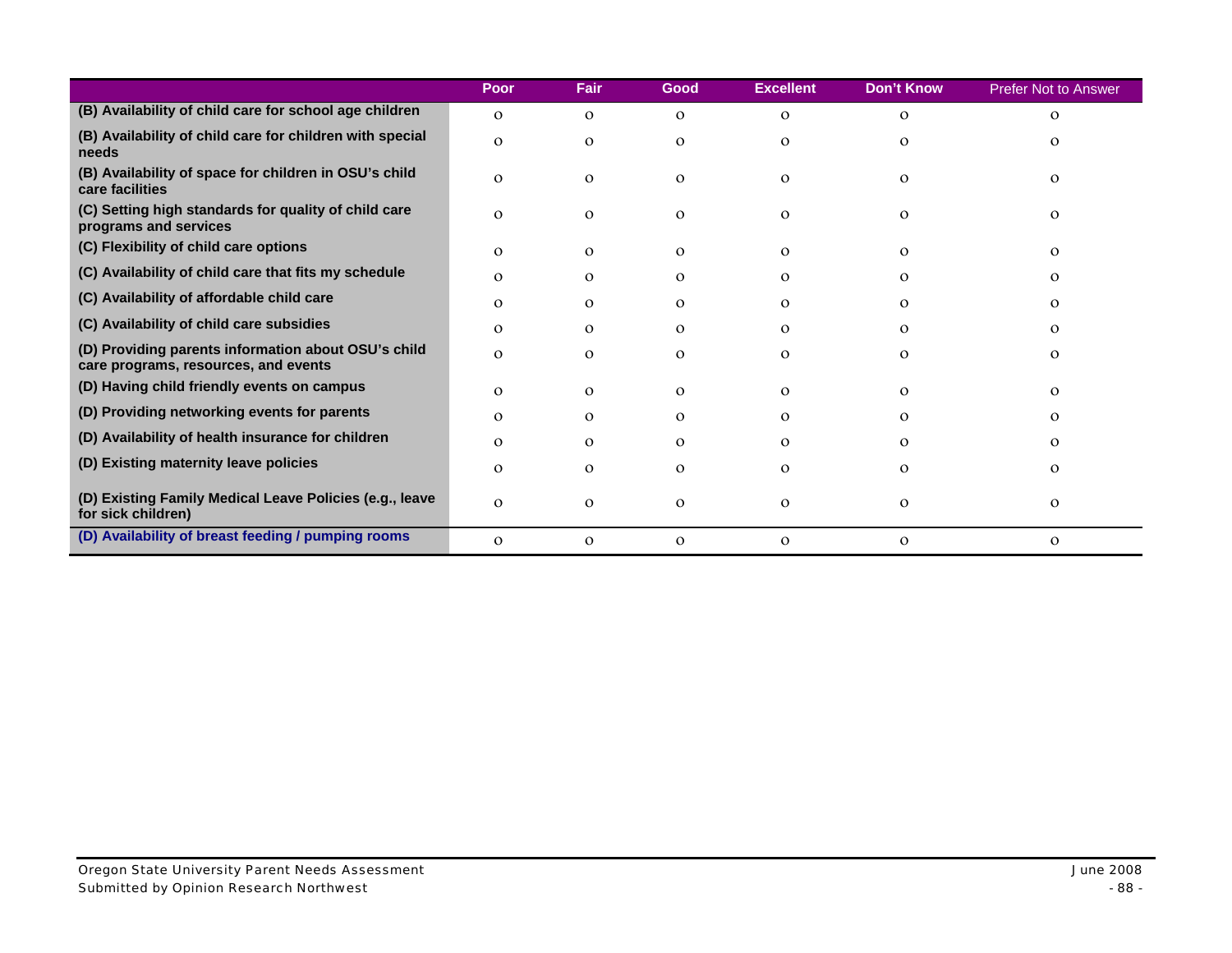# *Child Care Issues / Challenges*

ISSUE1 Next, we are going to show you this same list. However, this time we would like you to indicate to what extent each of these items is an issue for you personally. For each of the following items, please click the button to indicate where this is a major, a moderate, a minor issue or not an issue at all for you personally.

[PROGRAMMING NOTE: We will need multiple screens to accommodate these questions. We will want to try to group like questions together. I have started that effort (A,B,C). For each section, order of delivery should be randomized.]

|                                                                               | <b>Not an Issue</b> | <b>Minor Issue</b> | <b>Moderate Issue</b> | <b>Major Issue</b> | <b>Don't Know</b> | <b>Prefer Not to Answer</b> |
|-------------------------------------------------------------------------------|---------------------|--------------------|-----------------------|--------------------|-------------------|-----------------------------|
| (A) Placing a high value on a balance between work /<br>school and family     | $\mathbf{O}$        | $\mathbf O$        | $\mathbf O$           | $\mathbf{O}$       | $\mathbf O$       | $\mathbf O$                 |
| (A) Making parents feel comfortable on campus                                 | $\Omega$            | $\mathbf{o}$       | $\mathbf{o}$          | $\mathbf{O}$       | $\mathbf{O}$      | $\Omega$                    |
| (A) Recognizing parents on campus                                             | $\Omega$            | $\mathbf{o}$       | $\Omega$              | $\circ$            | O                 | $\Omega$                    |
| (A) [STUDENTS] Acknowledgement / understanding<br>shown by professors         | $\Omega$            | $\mathbf{o}$       | $\Omega$              | $\mathbf{O}$       | $\Omega$          | $\Omega$                    |
| (A) [FACULTY / STAFF] Acknowledgement /<br>understanding shown by supervisors | $\Omega$            | $\mathbf{o}$       | $\mathbf{O}$          | $\mathbf{O}$       | $\mathbf O$       | $\mathbf{o}$                |
| (A) Representation for / advocacy for parents                                 | $\Omega$            | $\mathbf{o}$       | $\mathbf{O}$          | $\mathbf{O}$       | $\Omega$          | $\Omega$                    |
| (B) Making child care a top priority on campus                                | $\Omega$            | $\mathbf{o}$       | $\mathbf{O}$          | $\mathbf{O}$       | $\mathbf O$       | $\Omega$                    |
| (B) Overall availability of child care programs on<br>campus                  | $\mathbf{O}$        | $\mathbf{o}$       | $\mathbf O$           | $\mathbf O$        | $\mathbf O$       | $\mathbf{o}$                |
| (B) Availability of child care for infants                                    | $\Omega$            | $\mathbf{o}$       | $\mathbf{O}$          | $\mathbf{O}$       | $\mathbf O$       | $\circ$                     |
| (B) Availability of child care for preschoolers                               | $\Omega$            | $\Omega$           | $\mathbf{o}$          | $\mathbf{o}$       | O                 | $\circ$                     |
| (B) Availability of child care for school age children                        | $\Omega$            | $\mathbf{o}$       | $\mathbf{o}$          | $\mathbf{O}$       | $\mathbf{O}$      | $\circ$                     |
| (B) Availability of child care for children with special<br>needs             | $\Omega$            | $\mathbf{o}$       | $\mathbf{O}$          | $\mathbf{O}$       | O                 | $\circ$                     |
| (B) Availability of space for children in OSU's child<br>care facilities      | $\Omega$            | $\mathbf{o}$       | $\mathbf{O}$          | $\mathbf{O}$       | $\mathbf O$       | $\circ$                     |
| (C) Setting high standards for quality of child care<br>programs and services | $\Omega$            | $\mathbf{o}$       | $\mathbf{O}$          | $\mathbf{O}$       | $\mathbf O$       | $\circ$                     |
| (C) Flexibility of child care options                                         | $\Omega$            | $\mathbf{o}$       | $\mathbf{O}$          | $\mathbf{O}$       | $\mathbf O$       | $\circ$                     |
| (C) Availability of child care that fits my schedule                          | $\Omega$            | $\mathbf{o}$       | $\mathbf{o}$          | $\mathbf{o}$       | O                 | $\circ$                     |
| (C) Availability of affordable child care                                     | $\Omega$            | $\mathbf{o}$       | $\mathbf{o}$          | $\mathbf{o}$       | O                 | $\circ$                     |
| (C) Availability of child care subsidies                                      | $\Omega$            | $\mathbf{o}$       | $\mathbf{o}$          | $\mathbf{o}$       | $\mathbf{O}$      | $\circ$                     |
| (D) Providing parents information about OSU's child                           | $\mathbf{O}$        | $\mathbf{o}$       | $\mathbf{O}$          | $\mathbf{O}$       | $\mathbf O$       | $\Omega$                    |

Oregon State University Parent Needs Assessment June 2008 Submitted by Opinion Research Northwest - 89 -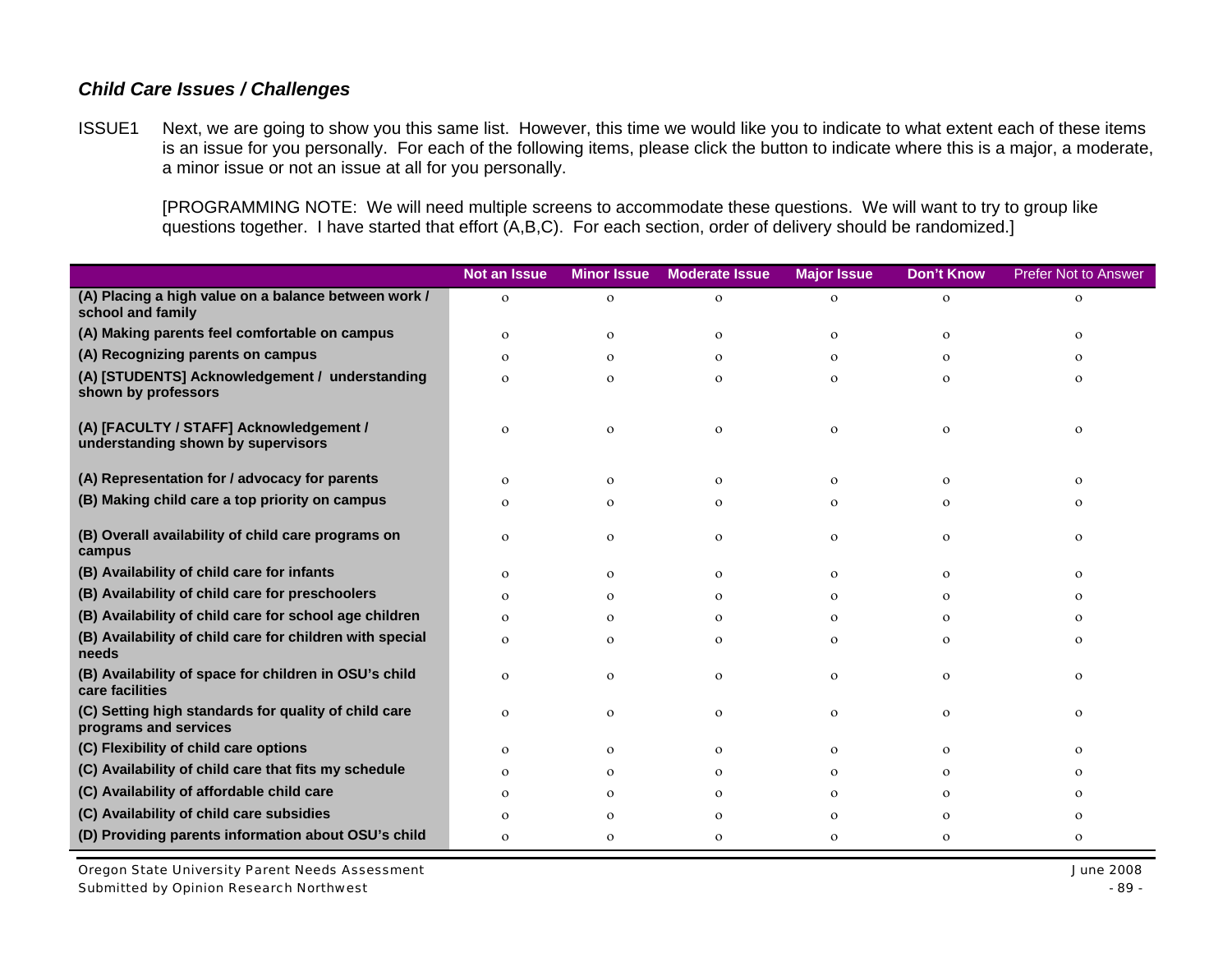|                                                                               | Not an Issue | <b>Minor Issue</b> | <b>Moderate Issue</b> | <b>Major Issue</b> | <b>Don't Know</b> | <b>Prefer Not to Answer</b> |
|-------------------------------------------------------------------------------|--------------|--------------------|-----------------------|--------------------|-------------------|-----------------------------|
| care programs, resources, and events                                          |              |                    |                       |                    |                   |                             |
| (D) Having child friendly events on campus                                    | $\Omega$     | $\Omega$           | $\Omega$              | $\Omega$           | $\Omega$          |                             |
| (D) Providing networking events for parents                                   | $\Omega$     | $\Omega$           | $\Omega$              | $\Omega$           | $\circ$           |                             |
| (D) Availability of health insurance for children                             | $\Omega$     | $\Omega$           | $\Omega$              | $\Omega$           | O                 |                             |
| (D) Existing maternity leave policies                                         | $\Omega$     | $\Omega$           | $\Omega$              | $\Omega$           |                   |                             |
| (D) Existing Family Medical Leave Policies (e.g., leave<br>for sick children) | $\Omega$     | $\Omega$           | $\Omega$              | $\Omega$           |                   |                             |
| (D) Availability of breast feeding / pumping rooms                            | $\Omega$     | $\Omega$           | $\Omega$              | $\Omega$           | $\Omega$          |                             |

## *HUMAN RESOURCES DEPARTMENT*

HRD1 Have you ever contacted OSU's Human Resources Department for information / assistance on child care programs, maternity leave, child care subsidies, or other matters related to parenting?

- 1 Yes
- 2 No **[SKIP TO WRAP1]**
- 9 Prefer not to answer

HRD2 **[IF HRD1 = 1]**What did you contact the Human Resources Department for? Please select all that apply?

- 1 Child care programs
- 2 Child care subsidies
- 3 Maternity Leave
- 4 Family Medical Leave
- 5 University Policies / Handbooks
- 7 Other **(Specify)**
- 9 Prefer not to answer

HRD3 **[IF** HRD1 = 1]Please rate the Human Resource's Department at OSU as poor, fair, good, or excellent.

- 4 Excellent
- 3 Good
- 2 Fair

1 Poor

- 8 Don't Know
- 9 Prefer Not to Answer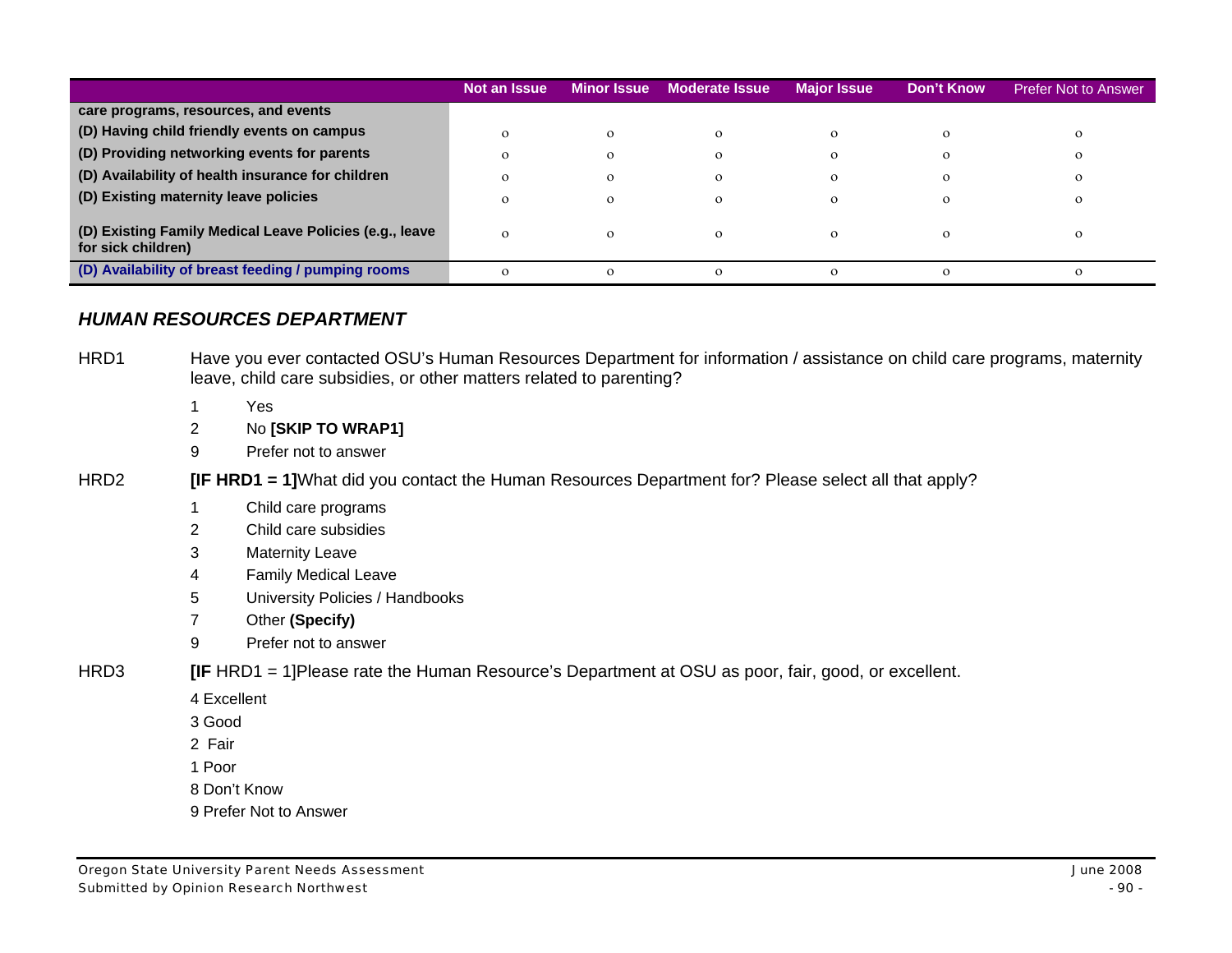HRD4 **[IF** HRD3 **= 1 or 2]**What specific problems or concerns did you have with the Human Resource's Department at OSU?

OPEN ENDED COMMENT BOX

*1 Lack of knowledge* 

*2 No direct response / get passed from person to person* 

*3 Unhelpful / No Support / No assistance* 

*4 Problems with getting accurate / consistent information* 

*5 Untimely responses* 

*7 Other* 

# *WRAP-UP*

WRAP1 What one thing could OSU do that would enhance your ability to do your **[SHOW ROLE1 if ROLE2=0, SHOW ROLE2 if ROLE1>2] [IF ROLE1 or ROLE2 =1 or 2 SHOW JOB, IF ROLE1 or ROLE2 = 3 SHOW SCHOOL WORK]** more effectively as a **[SHOW ROLE1 if ROLE2=0, SHOW ROLE2 if ROLE1>2]** parent?

OPEN ENDED COMMENT BOX

- *1. Reduce Childcare Cost*
- *2. Increase Salaries*
- *3. Higher quality childcare*
- *4. More information about childcare programs (hand outs, pamphlets, website)*
- *5. Childcare providers with more flexible hours*
- *6. More subsidiaries / tuition incentives*
- *7. More breast feeding / pumping rooms*
- *8. Professors and bosses should be more understanding / life balance*
- *9. More programs like the library program*
- *10. More flexible works schedules / flex time*
- *11. More online courses*
- *12. Better maternity leave policies*
- *13. Better Benefits health insurance, sick leave, etc.*
- *14. Drop Off Care*
- *15. After school / Evening care*
- *16. Early Morning Care*
- *17. Provide childcare on extended campuses*
- *18. Child care for school age children*
- *19. More child care available / accessible on campus*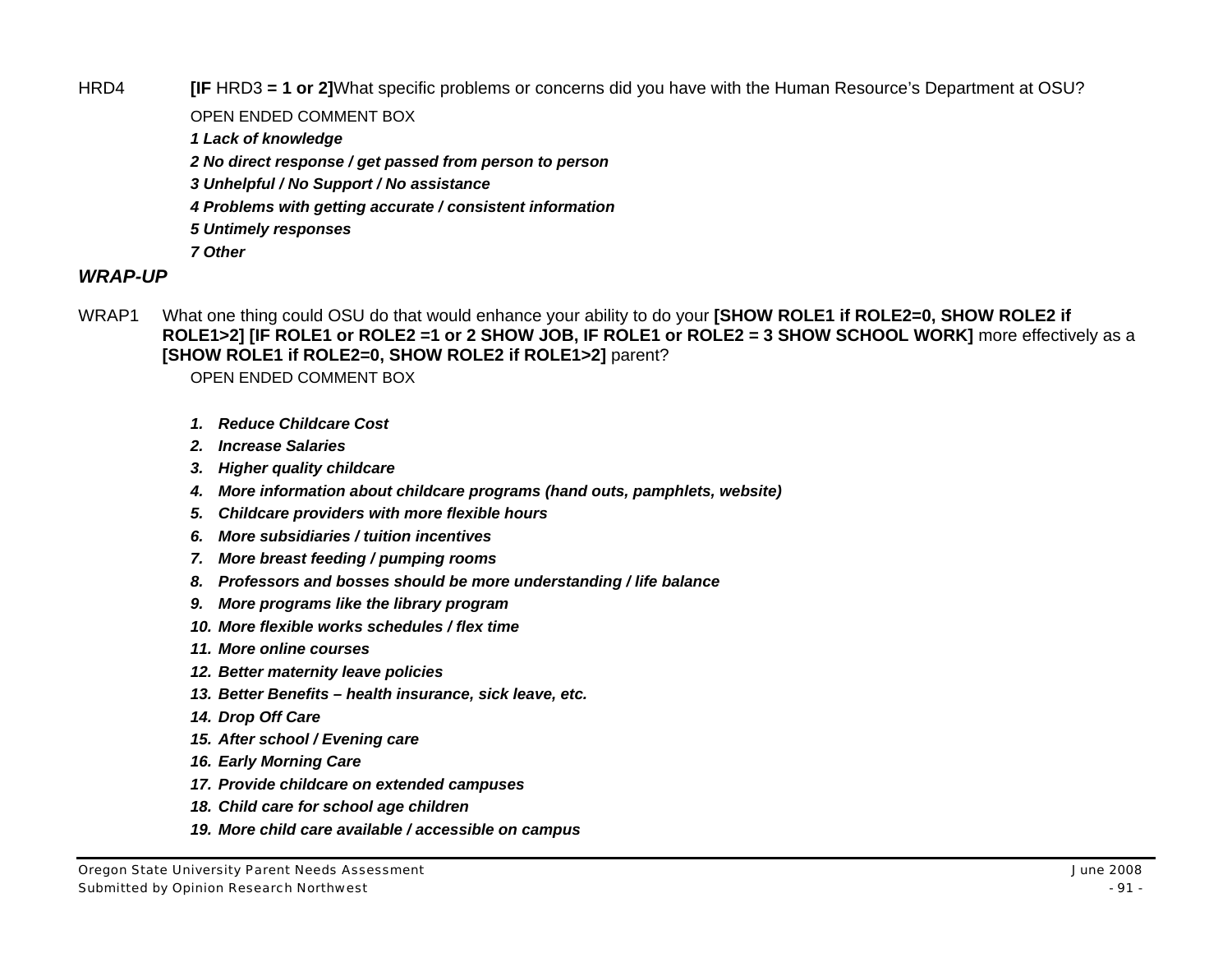#### *20. Childcare for "days off"*

# *ABOUT YOU*

- YOUINT Finally, I am going to ask you a couple questions about you. These questions are used only to group your responses with people similar to yourself. Your responses will be kept strictly confidential and are used for analysis purposes only. You will not be recontacted in any way based on your responses to these questions.
- YOU1 How many years have you been in your current position at OSU as a **[SHOW ROLE1 if ROLE2=0, SHOW ROLE2 if ROLE1>2]**?
	- ENTER NUMBER OF YEARS
	- 999 PREFER NOT TO ANSWER
- GENDER What is your gender?
	- 1 Female
	- 2 Male
	- 3 Other **(Please Specify)**
	- 9 Prefer not to answer
- AGE1 What is your age?
	- ENTER AGE [SKIP TO D4]
	- 999 PREFER NOT TO ANSWER
- AGE2 **[IF AGE1 = 999]** Which of the following categories does your age fall into?
	- 1 18-24
	- 2 25-34
	- 3 35-44
	- 4 45-54
	- 5 55-64, or
	- 6 65 or over
	- 9 Prefer not to answer
- YOU2A Is there another person that shares parenting responsibilities with you?
	- 1 Yes
	- 2 No
	- 9 Prefer not to answer